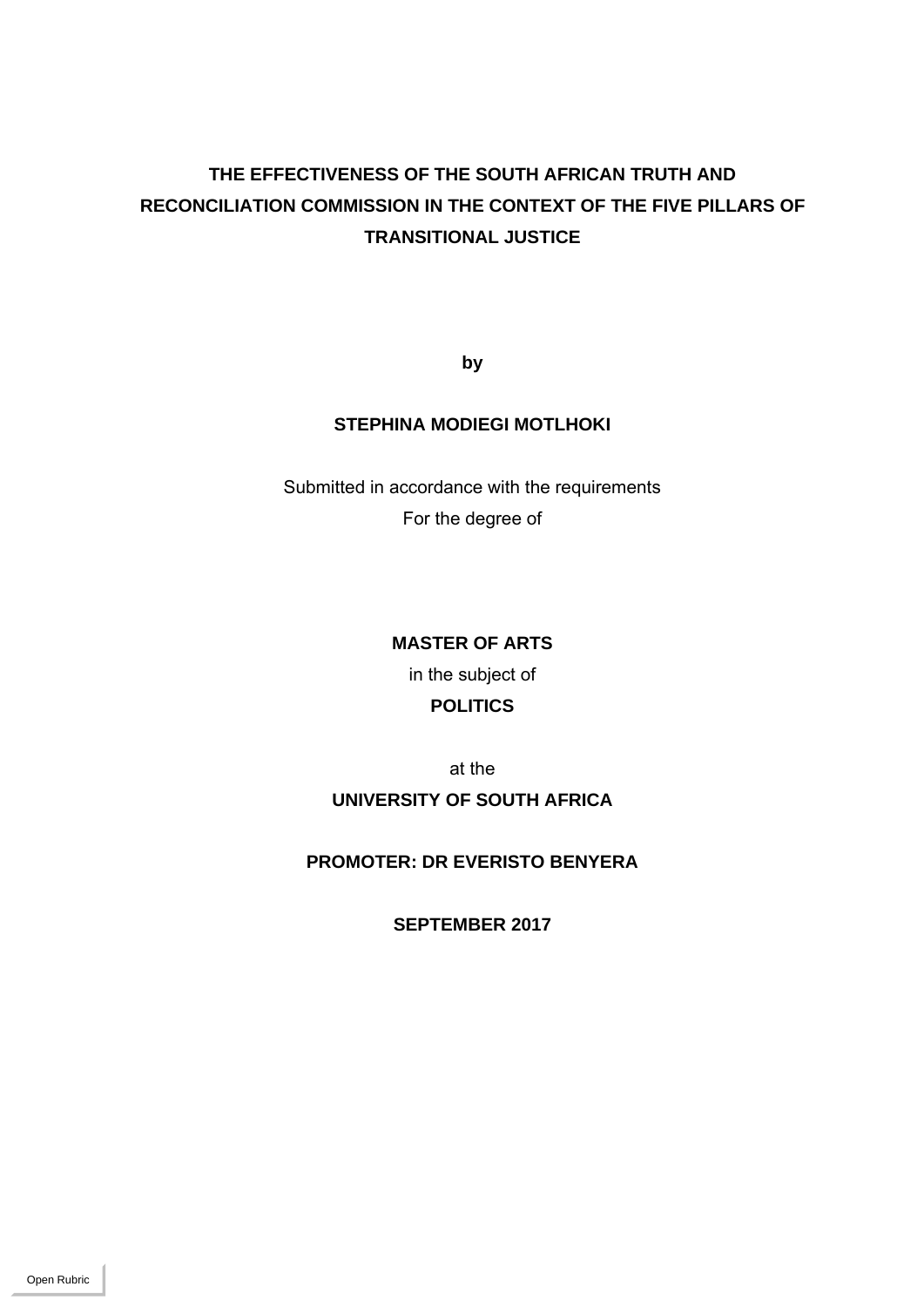## **DECLARATION**

I declare that:

**THE EFFECTIVENESS OF THE SOUTH AFRICAN TRUTH AND RECONCILIATION COMMISSION THROUGH THE USE OF THE FIVE PILLARS OF TRANSITIONAL JUSTICE** is my own work and that all the sources that I have used or quoted have been indicated and acknowledged by means of complete references.

 $\overline{\phantom{a}}$  , and the contract of the contract of the contract of the contract of the contract of the contract of the contract of the contract of the contract of the contract of the contract of the contract of the contrac

Signature: **Date: Date: Date: Date: Date:**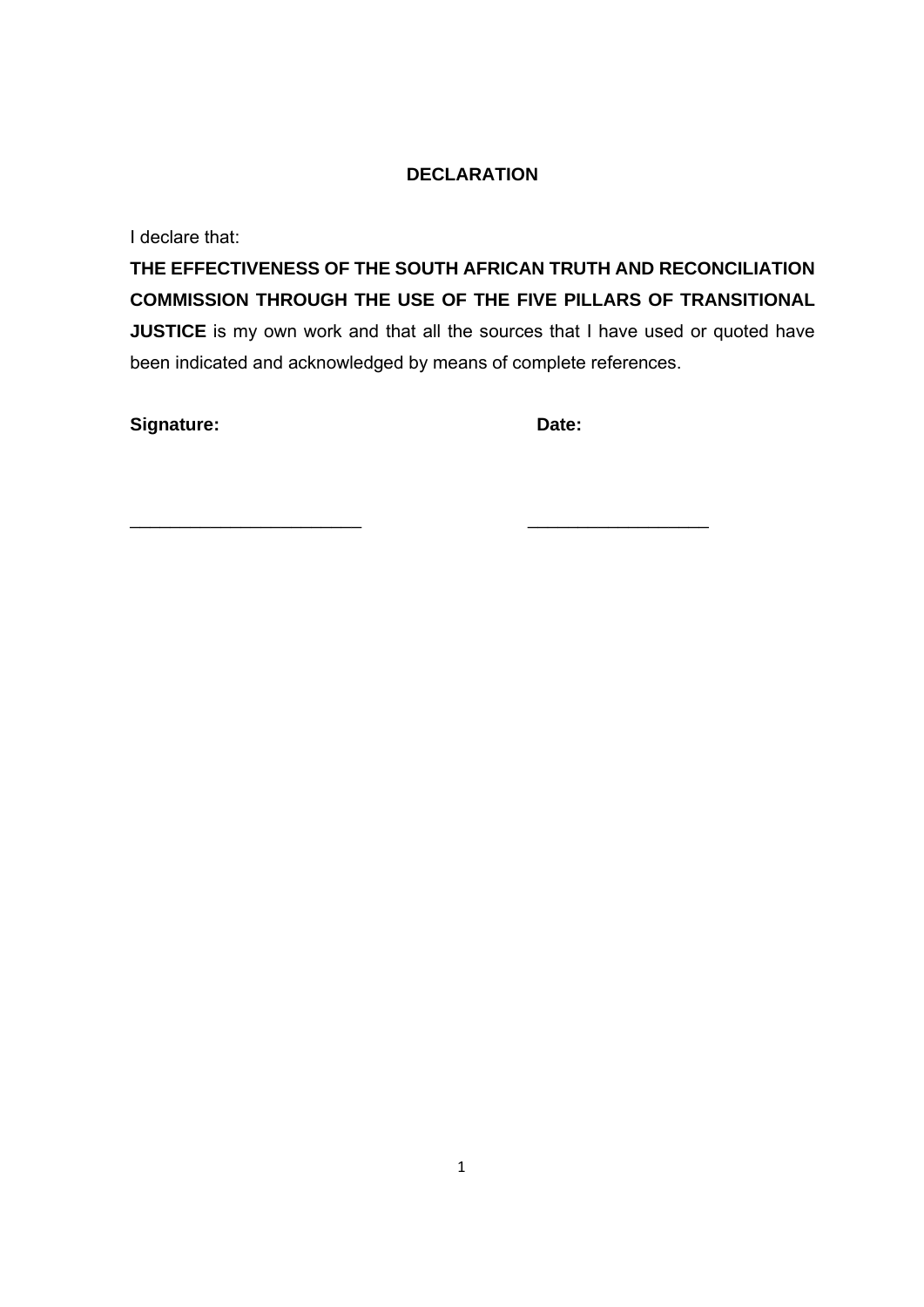# **Table of Contents**

| The Five Pillars of Transitional Justice: A conceptual and theoretical framework |  |
|----------------------------------------------------------------------------------|--|
|                                                                                  |  |
|                                                                                  |  |
|                                                                                  |  |
|                                                                                  |  |
|                                                                                  |  |
|                                                                                  |  |
|                                                                                  |  |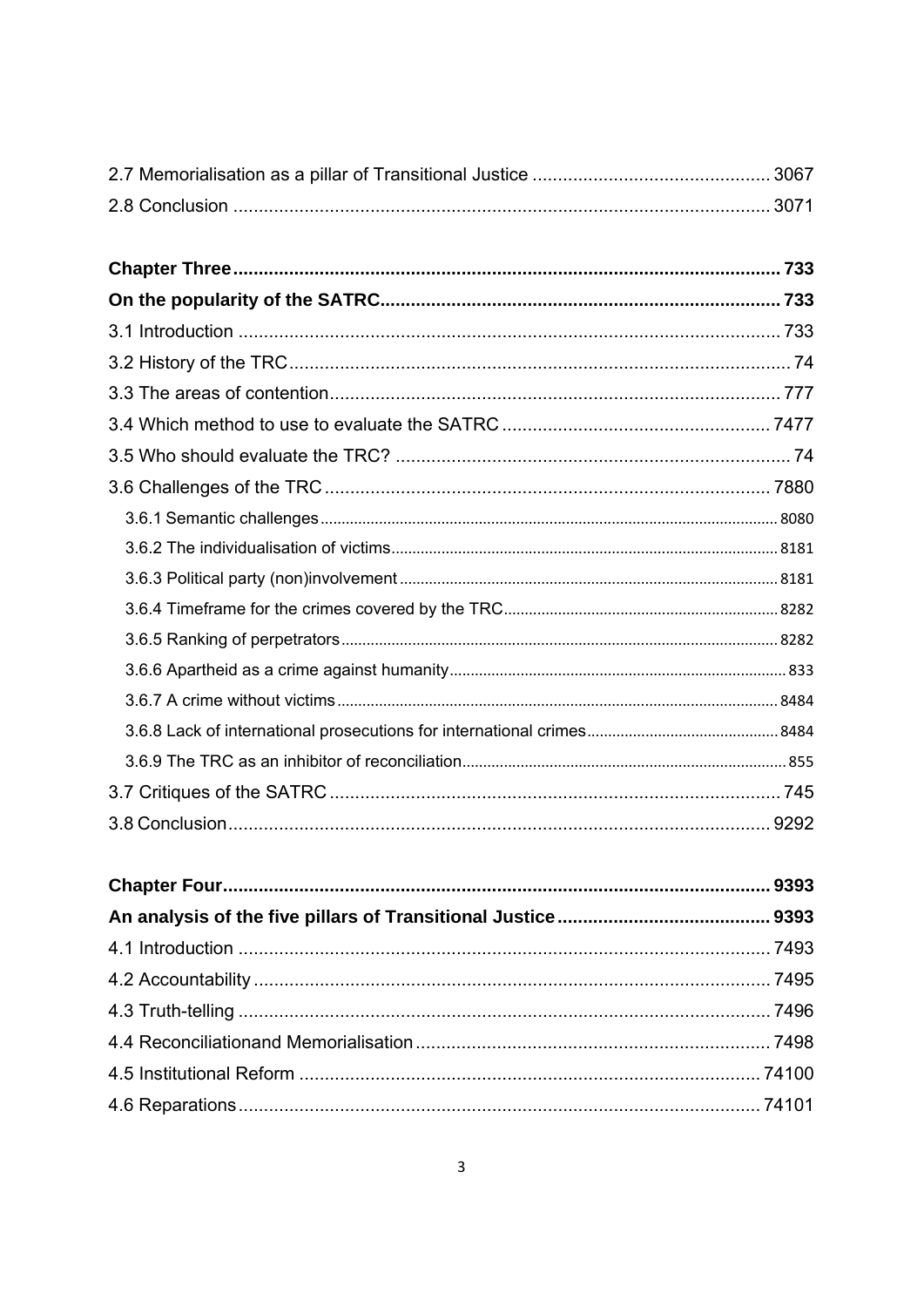| An analysis of TRC using the five pillars of Transitional Justice  1055       |  |
|-------------------------------------------------------------------------------|--|
|                                                                               |  |
|                                                                               |  |
|                                                                               |  |
|                                                                               |  |
| 5.5 Reparations as a means of Transitional Justice in the SATRC  114          |  |
| 5.6 Institutional Reform as a means of Transitional Justice in the SATRC 1199 |  |
| 5.7 Memorialisation as a means of Transitional Justice in the SATRC  12121    |  |
|                                                                               |  |
|                                                                               |  |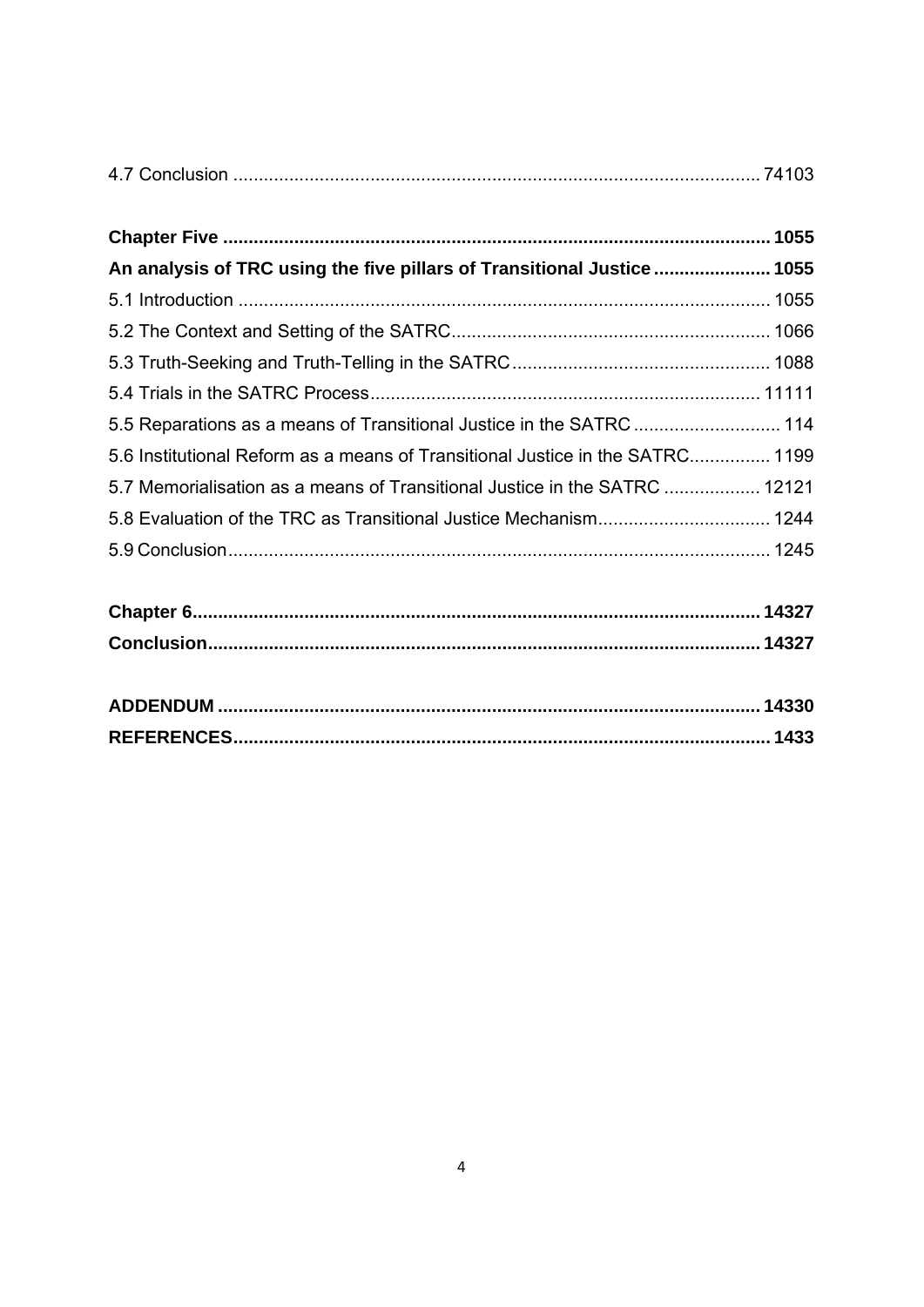#### **ACKNOWLEDGEMENTS**

I acknowledge the support and advice of my supervisor, Dr Everisto Benyera and the entire Department of Political Science in the College of Human Sciences at the University of South Africa. I am grateful for the time I was given to focus on my studies. I am also grateful to my sister Mrs Tsholofelo Namane who cheered me on from the beginning but is now not there to witness the end. My entire family has been a pillar of strength and I am full of praise and thanks. I extend gratitude and love to my husband and kids for the patience, support and endless love.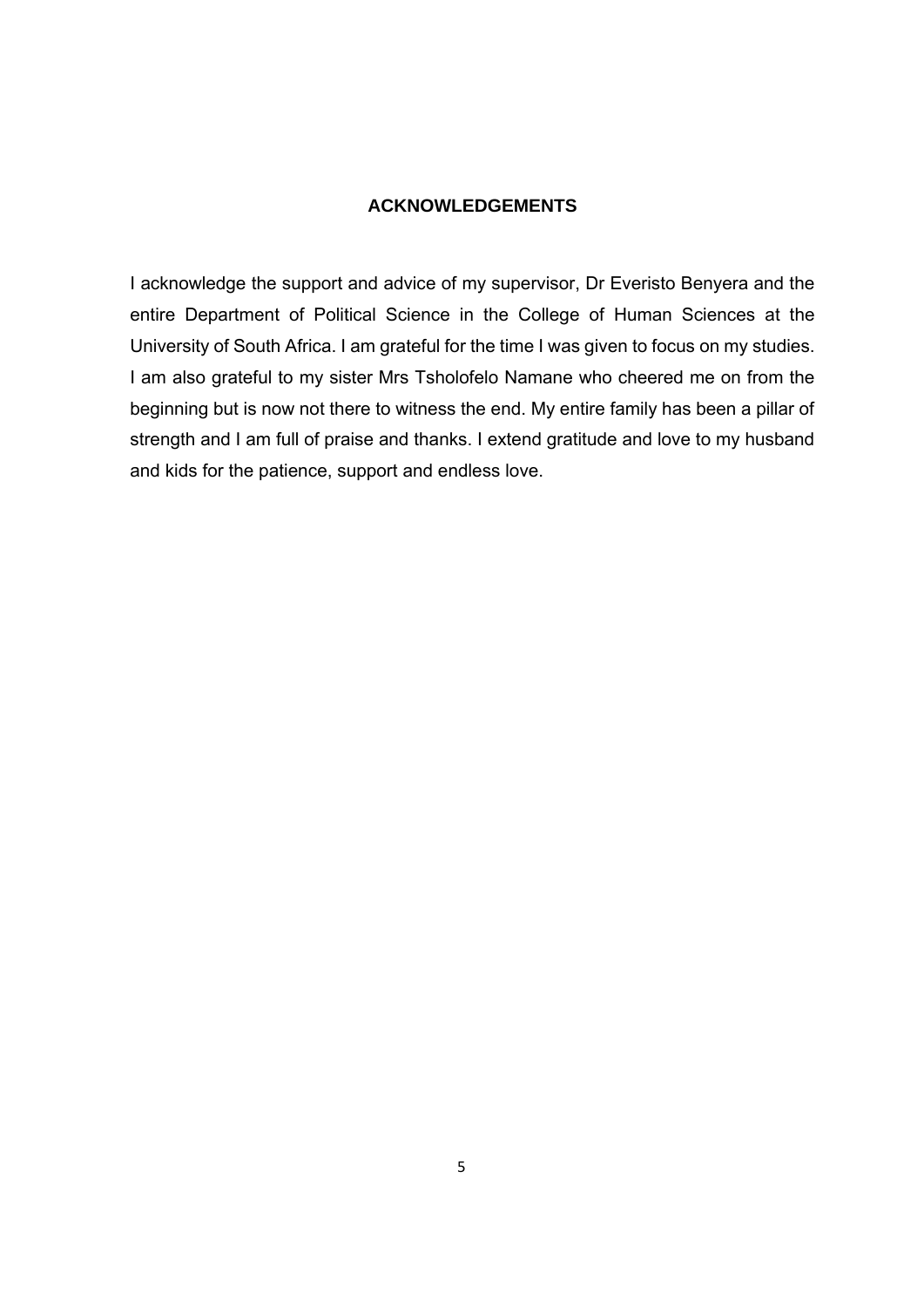# **ABBREVIATIONS AND ACRONYMS**

| <b>ANC</b>    | <b>African National Congress</b>                                |
|---------------|-----------------------------------------------------------------|
| <b>AZAPO</b>  | Azanian People's Organisation                                   |
| <b>BEE</b>    | <b>Black Economic Empowerment</b>                               |
| <b>CODESA</b> | <b>Convention for a Democratic South Africa</b>                 |
| <b>GEAR</b>   | Growth Employment And Redistribution Strategy                   |
| ICC           | <b>International Criminal Court</b>                             |
| IFP           | Inkatha Freedom Party                                           |
| <b>IJR</b>    | Institute for Justice and Reconciliation                        |
| <b>JSE</b>    | Johannesburg Stock Exchange                                     |
| <b>MPF</b>    | <b>Multiparty Negotiation Forum</b>                             |
| <b>NGOs</b>   | Non-Governmental Organisations                                  |
| <b>NP</b>     | <b>National Party</b>                                           |
| <b>NPHE</b>   | National Plan for Higher Education                              |
| <b>NUM</b>    | <b>National Union of Mineworkers</b>                            |
| OAU           | Organisation of African Unity                                   |
| <b>OHCHR</b>  | Office of the United Nations High Commissioner for Human Rights |
| PanSALB       | Pan South African Language Board                                |
| <b>PNUA</b>   | Promotion of National Unity Act                                 |
| <b>RDP</b>    | Reconstruction and Development Programme                        |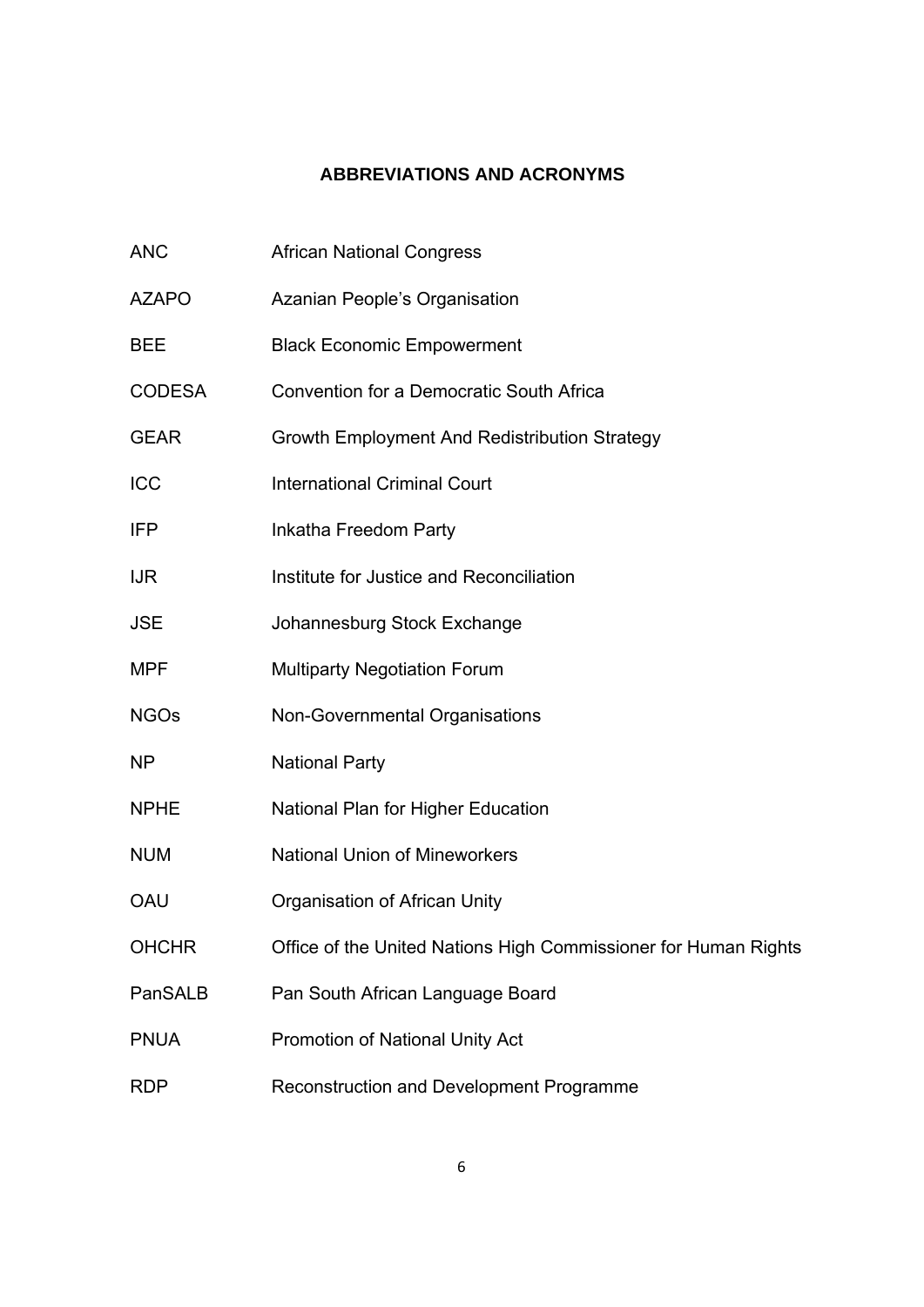| <b>RRC</b>     | Reparations and Reconciliation Committee           |
|----------------|----------------------------------------------------|
| <b>SA</b>      | South Africa                                       |
| <b>SADC</b>    | Southern African Development Community             |
| <b>SANDF</b>   | South African National Defence Forces              |
| <b>SAPS</b>    | South African Police Service                       |
| <b>SATRC</b>   | South African Truth and Reconciliation Commission  |
| TJ             | <b>Transitional Justice</b>                        |
| <b>TRC</b>     | <b>Truth and Reconciliation Commission</b>         |
| <b>UN</b>      | <b>United Nations</b>                              |
| <b>UNGA</b>    | <b>United Nations General Assembly</b>             |
| <b>UNIBO</b>   | University of North West                           |
| <b>USAID</b>   | United States Agency for International Development |
| <b>ZANU-PF</b> | Zimbabwe African National Union Patriotic Front    |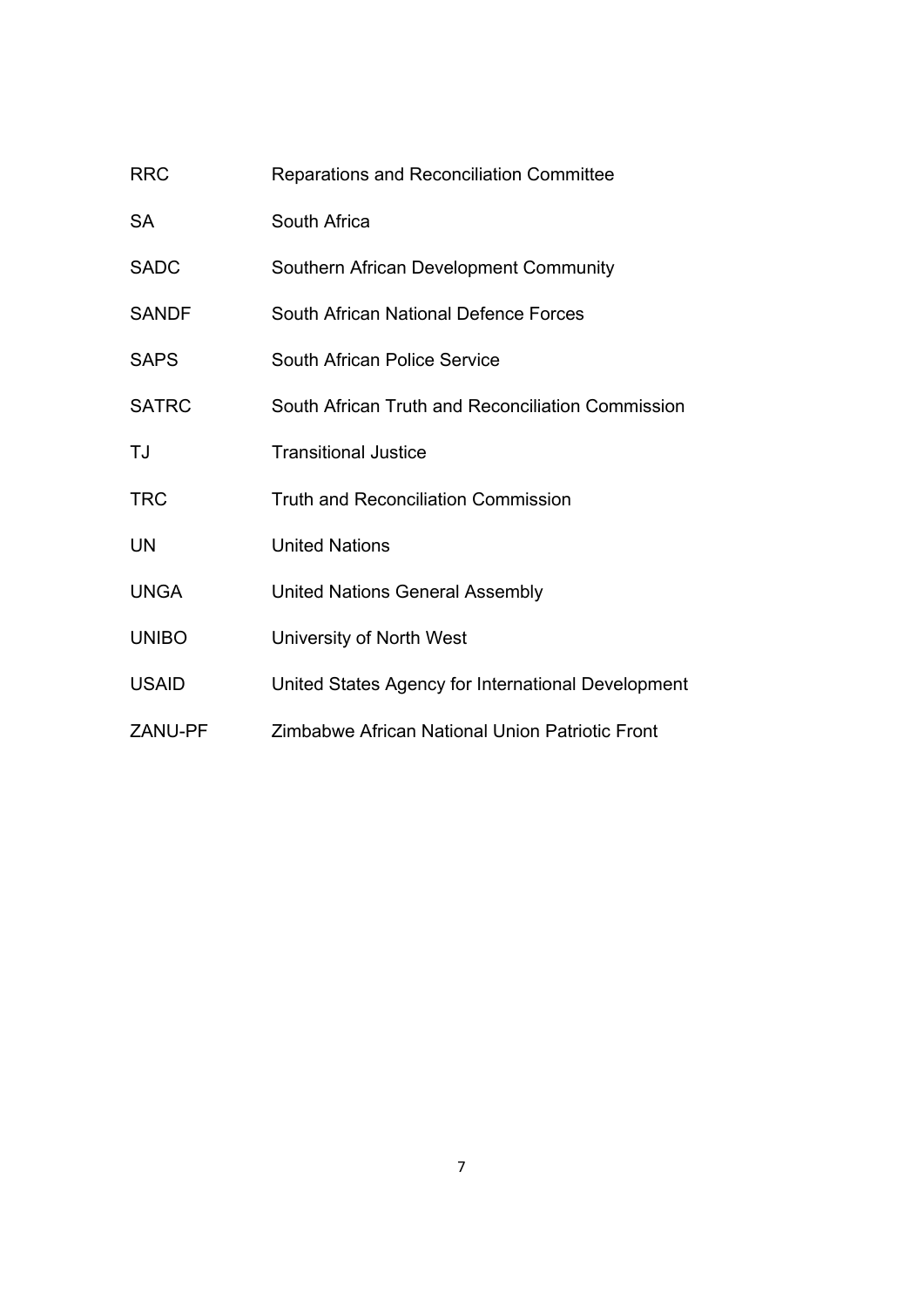#### **ABSTRACT**

This study evaluated the effectiveness of the South African Truth and Reconciliation Commission (SATRC), using the theoretical and conceptual framework of the five pillars of transitional justice. Chitsike (2012) identified the five Pillars of Transitional Justice that the study uses. For that reason, Truth-Seeking and Truth-Telling, Trials and Tribunals, Reparations, Institutional Reform and Memorialisation are the Five Pillars of Transitional Justice that this study elected to use as the conceptual and theoretical framework. The Five Pillars of Transitional Justice that were delineated by Boraine (2005) are referred to for analytical purposes in the study. Methodologically, the study assumes a qualitative posture. Literature study through content analysis that uses description and exploration is deployed to make interpretation of the used literature.

This study notes that each one of the pillars of transitional justice has its recommendations and limitations, and the pillars are much more enriched and enriching when applied in complementarity to each other rather than in isolation. The SATRC process also had its achievements and limitations, and its popularity was based on political impressions rather than concrete transitional justice achievements on the ground, in the view of the present study. Furthermore, it appears to the present study that more time is needed for much more reliable evaluations of the effectiveness of the Truth and Reconciliation Commission (TRC) to be made, some of its successes and limitations will take many years and or even decades to manifest because at the end of the day, TRCs are historical process and not events.

**Key Words**: Accountability, Forgiveness, Human Rights Violations, Justice, Redress, Restitution, Truth and Reconciliation Commission , Reparations, Institutional reform, Memorialisation, Truth-telling, Democracy, Reconciliation, Victim, Perpetrator.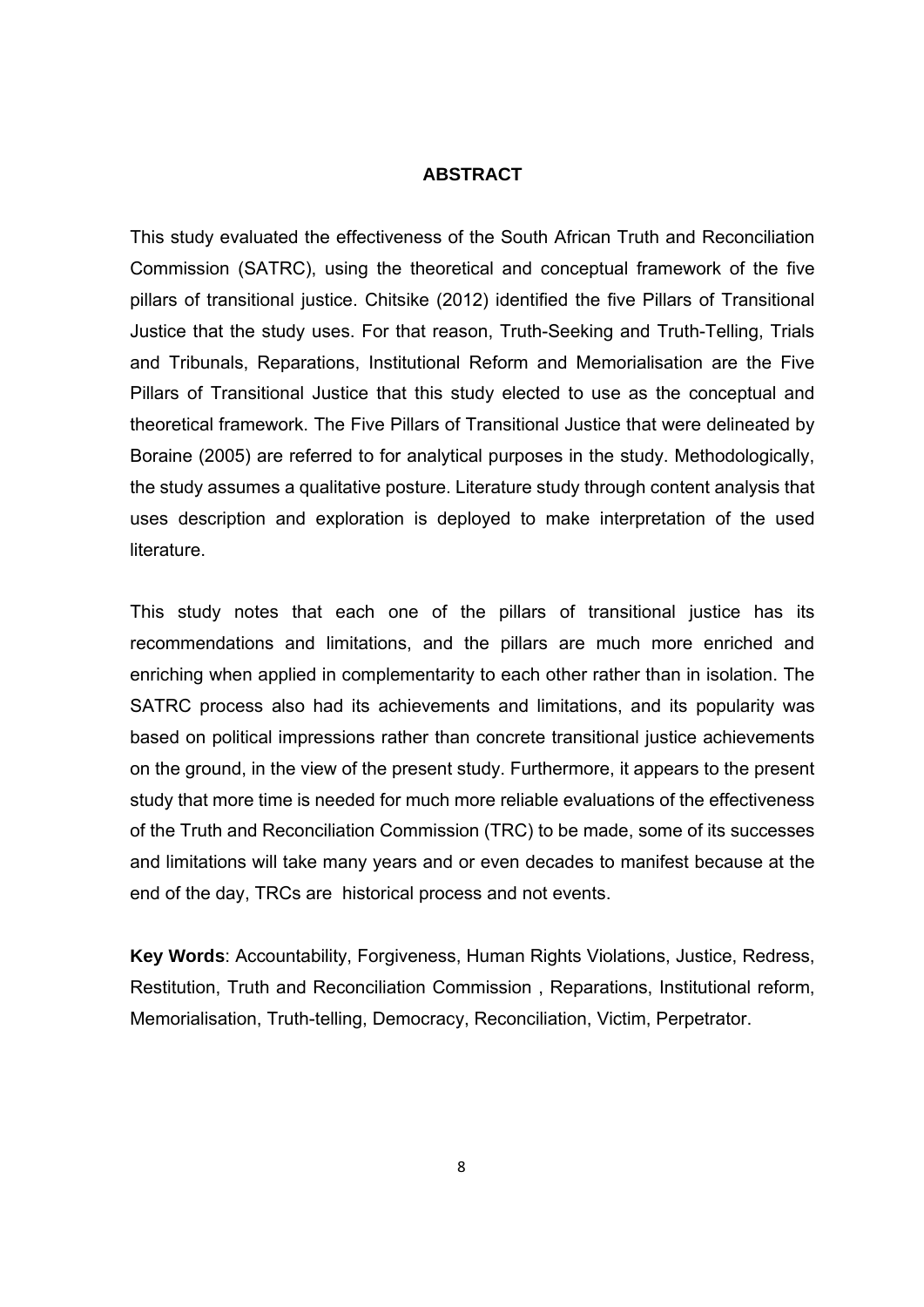#### **DEDICATION**

This work is dedicated to my husband Mokgethwa Ntsoane for the love and endless support, and my kids Thato Ntsoane and Masego Ntsoane who were my greatest motivators to keep on pushing hard when I felt like giving up. I also dedicate this to my mother Wageng Motlhoki who believed in me and gave me love and support. I also dedicate this to my siblings Rosina Motlhoki and Phaki Motlhoki and grateful for their endless support and prayers. I am not forgetting my late father, Stoki Motlhoki, who always believed we must push beyond where he was able to and my late sister Tsholofelo Namane for her overwhelming support. To everyone, thank you.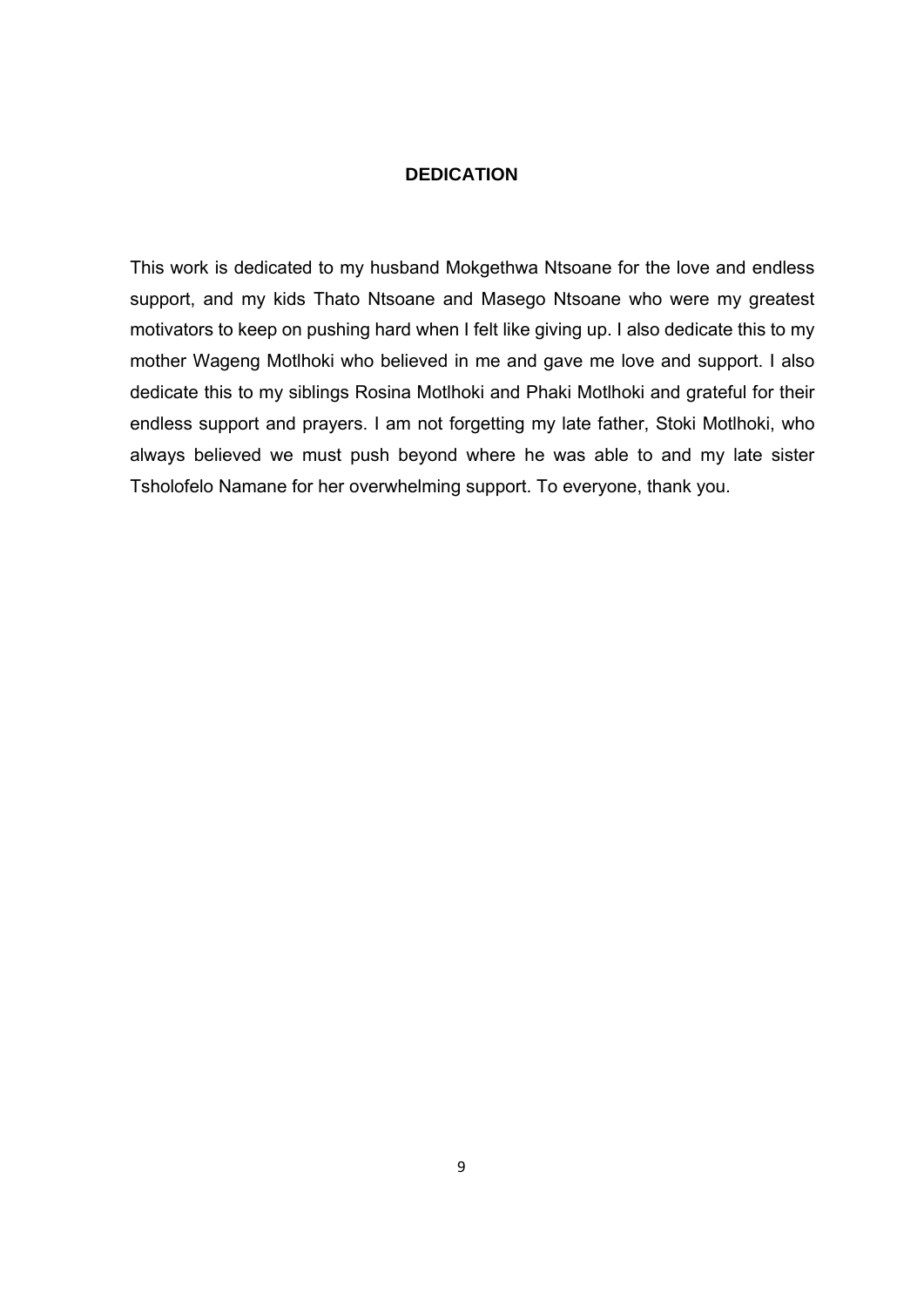#### **Chapter one**

#### **Introduction, background and setting of the study**

#### **1.1 Background to the study**

The achievements of the South African Truth and Reconciliation Commission (SATRC) have been taken for granted locally and abroad. This can be attributed to the perceived success and effectiveness of the Truth and Reconciliation Commissions (TRCs) as a healing and reconciliation mechanism. The exportation of the South African model of the TRC has only aided to amplify its perceived effectiveness. This is often done at the express determinant and disregard for the complexity of the processes of healing, reconciliation, and finding closure after protracted mass violence.

The optimism of finding closure, healing and peace tends to cloud the practical difficulties and obstacles that are found in societies that are emerging from violent conflict. In the South African case, Alexander (2002: 81) notes that after years of racialised apartheid and violence, the prospects of reconciliation, peace and healing were received with "understandable euphoria" in South Africa and beyond in the world that was watching the conflict for many years with interest and concern (Alexander 2011). There was an anticipated fear that the South African conflict would increase and cause disorder in the region and abroad. This could be the case, especially as South Africa had such potential as an international investment and business destination (Esterhyuse 2012).

The use of violence or the threat of the use of violence was a part of South Africa's way of governance between 1910 and 1994 (Austrian 1978). The years between the signing of the Treaty of Vereeniging and the occurrence of the all-race elections in 1994 witnessed some of the most institutionalised racially biased violence in South Africa (Austrian 1978). This violence took a long time and hence affected generations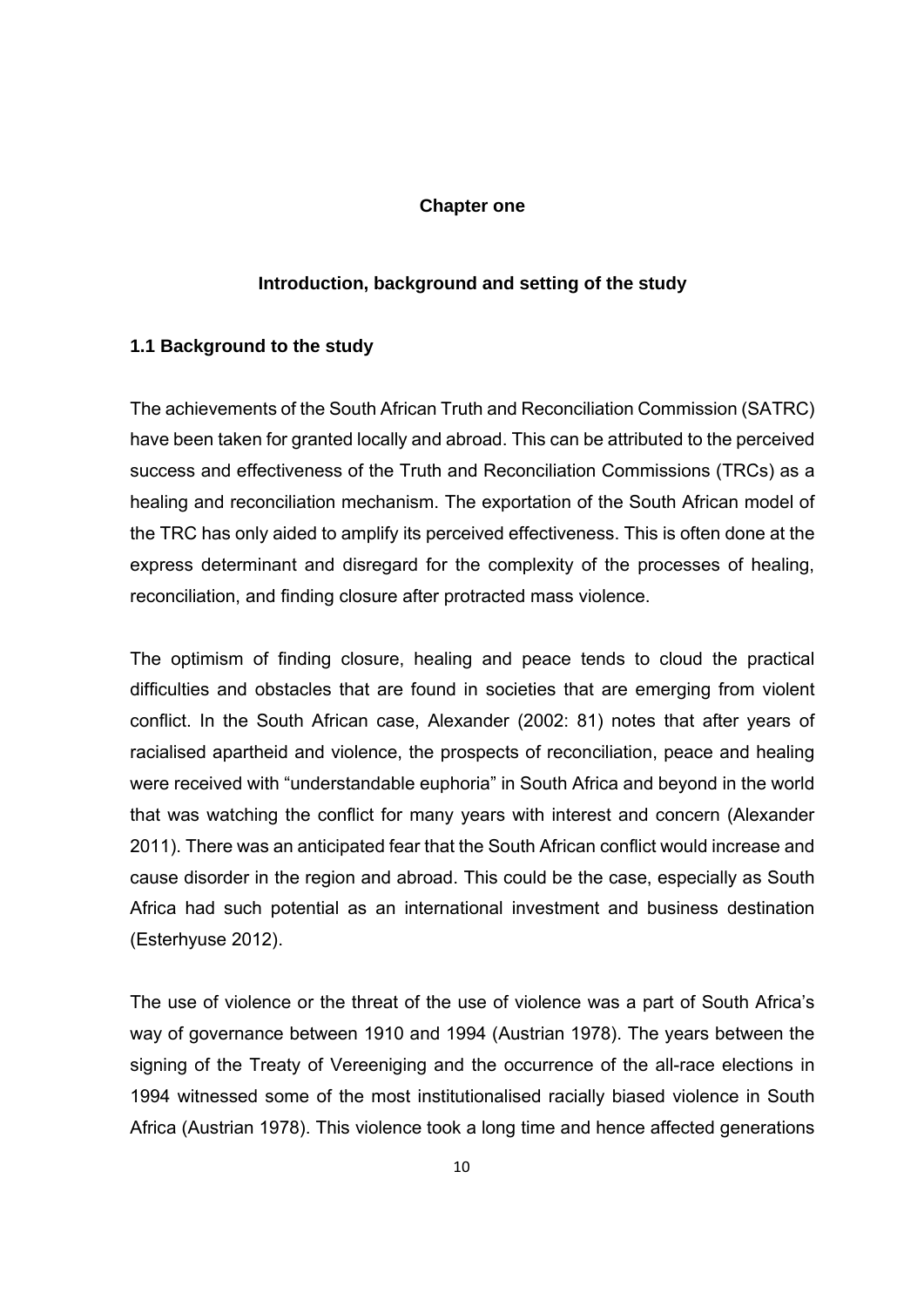of South Africans. This added to the complexity of the healing and reconciliation process after the official end of apartheid in 1994. This enduring legacy of violence was accompanied by fear that was instilled in the South African population, both white and black in the apartheid era. In Sparks' narrative (2003: 124), following the threat by the then Prime Minister and later First Executive State President PW Botha that black South Africans must "beware of the tiger in the Afrikaner" the black people had reason to fear and to fear deeply. Fear was instilled and deployed as a political instrument of control and pacification. The white South African population, in the observation of Esterhyuse (2012) also had to fear loss of privilege and also violence that was threatened by the armed forces and increasingly agitated liberation movement.

For that reason, the prospect of reconciliation was to the South African population a welcome prospect and a great historical relief from the burden of fear and animosity. Healing and reconciliation were expected to take place at various levels such as between races, tribes, communities, families and even at individual level. The other dimension was international reconciliation where the new apartheid free South Africa was to be readmitted into the international community after many years of isolation. South Africa and her citizenry as a polity and an economy had much to expect from the new dispensation that was coming in with promise. Even big business that had realised that apartheid was no longer good for capitalism, looked forward to a new era where capital could unroll and business make sense in a country that had been reduced to a pariah state in the comity of the nations of the world (Esterhyuse 2012: 21).

Against that background of the promise and euphoria about peace and healing, this study is concerned with the complex and contentious issue of reconciliation in South Africa. It endeavours to access the effectiveness the South African model of the TRC using a theoretical framework known as the Five Pillars of Transitional Justice as conceptualised by Chitsike (2012). While not universally accepted as the best method to evaluate the effectiveness of a mechanism like the TRC, the five pillars find credence in that they are very broad and cover most of the aspects considered key tenets for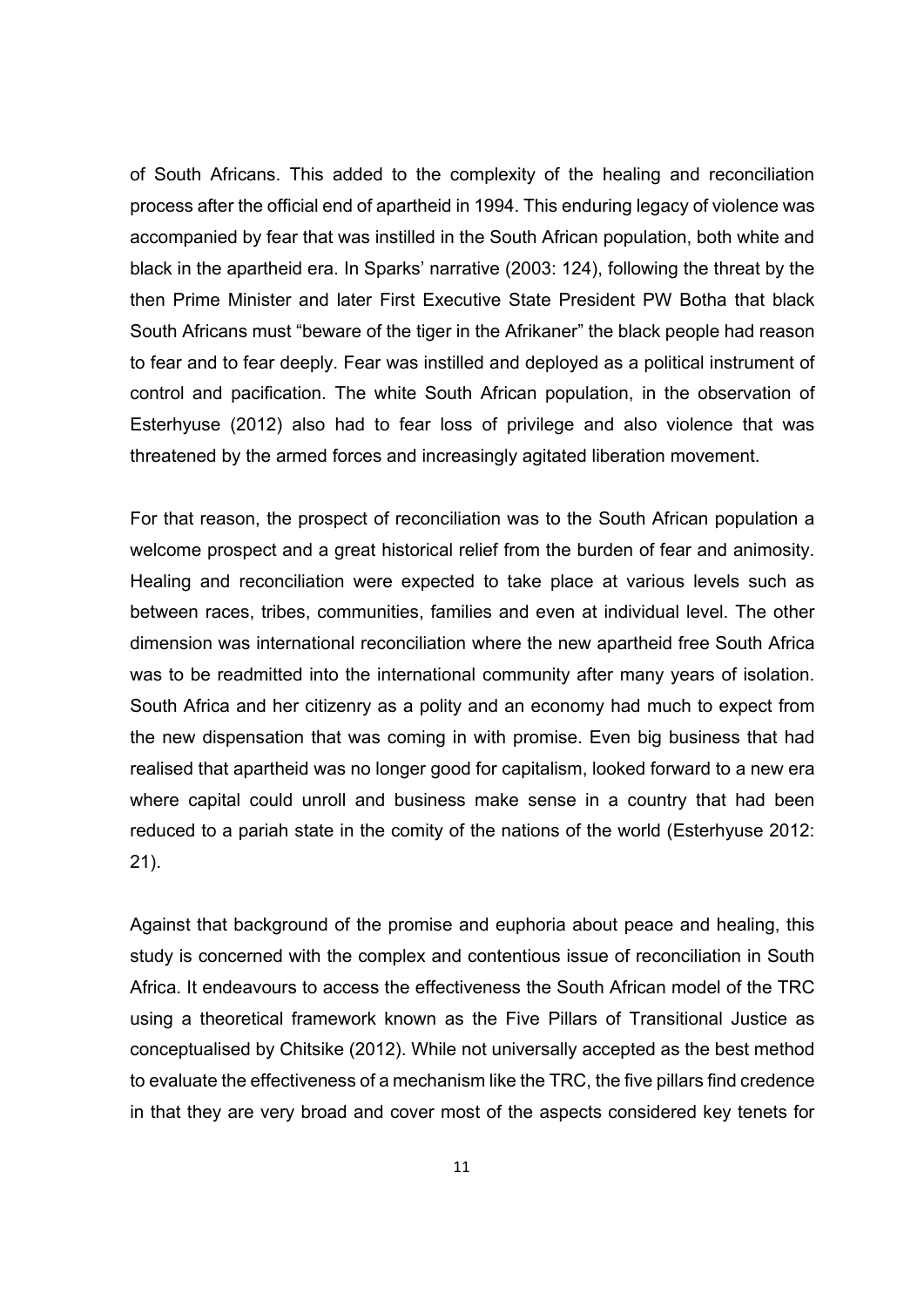any restorative transitional justice mechanism. These pillars are Truth Finding, Prosecutions, Reparations, Institutional Reform, and Memorialisation. There is no consensus on the composition of the five pillars with some scholars such as Chitsike (2012) differing with Boraine (2008) and substituting Institutional Reform with Memorialisation.

#### **1.2 Introduction**

In the field of transitional justice, the South African model of TRC is taken for granted; it has assumed the status of a *de facto* transitional justice mechanism of choice. It has resultantly been replicated with various versions in countries such as Sierra Leone, Kenya and Ghana. While it is hailed as an international model of healing and reconciliation especially across races, the TRC appears not to enjoy the same prestigious status in South Africa. Extreme views on its effectiveness are that it actually robbed black victims of apartheid of a chance to access genuine healing and closure.

The limitations of the SATRC within South Africa might be felt and visible because the South Africans emerging from a long history of racialized apartheid, fear and violence might have expected more than was possible from a mere transitional justice mechanism. With that being noted, this transitional justice mechanism was not a miracle but an attempt to forge one nation between those that were perpetrators and beneficiaries of apartheid and those South Africans that were victims, a difficult process that cannot be achieved in a short period of time.

The evaluation of a healing mechanism such as the TRC is a daunting task. The task is rendered more problematic by the lack of consensus among scholars concerning the use of the Five Pillars of Transitional Justice by the SATRC to help move the country from conflict to peace successfully. South Africa made the transition from apartheid to democracy in 1994, and this transition reflected the dilemma in terms of the post-conflict accountability mechanisms available to African countries. Mbembe (2001: 235) captures this contradiction well when he emphasises the uniqueness of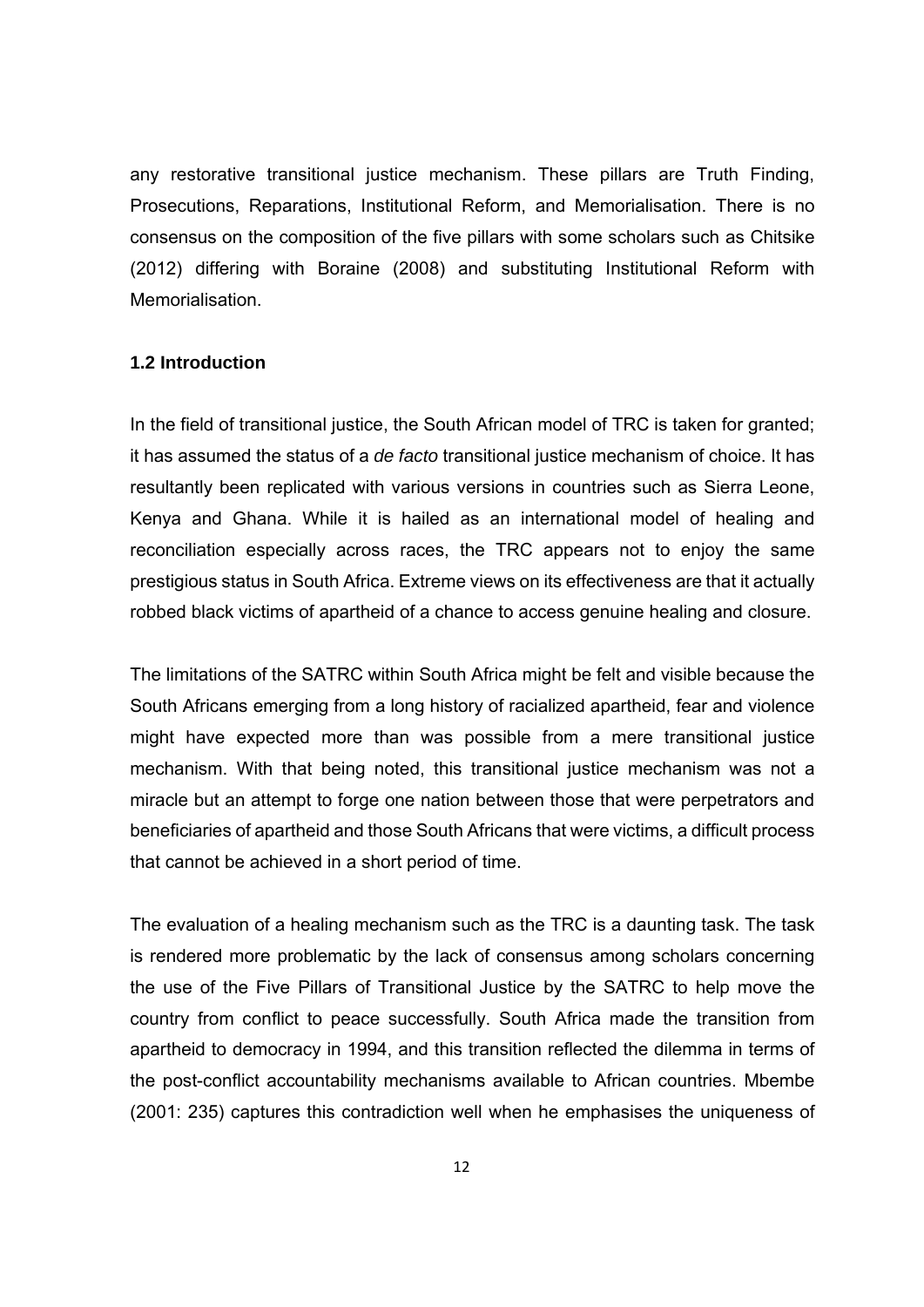the post-colony and concluded that African postcolonial formations do not lean towards any predictable path in their quest to establish post-conflict reconciliation. This reality has a bearing on studies of transitional justice that seek to map out a clear post-conflict path from violence to peace, from disunity to unity, from animosity to reconciliation, and from injustice to justice. The course of post-conflict history can be critically unpredictable, and positive change such as reconciliation and or healing may even be more difficult to gauge.

South Africa embarked on a path of transitional justice predicated on the TRC and domestic court prosecutions. Hayner (2001) regards the SATRC as a hybrid model encompassing the traditional concept of Ubuntu and notions of accountability like punishment or reparations. Ubuntu in Nguni (Zulu and Xhosa) terms is directly translated as 'humanly kindness'; when one shows another person Ubuntu one shows him/her kindness and compassion. The year Nineteen ninety-four (1994) is very crucial as it marked the historical change from disunity to unity in South Africa. The year also marked the beginning of reconciliation and transition for South Africa from conflict and injustice to peace. At national level, reconciliation can be defined as the calling upon of the past and addressing the past divisions with a common prospect that the victim and the perpetrator of human rights abuses make peace.

Apartheid in South Africa was a longer structural colonial process that was backed up by the ideology of racial segregation of blacks by whites. In Magubane's (2007: 178) argument, the invention of racism as an instrument of classifying people and discriminating others based on the skin and alleged purity of blood began with slavery, and grew with the spread of capitalism. Violence was also prevalent against blacks because they were resisting the segregation. Those who fought against apartheid were forced to resort to violence as part of a liberation strategy (Hayner 2001: 45). During the negotiations that took place between the African National Congress (ANC) and the apartheid leading political party like National Party (NP), a mechanism had to be found that would facilitate transition from apartheid to democracy.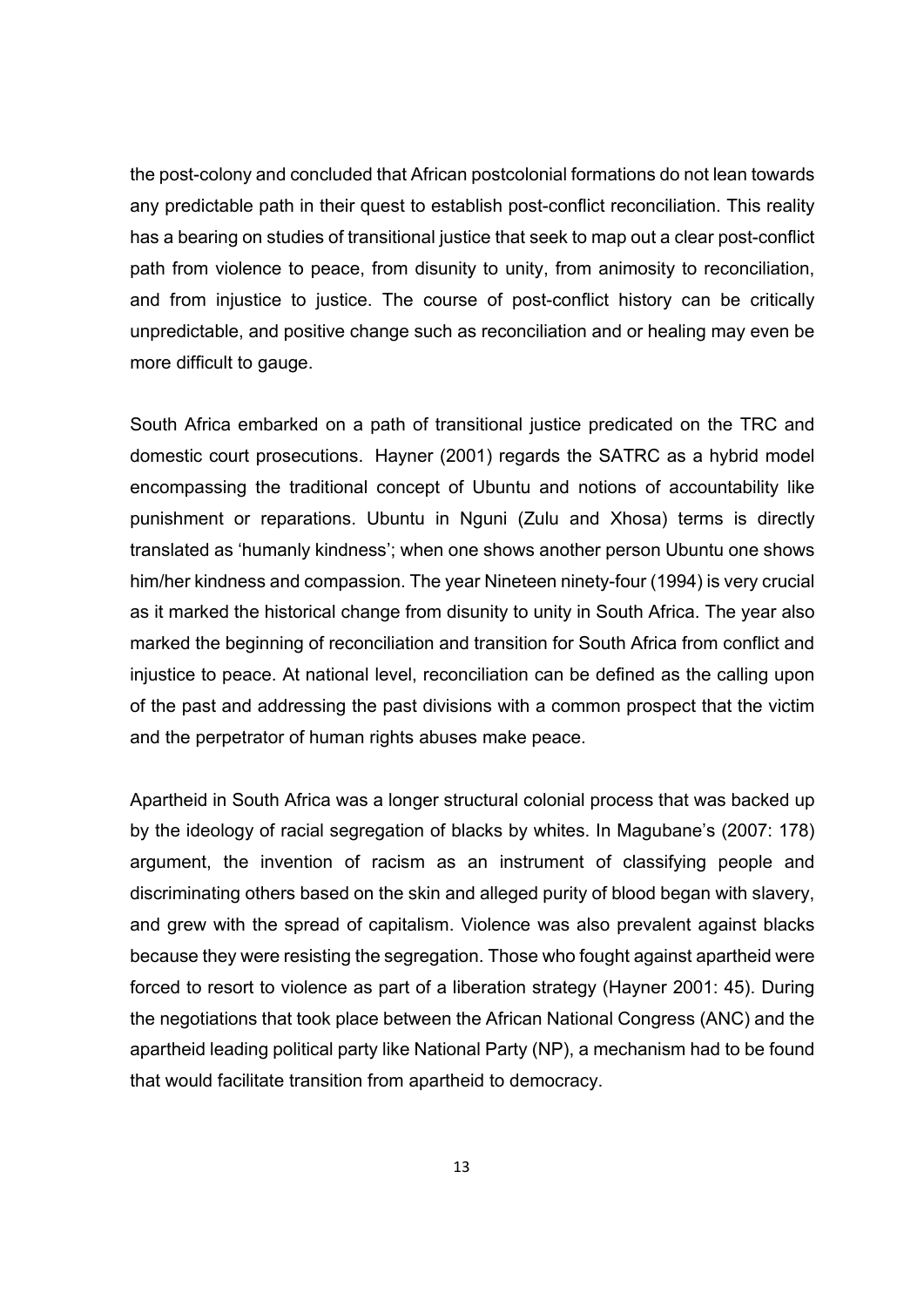The establishment of the SATRC in 1995 was meant to be a mechanism to deal with past conflict and human rights abuses that were committed during the apartheid era. During the apartheid era, white South Africans referred to all the non-white South Africans (Blacks, Asian and Coloureds) as blacks (Hayner 2001: 45). This classification, Magubane (2007) argues, allowed those that were called blacks to be exploited and excluded from mainstream South African modernity and life.

Apartheid colonialism in South Africa introduced a conflictual relationship mediated by rigidification of identities (Cooper 2002: 12). The conflict in South Africa was rooted in the apartheid colonial system that denied black people citizenship and other civil and political rights. Eventually, what had begun as a Black Nationalist struggle ended as an 'anti-apartheid' struggle (Cooper 2002: 12). It has been argued by social rights activists like Desmond Tutu that truth telling by the perpetrators together with accountability and punishing the perpetrators was the main requirement to achieve democracy and respect for the rule of law. Therefore, it is important for transitional justice structures to confront past injustices and in turn create a foundation authentic to justice and democracy (Graybill & Lanegran 2004: 4). The history of violence and injustices created expectations of justice from among the victims and fear of retribution from among the perpetrators (Esterhuyse 2012: 174).

The aim of most transitional mechanisms, after a history of violence, is to have a country free of conflict. This required all the truth be brought forward, victims receive reparations and are compensated for their loss, the country is reformed, past abusers account and there is ultimately reconciliation. Hence, the Five pillars of Transitional Justice: Truth telling, Trials or Prosecutions, Reparations, Institutional reform, and Memorialisation. Esterhuyse (2012: 12) describes the climate that existed before the talks that led to the negotiations that ended apartheid as a tense climate where former enemies had to talk, and where previously unthinkable friendships had to be forged. In a way, the Five Pillars of Transitional Justice in totality are supposed to be that one mechanism that ensures that the peace and unity among former victims and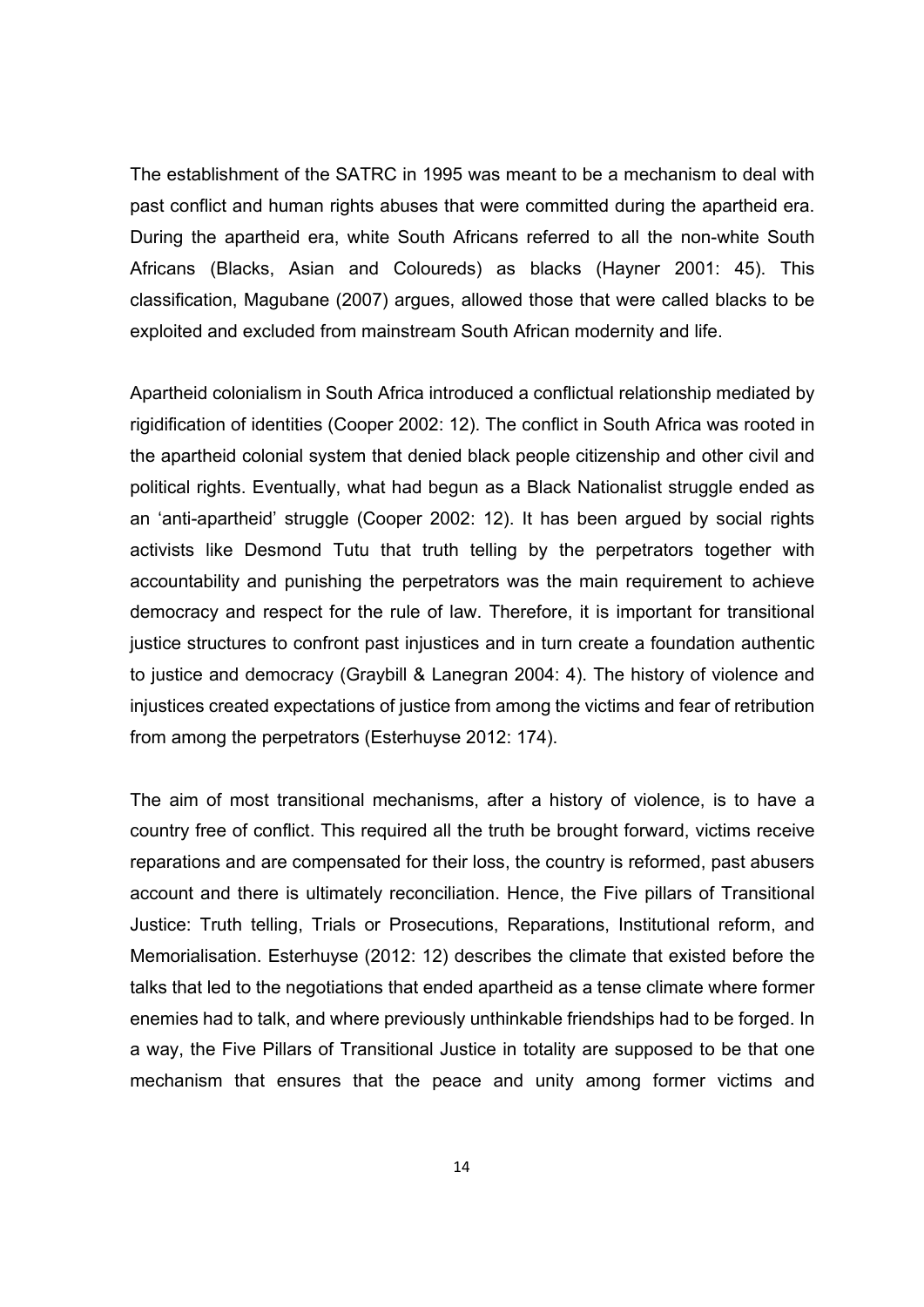perpetrators, that was previously deemed unthinkable and impossible is thought of as a realistic possibility.

The Five Pillars of Transitional Justice can then be viewed as a theoretical and conceptual approach to nation building after a history of conflict. They are an attempt to turn former perpetrators and former victims into fellow citizen, and an experiment in nation building and state building combined. Institutional Reform as a pillar of transitional justice, as it will be discussed later, is aimed at transforming state institutions that were angled for conflict into institutions that are shaped and formed for peace.

#### **1.3 Problem statement**

The SATRC was imagined after it was impossible for many years to envisage an end to apartheid hostilities and animosities. Its various stakeholders in South Africa and elsewhere did not unanimously rate the SATRC positively. These mixed reactions that the TRC received from political parties, victims, victims' families deserves to be further studied given the high status in which the same model is accorded elsewhere in Africa. How can the same institution enjoy such contrasting fortunes? The main problem for this study emanates from the increasing level of disagreements over the long-term effectiveness of the SATRC, its regional popularity notwithstanding.

#### **1.4 Study objectives**

The main objective of the study is to evaluate the effectiveness of the SATRC using the theoretical and conceptual framework of the five pillars of Transitional justice, by so doing the study will explore the advantages of the SATRC as a Transitional Justice mechanism.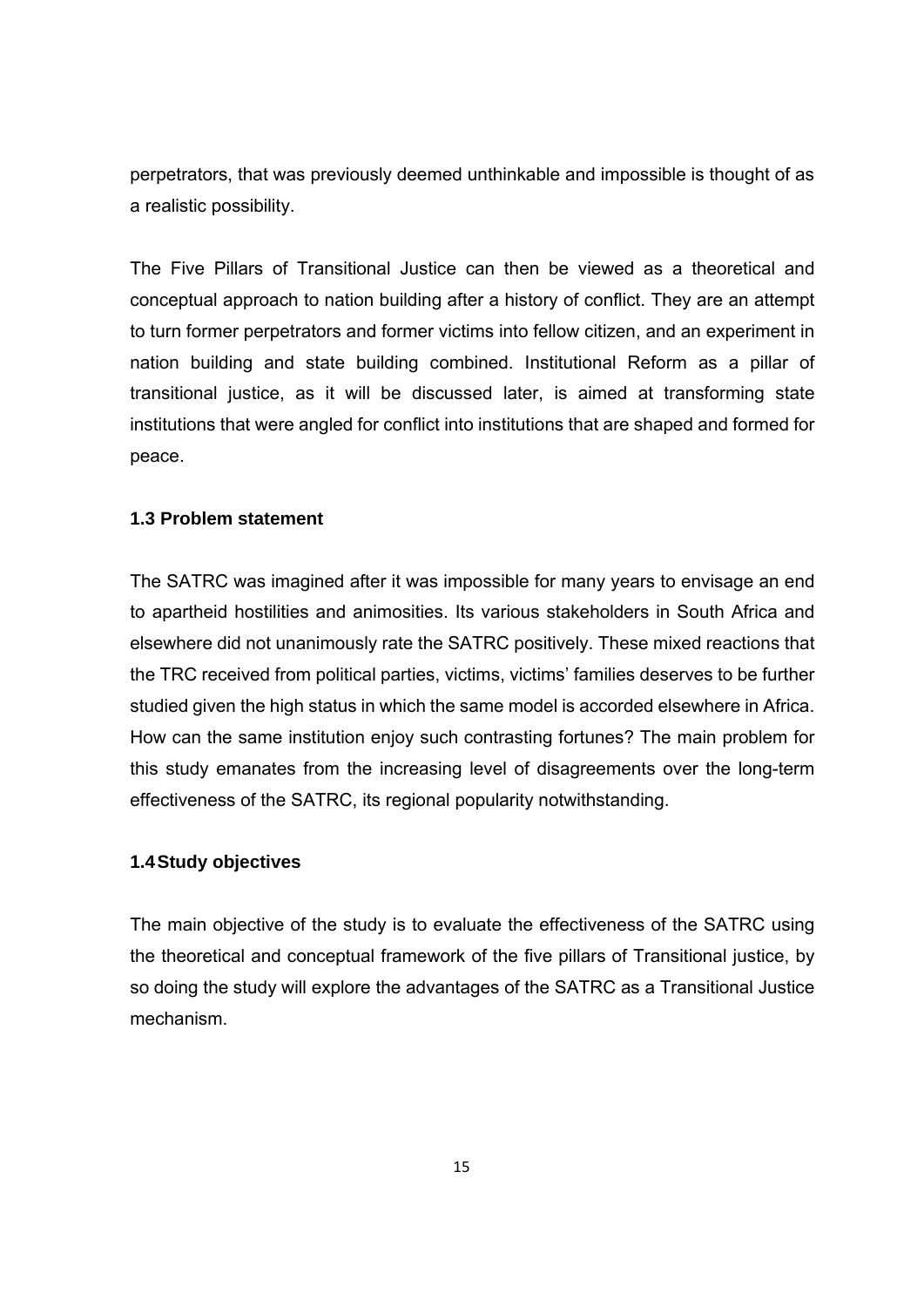#### **1.5 Limitations of the Study**

For such processes as the TRC that seek to address historical injustices to achieve fruition, for their true failure and true successes to be seen, it may take many years or even decades. Secondly, there is no consensus amongst scholars on which ones are the Five Pillars of Transitional Justice. The present study may be delving on the five pillars that other scholars may object to or totally dispute. Furthermore, the study relies on literature for its analyses. The perception of victims of apartheid and those of the perpetrators have not been sought through interviews, and therefore, the study might suffer the effect of being bookish and theoretical, removed from concrete reality. However, care was taken in the process of the study to use literature and analysis in such a manner that observations, arguments and conclusions that the study makes are as close to reality as possible.

#### **1.6 The TRC as a transitional justice mechanism**

Transitional justice is a set of mechanisms which are used by post-conflict communities to get historical accountability for past human rights abuses. Generally, a number of transitional justice mechanisms have been used in the world to achieve healing and reconciliation.

Chitsike (2012: 3) mention the following nine transitional justice mechanisms:

- Prosecuting individual perpetrators in courts of law, both modern courts and traditional courts such as those run by traditional leaders like headman and chiefs. Another form of trials is that before regional, continental or international courts or tribunals such the International Criminal Tribunal for Rwanda or the International Criminal Court (ICC);
- Lustrations, i.e. the removal of proven human rights perpetrators from public office;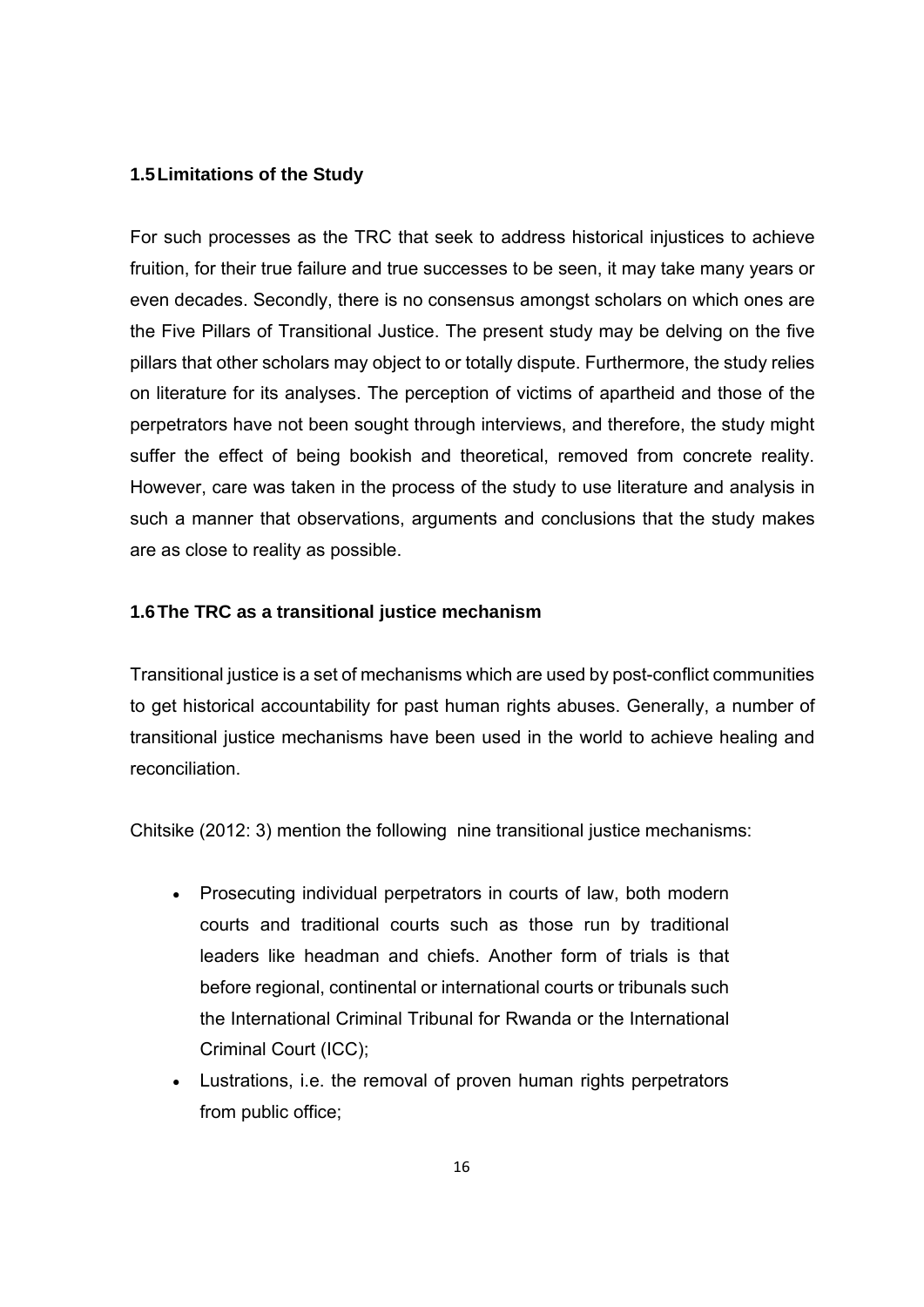- The payment of reparations to victims of human rights violations at individual, family or community level;
- The setting up of formal bodies empowered to investigate historical human rights abuses such truth and reconciliation commissions;
- Institutional reform in the form of rehabilitating those state institutions which were part of the system which abused the citizens;
- The granting of amnesties and pardons. This is a much contested form of transitional justice as mostly perpetrators liken it to benefiting those who abused human rights. These amnesties and pardons are normally granted in exchange of telling the whole truth;
- Offering psychosocial support to survivors and perpetrators of human rights abuses;
- Disarmament, demobilisation and reintegration of ex-combatants; and
- The conducting of traditional cleansing ceremonies that are believed to facilitate the reintegration of the former perpetrators back into their communities.

It is the volume and extent of transitional justice mechanisms, which contribute to the complexity in their evaluation. The Five Pillars of Transitional Justice forms part of some of the methods for accessing the effectiveness of any transitional justice methodology. Successful transitional justice is mainly when former victims and perpetrators find common ground, share a common vision, and enjoy reconciliation and even peace after a history of conflict and violence. The idea of transition is in moving a society and a people from conflict, violence and disorder to an orderly and peaceful future. Human beings of different beliefs, parties and identities are assisted to find common humanity and purpose.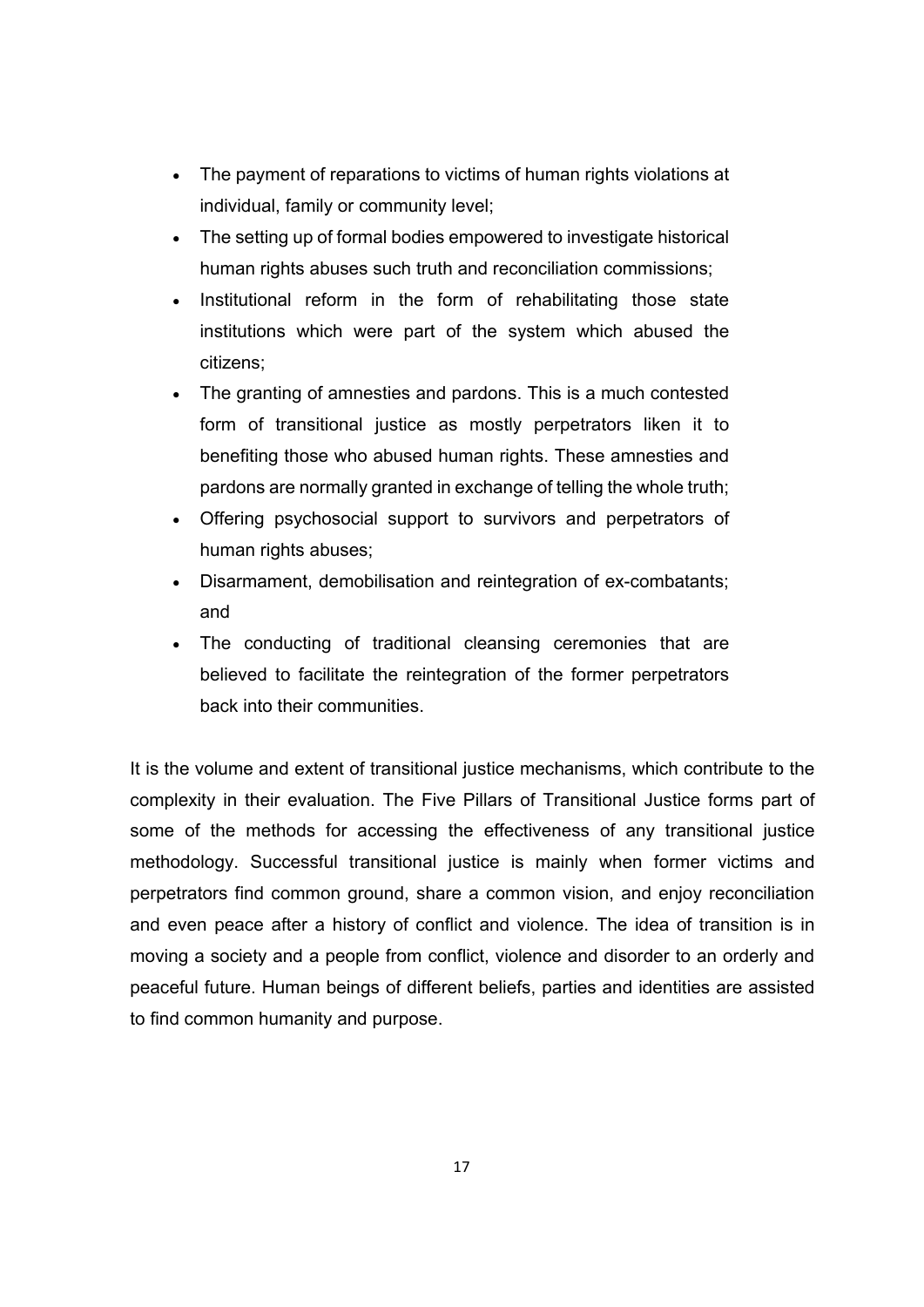#### **1.6.1 Defining the truth commission**

Of the above transitional justice mechanisms, this study is mainly concerned with an evaluation of the effectiveness of the TRC model. Owing to the sheer number and form of truth commissions, their definition is also not standard. However, a working or generic definition can be adopted. According to Vora and Vora (cited in Benyera 2014: 14), a TRC is an *ad hoc* and autonomous body of inquiry set up and authorised by the state for the primary purposes of:

- investigating and reporting on the principal causes and consequences of broad and relatively recent patterns of severe violence or repression that occurred in the state during determinate periods of abusive rule or conflict; and
- making recommendations for their redress and future prevention.

In a strong way, from the above definition, the TRC has a duty to go back to the past in terms of investigating what happened during conflict and reporting it to make it public and available to public probity and debate. The TRC also has a responsibility for the future in terms of making durable recommendations for redress of past wrongs and ensuring that the wrongs are not repeated. In a word, the TRC looks at the past with a view to helping communities imagine a better future than that of conflict. The TRC is supposed to be a historical bride through which a society passes and manages to deal with weighty issues of that past so that a better future can be realised.

In the argument of Lodge (2002: 176), truth commissions are based on a belief in the cleansing and healing power of the truth and in its liberating effects. Furthermore, Lodge (2002) observes that truth commissions carry the promise that the human rights violations that occurred during conflict would not happen again. Describing, specifically the SATRC process, Lodge (2002: 177) notes four key defining objectives:

• The discovery of the causes, nature and scope of gross violation of human rights between 1960 and 1994;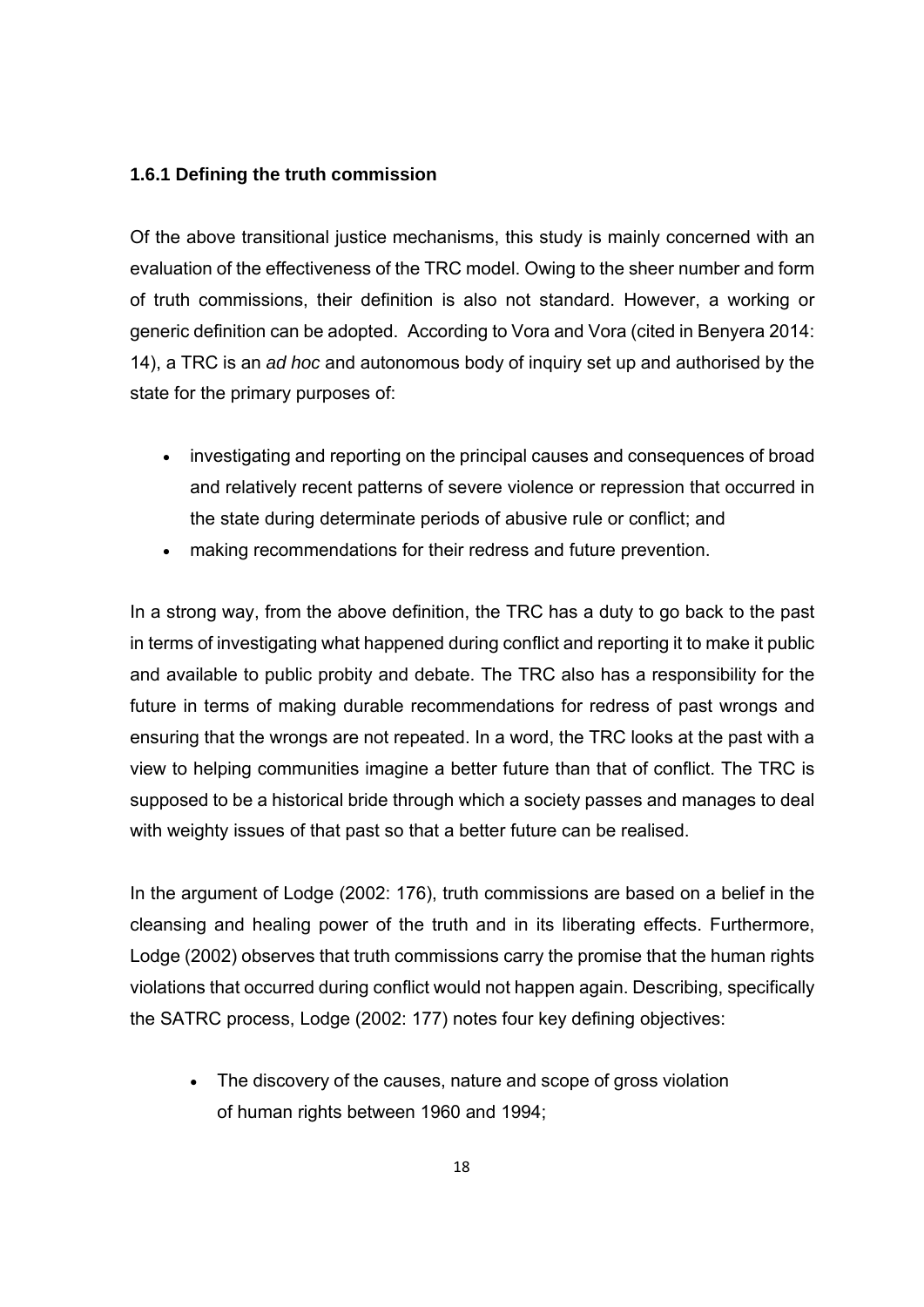- The extension of amnesty to those who fully disclosed their involvement in politically motivated violations of human rights;
- The identification and location of victims of violations and the design of reparations for them; and
- The compilation of a report, which should contain recommendations for measures to prevent future violations of human rights.

When the TRC was set up in South Africa, it had a very clear mandate that sought to offer both the perpetrators and the victims of the apartheid regime a fair hearing. The major committees of the TRC dealt with the victims of human rights violation, rehabilitation, and granting amnesty to those who sincerely sought it. According to the TRC report (1998 vol. 1 Ch. 4), the Promotion of National Unity and Reconciliation Act of 1995 charged the SATRC with investigating and documenting gross human rights violations committed within and outside South Africa during the period 1960 – 1994 (Doxtader & Salazar 2007: 13). In order to do this task, the TRC had the following main objectives:

- To promote national unity and reconciliation in a spirit of understanding which transcends the conflict and divisions of the past by –
	- i.Establishing as complete a picture as possible of the causes, nature and extent of the gross human rights violations committed from 1 March 1960 to the cutoff date, including the antecedents, circumstances, factors and context of such violations, as well as the victims' perspectives and the motives and perspectives of the people responsible for the commission of the violations, by investigating and holding hearings;
	- ii.Facilitating the granting of amnesty to persons who make full disclosure of all the relevant facts relating to acts associated with a political objective and comply with the requirements of this Act;
	- iii.Establishing and making known the fate or whereabouts of victims and by restoring the human and civil dignity of such victims by granting them an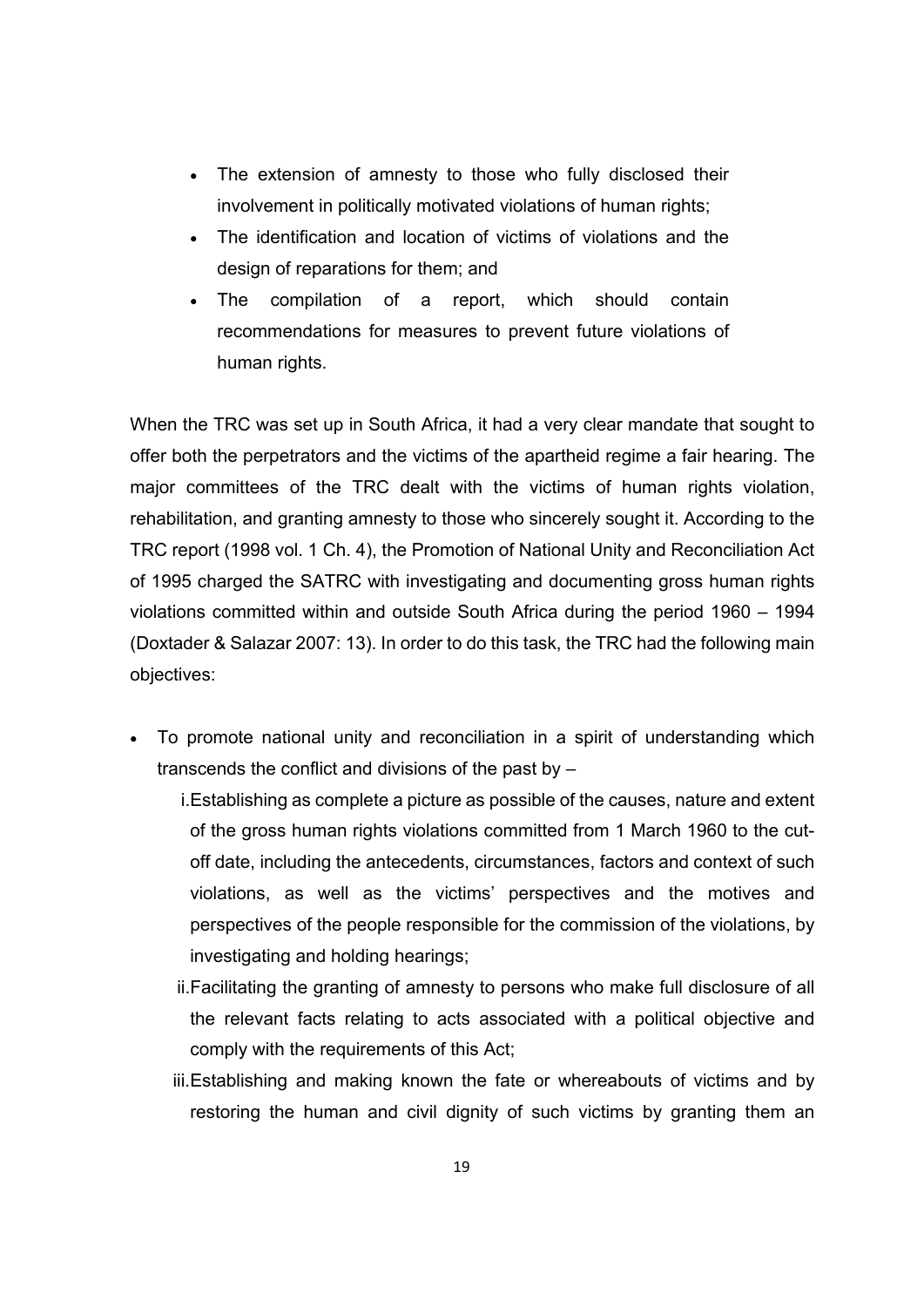opportunity to relate their own accounts of the violations of which they are the victims, and by recommending reparation measures in respect of them;

- iv.Compiling a report providing a comprehensive account of the activities and findings of the Commission and also recommendations of measures to prevent the future violations of human rights.
- The provisions of the above bullet section shall not be interpreted as limiting the power of the TRC to investigate or make recommendations concerning any matter with a view to promoting or achieving national unity and reconciliation within the context of this Act.

The discovery of the causes and nature of human rights violation lends itself to the truth-seeking and truth-telling pillar of transitional justice in which this study has interest. The extension of amnesty to truth-tellers is meant to reward the telling of the truth and to avoid the long route of having to try and interrogate the perpetrators of human rights violations. The identification and location of victims privilege the ideal of awarding reparations and enabling the healing of the aggrieved, wounded and violated. The compilation of a report elects the recording of information and creation of a bank of knowledge for memory and remembrance of the nation. Lodge (2002: 177) adds that a truth commission, the South African one included, relies on being legitimate and gaining public acceptance for its success.

Another critical defining quality of a truth commission, according to Cole (2010) is that, to earn acceptance and legitimacy, it (truth commission) has to assume the shape of a performance. Like drama that is enacted on stage for the satisfaction of an audience, the truth commission must be seen to be happening in public through "stages" and "performances". In the South African case, the truth commission and its processes were not only performed before live audiences, but the entire process was televised before the nation and the world. The confessions of the guilty, the testimonies of the victims, and the counsel of the commissioners became a drama and spectacle of truth telling and forgiveness (Cole 2010: 90). Truth telling, forgiveness and reconciliation were dramatized and made to be seen happening in the eyes and ears of the world.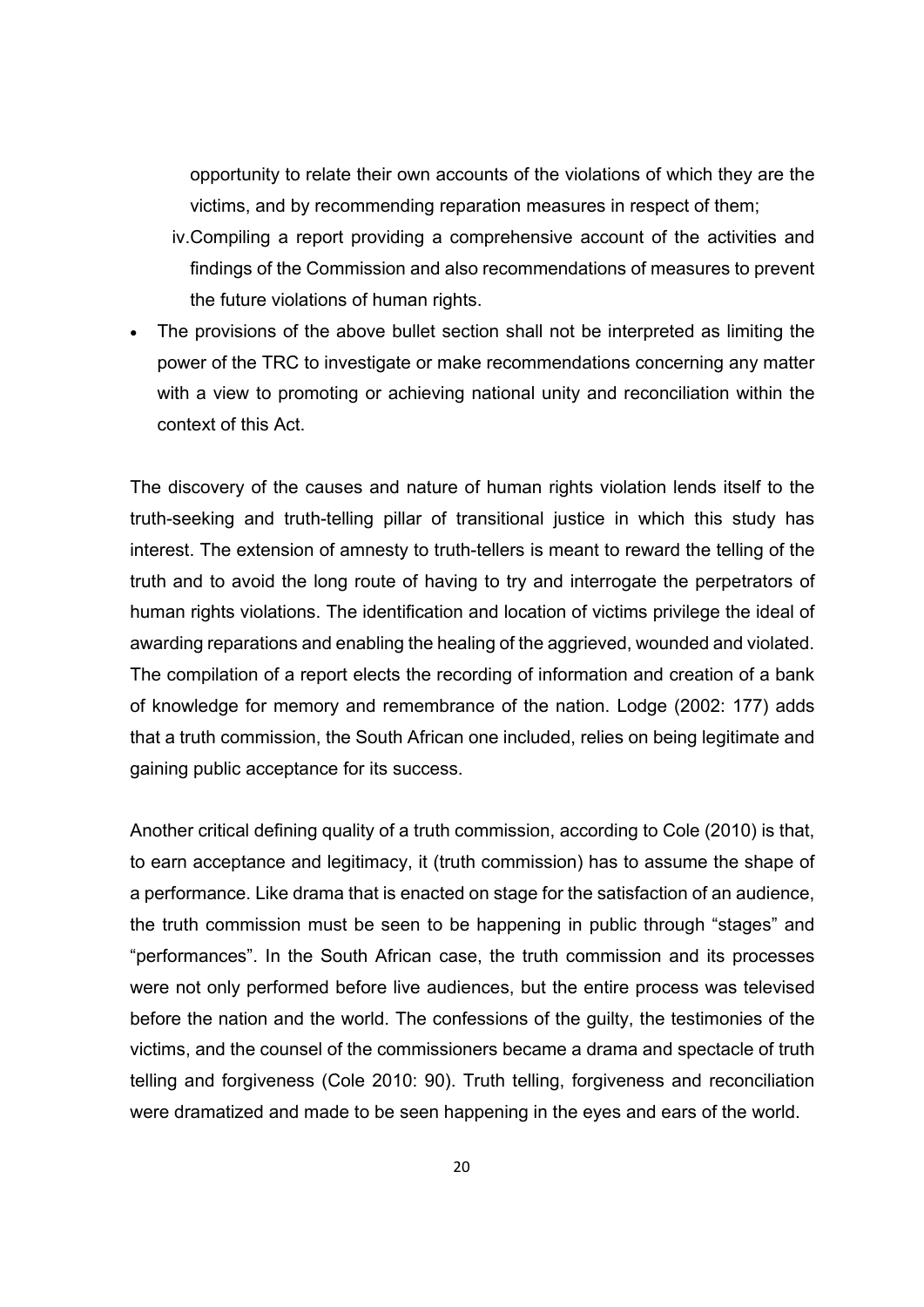By their nature, truth commissions are a "controversial model of reconciliation", (Chipkin 2007: 179) because they propose to achieve justice not by punishing the perpetrators but by forgiving them in exchange for the truth. For that reason, the success or failure of truth commissions may remain always controversial and debatable in that their effects are difficult to measure and both sides of the conflict, the victims and the perpetrators, may not be equally satisfied by the outcomes. In the context of SATRC, Chipkin (2007: 183) notes that the language of human rights and the discourses of Christian theology were all mobilised to marshal both the perpetrators and victims of the history of violence into compliance with the truth commission processes. In a word, truth commissions tend to appeal to deeply held sentiments such as law and religion to shepherd the hearts and the minds of societies to desired results and nations to aspire for futures. Truth commissions seek to market a certain vision and to shape certain futures out of a certain history of conflict violence and even war. The next section of this chapter delves into the different categories of truth commissions.

#### **1.6.2 Categories of truth commissions**

Different scholars in different contexts understand truth commissions differently. Hence, it is necessary to categorise truth commissions into some analytical classes for the purposes of this study. According to Benyera (2014: 16), Cassell (1996: 197), who defined six types of truth commissions, did one of the best categorisations of truth commissions. Because Cassell's work was extensively based on Latin America, his categorisation of truth commission mostly uses examples from Latin America. Cassell (1996) identified the following categories of truth commissions:

- Truth-centred truth commissions: These bring out the truth. An example is the Argentinean Commission of 1983-1984;
- Victim-centred truth commissions: These use legal means to establish the truth, such as the Chilean Commission of 1990-1991;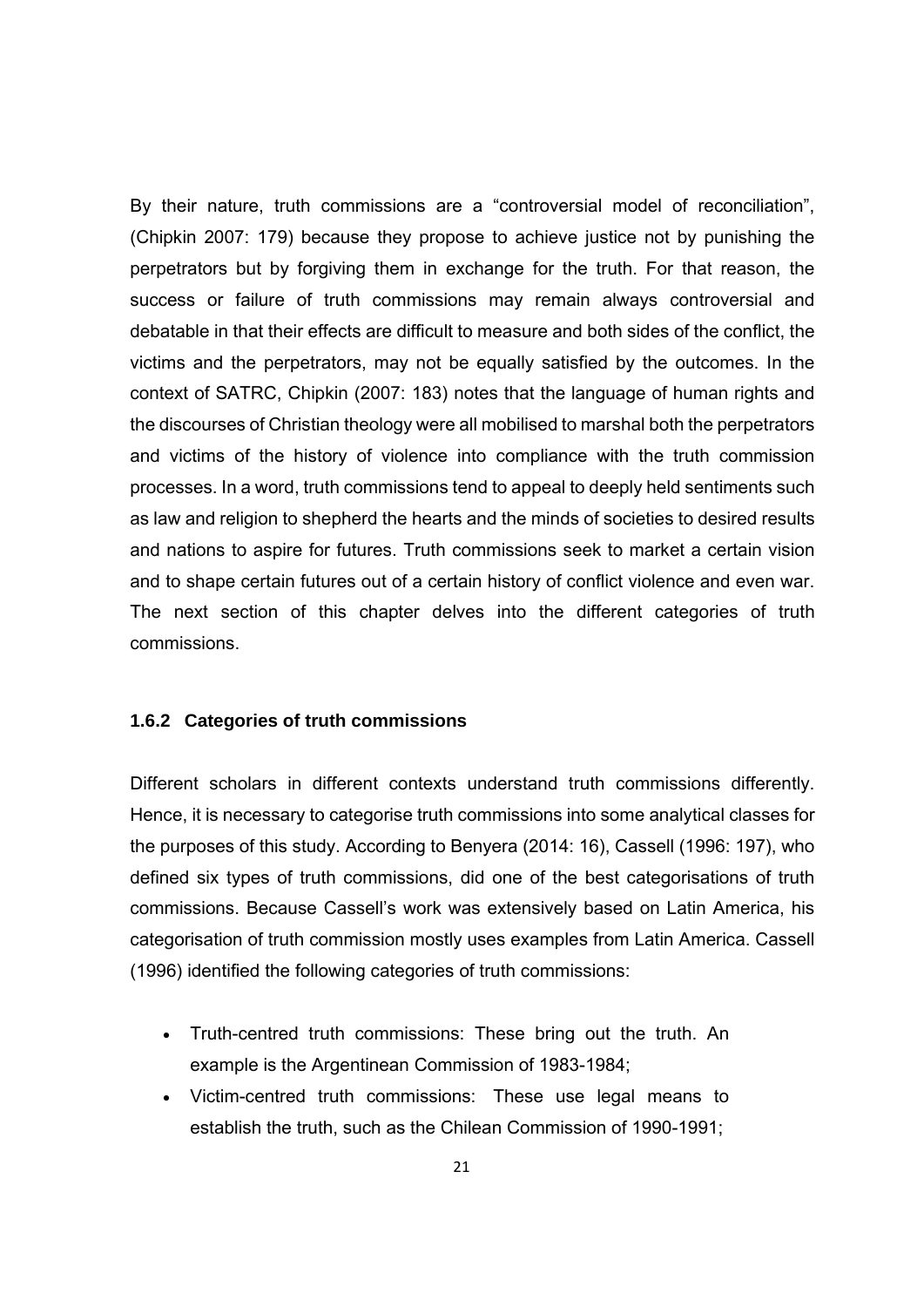- Exonerative victim-centred truth commissions: These truth commissions are mostly church-based and aim to exonerate the moral positions of victims with the aim of having them tell their stories. An example is the Guatemala Church Commission;
- TRCs set up only to identify the perpetrators of a specific period of human rights abuses. This type of TRC is usually employed when what occurred is general knowledge and the aim is to identify actual actors. An example is the 1992-1993 El Salvador Commission;
- Causality finding truth commissions: These truth commissions are set up for the single purpose of finding the causes of the conflicts. An example is the 1994-1999 Guatemala State Commission;
- Procedural truth commissions: These truth commissions emphasise their procedure and not their final report. The belief is that the process of going through the hearings and confessions will heal the post-conflict society. The SATRC is a good example of this type of truth commission.

From the above, it is clear that some truth commissions are set up to establish the truth when it is believed to be concealed. Yet other truth commissions are set up to identify victims and establish the nature and extent of their victimhood. There are other commissions where the purpose is to locate the perpetrators of injustices and establish the extent of their guilt. Some truth commissions are there to locate casualties of conflict and violence and establish the extent of their injuries and losses. Procedural commissions are those that are carried out as a matter of procedure or by the recommendation of parliaments and courts. In a way, all the types of truth commissions have a way of looking into the past of conflict and then pointing into the future of peace, order and reconciliation with healing. The type of truth commission that is chosen is normally dependent on the nature of the conflict and the type of justice and accountability that the society requires.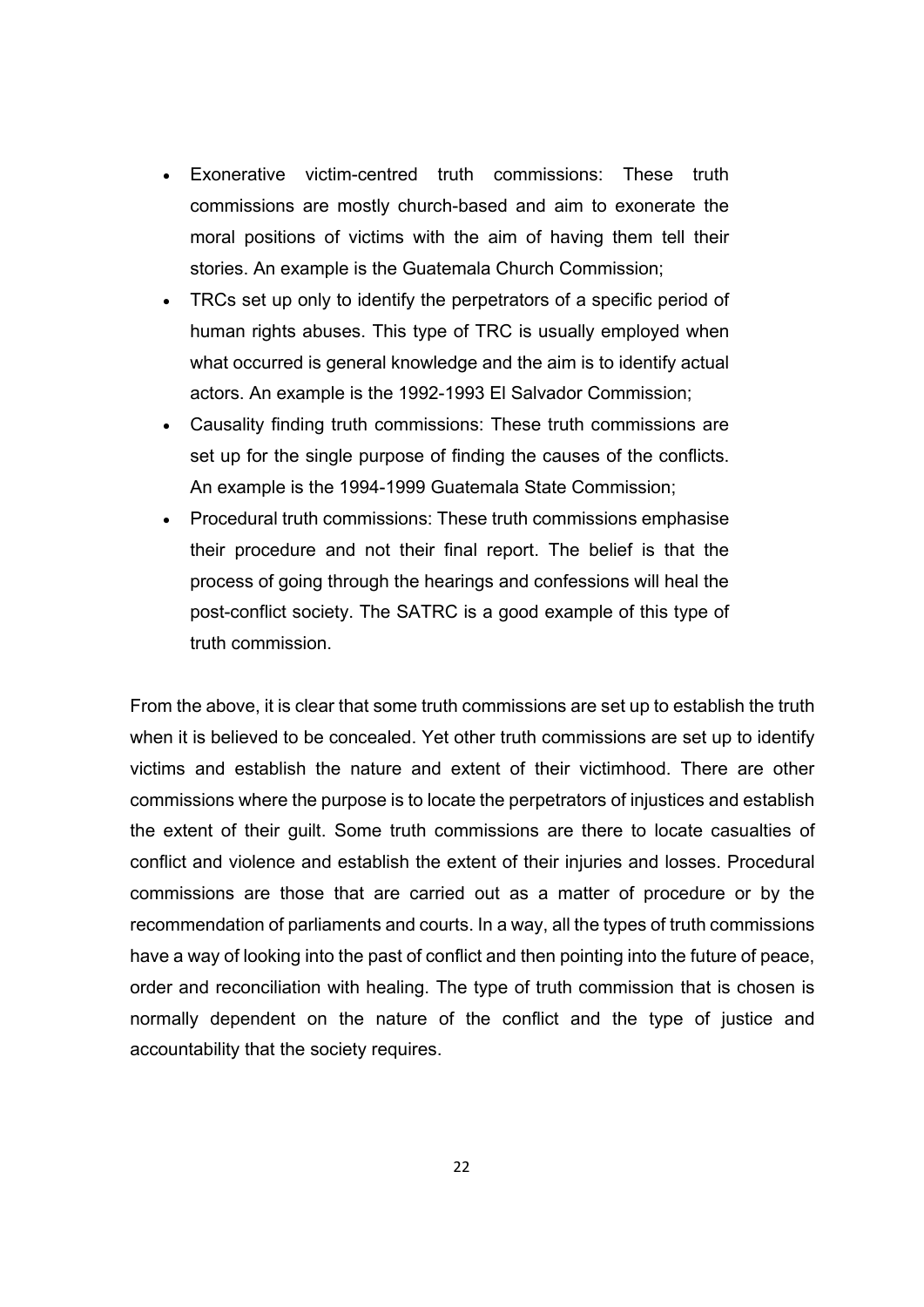Mamdani (2010: 11) distinguished between "victor's justice" and "victim's justice". At the end of the day, it depends whose truth and whose justice is prevailing at the time the truth commission is being carried out. For that reason, truth commissions may not be necessarily neutral. There was a strong way in which Mamdani (2010) and other critics felt that the South African truth commission was politically tilted in favour of the perpetrators and that the victims were hard done by, given a simulation and not a reality of justice.

#### **1.6.3 Characteristics of truth commissions**

Besides the above categories, truth commissions have certain characteristics. Hayner (2001: 15) indicates that there are four characteristics of truth commissions, namely, firstly, characteristics of truth commissions come from the time on which they focus. A truth commission focuses on the past; they are concerned with events that took place in the past. Therefore, they are non-futuristic or predictive of future human rights abuses. They also do not look into current or ongoing human rights abuses.

Secondly, there are truth commissions that do not investigate single events. They investigate patterns of human rights abuses which occur over a period of time and not just once. This is the reason why truth commissions have a limited period on which they must focus. This time frame is usually contained in the terms of reference for the commission. In that way, truth commissions may have a temporality and spatiality, investigating violations that happened over a period of time in a given space.

Thirdly, truth commissions are not permanent bodies. This means that they are set up to deal with certain issues after which they are disbanded. This normally occurs after the submission of their final report. Fourthly, a truth commission is meant to be a temporary institution, operating only over the length of period required by the task and depending on the complexity of each situation. Its work is completed through submission of a report to the government that documents its findings.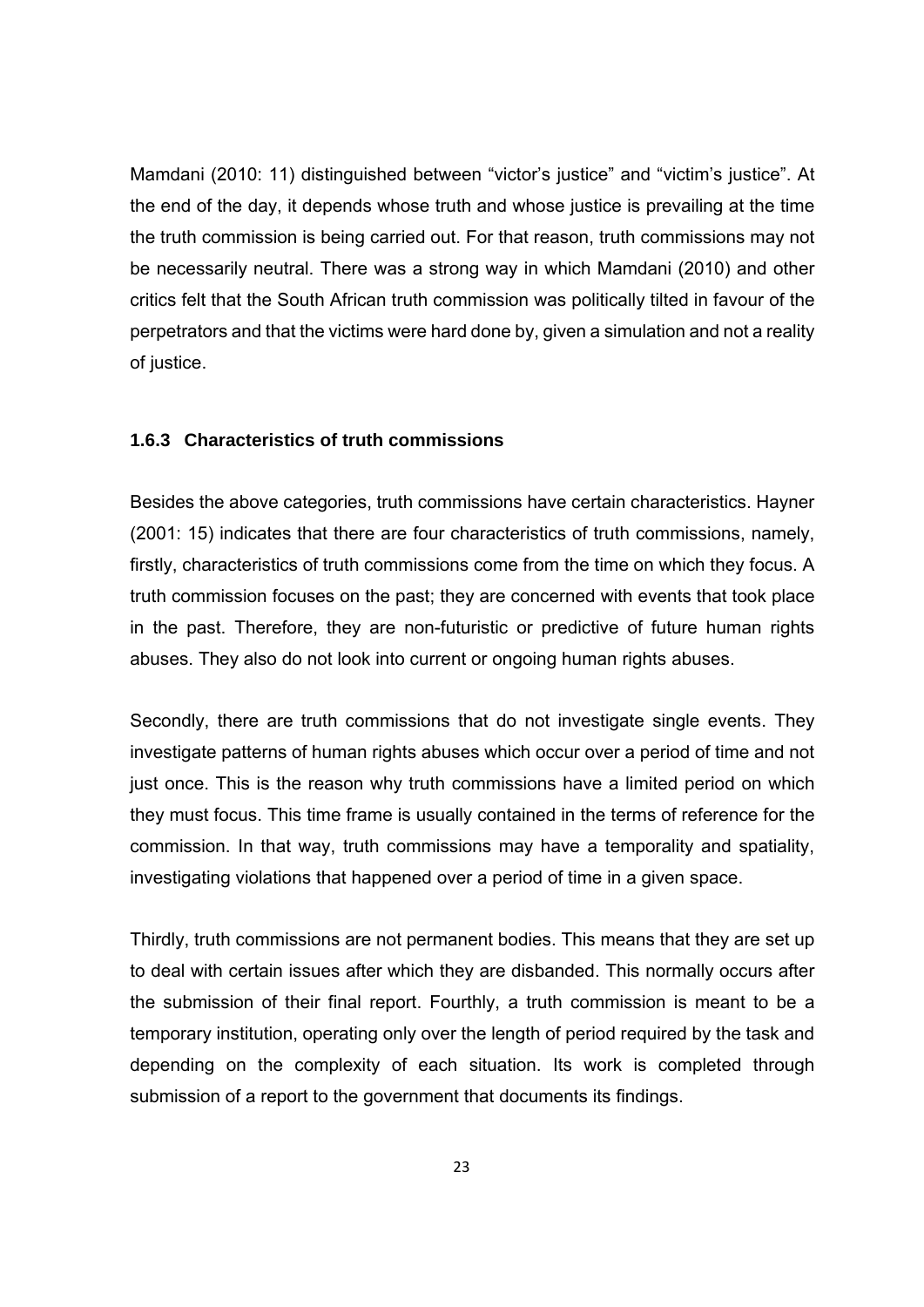The final characteristic of truth commissions regards the origin of their mandate. They are official bodies, usually but not always authorised and empowered by the state. The implication of this characteristic is that bodies set up by non-state actors such as nongovernmental organisations and churches do not qualify as truth commissions. Observably, truth commissions are supposed to enjoy legitimacy, the trust and even faith of both victims and perpetrators within a conflict situation. The commissions are also supposed to carry a good measure of authority in themselves or from whoever appointed and instituted the commissioners.

In the South African case, the truth commission was established with the backing of an Act of Parliament (Promotion of National Unity and Reconciliation Act of 1995) and some widespread political consensus. This is the political disputants in the liberation struggle and the apartheid regime endorsed the commission and lent it political legitimacy, besides the legal bite that it earned from Parliament. From the arguments and observations of Esterhuyse (2012: 190), the SATRC even had international acceptance and endorsement as both the Eastern and Western countries, after the end of the Cold War, preferred a political and legal settlement in South Africa.

Characteristically, the SATRC process was not just the performance and spectacle that Cole (2010) describes. The truth commission events and processes also became "quasi-religious" ceremonies that became overwhelming rituals that moved both the participants and their audiences towards the persuasion of reconciliation (Lodge 2002: 182). Victims were exalted and honoured for their courage to forgive, while the perpetrators who had the courage to confess their crimes were also ennobled as responsible citizens who were prepared and fit to be admitted into a new future away from the painful history of violence and human rights violations.

In a strong way, victims had to be moved from being victims to forgivers and the perpetrators were graduated from guilty criminals to courageous tellers of the truth. In a way, the identities of both the victims and the perpetrators were changed to the status of those who had overcome a difficult past and were ready for a new future. For that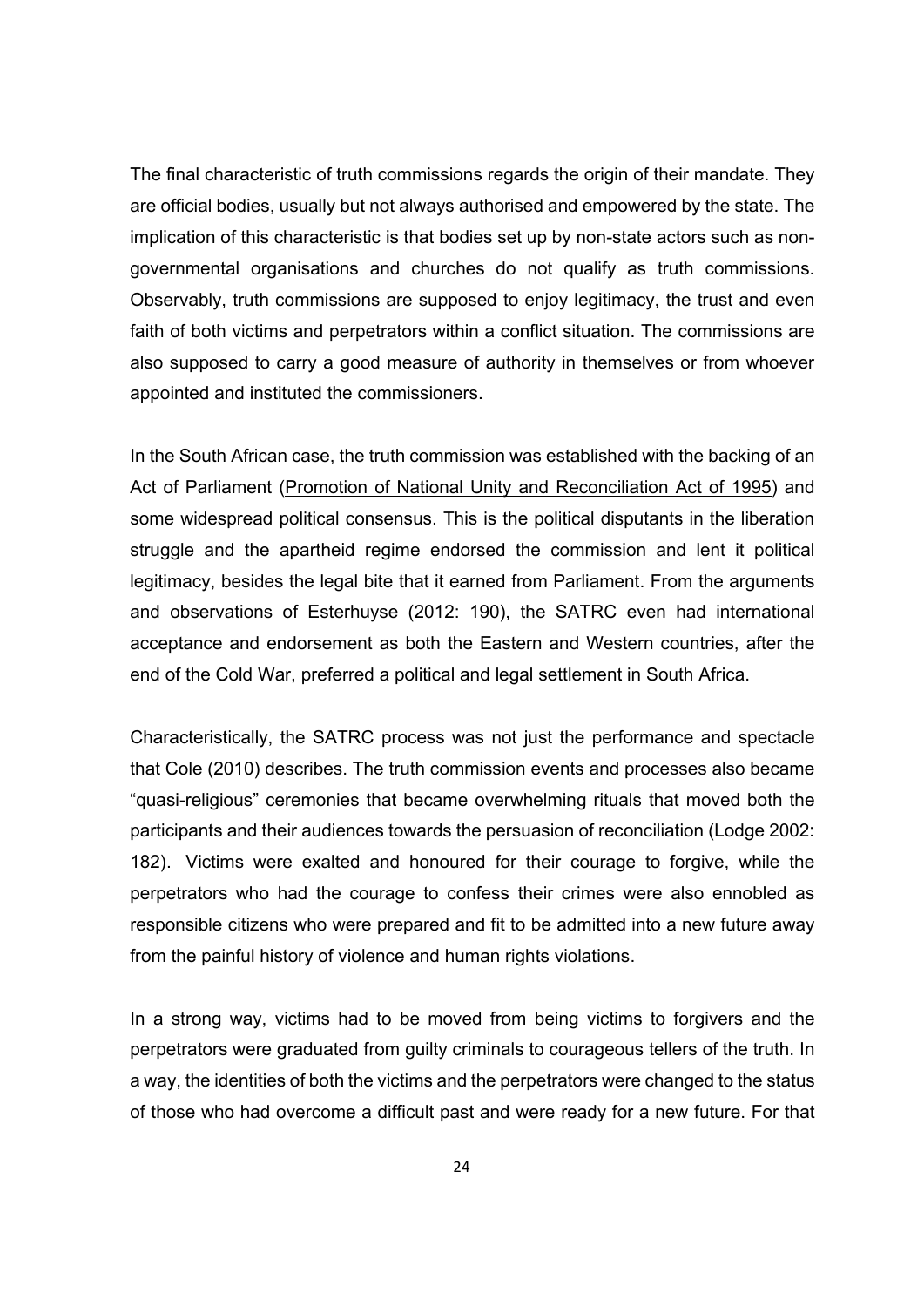reason, truth commissions have the effects of changing the political and social identities of the people to prepare them for a new history and political dispensation.

#### **1.7 Study justification**

Most studies on the truth commissions, particularly the South African model take the model as an obvious choice for post-conflict and post-dictatorial communities. As alluded to earlier on, this is largely due to the status that the South African model of a TRC enjoys in the field of transitional justice. The study rationale is premised on using the Five Pillars of Transitional Justice to question the effectiveness of the South African model of a TRC. This is important as far as the study departs from the chorus of scholars that have valorised the SATRC. Furthermore, for a long time, the South African transition from apartheid to democracy, in which the SATRC played no small part, has been framed in terms of the discourse of a miracle. It is important for scholars and their studies in different disciplines to uncover the true nature of the miracle and test the successes and the failures of the transition and its mechanisms such as the SATRC model of transitional justice.

#### **1.8 Research methodology**

This is a literature review based assessment of the effectiveness of the SATRC undertaken through the deployment of the Five Pillars of Transitional Justice as the assessment tool. These five pillars will also serve as the theoretical framework for the study. The wealth of assessment literature by reputable scholars and institutions dealing with transitional justice will form the basis of this evaluation. Literature study, content analysis, description and exploration that allow interpretation to take place are part of the qualitative methodological tools that the present study mobilises and deploys. Qualitative methodology is suited to this study in that it allows the use of interpretation as a tool for understanding and study. Furthermore, the successes and failures of transitional justice in the lives of societies are themselves qualitative and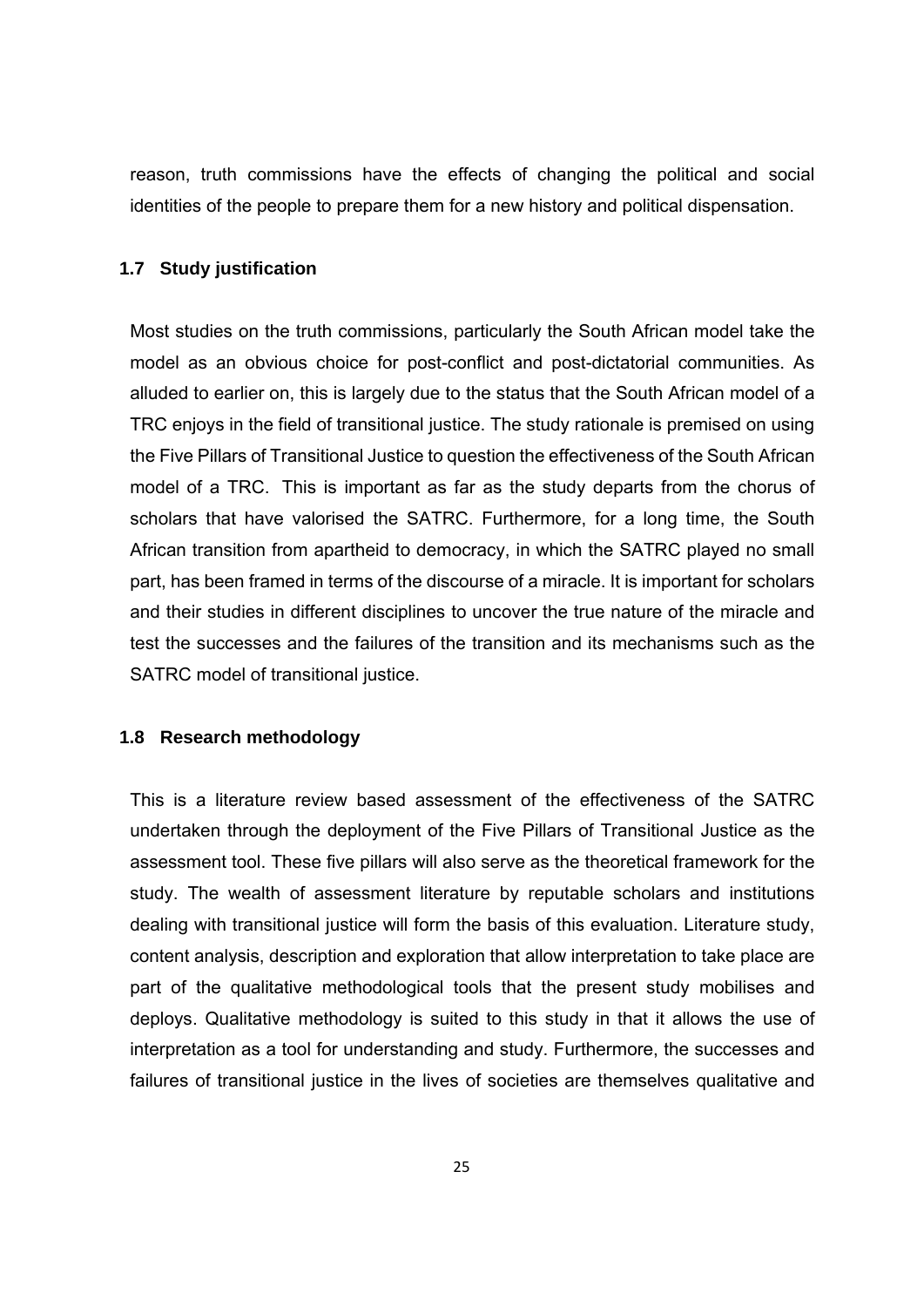experiential and cannot be easily reduced into quantities and statistics. For that reason, the qualitative methodology of the study suits the nature of the subject.

This study will use the case study briefly as a method to understand transitional justice. This method is ideal because its procedures are not strictly formalised, whilst the scope is mostly expected to be undefined, and a more philosophical mode of operation is adopted. Here concepts and constructs are significant words that can be analysed in their own right to achieve a greater depth of understanding a given concept (Marais & Mouton 1996).

#### **1.9 Chapter outline**

#### **Chapter 1: Introduction**

This chapter outlines the study background. It also lays out the study aims and objectives, the problem statement and the study rationale. Major terms used in the study are also defined in this chapter. The concept of truth commission, which is central to this study, is discussed as a foreground to the whole dissertation.

### **Chapter 2: Theoretical framework**

The theoretical framework for this study is made up of the five pillars of transitional justice. These pillars are truth telling, trials, reparations, institutional reform, and memorialisation.

#### **Chapter 3: On the popularity of the truth commission**

This chapter will trace the history of the truth commission as a transitional justice mechanism. It will trace its genesis from Uganda through to Latin America and back to South Africa. The chapter also explores the factors which causes the South African model of a TRC to be so popular such that it is now regarded as the default transitional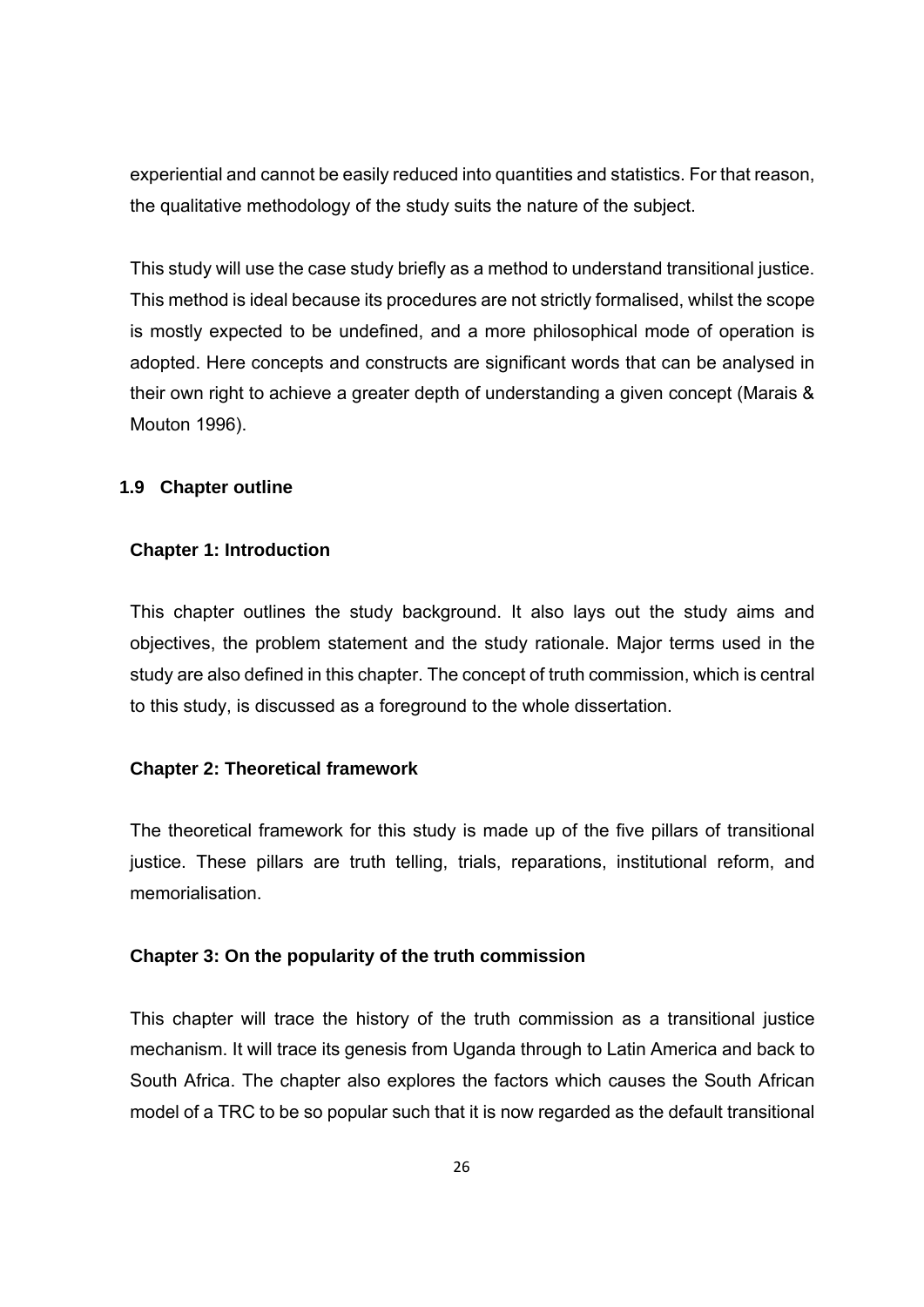justice mechanisms in post-conflict and post-dictatorial states. This chapter will conclude by positing the downside of the truth commission.

#### **Chapter 4: Of half-truths and little accountability**

This chapter accesses whether the TRC was able to ensure that perpetrators of human rights abuses were held accountable and all the truth was recovered in post-apartheid South Africa. It achieves this by evaluating the work of the SA Amnesty Committee, which was a key player in granting amnesties to those perpetrators it believed told the whole truth. The central argument in this chapter is an assessment of amnesties as a transitional justice mechanism. The reaction of the various political parties, the reaction of victims and the response of perpetrators will form the analytical block of this chapter. The trial of Dr Wouter Basson will be presented as a case study of the way the TRC failed to hold him accountable.

#### **Chapter 5: Punishing victims and rewarding perpetrators**

This chapter continues with the debate on the effectiveness of amnesties and pardons. It explores the advantages and disadvantages of the use of amnesties in South Africa. It also debates the contentious issue of the expeditious awarding of amnesties and the protracted way in which reparations were paid. The cases of various perpetrators such as Clive Derby Lewis, Eugene De Kock, Winnie Mandela, and FW de Klerk will be examined in chapter four.

#### **Chapter 6: Conclusion**

This chapter provides conclusions on the effectiveness of the South African model of a TRC. The chapter will be organised thematically with the following themes covered: truth finding, reconciliation, accountability, by stating which mechanism delivered, succeeded or failed through its use of the five pillars of transitional justice.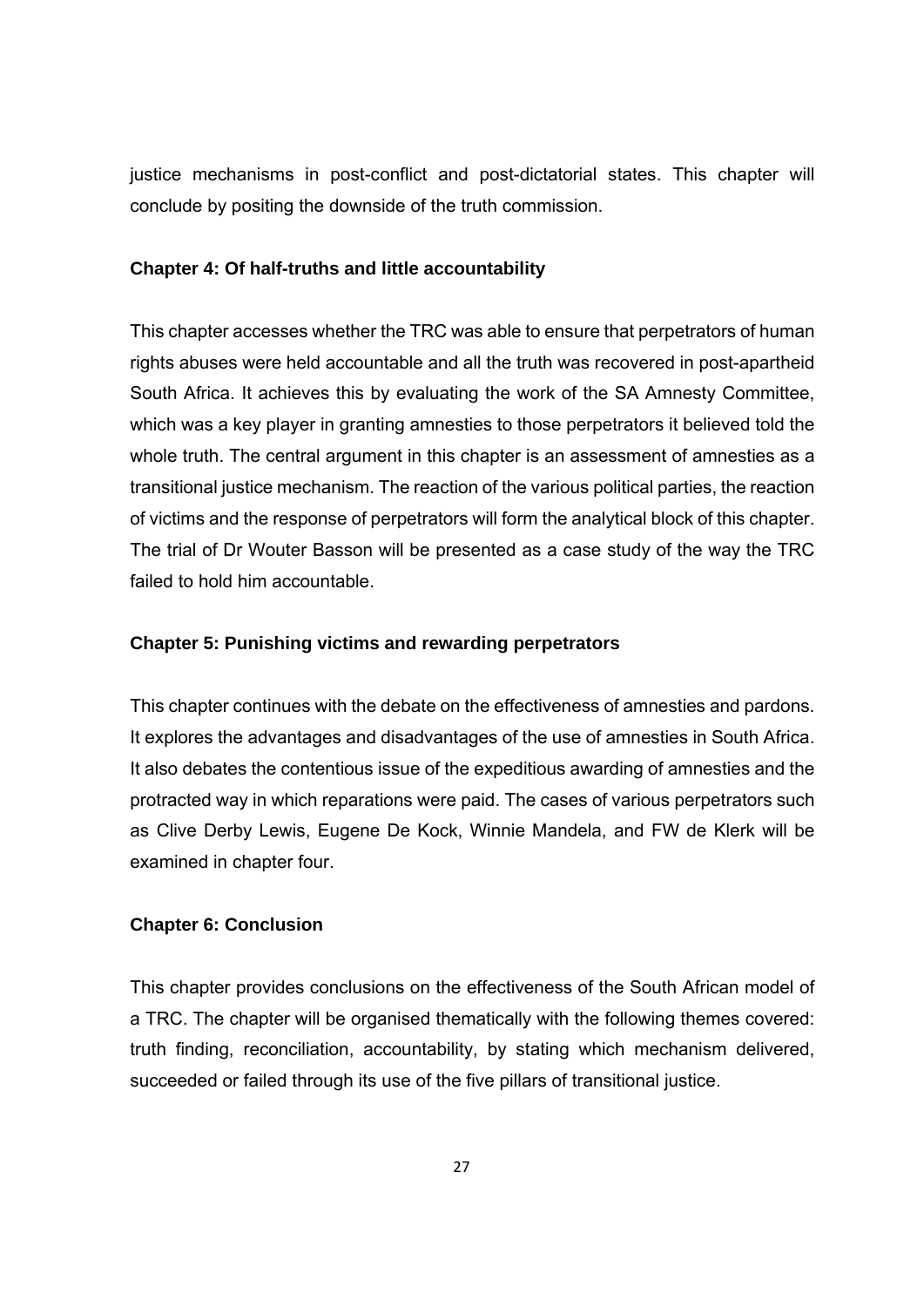#### **1.10 Conclusion**

This chapter has deliberated the background and the introduction to the study. The objectives of the study have been stated followed by a notation of the possible methodological limitations of the study. The Truth and Reconciliation, its characteristics and categories as a transitional justice mechanism have been enunciated and discussed. The justification of the study has also been given followed by an elaborate section that provides the definitions of the key terms that are used in the study. This section has been elongated to allow the clarification of those terms that if not fully understood, the study may not achieve its objectives. A chapter outline precedes this conclusion. The following chapter delves into the theoretical and conceptual framework of the study, namely, the Five Pillars of Transitional Justice.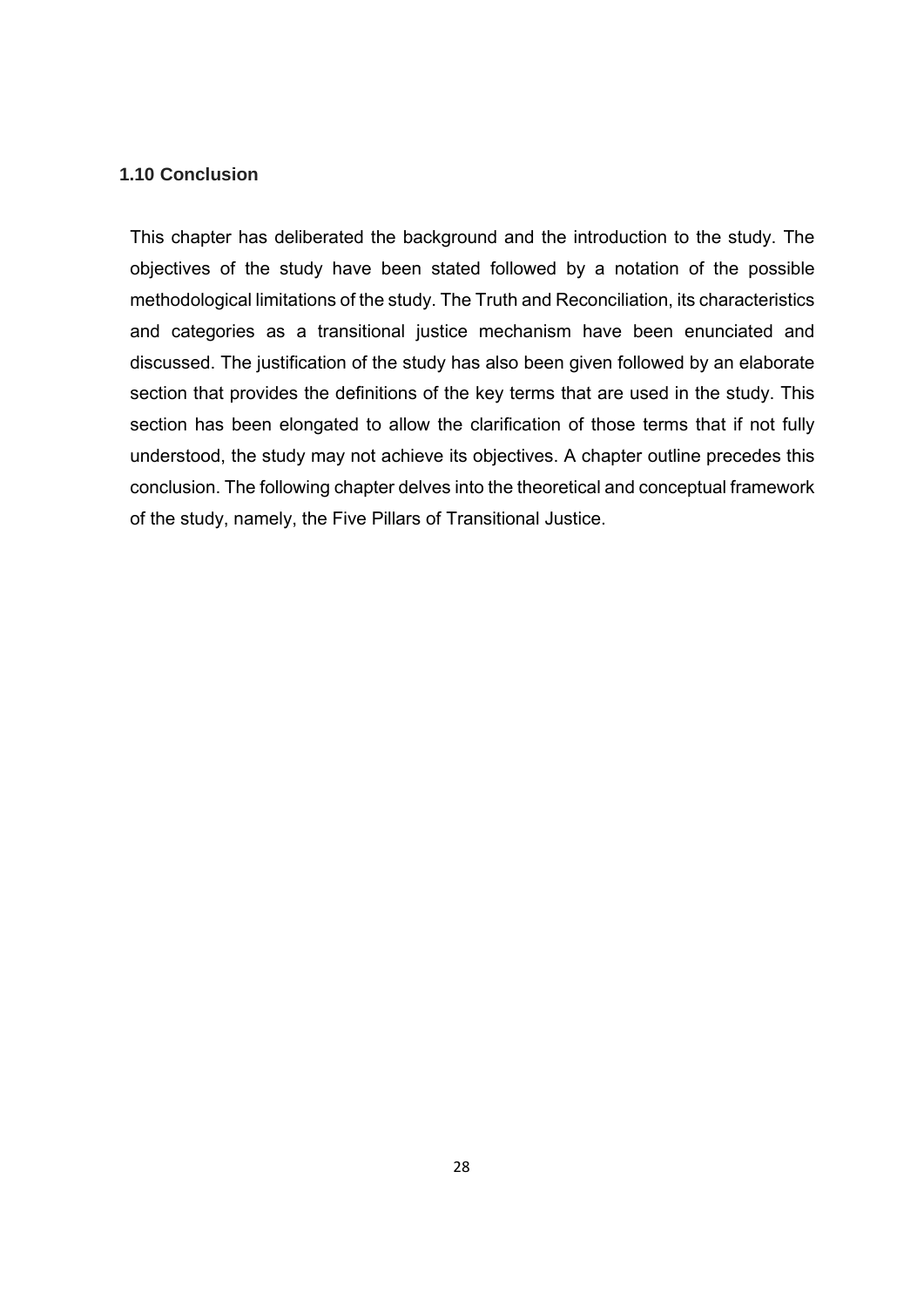#### **Chapter Two**

# **The Five Pillars of Transitional Justice: A conceptual and theoretical framework**

#### **2.1 Introduction**

This chapter seeks to explore what scholars such as Chitsike (2012) and Boraine (2006) have termed the Five Pillars of Transitional Justice. These are deployed in this study as a theoretical and conceptual framework in examining the effectiveness of the SATRC process. The Five Pillars of Transitional Justice as identified by Chitsike (2012) are truth-seeking and truth-telling, trials, reparations, institutional reform, and memorialisation. These pillars are understood as approaches that have been adopted in a multiplicity of post-war or post-conflict settings in the world in an attempt to achieve reconciliation, healing and durable peace.

This chapter will use a multiplicity of views and arguments from different scholars who have written to elaborate on the Five Pillars of Transitional Justice that have been selected for use in this study. Those scholars that have also studied the SATRC from other perspectives and vantage points are also cited where their views are relevant or illuminate this study in any way. Firstly, this chapter will attempt to define transitional justice itself as a concept that is gaining importance in the area of justice. Secondly, Truth-Seeking and Truth-Telling will be discussed, followed by Trials, Reparations, Institutional Reform and finally Memorialisation. Notably, the Five Pillars of Transitional Justice are defined as concepts and also elaborated on as a theoretical framework that this study deploys in examining the effectiveness of the South African model of the TRC. The conclusion of the chapter will provide a brief summation of the gist of the chapter.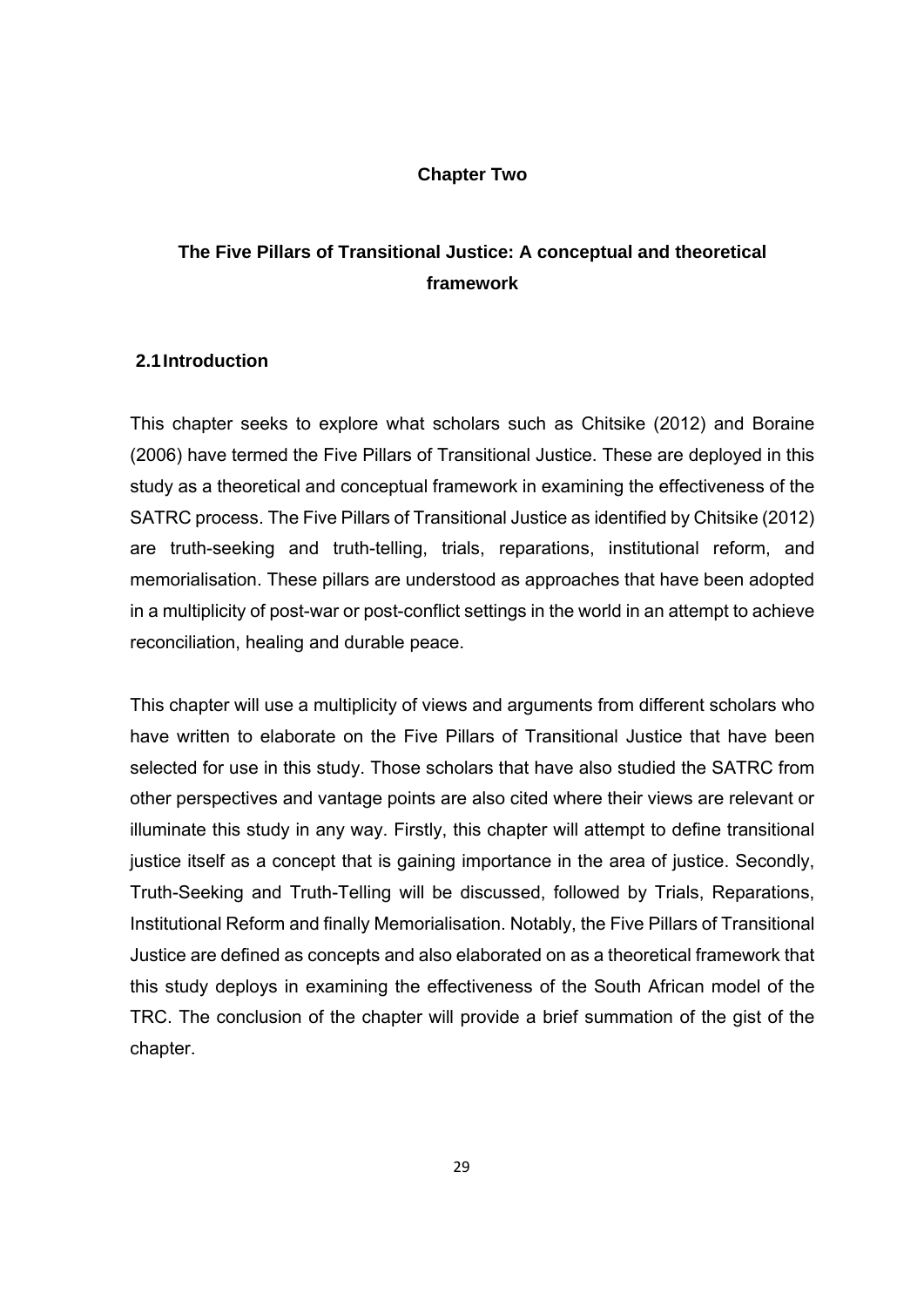#### **2.2 Transitional Justice**

According to the United Nations (2008), transitional justice is an approach to gross human rights violations that affords redress to victims and creates opportunities for the transformation of the political system, conflicts and other conditions that may have been the foundation of the crimes. The main aims for transitional justice are to acquire justice for the victims of human rights abuses and to strengthen the likelihood of peace, democracy and reconciliation. In order to achieve these two aims, it is necessary for transitional justice measures to combine elements of criminal, restorative and social justice. Transitional justice is not necessarily a special type of justice; it is simply the type of justice that is used for unique conditions of societies going through transformation from gross human rights abuse.

Transitional justice is in the main "a set of judicial and non-judicial measures that have been implemented by different countries in order to redress the legacies of massive human rights abuses" (Lee & Özerdem 2016: 11). Emphasis is placed on redress, which signals to repair and alleviation of whatever damage the conflict and the violence would have occasioned. Justice may not be adequately done to the aims and objectives of this chapter and this study at large if the concept of transitional justice is not clearly understood.

This section of the chapter seeks to highlight the importance of Transitional Justice and to briefly deliberate its genealogy. In the aftermath of massive human rights abuses in Africa and elsewhere, victims have well established rights to see the perpetrators punished, to know the truth, and to receive reparations. Because systemic human rights violations affect not just the direct victims, but society as a whole, in addition to satisfying these obligations, states have duties to guarantee that the violations will not recur (Bell 2009: 5). Therefore, a special duty to reform institutions that were either involved in or incapable of preventing the abuses was required. Institutional reform as a separate pillar of transitional justice will be deliberate later below in detail.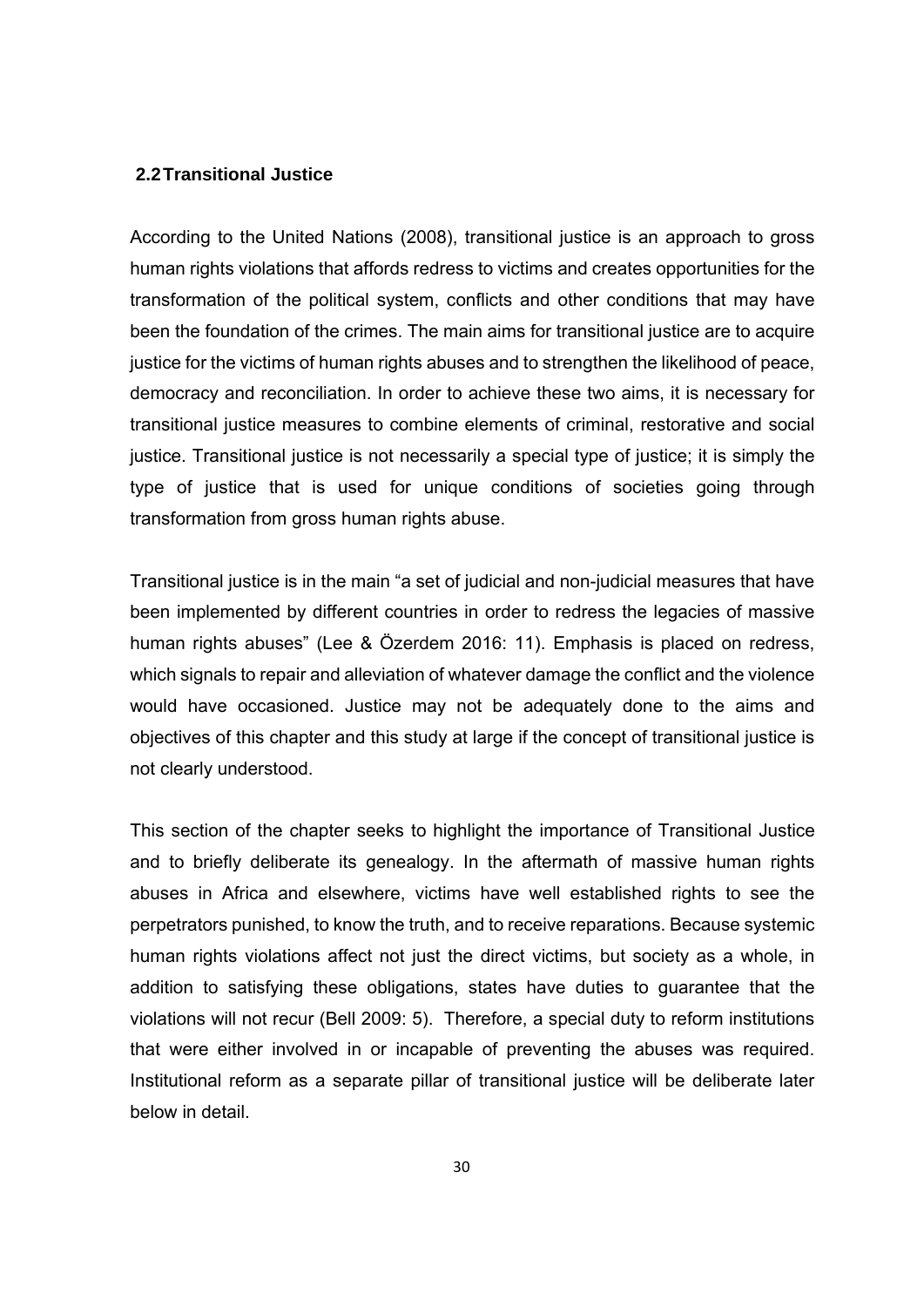A history of unaddressed massive abuses is likely to be socially divisive, generate mistrust between groups and in the institutions of the State, and to hamper or slow down the achievement of security and development goals. It raises questions about the commitment to the rule of law and, ultimately, can lead to cyclical recurrence of violence in various forms. Failure to address a history of abuses may compromise the projects of national unity and reconciliation which, especially in the case of South Africa, have proven to be very important given the concern that the end of white rule and the beginning black would lead to possible conflict or national instability (Møller & Saris 2001: 99).

As observed in most countries like South Africa, Yugoslavia and Uruguay where massive human rights violations take place, the claims of justice refuse to 'go away,' or to be forgotten. Human rights violations can be defined as the conception of justice associated with periods of political change, or change of political regimes characterized by legal responses to confront the wrongdoings of repressive predecessor regimes; for example, the apartheid regime in South Africa. The brief genealogy of transitional justice presented in this chapter traces the historical pursuit of justice in periods of political flux. The genealogy also reviews the political developments of the last halfcentury and analyses the evolution of the conception of transitional justice.

The origins of modern transitional justice can be traced to World War I (Teitel 2014: 50). However, transitional justice becomes understood as both extraordinary and international in the post-war period after 1945. The Cold War ends the internationalism of this first, or post-war, phase of transitional justice. The second or post-Cold War phase is associated with the wave of democratic transitions and modernization that began in 1989 (Leebaw 2008: 99). Toward the end of the 20th century, global politics was characterized by acceleration in conflict resolution and a persistent discourse of justice throughout law and society.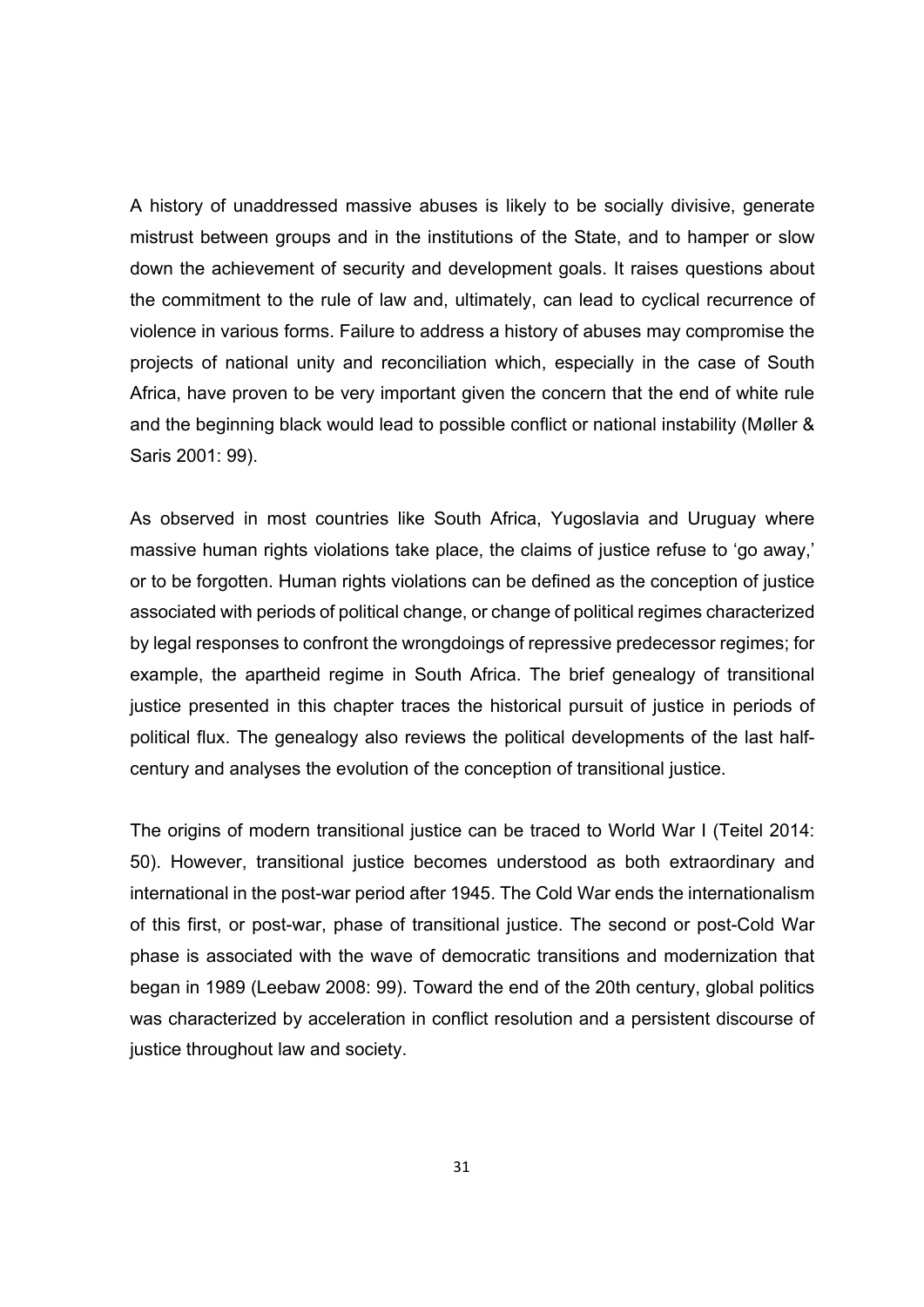The third or steady state phase of transitional justice is associated with contemporary conditions of persistent conflict that lay the foundation for a normalized law of violence. Phase I of the genealogy, the post-war phase, began in 1945 (Leebaw 2008: 106). Through its most recognized symbol, the Allied-run Nuremberg Trials, this phase reflects the triumph of transitional justice within the scheme of international law. Mamdani (2010) has written widely and expansively exploring this model of transitional justice.

Over the last quarter of the 20th century, the collapse and disintegration of the Soviet Union led to concurrent transitions throughout much of the world (Teitel 2000: 51). Withdrawal of Soviet-supported guerrilla forces in the late 1970s fuelled the end of military rule in South America. In South Africa, the collapse of the Soviet Union put pressure on the liberation movement led by the ANC to initiate talks for transition with the apartheid regime (Esterhyuse 2012).

By the end of the 20th century, the third steady state phase of transitional justice emerged. This third phase is characterized by the acceleration of transitional justice phenomena associated with globalization and typified by conditions of heightened political instability and violence (Teitel 2014: 51). Transitional justice moves from the exception to the norm to become a paradigm of rule of law that is now taken seriously almost throughout the world.

Transitional justice as a field and practice has grown tremendously over the past 15 years. The growth include the institution of international criminal tribunals, hybrid courts and the ICC; the development of a 'right to truth' and 'right to reparation' under international law; and the transnational proliferation of TRCs (Nagy 2008: 285). In addition, the transitional justice scholarship expanded to such an extent that it now has a dedicated journal, research centres and academic programmes. Lastly, the growth of the transitional justice field culminated in the birth of international and regional transitional justice Non-Governmental Organisations (NGOs) such as Genocide International. In other words, transitional justice has become a well-established feature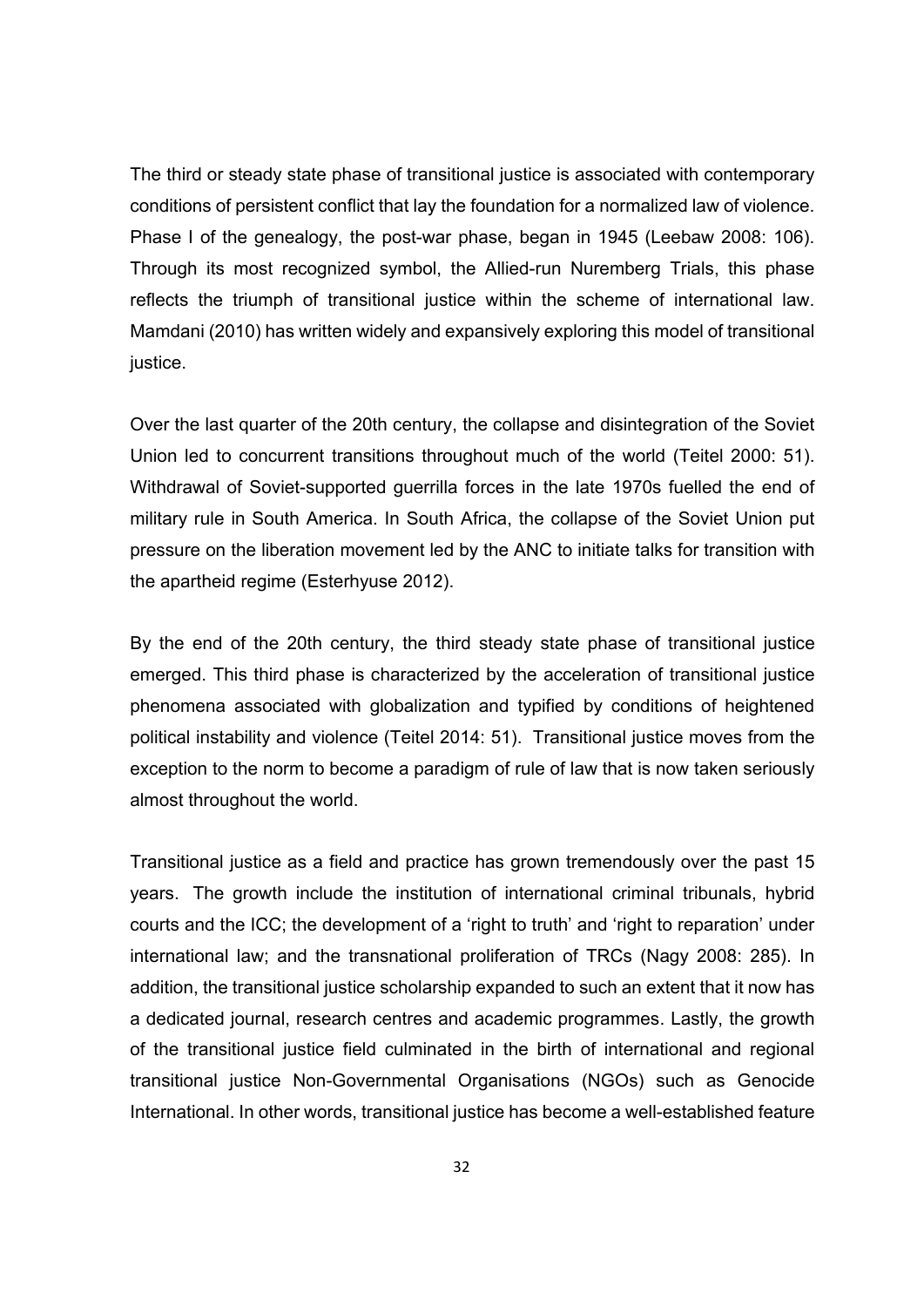on the global terrain of human rights. It entails an insistence against unwilling governments that it is necessary to respond to egregious violence and atrocity (Nagy 2014: 216).

The international community sometimes provides fragile new governments with important financial, institutional and normative support. This support is for reckoning with the past, attending to the needs of victims, and setting the foundations for democracy, human rights, and the rule of law. South Africa received meaningful international and regional support during its period of the TRC and implementation of transitional justice mechanisms as this study will observe in detail in the following chapters.

While transitional justice has its celebrants and defenders, such scholars as Leebaw (2011) have their concerns and critiques of the paradigm of transitional justice. Furthermore, Leebaw (2011) believes that some goals of transitional justice advocacy and institutions are commonly portrayed as mutually reinforcing and complementary yet in evaluating the political significance of transitional justice; more attention should be given to their irreconcilable goals. Leebaw's (2011) analysis is informed by the work of some legal scholars and political theorists that have drawn attention to the dual role of law in relation to violence. While law can be a tool for regulating violence and exposing abuses of power, Leebaw (2011) argues that law is also utilized to obfuscate and legitimate abuses of power. Similarly, transitional justice institutions aim to challenge the legitimacy of prior political practices by confronting denial and transforming the terms of debate on past abuses, yet they also seek to establish their own legitimacy by minimizing the challenge that they pose to dominant frameworks for interpreting the past.

Leebaw's (2011) argument positions this chapter to some of the practical contradictions of transitional justice. The argument also demonstrates how a better understanding of this tension sheds light on problematic assumptions. Moreover, Leebaw's (2011) contention exposes unacknowledged trade-offs associated with the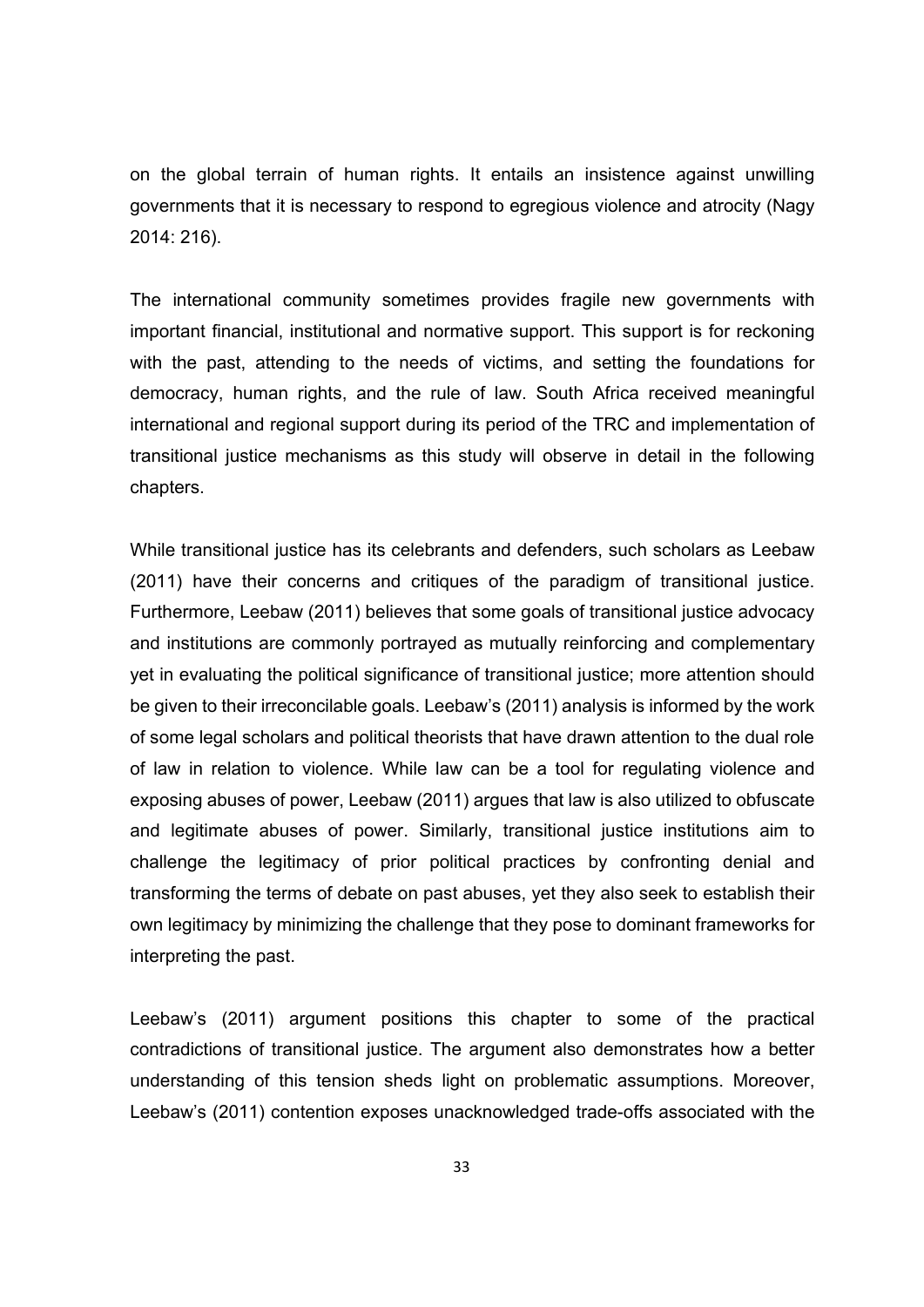claims regarding the role of transitional justice institutions in advancing political reconciliation through measures designed to counter denial, expand dialogue, and address trauma as the TRC attempted in South Africa. Such scholars as Mamdani (2000: 176) have raised a multiplicity of concerns regarding how the TRC in pursuit of transitional justice leaned more towards political agendas and interests at the expense of justice and in the process allowing impunity to the system and the perpetrators of apartheid. Observably, transitional justice has its own practical and compromising contradictions. This study will pay attention to the benefits and some of the contradictions in the process of the SATRC. Below, Truth Telling will be discussed as the first pillar of transitional justice.

In summation, from the above, the term "Transitional Justice" has come, in recent years, to designate a field of academic inquiry, as well as political practice, concerned with the aftermath of conflict and large-scale human rights abuses. Theorists and practitioners of transitional justice focus on the most effective and legitimate ways of addressing past wrongs and moving towards the (re)establishment of a decent civil order. In this chapter, interest is in the political and moral goals officials tend to pursue in transitional settings and map out some of the tensions between these goals. The SATRC was one such attempt at using transitional justice mechanism to put a troublesome and painful history of conflict and violence to closure. In the South African case, and in the book about the impossibility of a "future without forgiveness", Tutu (1999) argues that there can be no justice or reconciliation without the truth of what happened during the long years of conflict and human rights violations. The following section of this chapter pays attention to the issue of Truth-Seeking and Truth-Telling as a pillar of transitional justice.

#### **2.3 Truth-Seeking and Truth-Telling**

The word "truth" in the name truth commissions highlights the foundational importance of facts and accuracy in the pursuit of justice. Scholars have for a long time considered the truth as in facts and knowledge concerning conflict and victimisation and others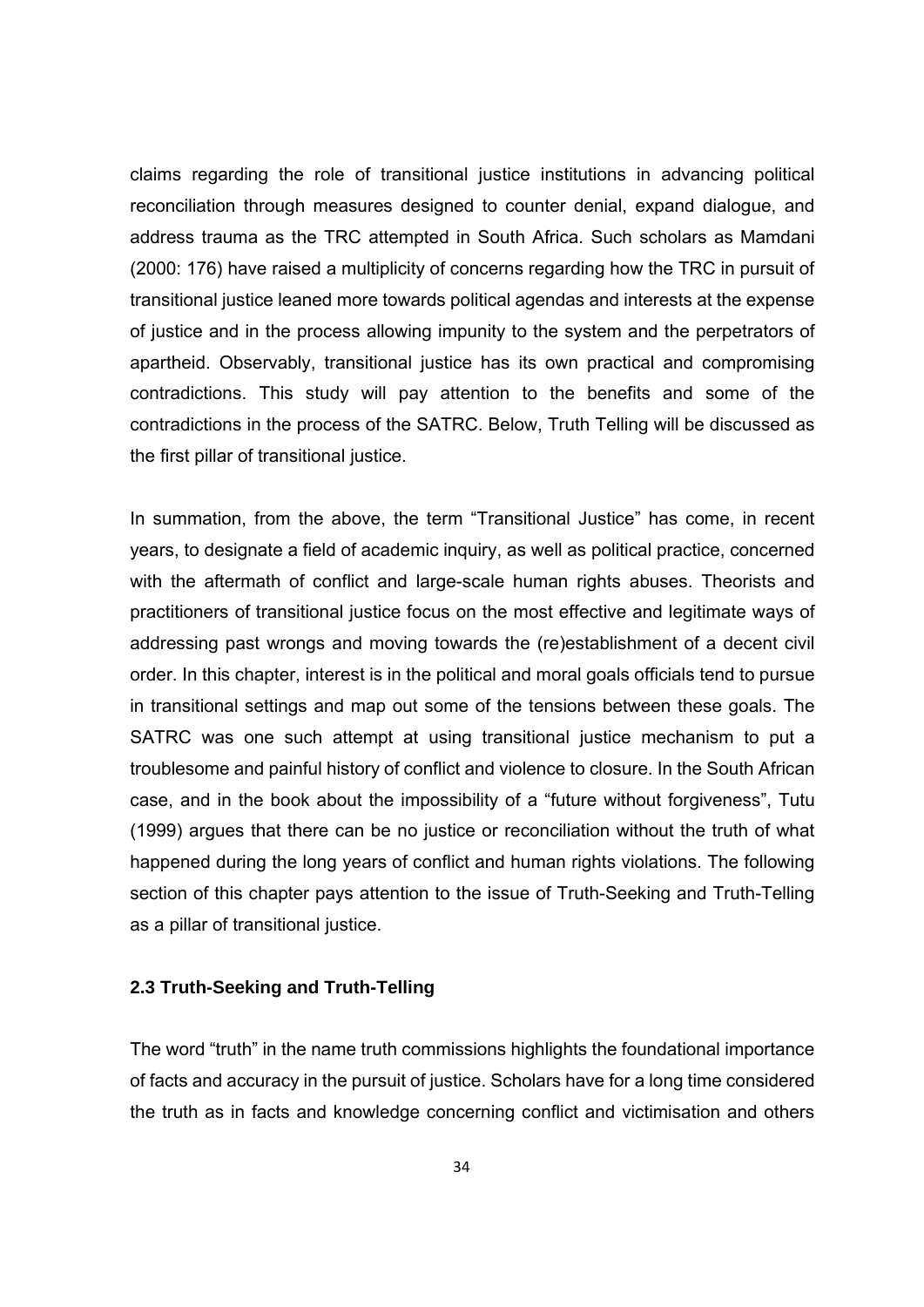concerned with conflict resolution as very important (Hayner 2002: 16). Truth is considered a starting point to honesty and openness toward conflict and its resolution. Orentlicher (2004) has spelt out what she has called the fundamental aspects of the right to truth based on that victims of violence and conflict have a moral and legal right to truth.

Truth-telling is linked to the right to a remedy, including the right to an effective investigation, verification of facts and public disclosure of the truth and the right to reparation. Victims and their families have the imprescriptible right to know the truth about circumstances in which human rights violations took place. It is connected to the right of relatives and communities to commemorate and mourn human loss in forms that are culturally appropriate and dignified. In addition to individual victims and their families, communities and the society at large also have the right to know the truth about human rights violations (Orentlicher 2004: 223).

In order to understand the meaning of truth-telling fully, it is pivotal to understand what the truth is. The truth is the quality or state of being true; it is that which is actually true or in agreement with fact or reality. The truth is what is believed to be accepted by God as honesty with synonyms like just, literal, real, precise, sincere, or righteous. Directly explained truth-telling is an act of telling the truth. Transitioning governments squeeze the truth when they identify the past, the present and the possible future. The truth is expected and believed to be objective and solid but this is not always the case and transitioning states should therefore be cautious at all times when making the truth the main pillar of their transitional process (Daly 2008: 23).

Because the truth is believed to be so clear, factual and legitimate, the government should be careful not to promise more than what the truth is able to provide (Daly 2008: 23). Perpetrators used truth-telling as a currency to buy amnesty (Hopkins 2003: 290). Mendeloff (2004: 355) states that truth-telling is a very important element in the transitional justice process that will ensure lasting peace. Mendeloff (2004: 356) further argues that truth-telling is able to achieve major goals during the peace building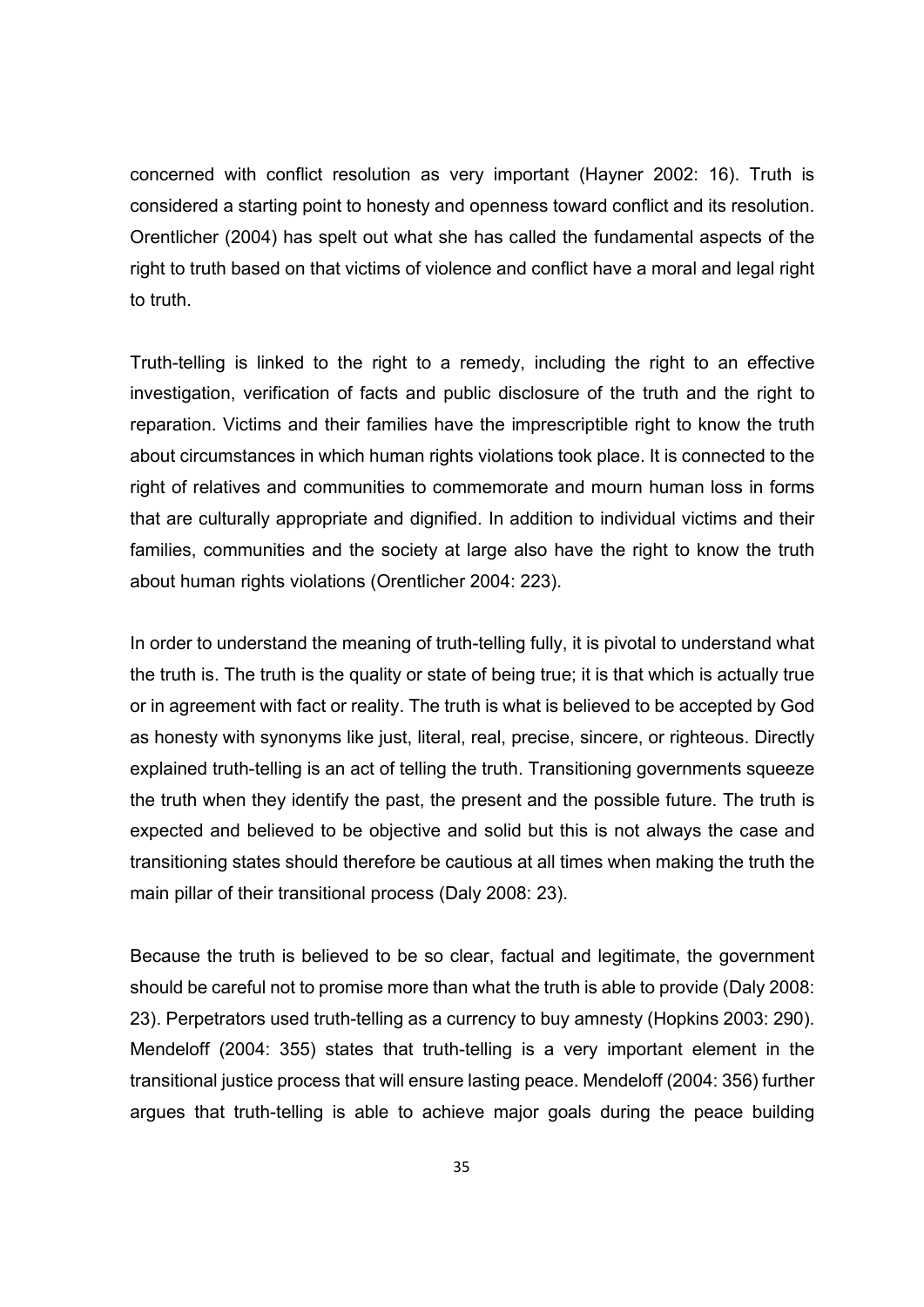process, namely, to guarantee justice, encourage social and psychological healing; nurture reconciliation, allows for an establishment of an official historical record, serves as public education function, aids institutional reform, promotes democracy; and lastly, it prevents future conflicts. According to Berat and Shain (1995: 166), truth-telling is frequently linked to national healing as it restores the dignity of the nation and ensures survival of democracy.

Truth-telling can be viewed as a double-edged sword when the truth-telling process becomes a problem. It becomes a problem when the truth that was accepted to be true is suddenly a subject of debate and discussion and end up having two versions instead of the original one. On one end, the concern is whether the testimony is true or false, while on the other end focus is on who can tell the truth, what the truth is about, the consequences of that truth and their political status (Harwood 2004: 469). Truth-telling is believed to be of vital importance in spheres of life like religion and there is no space for lies. Withholding the truth or telling half-truths can have dire psychological consequences for people who uphold the norm of truth telling (Crawford & Sobel 1982: 1440).

Orentlicher (2004: 236) links truth-telling to the idea of remedy, investigations and verification of facts regarding human rights violations or conflict. Truth-telling is also concurs with Orentlicher's argument on the moral value of the right of relatives and society at large to know the truth and the facts regarding conflict or human rights violation. For that reason, truth-telling becomes not just one of the options and possibilities of conflict resolution but a fundamental precondition, an "imprescriptible right" as Orentlicher (2004: 236) puts it. Some legal systems consider the right to the truth to be integral to the enjoyment of freedom of information and freedom of expression (Curtis 2000: 66). Amnesty for perpetrators cannot be invoked to prevent the prosecution of certain international crimes, including crimes against humanity, genocide, and certain war crimes if truth has not been established (Pedain 2004: 785). As such, the prohibition against granting amnesty for such crimes relates to the right to truth insofar as it relates to verification of the facts in question. The state has a duty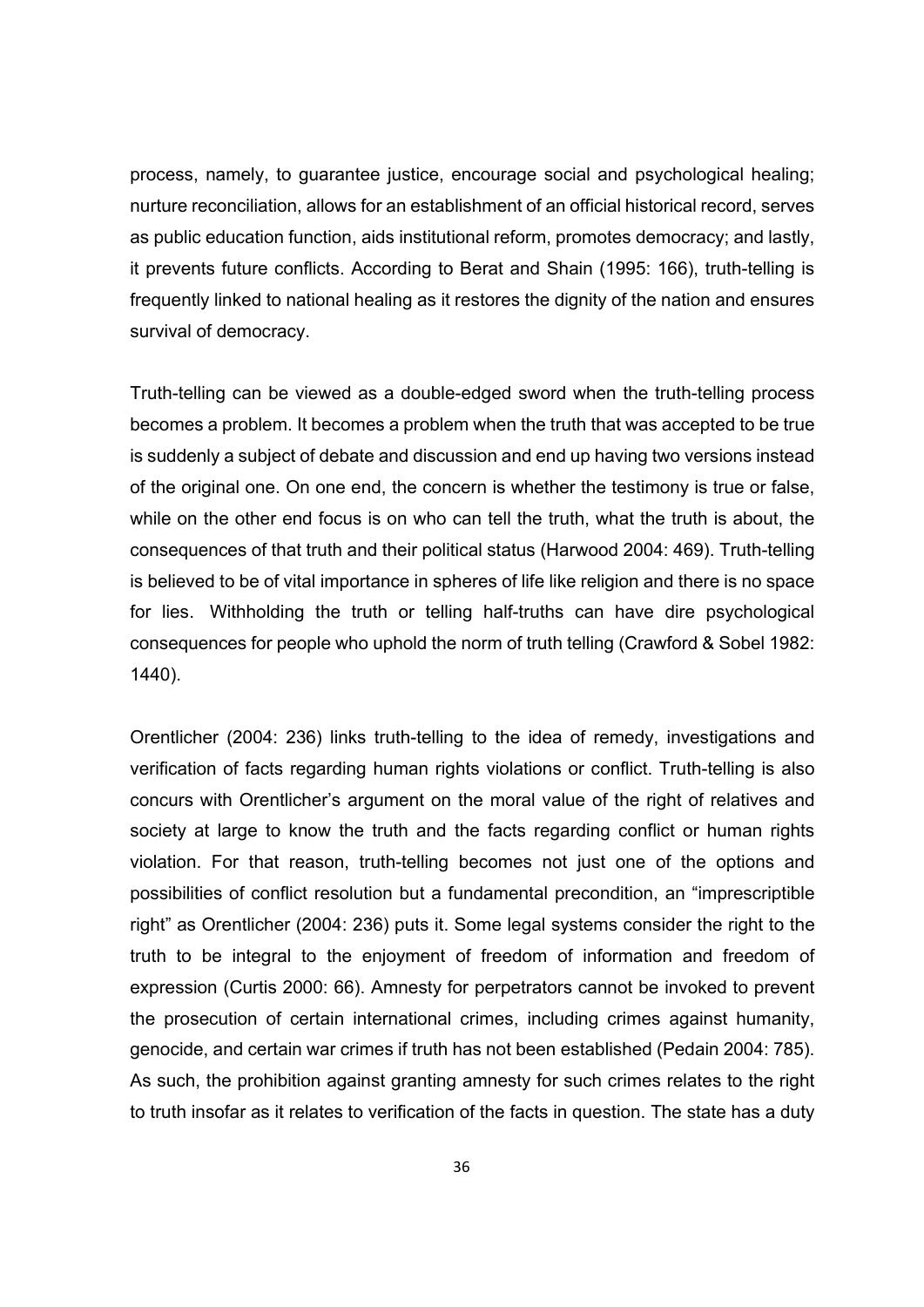to preserve documentary evidence for commemoration and remembrance, and protecting and ensuring adequate access to archives with information on violations.

Orentlicher (2004: 236) further argues that "the right to the truth should be pursued through both judicial and non-judicial proceedings". The state should attempt to establish the truth about abuses and violations regardless of whether criminal trials are immediately possible. Knowing the truth "to the fullest extent possible" includes attempting to establish the identity of perpetrators, the causes that led to abuses, the circumstances, and facts of violations. The ultimate fate and whereabouts of victims in the event of enforced disappearances should be investigated (Orentlicher 2004: 237). Therefore, not only the truth is important to transitional justice and to conflict resolution; it must be the truth of the right quality or the desired truth. Since conflict and human rights abuses put victims against perpetrators, there cannot be one version of the truth, but there is always the truth according to the interests of victims and the truth according to the interests of perpetrators, and the state should always involve itself to mediate the truths from both sides. The TRC report (1998 vol. 1 Ch. 5) set out four types of truth, namely, narrative or personal truth, forensic or factual truth, healing and restorative truth, and social or dialogic truth.

Narrative or personal truth – the type of truth that is being told or narrated by an individual; it is that particular individual's personal version of the truth and is linked to storytelling. This type of truth was given a platform in the SATRC and at the hearing on 21 May 1996 in Port Elizabeth. Archbishop Tutu said it is vital that the commission grants everyone an opportunity to say their own personal truth and for the commission to listen. In the SATRC, all the stories told by victims and perpetrators made it possible to map out possible events of the apartheid and gave meaning to the all the experiences of the South African story.

Forensic or factual truth – the kind of truth that is proven and based on facts. This kind of truth is not the type to be duplicated to have different versions; it is based on proven facts. For the SATRC to acquire forensic or factual truth, it implemented an extensive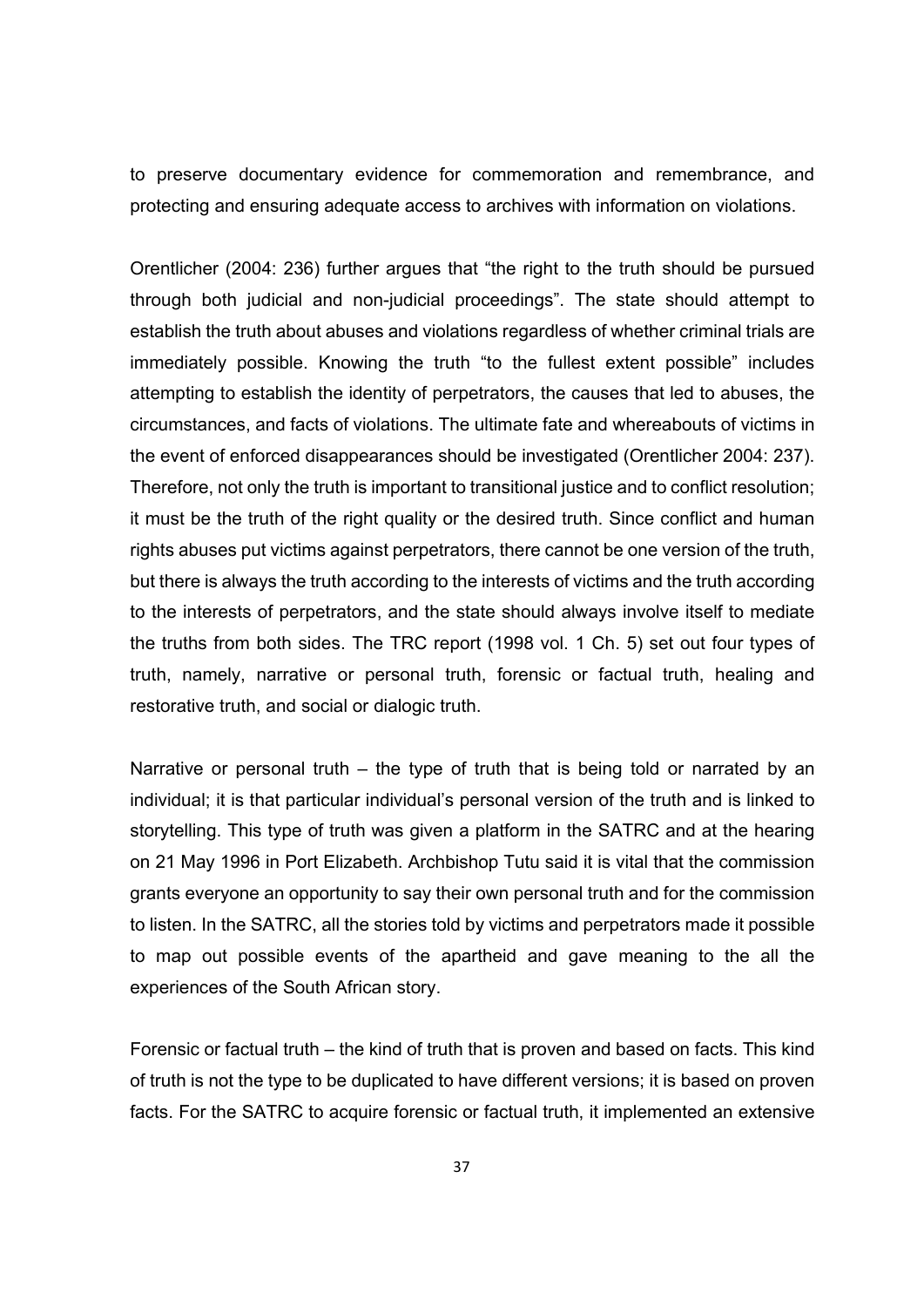verification and corroboration policy aimed at making sure that they acquire accurate information and also to find out the exact causes and patterns of a particular violation (TRC report vol. 1, 1998. Ch. 5). The SATRC obtained more than 20 000 statements as corroborating evidence between December 1995 and December 1997. However, this proved to be a challenge for the TRC because most of the statements were simply stories told by victims and had no supporting evidence and the commission had to try to find relevant evidence. There were cases that proved difficult for the commission to get evidence for like those happened from far or those that occurred than 20 or 30 years back or those that occurred outside South Africa (TRC report vol. 1, 1998. Ch. 6).

Healing and restorative truth – it is psychological in nature. It is the kind of truth that is needed by a victim to heal and accept the past and try to reconcile with the perpetrator. This kind of truth can also help the perpetrator to heal from the guilt of the pain they caused. Moreover, healing and restorative truth is easily ignored because it cannot be said that it is factual. However, it was also central to the SATRC because it focus mainly on human relationships and relationships between citizens and the state. Healing and restorative truth was very useful in the reparation process because it made it possible to avoid recurrence of human rights violations. Therefore, healing and restorative truth highlighted the fact that human pain is real and deserves to be attended to (TRC report vol. 1, 1998. Ch. 5).

Social or dialogic truth – the kind of truth that is discussed socially among individuals. It is the kind of truth that is discussed in the community and might be discredited and called "gossip" in some unfortunate instances. Social or dialogic truth served as a driver of some sort for narrative truth in the SATRC. Furthermore, social or dialogic truth is an opposite of factual truth because it cannot be proved to be true. It is a truth of experience and found through discussions and debate. The SATRC recognized social or dialogic truth to be important because it could affirm that the commission is transparent and respectful to public participation. Public participation allowed people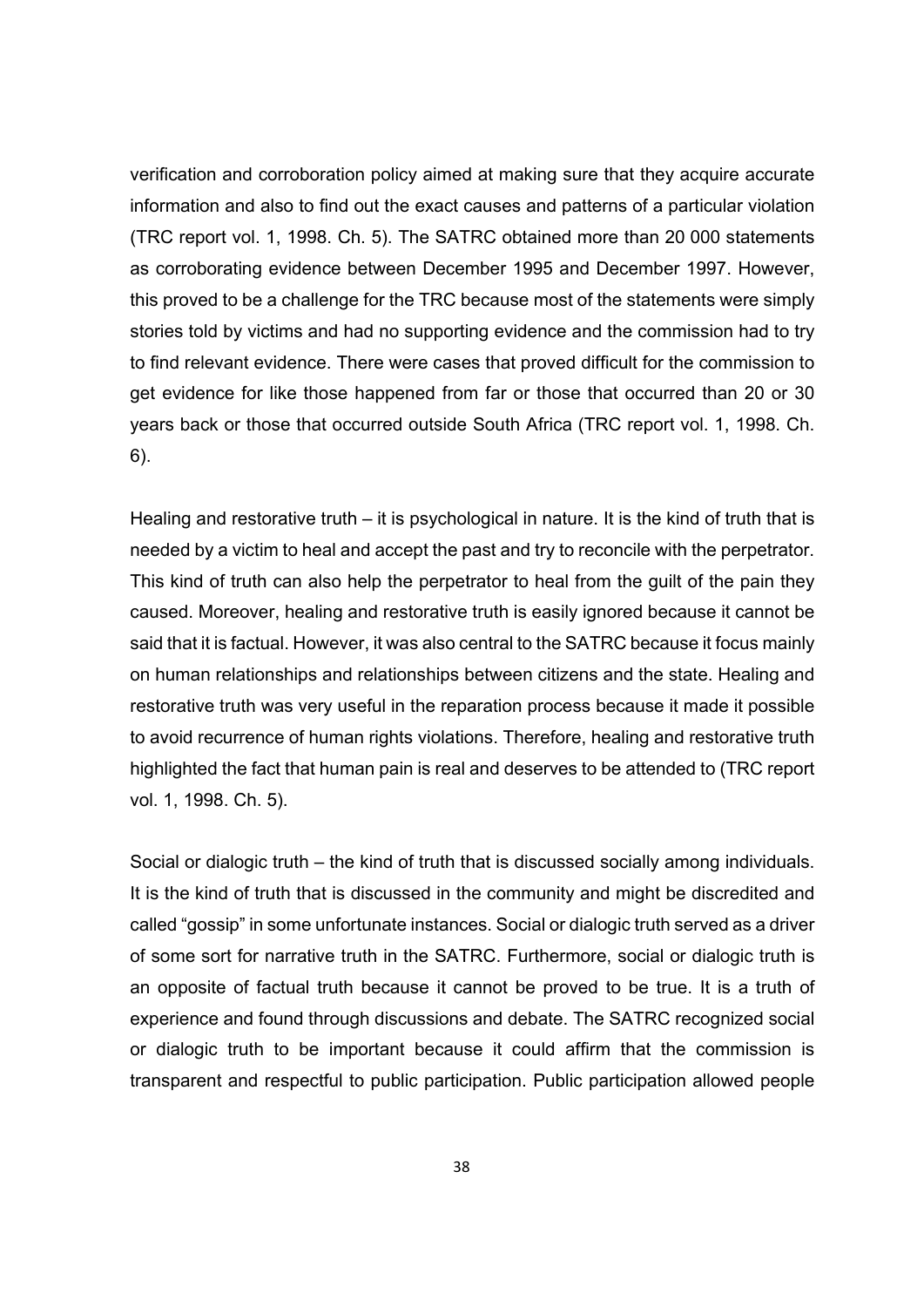from different backgrounds like churches, the South African National Defence Force (SANDF), political parties and NGOs to participate (TRC report vol. 1, 1998. Ch. 5).

Establishing the truth about what happened and who is responsible for serious crimes help communities to understand the causes of past abuse and how to end it and avoid its recurrence. Without accurate knowledge of past violations, it is difficult for a society to prevent them from happening again. The truth can assist in the healing process after traumatic events, restore personal dignity, often after years of stigmatization, and safeguard against impunity and public denial. Establishing truth can initiate a process of reconciliation, as denial and silence can increase mistrust and social polarization. A political order based on transparency and accountability is more likely to enjoy the trust and confidence of residents and citizens in a democratic order such as the Republic of South Africa. In the case of South Africa, the truth became so important in the nation building project that was to follow the TRC process (Hamber & Wilson 2002: 36).

The truth concerning human rights abuses or violent conflict is important information that must be treated with care. The reason is there might be issues to do with criminality, the dignity and confidentiality of victims and sometimes the rights of perpetrators themselves at law (Galtung 2001: 18). Consequently, the state or other responsible authorities should manage the truth-seeking and truth-telling process in such a way it does not become a platform that will violate right or compromise the conflict-resolution process. The truth has the potential to be a double-edged sword that may help the healing process or cause further harm.

Normally, the state is obliged to provide victims' families with the truth about circumstances surrounding the crimes. The outcome of all proceedings must be divulged to the public for "society to know the truth," but this should be done in a way that is not compromising to the truth itself or the victims. Constitutional provisions such as freedom of expression, the right of the public to access to information and academic freedom to access to information, and such issues as the rights of suspected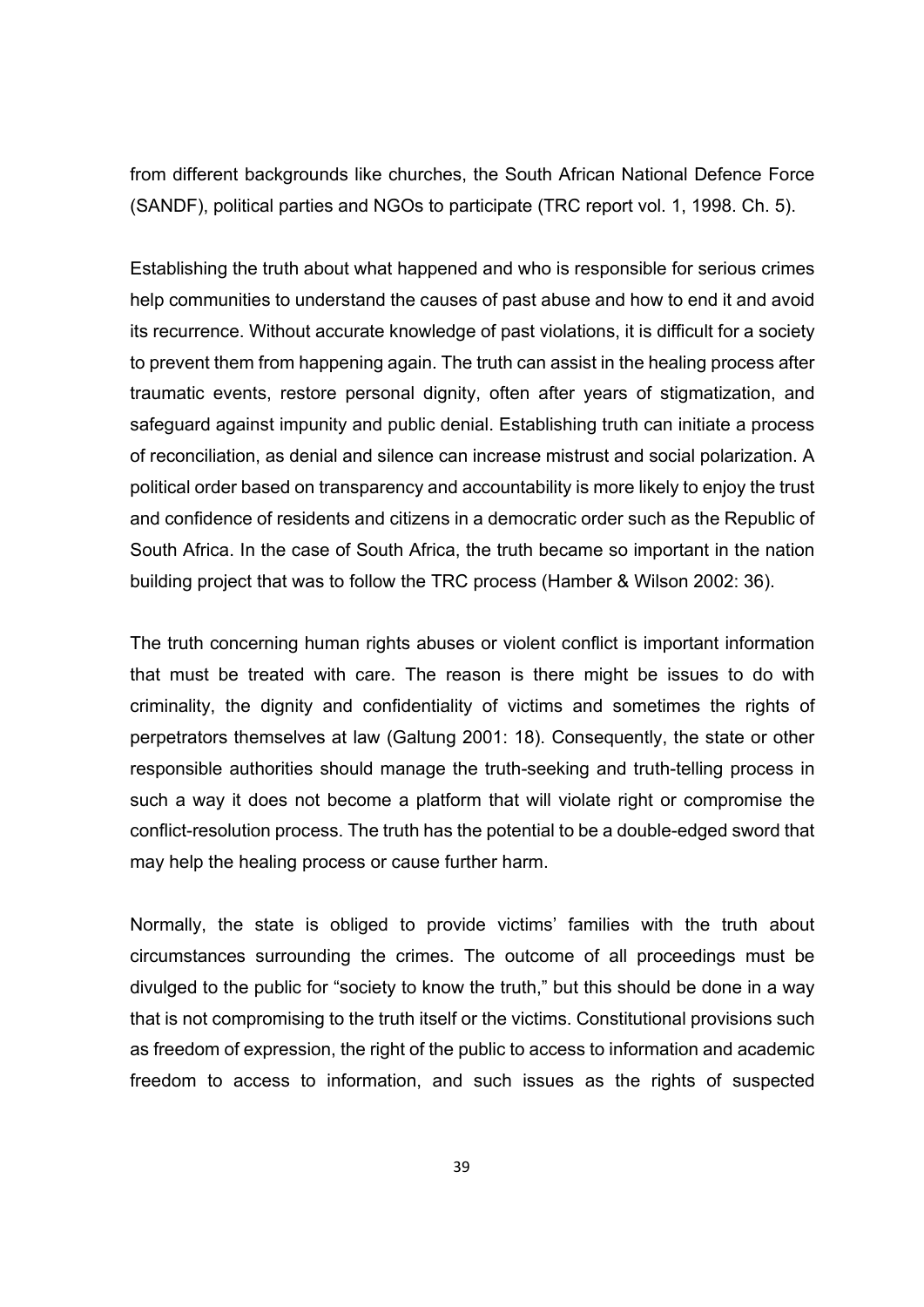perpetrators to be treated as innocent until proven guilty should always come to bear in the process of truth-seeking and truth-telling for the purposes of transitional justice.

In summation, the victims, their families and the society have the right to know the truth about violations of human rights and humanitarian laws. They have the right to an official account of what happened during a period of conflict. This includes general information regarding the history of the conflict, systematic violations of rights that took place as part of the conflict, and specific information about the identities of those responsible for violations. Truth-seeking and fact-finding are essential elements of transitional justice because, if left untouched, past violations have the potential to undermine a new government and to reinforce the efforts of those determined to bring a repressive government back into power. Emphatically, UNGA(2005) stresses that whenever the truth about human rights violations is sought and found and has to be told publicly, it must be told in a culturally sensitive and culturally relevant manner. This means that disclosure of facts about conflict and violations should not violate cultural norms and beliefs of the victims or the survivors of violations.

When alleged perpetrators of rights violations deny or conceal the truth, governments and other national and international authorities have an option to institute trials as a way of interrogating the truth and pressing it out of the offenders by legal means. Trials are a way of using legal instruments to probe and deduce the truth from those who are accused of perpetuating rights violations during conflict. The next section of this chapter delves into the issue of trials as a pillar of transitional justice.

#### **2.4 Trials as a Pillar of Transitional Justice**

Trials or tribunals as means of transitional justice seek to establish who is guilty, and to punish perpetrators for serious crimes and human rights violations committed during a particular period. It is important to be aware that a statute of limitations can put a time limit on the prosecution of certain crime after conflict or after human rights abuses. Most importantly, the new government or regime will have to decide how to deal with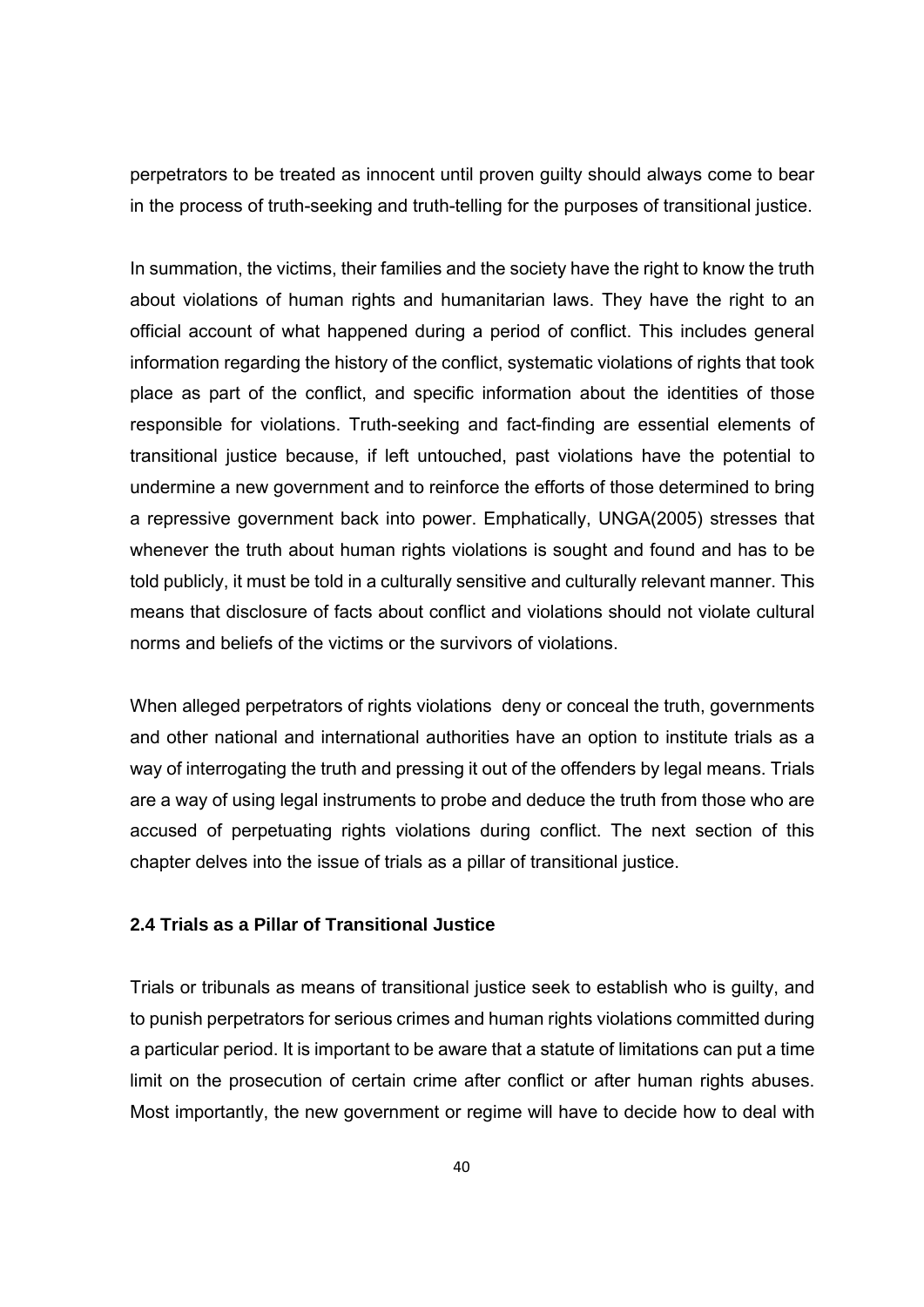this. Trials can take place in civil or criminal, national or international courts. The important aspect is that perpetrators are brought before a court of justice to answer for the crimes committed. It may also be necessary to enact new legislation to address crimes that have not been considered before. Notably, the SATRC necessitated some constitutional changes and the creation of some new specific legislations. In most cases, governments emerging from repression embark on constitutional changes that effectively address crimes committed in the past. Therefore, states may create specific legal mechanisms to address past violations based on domestic and international standards. When designing a legal process for dealing with perpetrators, issues of impunity and the role of amnesty have to be confronted. Studying past transitionaljustice processes can be useful here in providing an understanding for this chapter of initiatives aimed at engendering reconciliation.

For example, lessons can be drawn from the South African process in which amnesty was offered in exchange for the truth. This offers one way of getting around the issue of impunity but at the same time addresses the victims' right to full disclosure, and ensures that everyone knows about the perpetrators and their motives. Transitional justice is about transformation, nation building and healing at every level of society, not just punishment for offenders.

Prosecuting the guilty can harm political stability, as the prosecuted and their (often armed) or militarily trained followers become resentful about what they perceive as a politically motivated witch-hunt (Askin 2003: 288). Post-war or post-conflict prosecutions may also come into conflict with the need to cement the rule of law. As such, prosecutions often require departures from the rules of procedural justice. Such was the case with the retroactive criminalization that lay at the heart of the Nuremberg Trials. The doctrine of "Command Responsibility" first developed at Nuremberg and used later by the International Criminal Tribunal for Yugoslavia also departs from basic principles of legalism, by basing convictions on the status of defendants rather than on direct and specific evidence concerning their actions (Drumbl 2005: 1308).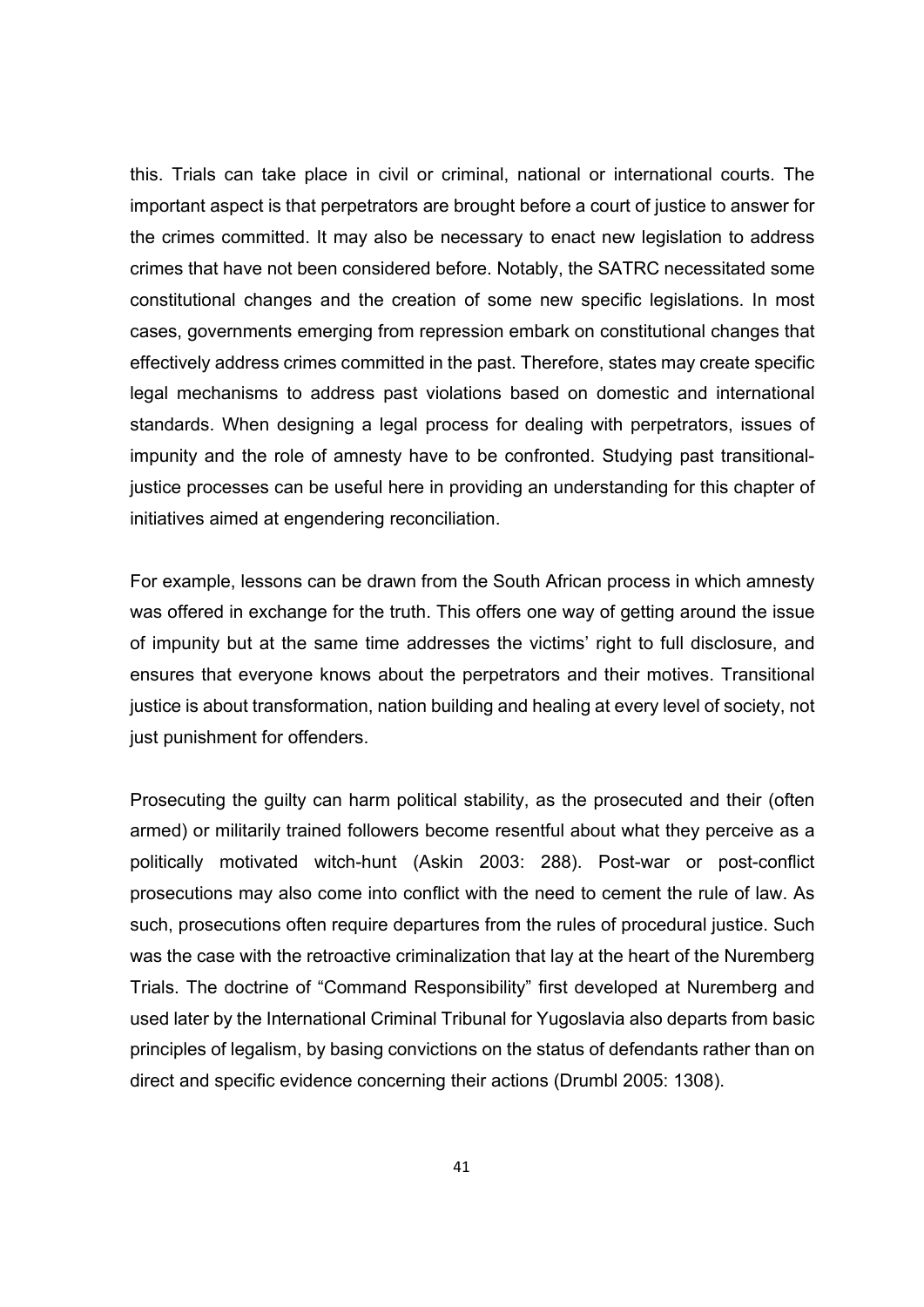Even when prosecutions do not threaten political stability and manage to stay true to the principles of the rule of law, they can still come into conflict with the desire to create a robust, comprehensive historical record. When trials are used as the primary mechanism of transitional justice, their very subjection to the rules of evidence means that some important information (namely, testimony that does not pertain to specific indictments, or evidence obtained without full due process) will be excluded from the record (Hagan 2010: 65).

This limitation has prompted some scholars to argue that truth commissions are preferable to war crime trials in this respect. Since such commissions are not subject to the rules of evidence, they are able to collect more information, expose a more comprehensive picture of past injustices, and to include a greater emphasis on the role of institutional, and commercial actors indirectly involved in supporting injustices. Arguments have been made that even if the will was there, it would have been difficult to use prosecution in dealing with apartheid perpetrators of human rights abuses (Verwoerd 1999: 120). Added to that, prosecutions were going to compromise the otherwise fragile project of reconciliation.

Finally, the need to set up a functioning bureaucracy is very important for the creation of public trust and the restoration of political normalcy, can clash with the desire for accountability inherent in the goals of prosecution. When most officials implicated in past crimes are purged or "lustrated", few competent administrators remain to do the work of government. Most of those who were accused of apartheid crimes were individuals who were needed in the structures of the new government for their experience. Such a competence gap may, in turn, undermine political stability, economic viability, and public trust—all crucial factors in a successful transition. Indeed, worries about the trade-off between accountability and the functionality of government have led many polities to either hedge or give up their lustration policies mid-stream. In a large measure, South Africa had to choose economic and political stability before justice.

42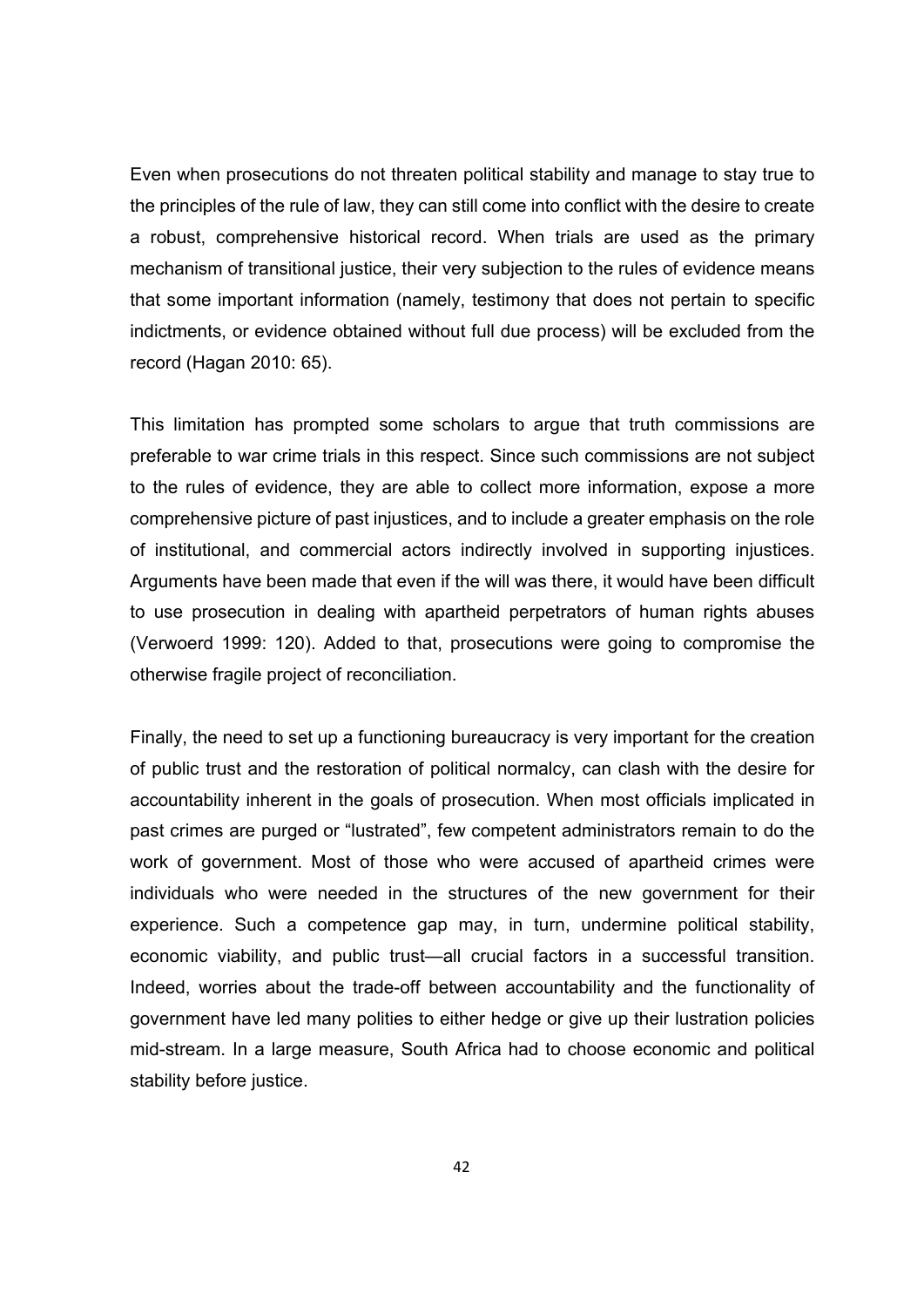The celebrated SATRC, with its amnesty-for-truth arrangement, was the resulting political compromise meant to avoid both punishment and impunity. The ANC's demand for retributive justice went unheeded (to the outrage of many, including the family of Stephen Biko, who unsuccessfully sued the TRC in the South African Constitutional Court) because heeding it would have eliminated the chance for a democratic South Africa. The International Criminal Tribunal for Rwanda, operating in Tanzania, captured some of the Rwandan genocide's ringleaders. But Rwanda was not able to apply rigorous criminal responsibility to all those who participated in the murders. Doing so would have taken several centuries (Nabudere 2010: 388). Therefore, a system of traditional justice, *Gacaca*, was devised. These makeshift "Grass Courts" failed to live up to western standards of legalism (the judges were not professionals, rules of evidence were not followed) and it failed to produce satisfying punishments. However, it did provide a platform from which at least some of the crimes were admitted and acknowledged, and it did manage to empty the Rwandan jails, which contained hundreds of thousands of prisoners. In the tension between practical functionality and retributive justice, Rwanda nodded to the latter, but eventually focused on the former.

Trials and prosecutions as a mechanism of transitional justice can be expensive for regimes and governments that are emerging from war or long-term conflict like apartheid in South Africa (De Zeeuw 2005: 4866). Trials and prosecutions also tend to prefer what Mamdani (2010) has described as the "victor's justice" - a kind of justice that is biased towards those who have emerged as winners in a conflict at the expense of the losers who might remain aggrieved and not properly reconcile with the victors, compromising nation building and reconciliation in the process. Tribunals and trials also suffer from what has been described as retroactivity; those accused are at times tried for offences that were not illegal at the time of their commission. For example, most apartheid crimes were by the apartheid law legal at the time they were committed.

Tribunals and trials also tend to be selective and choosy of the offenders to be prosecuted, not everyone is tried, and only selected offenders are identified and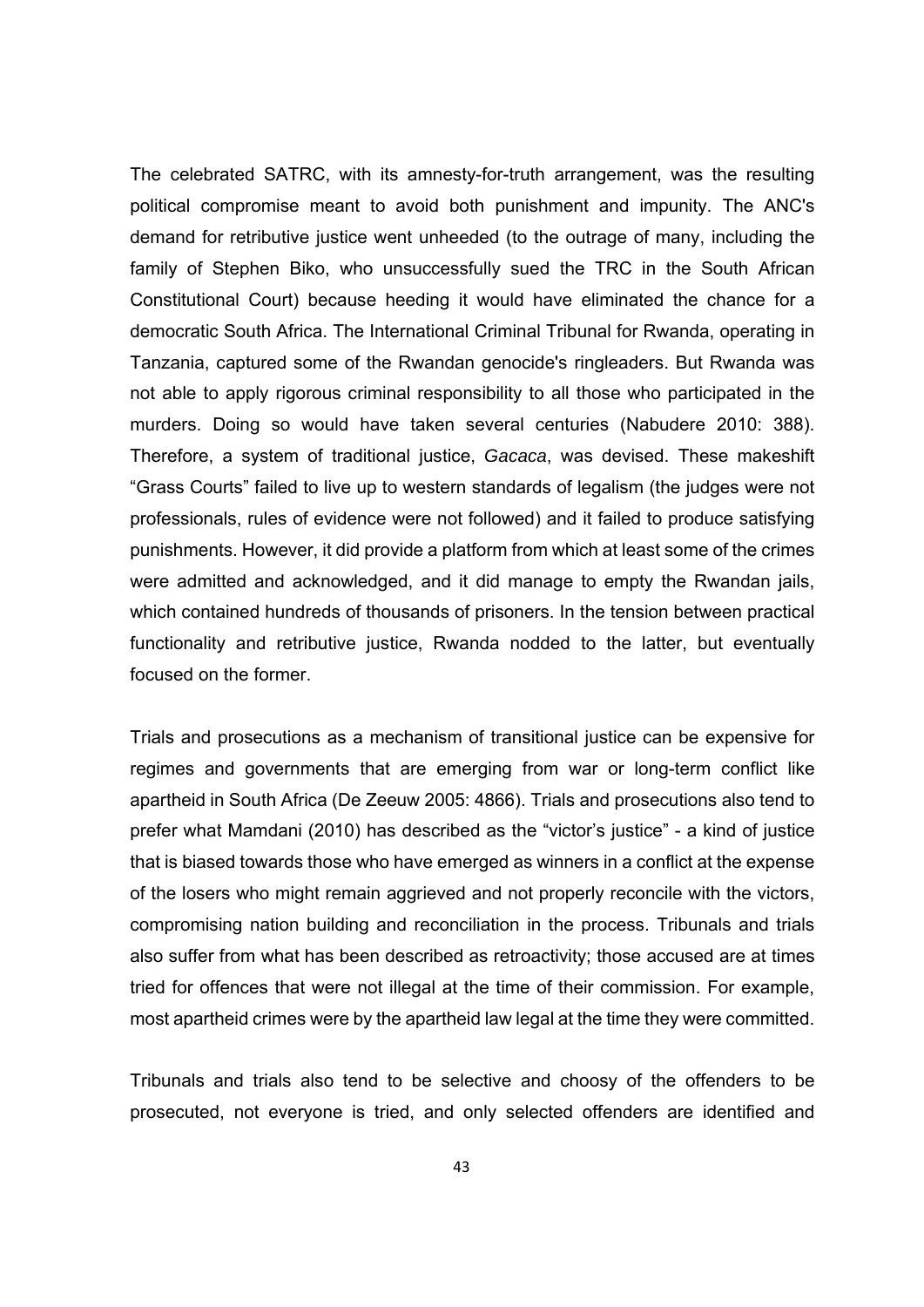sacrificed while a majority of them get away with impunity. In short, because of their many contradictions and challenges, as a means of transitional justice, prosecutions and tribunals, trials, are not always feasible, especially because of their evidencebased mechanisms, evidence of crimes that took place during war or conflict may not always be easy to establish (Meron 2006: 557). When the truth has been established either voluntarily or through trials and tribunals, what follows is attendance to the injury or damage that the victims of conflict and violence have suffered. Trials have the important effect of eventually issuing a pronounced legal judgement. Furthermore, legal judgements are part of the attempt in transitional justice to achieve "the satisfaction and guarantee of non-repetition" that is important to victims, survivors and communities in the settings and societies where human rights violations have taken place. One of the ways of repairing the damage and or injuries that have been suffered by victims of conflict is reparations. The following section of this chapter discusses the important issue of reparations as a pillar of transitional justice. Reparations are mainly associated with the restorative intentions of justice in that they are trained at repairing the damage and restoring human relations to their original form prior to the conflict.

# **2.5 Reparations as a Pillar of Transitional Justice**

Generally, victims of human rights abuses suffered great losses like land, no access to education and an opportunity to improve their skills and therefore had to settle for lousy jobs earning very low wages. For this reason, the victims earned their right to receive reparations, and rehabilitation was the only fair solution to ascertain healing and reconciliation. When the SATRC granted a perpetrator amnesty, the victims could no longer make a legal or civil claim against the perpetrators. For this reason, the victims felt betrayed and felt that justice was not served and reparations served as the best counterbalance for amnesty (TRC report vol. 5, 1998. Ch. 5).

The UNGA considers reparations as an important part of "redress" that is covered under Article 19 of the Universal Declaration of Human Rights. As such, reparations are "a well-established and basic human right, which is enshrined in the universal and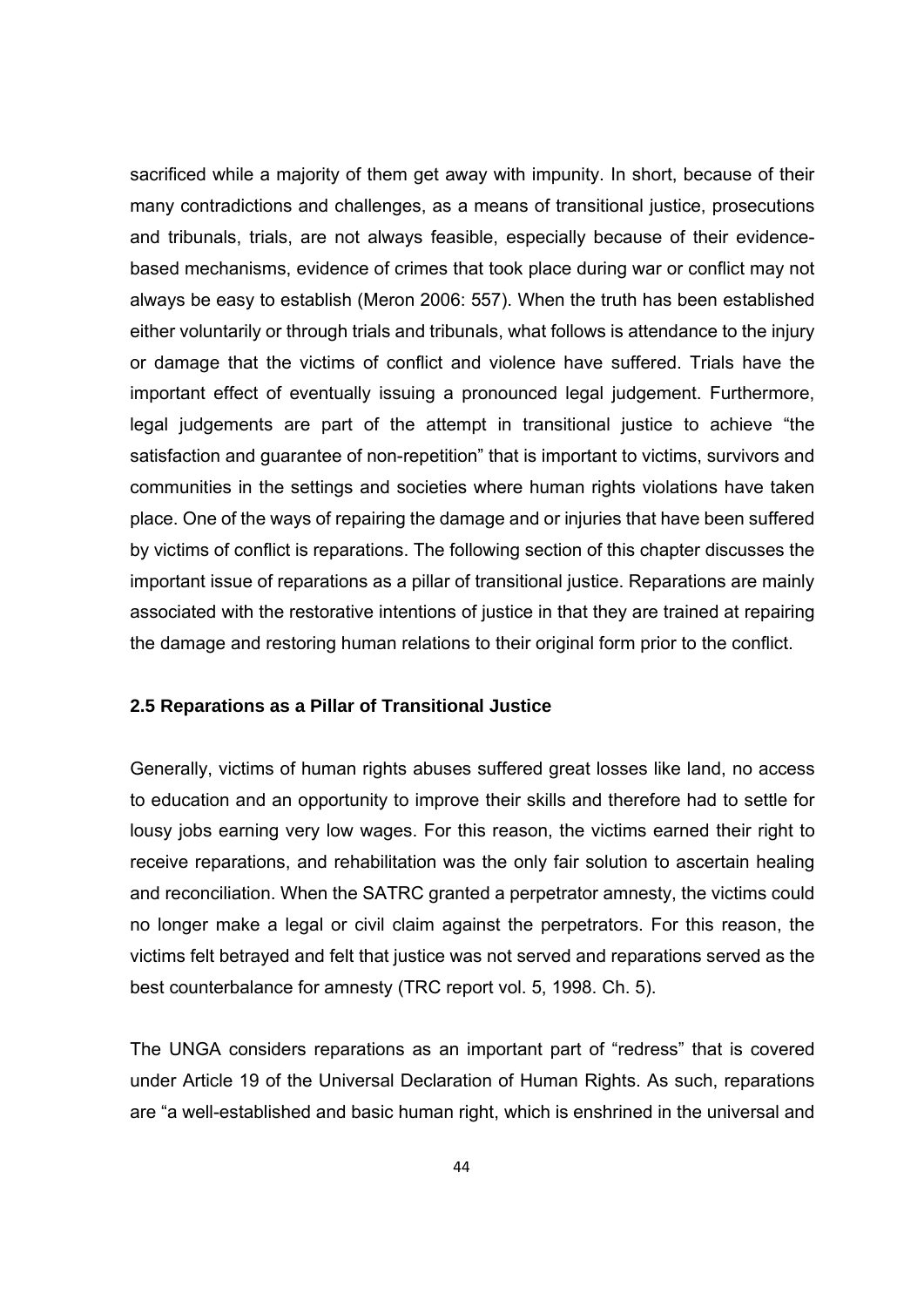regional human rights treatise as well as in other international instruments (UNGA 2005). For that reason, it will be important for this study to observe the extent to which the SATRC attended to reparations as a transitional justice mechanism.

The direct definition of reparations is the responsibility of wrongdoing and being obliged to compensate for the damages incurred by the victim. Though money and compensation cannot undo the wrongful acts of torture, psychological trauma or return the dead, the acknowledgment by the perpetrator to take responsibility for their actions speaks volumes to the victim. The perpetrator's acknowledgement symbolises their willingness to apologise and possibly restore torn relationships (Bowers du Toit & Nkomo 2014: 4).

The SATRC was tasked with identifying the victims of gross human rights violations; and the SATRC defined "gross human rights violations" as politically motivated acts that occurred between 1960 and 1994 like killing, abduction, torture and severe illtreatment. This meant that no racial and politically motivated acts of torture that occurred from 1652 when whites first settled in South Africa were considered. The white minority abused the black majority since 1652. Moreover, blacks were forcefully removed from their land and ended up occupying 30% of the land regardless of blacks being the majority and these were also not included. The victims according to the screening methods of the SATRC were therefore entitled to reparations; the commission finally identified about 22 000 victims eligible for reparations (Daly 2003: 373). The SATRC further pressed the limitation bar by requesting that some sort of evidence validate all claims by victims and many victims could not produce proof. Therefore, it can be said that all non-whites or even all South Africans suffered during the apartheid era but they could not all be identified as victims (Daly 2003: 375).

The reparations granted to the victims of gross human rights violations were a much greater achievement than what the courts and the criminal justice processes could deliver. The reparations were fairer and physically tangible and were deemed more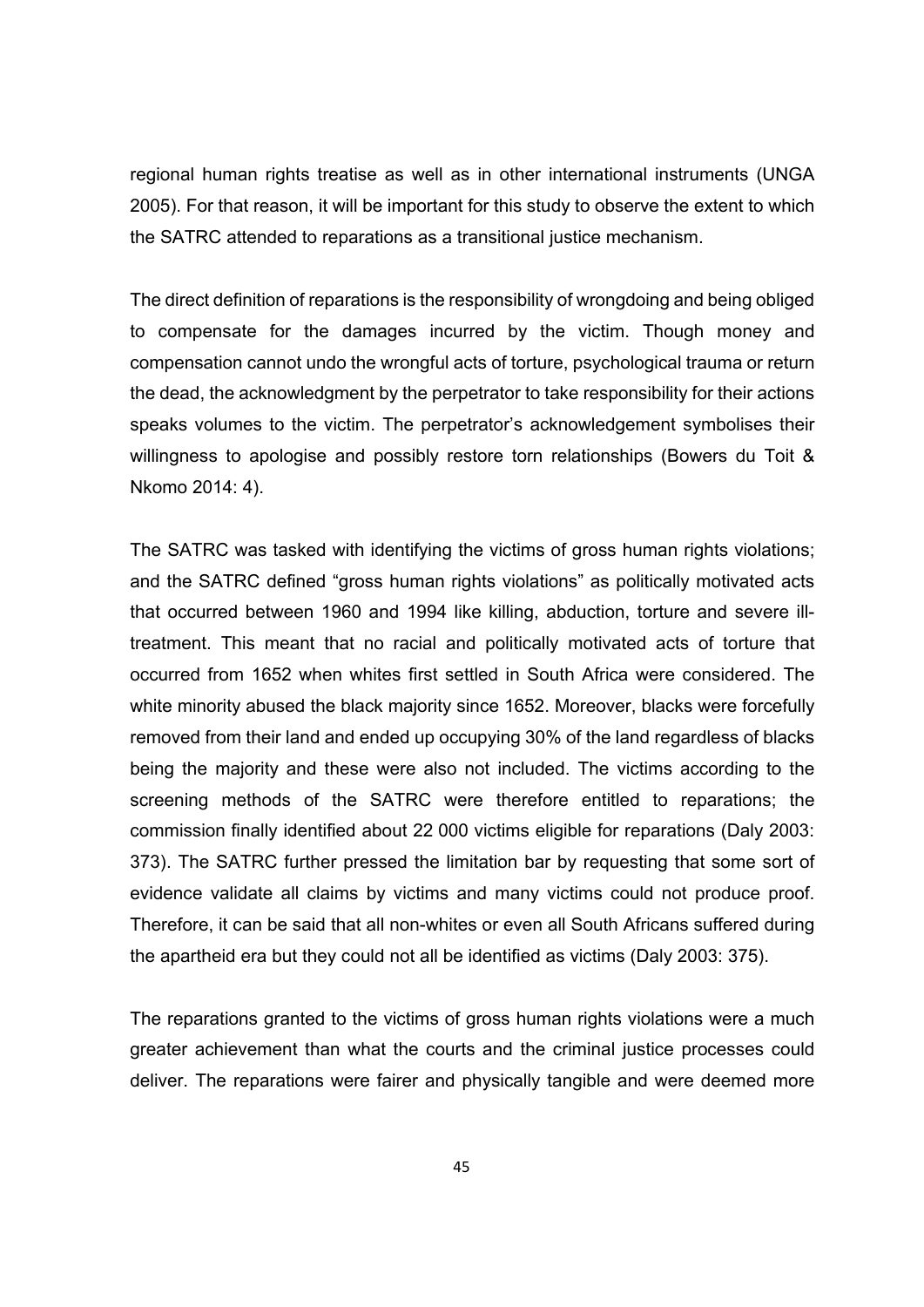possible to provide comfort because it was tangible to the recipients (Van Zyl 1999: 661).

Section 1 of the Promotion of National Unity Act 34 of 1995 defines reparation as any kind compensation, ex gratia payment (payment in favour of), restitution, rehabilitation or recognition. Through this definition, it can be deduced that as the government is responsible for the payment of reparations, they (the reparations) should be enough to compensate the victims, the government will do so voluntarily and out of kind with no recognition of obligation and insure rehabilitation. The (TRC report vol. 5, 1998. Ch. 5) stipulates the following five elements of the reparation and rehabilitation policy:

Urgent interim reparation – These kinds of reparations focused on individuals with urgent financial or services need and there was a small budget to facilitate it. The urgent interim reparation was the first form of monetary reparations and it was meant for approximately 17 000 victims who were in dire need of help (Daly 2003: 378). The allocated funds were not enough and the South African government was struggling to cope; the governments of Denmark donated R2 million, Switzerland donated R1.5 million and the Netherlands then contributed to the President's funds for reparations (Graybill 1998: 122). This funding brought a huge relief because by 1999 more than 2 500 interim payments were made between R2000 and R3000 (Berinyuu 2004: 28).

The little effort made but not very evident to the victims was the payment of the urgent interim grants offered to the most needy of the victims by 1998. Nevertheless, the general expectations of the reparation process was not met (Nagy 2006: 639).

Individual reparation grants – These kinds of grants were those paid to individual victims of human rights violations over a period of six years and was the second form of monetary reparations. The individual reparation grants had to promote three goals, namely, recognise the victims' suffering and restore the victims' individual dignity, facilitate service delivery and subsidise daily living costs (Daly 2003: 378).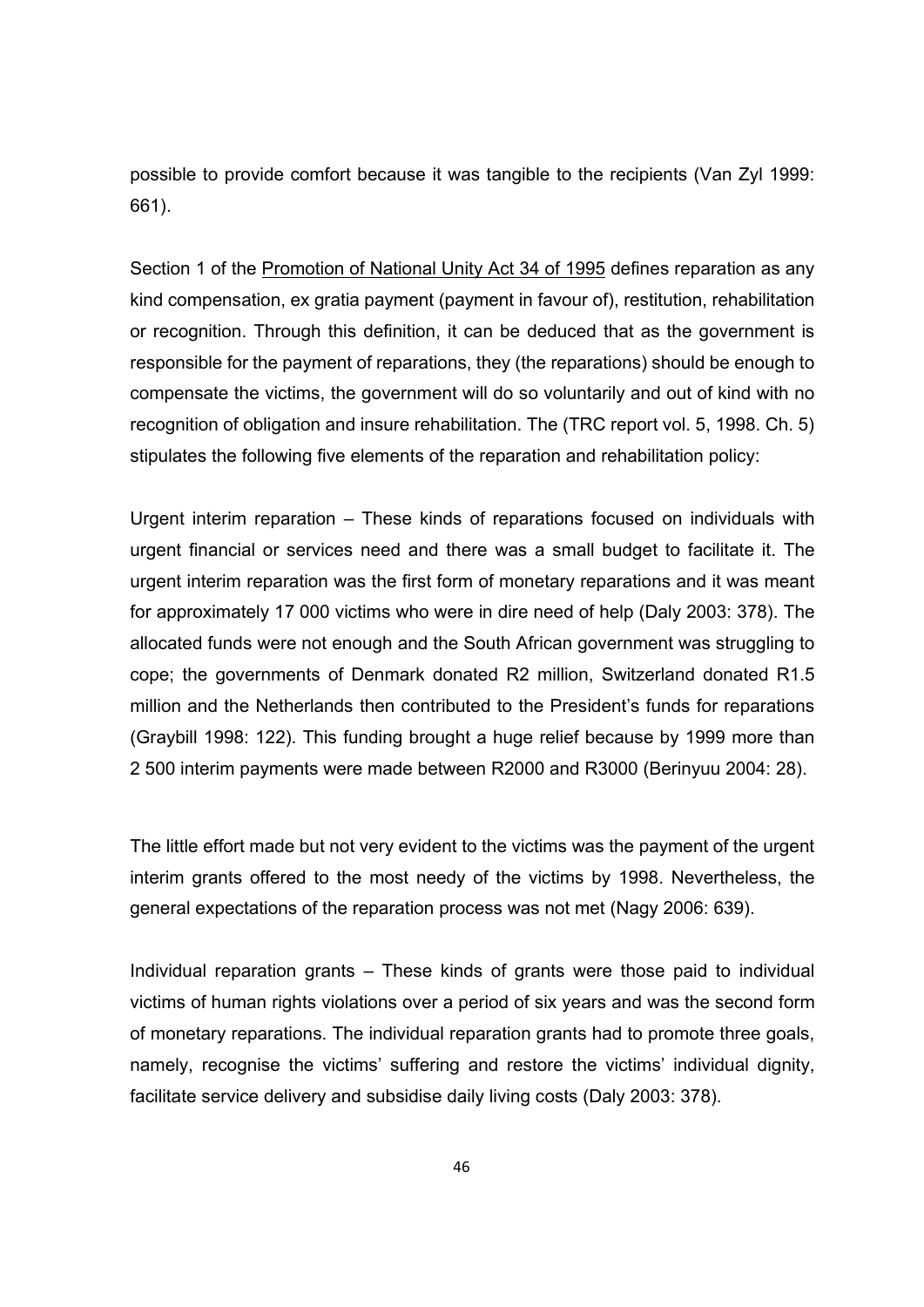In South Africa, the general public was unhappy with delays from the government regarding the payments of grants. Regardless of the SATRC having fulfilled their mandate and identified about 22 000 individuals as victims, the government had these victims eligible for individual reparation grants wait nearly six years while perpetrators received amnesty and walking free in the communities. There were high expectations for the individual reparation grants as it was expected to be between R17 000 to R24 000 per year for six years. The Former President of South Africa, Thabo Mbeki and his government seemed to focus more on freedom and the reparation debate shifted from what it stood for to a mere money squabble. The government later announced in 2003 that it will grant a once-off amount of R30 000 per person. This was an amount less than the amount recommended by the SATRC and victims were not happy to hear that. This amount was clearly not sufficient to meet the needs of the victims like education, housing, counselling, and reburials (Nagy 2006: 640).

Archbishop Tutu was not happy with the prioritisation of amnesty processes over reparations, when the governments of Switzerland and Denmark donated money to the President's funds for reparations. he urged the government to start prioritising the reparation payments. From these donations, the SATRC realised that it was no longer necessary to offer mere tokens to the victims and that they deserved compensation that is enough to change their standards of living (Graybill 1998: 122).

Symbolic reparation or legal and administrative measures – Focus here was on creating symbols of remembrance, making sure that the past pain and victories were commemorated well, buy building monuments and developing museums. The South African government promulgated the Day of Reconciliation, which is celebrated on 16 December each year to this day. Legal and administrative measures were meant to help individuals get death certificates, catalyse legal matters and remove criminal records.

Van Zyl (1999: 661) states that in the intense investigations by the SATRC, the Commission found bodies of activists who were murdered and buried in secret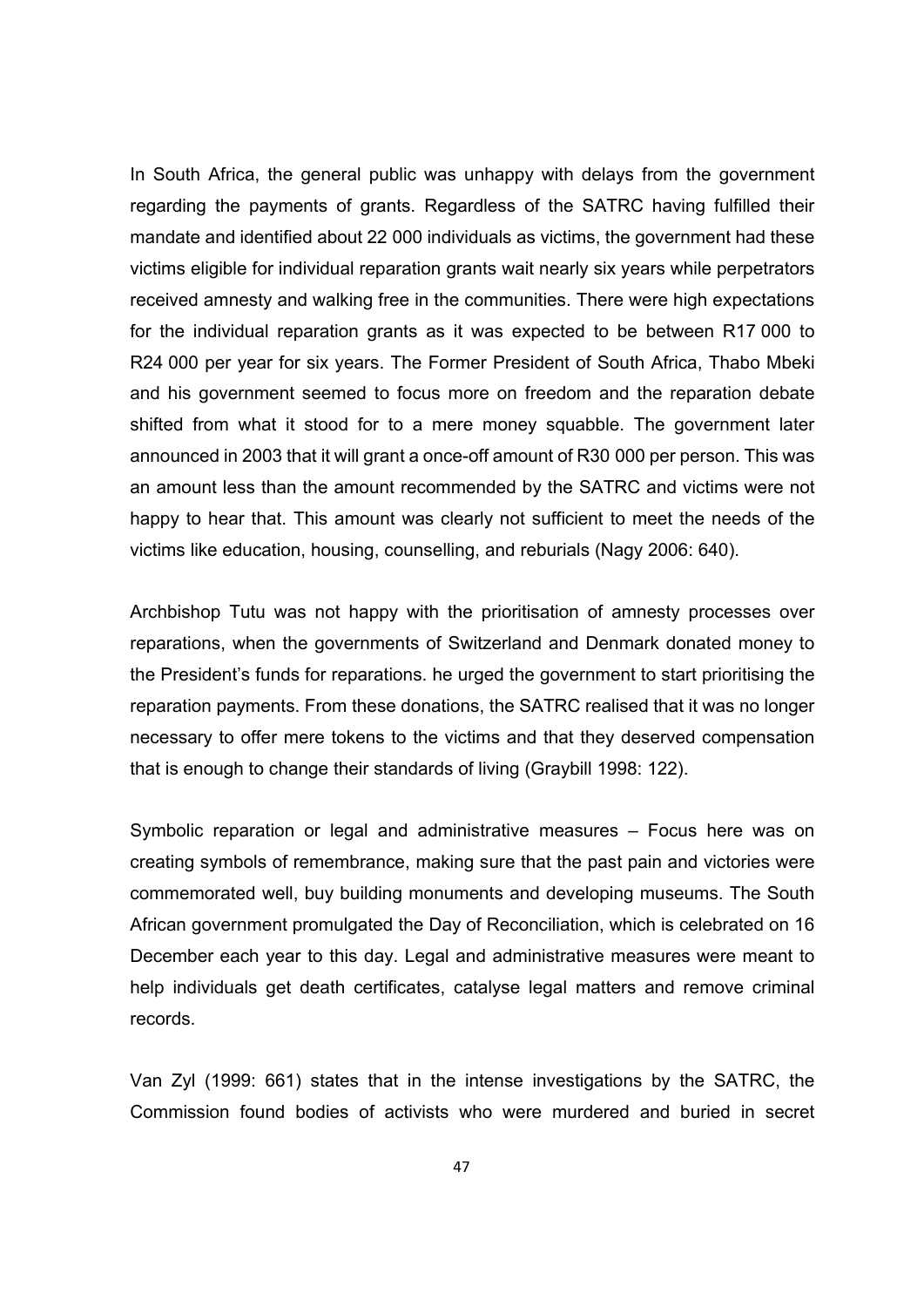locations by security forces. The SATRC helped the families of the deceased to rebury their loved ones with dignity. With the SATRC initiative, monuments were erected in memory of those who lost their lives and the whole country could commemorate their suffering.

Millions of people who were victims of the apartheid regime were well aware that if the reparations were going to be monetary, the government will struggle to afford and they accepted that those reparations would be mere tokens of recognition by the government. However, it was not all these millions of people who were identified as victims eligible for reparations by the SATRC. Therefore, this was a possible source of more conflict in the communities because those who were not identified as victims believed they were sidelined in some way. To remedy this, the government used symbolic reparations to accommodate those individuals not identified as victims and erected museums, monuments, memorials, schools and peace parks (Graybill 1998: 121).

The government realised that the entire community will enjoy these non-monetary symbols because everyone can appreciate statues of fallen heroes and can benefit from improved schools (Daly 2003: 373). According to Daly (2003: 377), symbolic reparations would enable remembrance and help commemorate fallen heroes. The museums and memorials will help the upcoming generations to understand apartheid history and its implications better. To this day, the reconstructed South African calendar is still enjoyed by all South Africans in honour of all the fallen heroes (Daly 2003: 383).

A small number of the identified victims expected or prioritised monetary reparations. Most of them thought that things like a tombstone, renaming of a school, or a bursary for the children would be more appropriate and comforting (Graybill 1998: 121).

Community rehabilitation programmes – The government launched community-based services and activities to promote healing, recovery and reconciliation of individuals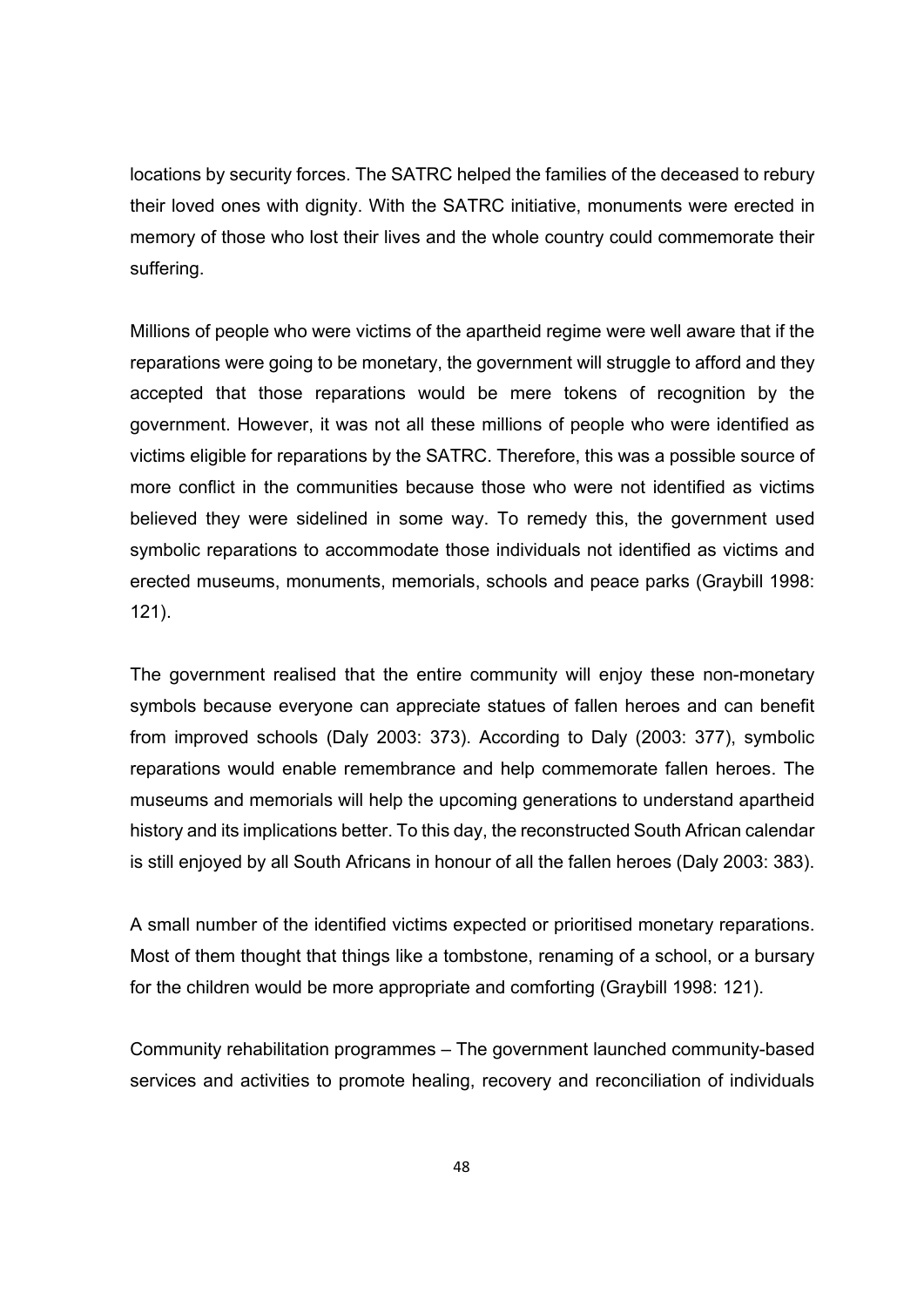and communities of past human rights abuses. During the SATRC hearings, some of the victims were referred back to these community programmes for assistance.

With monetary reparations being the first to be focused on, the community rehabilitation programmes were secondary forms of reparations meant to compensate the entire community who could not be identified as victims eligible for individual reparations. These include improvements of schools, provision of medical and mental health services, and the provision of proper housing with electricity and water (Daly 2003: 377).

Institutional reform – The committee's main focus included legal, administrative and institutional procedures aimed at the prevention of the recurrence of the gross human rights violations. Institutional reform as a pillar of transitional justice will be discussed in the following section.

Reparations serve several purposes in national reconciliation. They serve as a form of acknowledgement by the nation that victims have experienced losses under the repressive regime; they allow the victims to recover some of the monetary costs of their losses; and they serve as a deterrent to future perpetrators by making them aware that to their actions will have consequences (Thorvaldsen 1980: 28). There have been debates about who should meet the costs of reparations if negotiators decide to provide financial compensation to victims. It is now accepted in international law that governments are obliged to pay compensation to victims of human rights violations and that, if the regime that perpetrated the violence does not provide compensation, and then the successor government should do so (Van Zyl 1999: 650). There are various types of reparations; namely, compensation, rehabilitation, restitution and reparations, and these are discussed in the introductory chapter under subheading: Definition of major terms used in the study.

Reparations are due when an object or relationship has been damaged. From a traditional perspective, it is normally thought that reparations differ from other forms of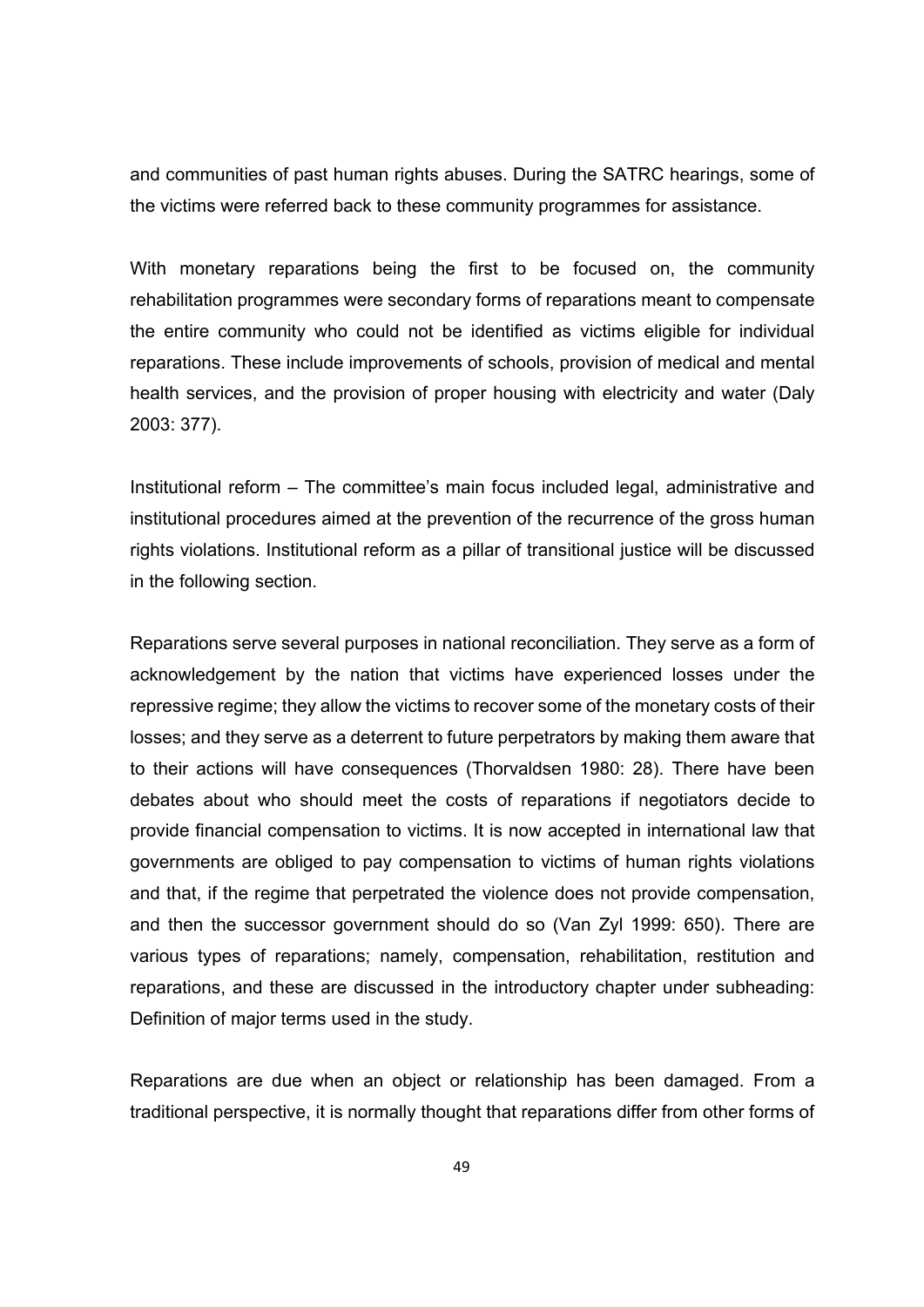compensation in that reparations do, but compensation does not always require that injustice has occurred (Boxil 1972: 115). This chapter will generally agree with this view, but argue that it does not have the implications normally attributed to it, namely, that only the wrongdoer should pay. Compensation can be needed because of acts of God such as the floods that inflict communities as natural disasters and accidents. But, on the traditional view, the idea of the need for repair is normally thought to be that one party has wronged another party in terms of a violation of justice. Walker (2010) provides conceptualisation reparations on the traditional account:

Reparations are made when those who are responsible for repair of a wrong intentionally give appropriate goods to victims of wrongs in a specific act (or process). This gesture of goodwill expresses acknowledgement of the wrong, responsibility for the wrong or its repair, and the intent of rendering just treatment to the victims in virtue of wrongful treatment (Walker 2010: 19).

For the traditional view, the "goods" in question need not be money but can include apologies as well as other gestures such as the construction of memorials, which will be discussed later below. Reparation entails restoring something to its original state, or good enough condition of something that has been damaged. When objects are damaged, it is different from when they are lost or taken away. When damage occurs, the objects are still in the possession of the original owner. It is just that these objects have ceased to perform their normal function and are in that sense less valuable than before. Reparation also concerns payments for loss suffered when wrongs were done that undermine livelihood or significant interests of the victims. In South Africa, apartheid is largely understood to have disadvantaged the black communities while privileging whites.

One may think of some of these cases as involving damage to earning capacity or the loss of opportunity that would have been beneficial. Reputation or status is also something that can be damaged, and for which reparations can be sought. One of the issues that distinguish restitution from reparation is that in restitution it is normally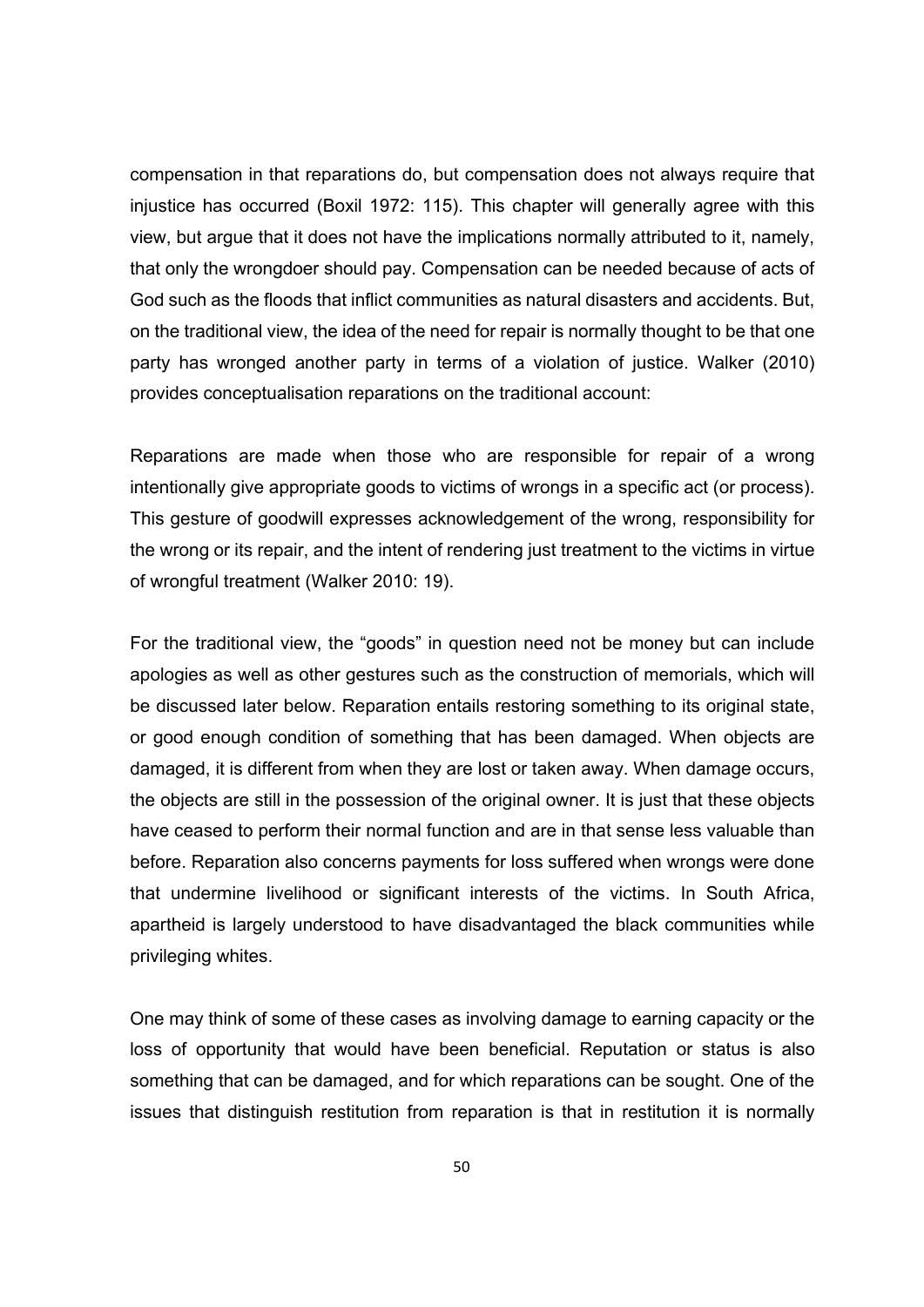possible to return things to the status quo whereas in reparations this is normally much more difficult to achieve (Mosely 2003: 354). Indeed, the legal literature has focused on the concept of satisfaction to mark the difference between return to the exact status quo and the approximate form of compensation that is called for in reparations, especially when the damage done is at least partially psychological (Bond & Brooks 1976: 31). Psychological damage is hard to rectify, as courts have found, because of vast differences in how people react to damage or wrong both in terms of how much they suffer at the time of the damage and in terms of what it would take to make amends. Apologies suffice for some, but others may require expenditures of resources. Repairing a damaged relationship is one of the central ideas in reconciliation in its many forms. Teitel (2000: 120) claims that:

The vocabulary of 'reparatory justice' [is] laying a basis for redistributive policies associated with radical upheaval… Because of their versatility, reparatory practices have become the leading response in the contemporary wave of political transformation.

Satisfaction can take on this radical cast when redistribution of goods is called for. The root idea behind the various forms of reparations is that payments are due as a result of damage done. Moreover, payment will restore the aggrieved party to the position he or she was in before the wrong occurred. In the case of war reparations, the idea is that one party owes reparation to the other party for the ravages of war or for the costs incurred to fight the war. In the case of violence to ethnic groups, it is similarly the case that what is called for is payment for wrongs such as slavery or genocide that have harmed the group in question and made it suffer losses that now need to be compensated. In the South African apartheid case, black people suffered as individuals and as communities. Therefore, that damage was of the kind of historical injustice or systemic injustice. There was loss of opportunities, discrimination and dehumanisation of black peoples (Mamdani 1992: 1056). In that case, the damage becomes difficult to calculate or to quantify.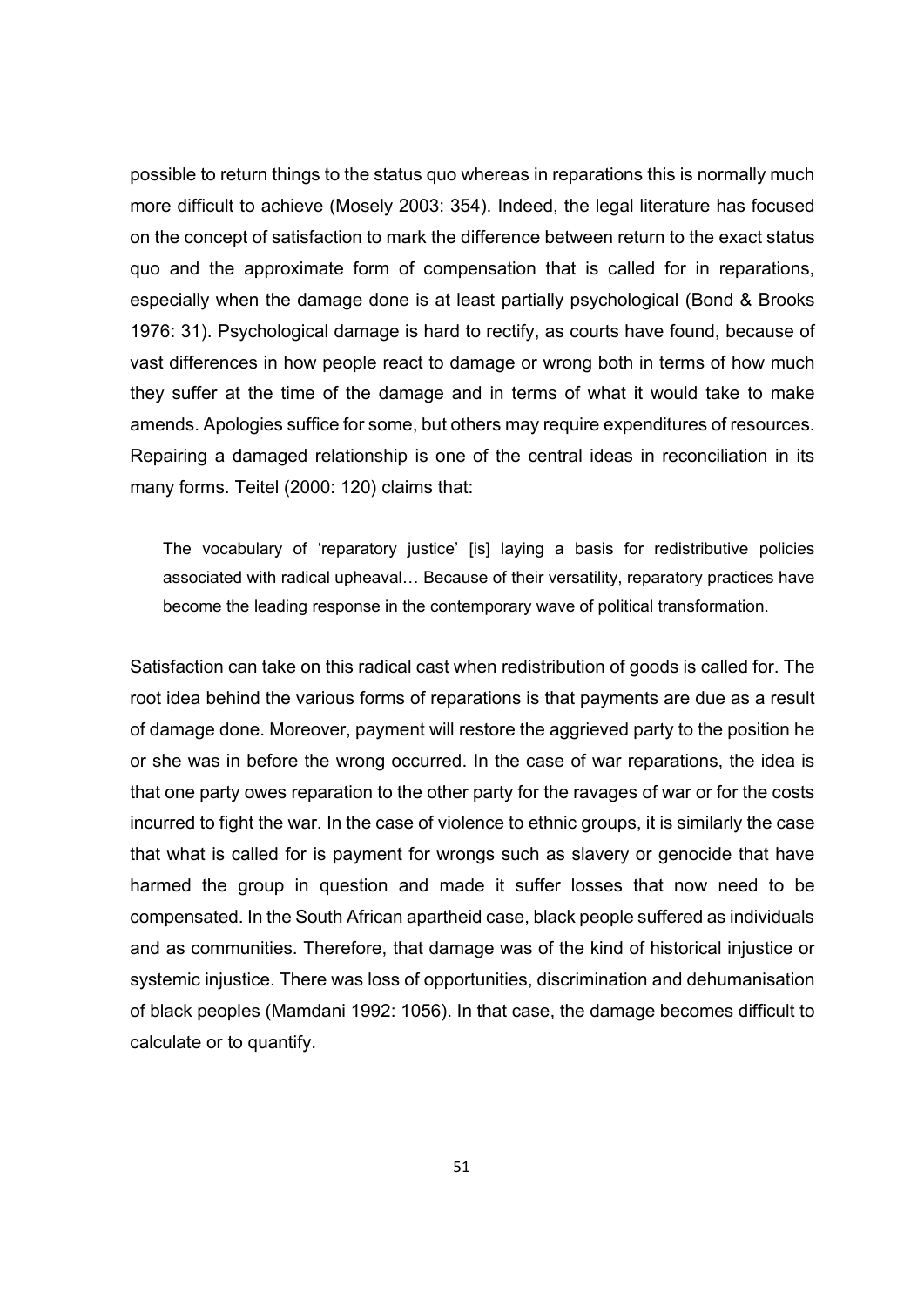It is noteworthy that someone other than the wrongdoer may have duties of reparation. Reparations are owed because the party who has the duty of repair has benefitted from the wrongdoing even if she has not also caused the wrong to the victim. This is perhaps a special case of unjust enrichment through gain of an opportunity. In South Africa, debate ensued on how those who benefitted economically from apartheid could pay reparations to those who were economically disadvantaged by apartheid (Ramphele 2008: 64). Because someone does now benefit, and benefits in a way that is similar to that of the thief's use of the stolen property, the current benefiter should pay for that benefit so as not to be tainted in the wrongdoing that took place.

As the Peruvian case demonstrates (Laplante & Theidon 2007: 230), delays in implementing reparatory measures have caused victim-survivors to become disillusioned and cynical about their country's truth commission. The authors argue that people's conceptions of justice are dynamic and complex. However, one constant in post-conflict settings is that reparations play a central role in satisfying victimssurvivors' expectations of justice and redressing the serious harm caused them by structural injustices and political violence. Indeed, based upon the research in Peru, this study will argue that the implementation of reparations is critical to generating the recognition, civic trust, and social solidarity that are the foundation of a meaningful democracy. This study will take an interest in examining the option of reparations as a pillar of transitional justice within the process of the SATRC.

The South African government took part in international policies in the international law. This participation served as an obligation for the South African government to provide sufficient compensation to victims of past human right abuses. Some of the policies include the Universal Declaration of Human Rights and the International Covenant on Civil and Political Rights. It was vital that these reparations were enough to satisfy the victims who no longer had legal or civil claims against the perpetrators. The fact that the reparations are generally called 'compensation' in policy documents means it should be sufficient. The human rights abuses by the state and its agents were killings and abductions of individuals of whom some were bread winners to their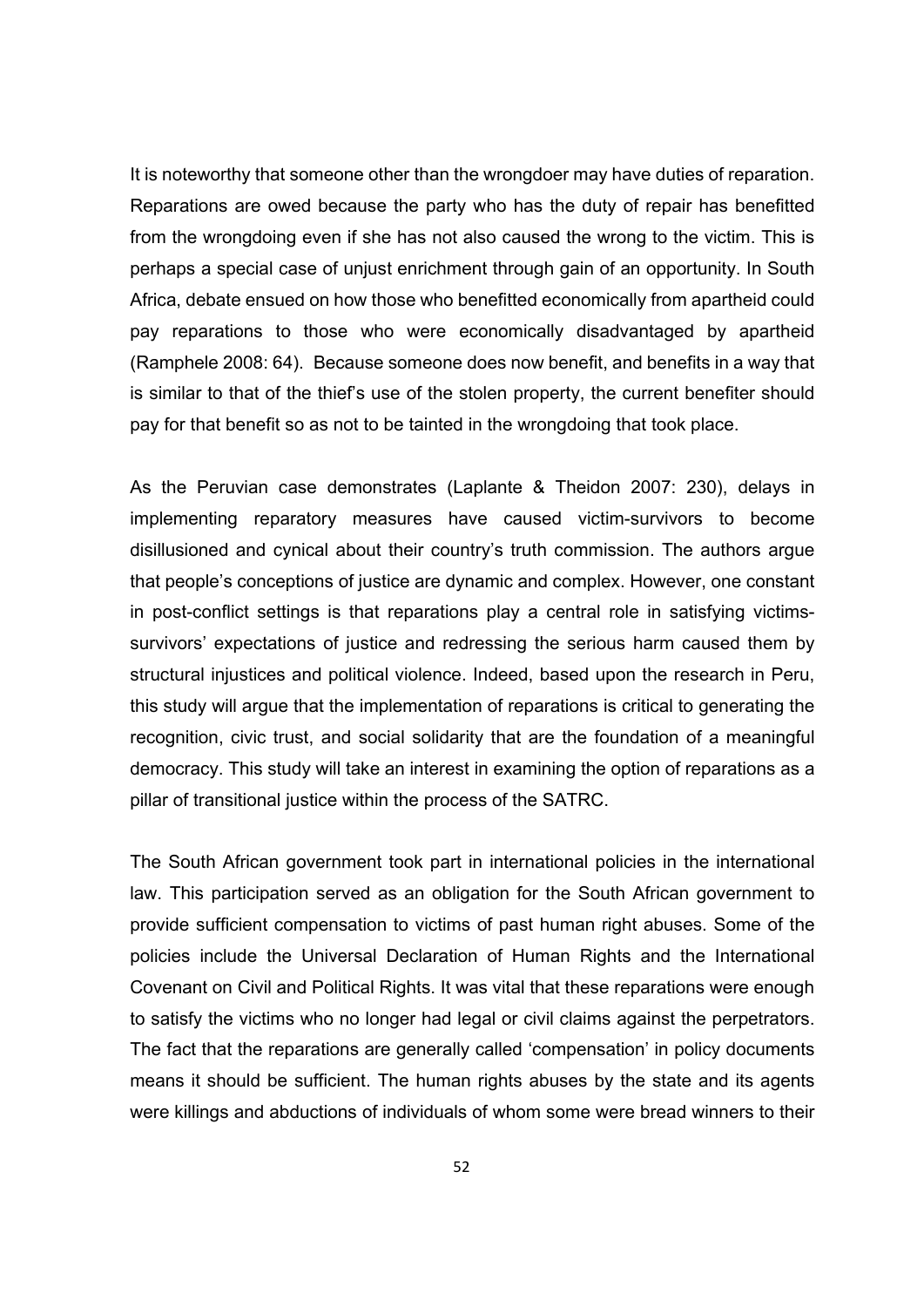families and therefore their families needed sufficient compensation that will take off were their relative ended off. Though there is no amount of money that can bring back the breadwinners or undo all the harm and torture suffered, the reparations should at least be enough to improve the quality of the lives of the victims of human rights abuses and/or their dependants who are now being called 'the previously disadvantaged' (TRC report vol. 5, 1998. Ch. 5).

Reparations in South Africa were connected to amnesty with the broad aim to put an end to apartheid. South Africans recognised that in order to assist the government put an end to the apartheid regime, they would have to allow the perpetrators to go through the amnesty process while they (the victims or community) get reparations (Daly 2003: 394).

The SATRC prioritised the needs of the victims and recommended that the government provisionally assist the victims financially. The Reparation and Rehabilitation Committee made these submissions to the President and in no time R600 million was allocated to pay victim reparations over a period of three years (Van Zyl 1999: 659). This was provisionally accepted because the criminal justice system had failed to provide compensation to the victims; a limited few of the victims were successful in their civil claims against their perpetrators (Van Zyl 1999: 659).

The government was responsible for the issuing of reparations. Therefore, the Reparation and Rehabilitation Committee had to work closely with the government through an inter-ministerial committee at Cabinet level; this was to ensure the fast delivery of reparations and rehabilitation to deserving victims (TRC report vol. 1, 1998. Ch 10). The Reparation and Rehabilitation Committee was given five responsibilities by the Promotion of National Unity Act to ensure well-prepared and smooth-running reparation and rehabilitation process. The Committee was supposed to:

 deliberate matters referred to it by the commission, the Human Rights Violations Committee and the Amnesty Committee.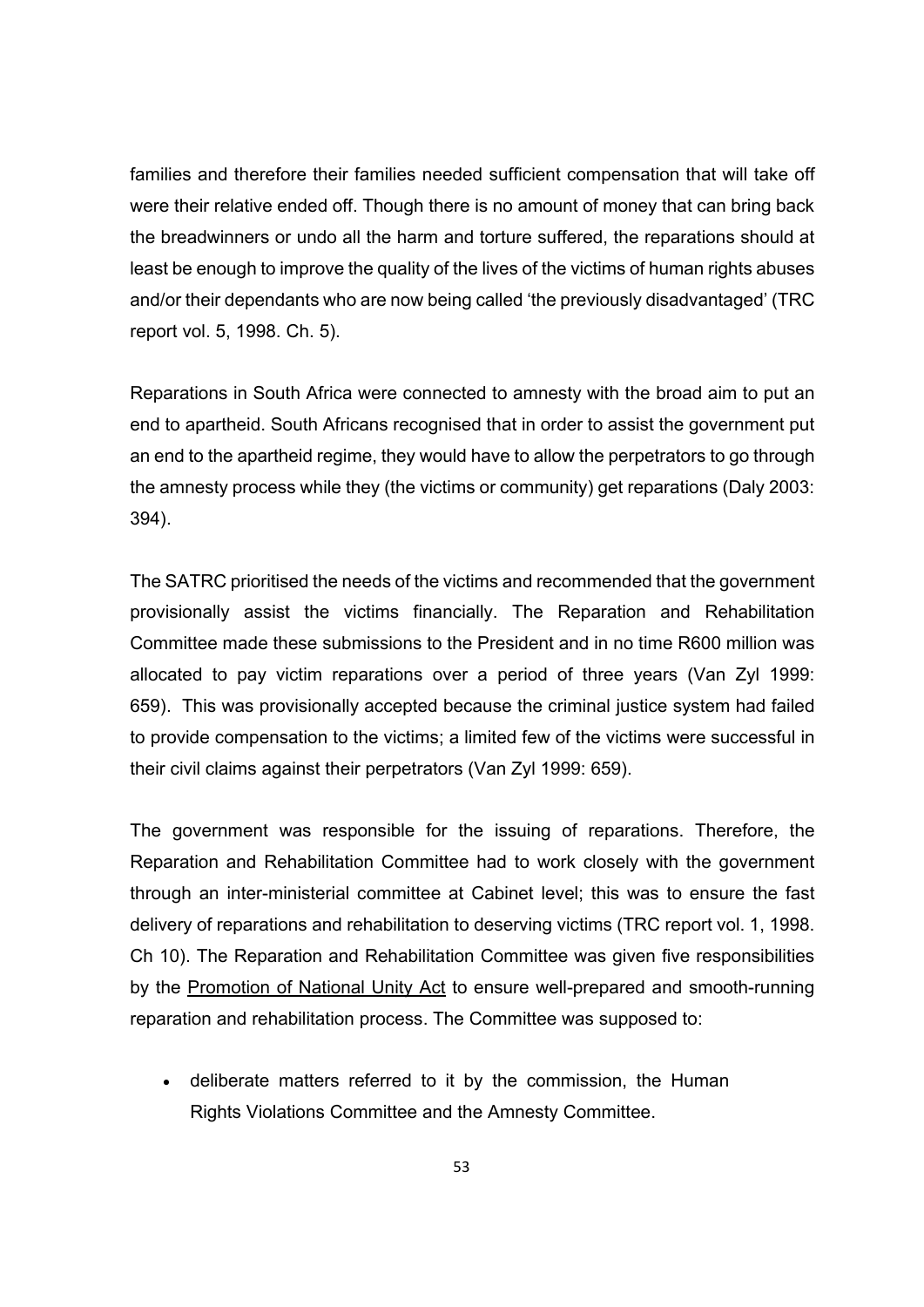- collect all the relevant information that could substantiate the victims' identity, fate and their location and also find evidence of the nature and extend of the abuse they suffered.
- recommend to the President the suitable reparation and rehabilitation measures that the victims deserve and also recommend on the best way to restore the victims human and civil dignity.
- make recommendations for urgent ad hoc reparation measures for victims were necessary.
- recommend best institutions to be created that will enhance a stable and fair society (TRC report vol. 1, 1998. Ch. 10).

Financing reparations was clearly a challenge because the problem that created the need for reparations was changing hands in the transition. Attempting to remedy the problem, Professor Sampie Terreblanche suggested that South Africa would have a higher success rate if it turned its lemons into lemonades. According to Professor Terreblanche (TRC report vol. 4, 1998. Ch. 2), South Africa had an extremely uneven dissemination of wealth and needed a solution that could enhance reconciliation, social stability and economic growth while laying a good foundation for reparations for those impoverished by the apartheid era. Professor Terreblanche thought a wealth tax would be the best solution because

- Africans were robbed off the land they had used for farming with their fore fathers for decades.
- Africans were exploited by employers in all sectors earning slavery wages.
- There were many laws that segregated Africans from getting skills and constrained them to dull humiliating jobs with low wages.
- Africans could not accumulate human capital because of the existing power structures.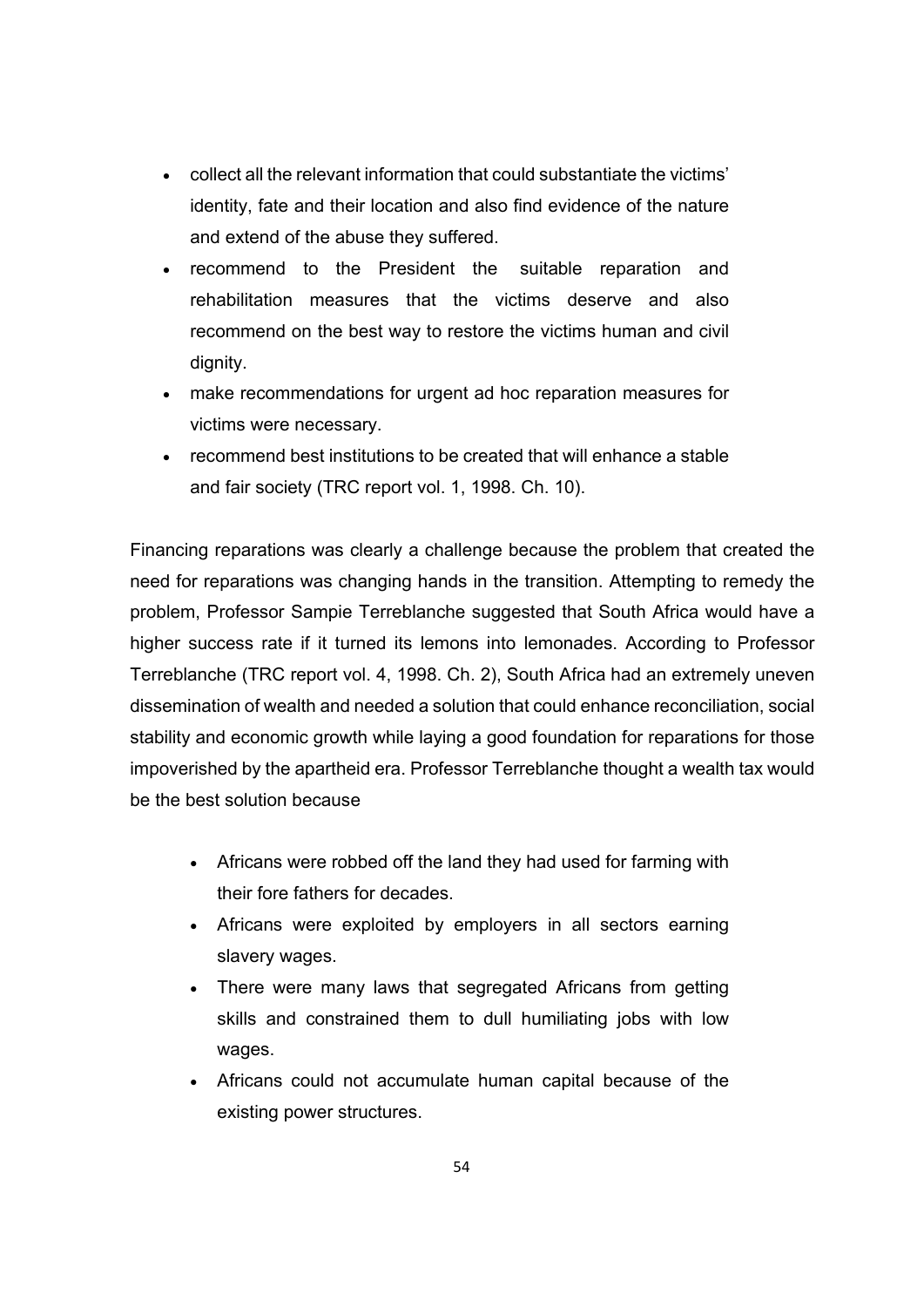- Africans could not develop as entrepreneurs and could not accrue property because of the hefty legal restrictions on property and business for Africans.
- Africans suffered for a third of a century under hefty power structures. However, the response by the liberation struggle and the state was disturbing to the poorer 60% African population.
- African societies were destroyed and left to suffer and the power structures did not allow Africans to build a united society (TRC report vol. 4, 1998. Ch. 2).

The wealth tax was designed to help rebuild the post-apartheid society by introducing the payment of a once-off levy on corporate or private income and a 1% once-off contribution of the market capitalisation of companies listed on the Johannesburg Stock Exchange (JSE) (EIU ViewsWire Africa 2003: 4).

Reparations, too, have a place in the history of conflict in the globe, but until recently they have not received sufficient systematic attention. The individual reparations issued by the Federal Republic of Germany were a watershed moment in the history of reparations. Until 1952, reparations were solely inter-state affair-payments by the losing state to the victorious one, as in the Versailles Treaty (Boraine 2006: 19). Reparations to victims of the Holocaust were the first instance of a massive, nationally sponsored reparations program to individuals who had suffered gross abuses of their human rights.

It is noteworthy of this study that from the standpoint of the victims, the reparations programme occupies a special place in a transition to democracy such as the South African. For victims, reparations are the most tangible manifestation of the state's efforts to remedy the harms they have suffered. Scholars like Ramphele (2008) in South Africa have belaboured this point. In the end, criminal justice in the form of trials discussed above is a struggle against perpetrators rather than an effort on behalf of victims. From truth-telling, victims will obtain significant benefits that may include a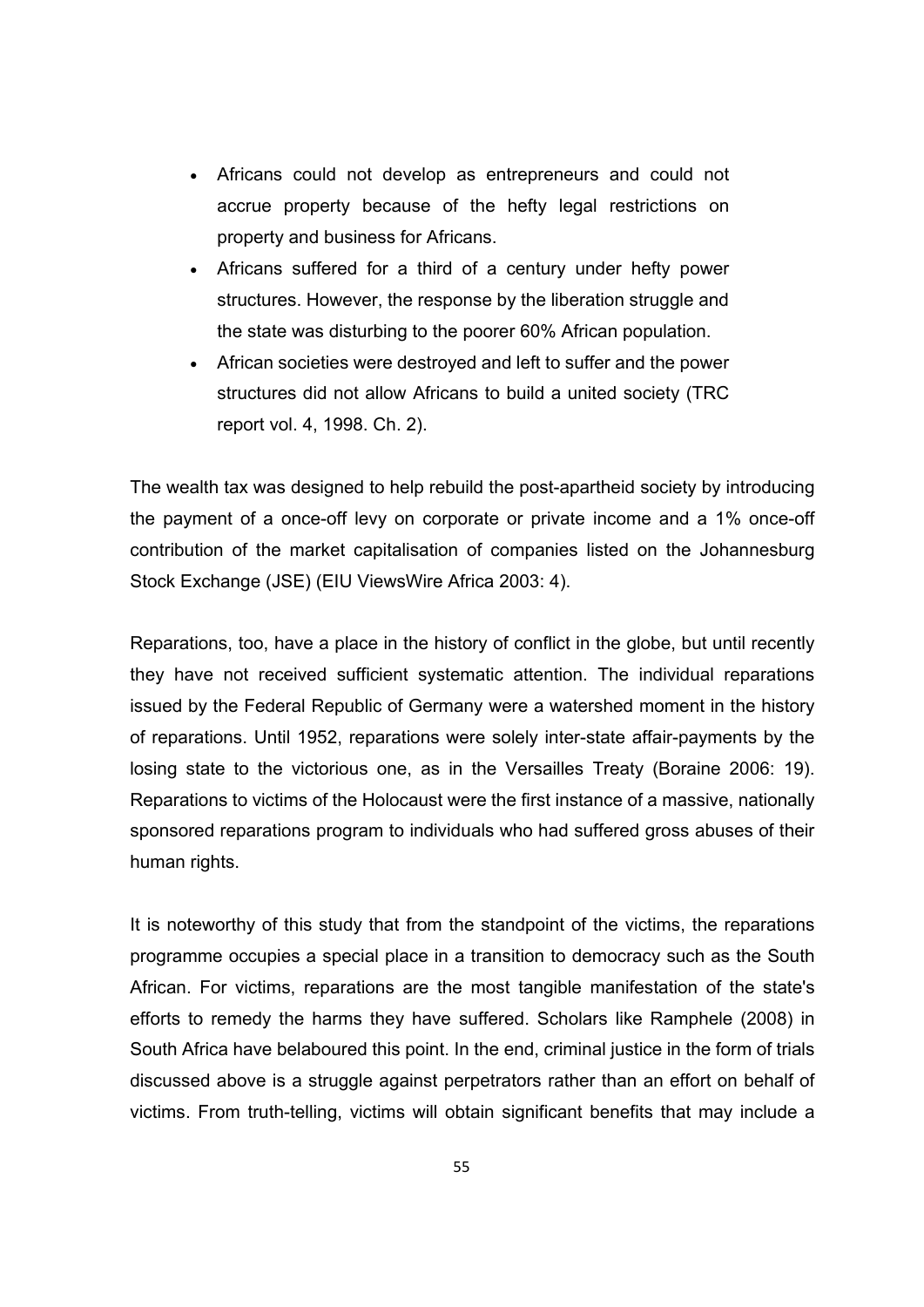sense of closure derived from knowing the fate of loved ones, and a sense of satisfaction from the official acknowledgement of that fate. However, in the absence of other positive and tangible manifestations, truth by itself can easily be considered an empty gesture, cheap and inconsequential talk. It can be reducible to political rhetoric meant to pacify rather than empower victims. Meanwhile, institutional reform, which this chapter discusses immediately below, will always be a long-term project which affects the lives of the victims only indirectly (Boraine 2006: 22).

Thus, reparations play an important role for victims and are one of the few efforts undertaken directly on their behalf. However, Boraine, Nice & Veil (2004: 50) reminds us in his excellent unpublished essay for the International Centre for Transitional Justice that a freestanding reparations programme disconnected to other transitional justice processes, is also more likely to fail, despite its direct efforts for victims. The provision of reparations without the documentation and acknowledgement of truth can be interpreted as insincere, or worse, than bribing victims of conflict (Boraine 2006: 19).

In many ways, the dilemmas and challenges in reparations are a microcosm of the overall challenges of transitional justice at large. How does one balances competing legitimate interests in redressing the harms of victims and ensuring the democratic stability of the state? Similar to other areas of transitional justice, such as truth-telling or institutional reform, simple judicial decisions cannot provide the comprehensive solutions demanded by such interests. Rather, solutions must be found in the exercise of judgment and creative combination of legal, political, social, and economic approaches. This means that the pillars of transitional justice that are discussed here work better in combination than in isolation. While reparations may attempt to restore relations or repair the damage that is suffered by the victims of violence and conflict, they may not guarantee that violations will not take place again.

An attempt to assure victims of conflict and society at large that conflict may not be easily repeated and that injuries may not be inflicted is to reform the security, legal and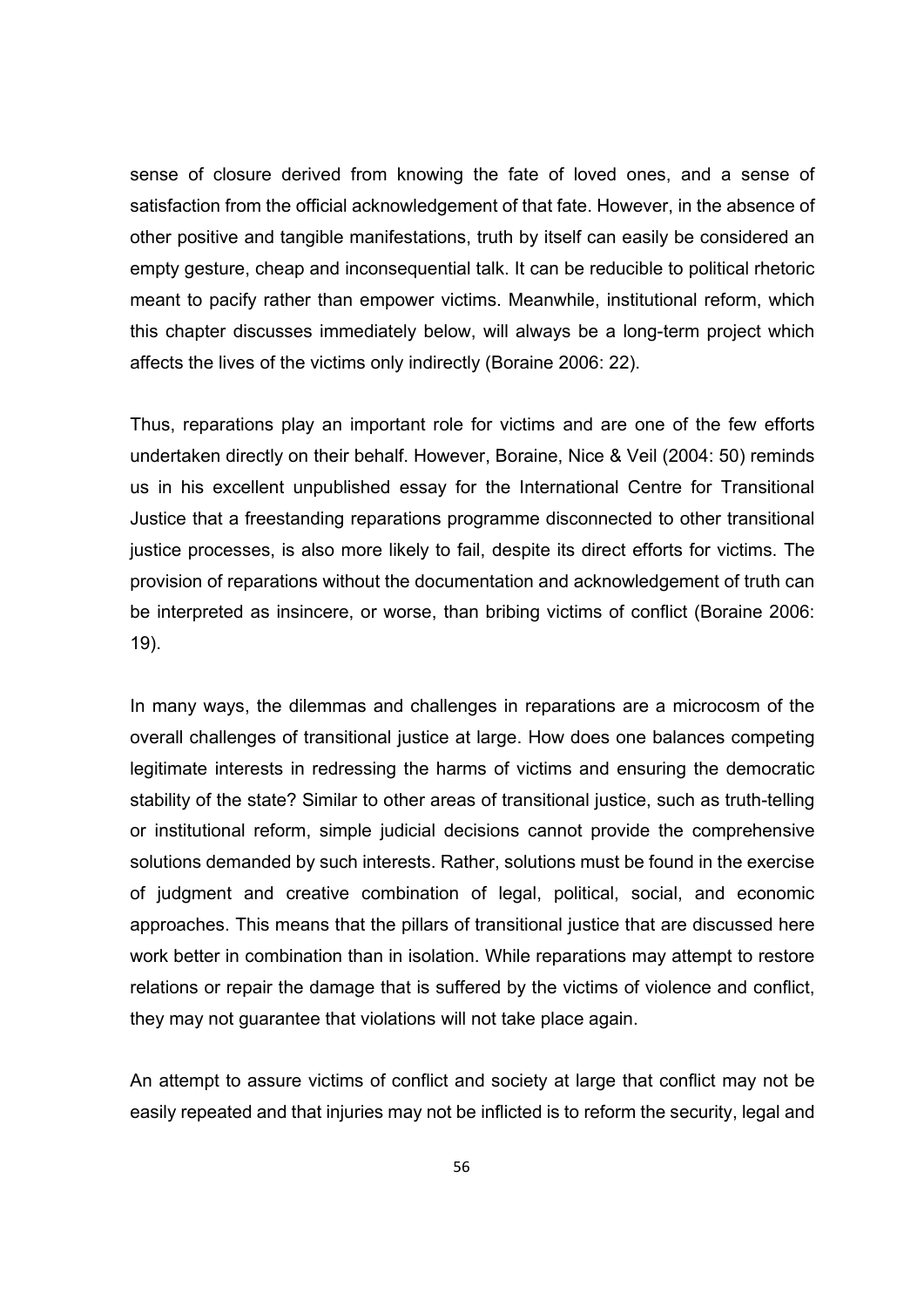other institutions that facilitated the violations or failed to stop the violations when it was in their power to do so. The next section of this chapter examines the important issue of Institutional Reform as a pillar of transitional justice.

# **2.6 Institutional Reform as a Pillar of Transitional Justice**

Generally, conflict degenerates into violence and slips out of control because individuals and institutions that are supposed to control them have failed in their duties or have facilitated the degeneration of the conflict into the level of violations. Violent conflicts have a tendency to destroy a country's justice system, leaving behind corrupt, illegitimate, and dysfunctional institutions. Post-conflict societies under new governments often struggle to manage ongoing tensions in contexts in which the rule of law has broken down and where people have lost trust in the impartiality or effectiveness of the justice system (Beitzel & Castle 2013: 47).

Institutional reform in this context refers to the modification or redrafting of a country's legal framework, and the reforming or rebuilding of its justice system (including institutions such as the judiciary, the police and prison services (Boraine 2006: 23). This may include removing perpetrators from public positions and arranging for human rights training for all public officials – repressive governments tend to entrench their doctrines throughout state institutions. Often, certain public institutions, including the judiciary, police, military, and state-intelligence agencies, have contributed directly to repression and other human rights violations.

Land – Colonial and Apartheid era laws deprived blacks the right to land ownership having 80% of land owned by whites who are less than 20% of the population (Atuahene 2011: 955). To reform these painful acts, the Restitution of Land Rights Act 22 of 1994 was formulated and through the Act, land rights were restored, and compensation was also offered (Henrard 2003: 47). The land agreements between the ANC and the National Party included in the South African Constitution of 1996 focused on land theft from 1913 onwards and not before 1913 under colonialism. The rationale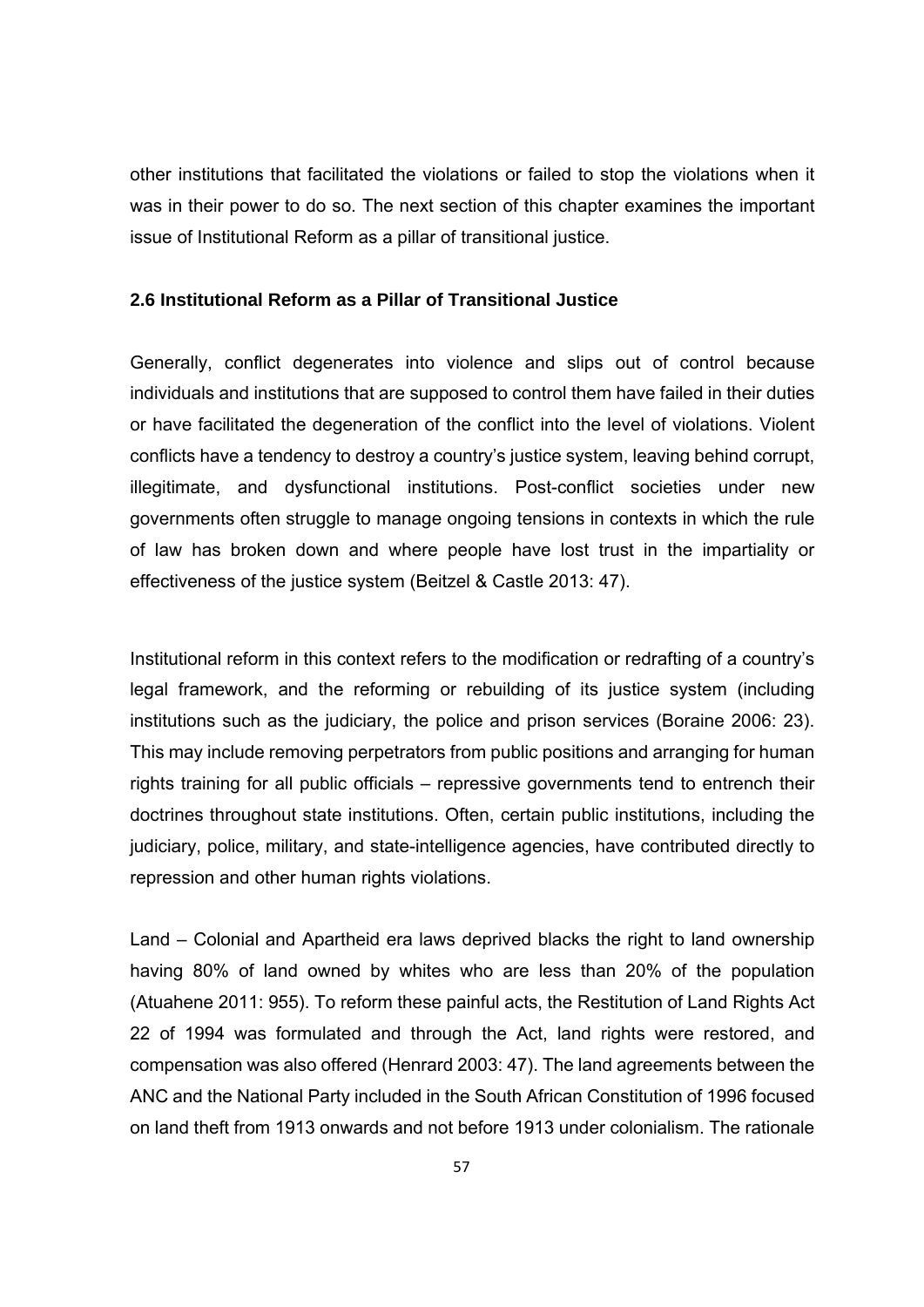behind this was 1913 was the year that the South African state which was formed in 1910 first used the Native Land Act and dispossessed land from Africans (Atuahene 2011: 967).

Other acts that took part in the land theft include the Group Areas Act of 1950 where many non-whites were evicted in the urban areas and left the area to be occupied by whites only. About 3.5 million people were evacuated from the urban areas to the townships and remote villages between 1960 and 1983. One example of the segregation by the Group Areas Act is the forced removal of non-whites from Marabastad in Pretoria. This was a multi-racial neighbourhood, to places like Atteridgeville for Blacks, Eersterust for Coloureds and Laudium for Asians (Atuahene 2011: 967).

Land reformation was needed in South Africa in order for the government to be able to access most of the land that was unfairly dispossessed from rightful owners. Without land reform, the permanent marks of apartheid and colonialism will forever haunt the nation with the possibility of further riots (Atuahene 2010: 778). The five-phased Restitution of Land Rights Acts was passed in 1994, tasked with the reformation of land issues. The claimants hoping for compensation had to lodge their land claims by end of December 1998, and the SATRC would research to validate whether the claim involved a person and that the dispossession happened after 19 June 1913. The Commission also conducted research on the background of the claimant to find out if the claimant was the owner of the property or tenant or if the claimant was the dependent of the original owner. The claimants were then given the option to choose between monetary compensation and land restitution. (Atuahene 2011: 968). To this day, majority of the black population believe that most of the land their ancestors owned was stolen by white settlers and these whites therefore have no right to own land today. Conversely, 91% of white South Africans disagree and believe land is owned by its rightful owners (Atuahene 2010: 774).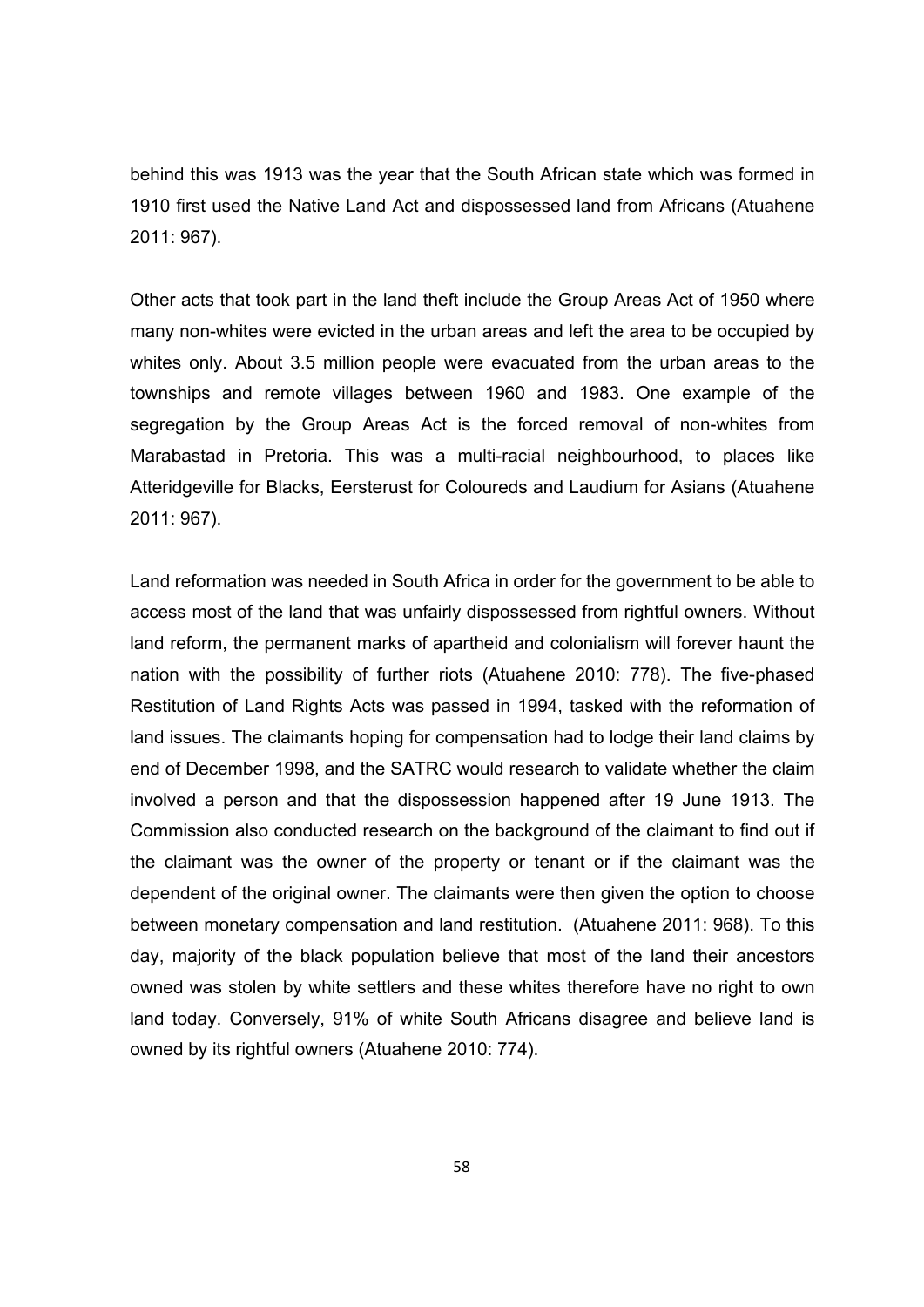Through land reformation, blacks are still enjoying to this day the benefits of the Reconstruction and Development Programme (RDP) where people who cannot afford to buy their own houses, most of which are black, are provided houses by the government. The RDP also provided productive land to the poorest who were aspiring to become commercial farmers. Through the RDP and the Growth Employment and Redistribution Strategy (GEAR), the ANC government could catalyse the land transfer process to the rightful owners (Diale 2012: 1345). South Africa's Commission on Restitution of Land Rights which was formed in 1994 managed to settle 74 808 land claims out of 79 696 by 2008 at a cost of R16 billion (Diale 2012: 1346).

Travel and legal representations – During the apartheid era, South Africans had to provide their own legal representation if they needed to go to court and provision of legal representation meant paying for it themselves. Because the black majority were poor, they could not afford their own counsels when they needed legal representation and therefore had to struggle through the case representing themselves and ultimately losing the case. In earlier years, there were possibilities for legal aid like the Legal Aid

Another possible help for legal aid was the Defence and Aid Fund of 1960, which was established to help people who were accused of political crimes (Meadows 1995: 467). However, the Department of Justice under the apartheid government later took over the assets of both the Legal Aid Bureaux and the Defence and Aid Fund ad liquidated their assets. After the transition in 1994, the government reformed the system and introduced the policy for legal aid. In the new South African legislation, the accused had a right to legal representation and if they could not afford their own legal fees, the state would provide (Meadows 1995: 459).

During the apartheid era, blacks had many limitations to their movements in different parts of the country. They were under full guard by the Pass Laws that promulgated that every native adult should carry a passbook at all times. The police had the task to raid the natives at any time and if it happened that a native is found without their passbook, they would be arrested. Their charge was that they did not meet the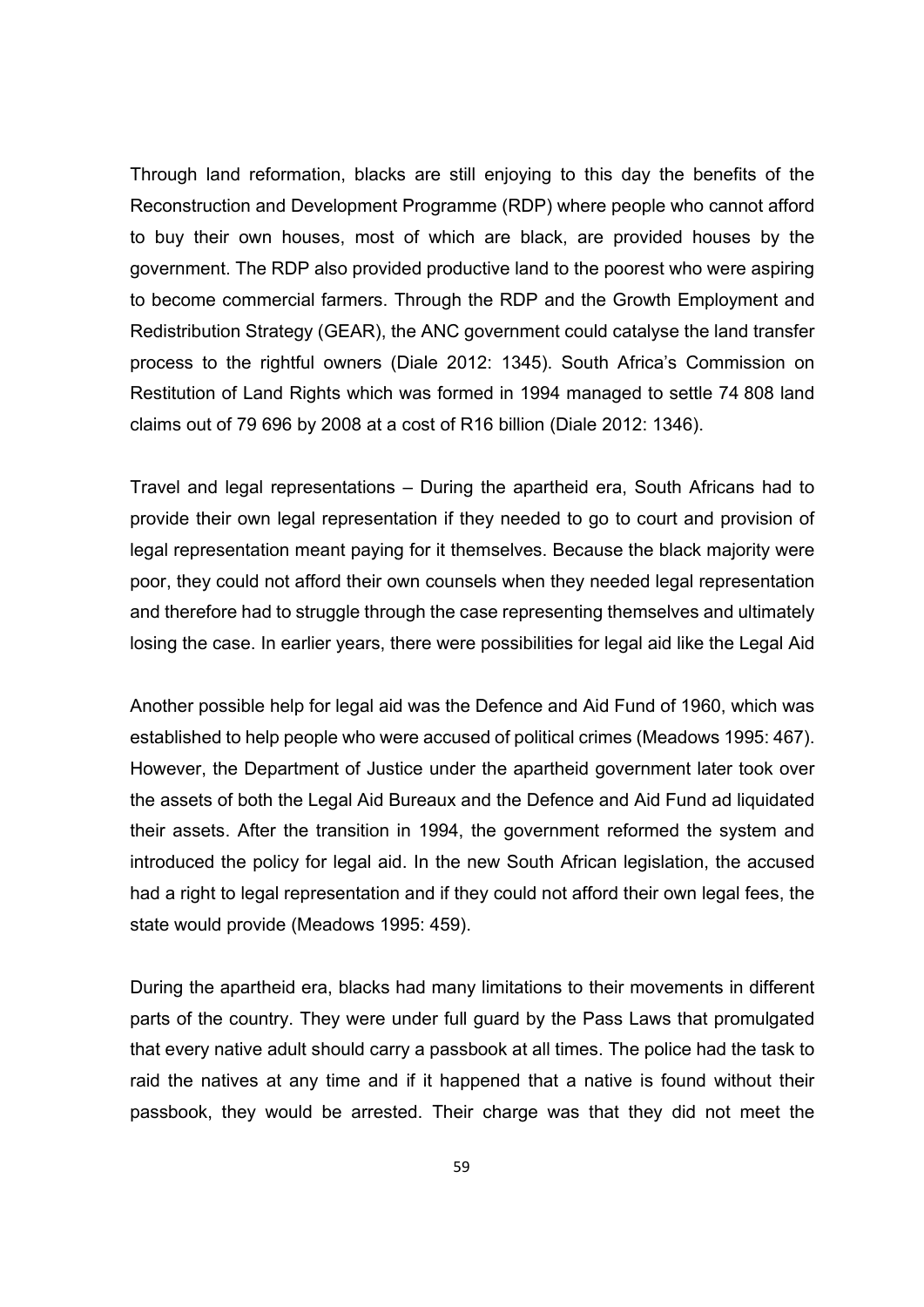administrative requirement that natives should carry passbooks (Mamdani 2002: 46). Immigration laws were also unfair during the apartheid era where whites from Europe were most welcome to visit the country as they wished but black immigrants were seen as possible threats (Crush & McDonald 2001: 2).

When it comes to travelling, reformation was evident in the formal running of border posts between South Africa and Lesotho, Botswana, and Swaziland which was not monitored properly during the apartheid era. Migrants from these countries mostly worked for whites as domestics or gardeners and monitoring the borders meant that they would no longer enjoy cheap labour. The ANC government offered once-off compensation to victims of apartheid's immigration policies. The National Union of Mineworkers (NUM) made a request to the ANC government that immigrants who have been contract mineworkers for over 10 years be offered permanent residence. It was from this initiative by NUM that the ANC government's Department of Home Affairs approved immigration amnesties for non-citizens in 1995-1996. Compensation was offered to past victims of the migrant labour system and also gave the migrants the choice to opt-out of the migrant labour system (Crush & McDonald 2001: 3).

In 1996, the ANC Cabinet also approved the legalization amnesty for Southern African Development Community (SADC) citizens who could prove that they resided in South Africa for at least five years legally or illegally. Those who complied with this requirement could qualify to be permanent residents of South Africa. A similar amnesty was declared in 1997 but implemented in 2000 mainly for Mozambican refugees (Crush & McDonald 2001: 3). There is still not much transformation in the new South Africa because the migrant labour system for immigrants is still in place. The mentality that immigrants are a danger to individuals or a society is still evident to this day, where there are xenophobic confrontations and immigrants called degrading names like "Kwerekwere" (Crush & McDonald 2001: 4).

Water – Colonialism and the racist laws and practices of the apartheid government led to black people losing all the powers they had even access to natural resources like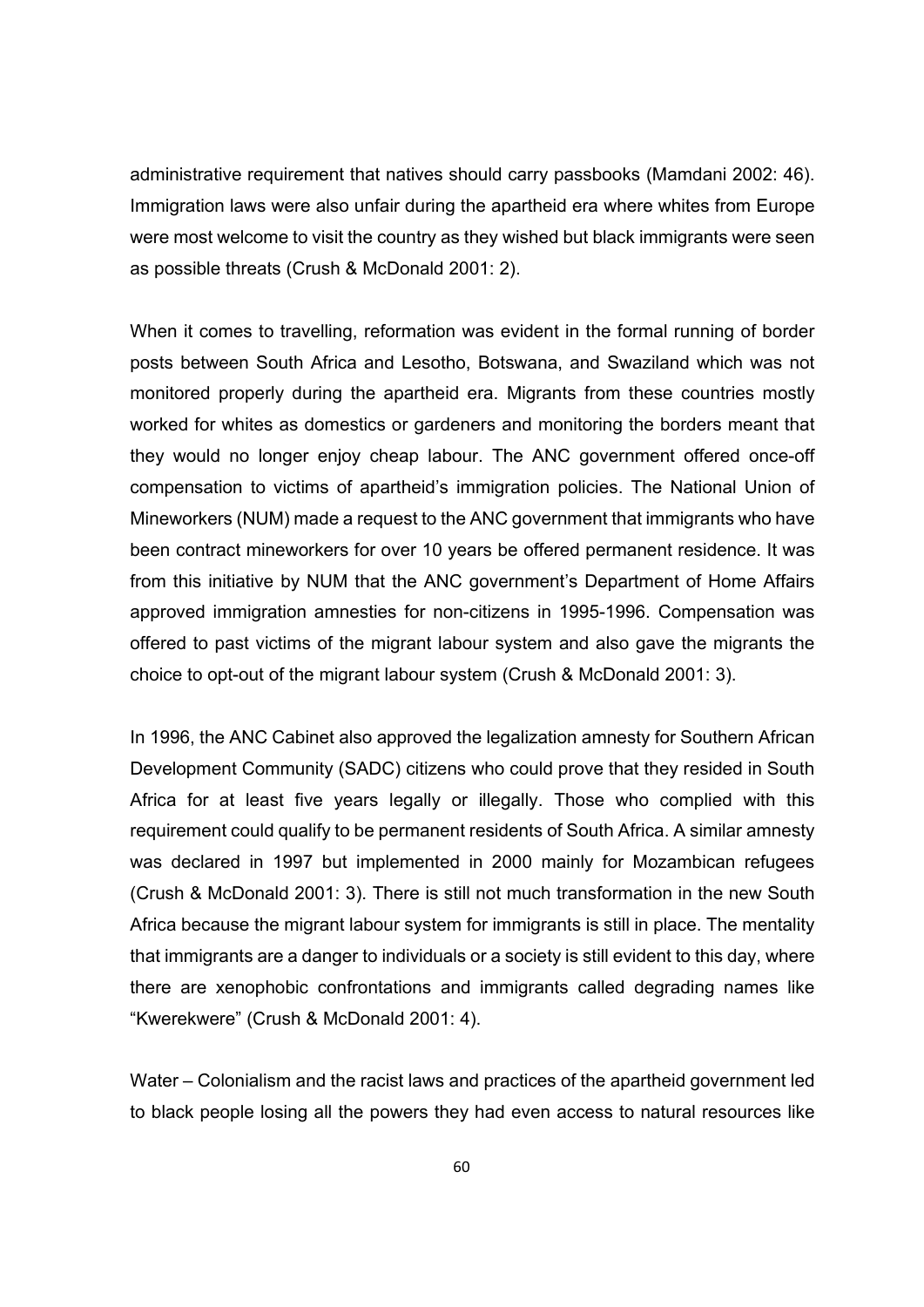water became a struggle for blacks under the white man's rule. Blacks were made citizens of homelands and not South African citizens and therefore had no claim to South African resources or participation like voting. After the transition, the ANC government took it upon them to initiate institutional reform. The Constitution was amended and many laws were passed like the National Water Act of 1998. The homelands were later abolished and blacks in the homelands became citizens of the Republic of South Africa and were eligible to basic resources like water (Ahlers, Kemernk & van der Zaag 2011: 588). The main aim of the National Water Act of 1998 was to balance past injustices and inequality in water access. Nevertheless, little progress has been made because commercial farmers still keep their claim to the water rights.

Education and Language – Segregation in the education division was too prevalent, especially on the youth as they were attending school. This led to riots such as the June 16 Soweto youth uprising in 1976 where the youth fought for better education and the use of Afrikaans as a medium of instruction in schools. The education system of the apartheid era was designed to degrade blacks and prepared them for manual labour. This warranted for institutional reform that will be prevalent for years to come.

The National Party government engaged in a vigorous combat to avoid permanent erosion of Afrikaans. The inclusion of other African languages to form part of the official languages was not a problem for the National Party so long as Afrikaans was one of them. Once there were 11 official languages, it was agreed that the government should make efforts to develop all the nine languages to a point that they are also in the same status as English and Afrikaans. Provincial legislatures were also allowed to choose any language as the respective province's official language. The government established the Pan South African Language Board (PanSALB) that was meant to improve all the nine official languages and promote multilingualism in South Africa (Henrard 2003: 42).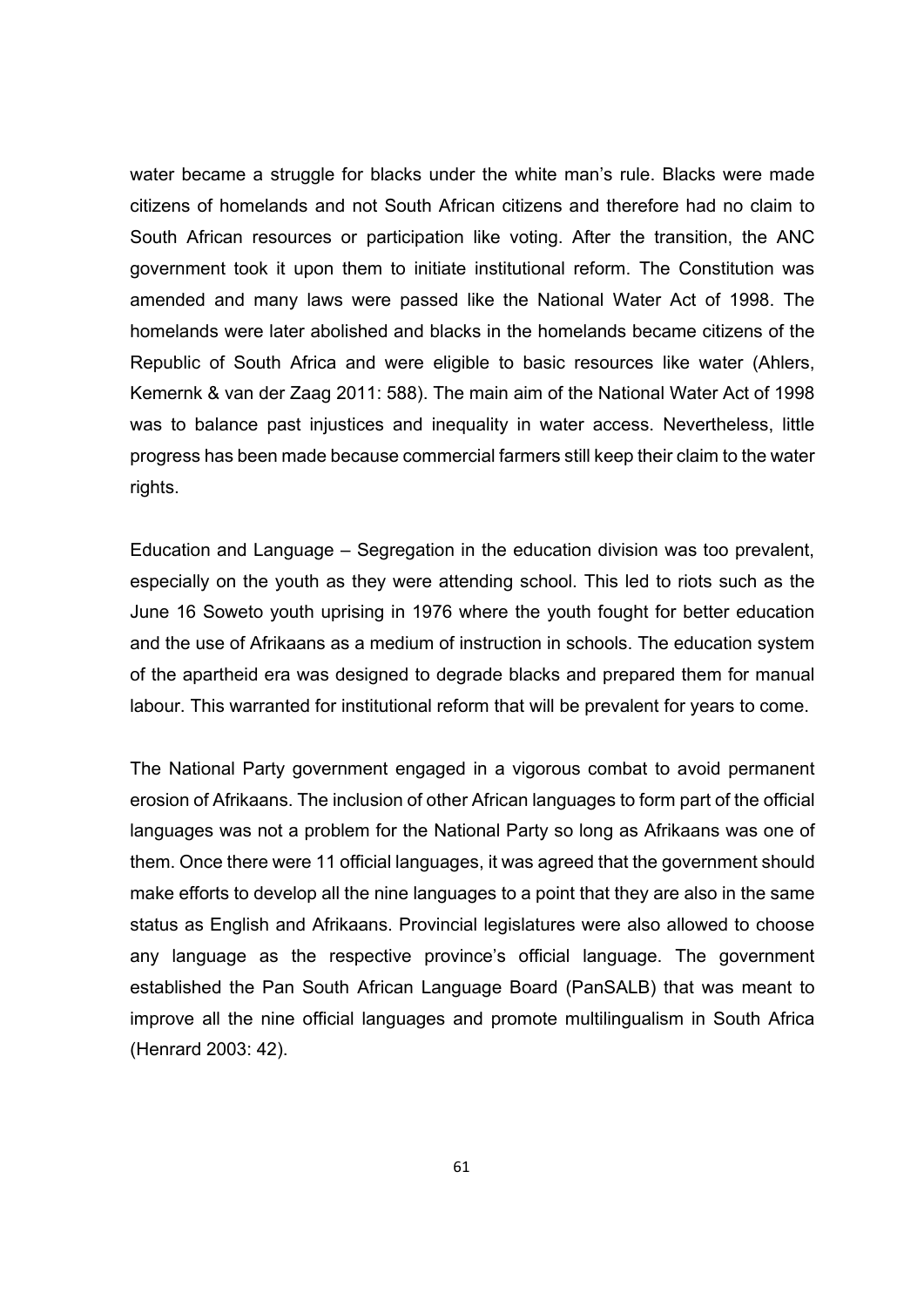The education policy of the apartheid era subjected the African majority to poor inferior education with no room for blacks to grow and attain better qualifications. One prevalent reform was that blacks were free to choose their medium of instruction as opposed to the imposed Afrikaans as a medium of instruction. Blacks could now choose their mother tongues as mediums of instruction (Henrard 2003: 42).

Reformation in the education sector was needed to curb the imbalances and the education department under the ANC government is still undergoing changes to improve the education system in South Africa. The reform has been evident in the possibility for blacks to enjoy the same education that whites enjoy, and blacks can choose any school they prefer whether private or public and also the preferred medium of instruction. There has been improvement also in higher education where the number of black student enrolment in all institutions of higher learning has increased and not only those institutions subjected to blacks only (Louw, Mouton & Strydom 2013: 130).

The ANC government through the National Plan for Higher Education (NPHE) of 2001 was aimed at increasing access to higher education for all men and women of all races from all class lines. The NPHE also sought to create new institutional identities through regional collaboration between institutions to accommodate all people. In 2005, tertiary institutions in South Africa were merged and the number of institutions reduced from 36 to 23 and this saw previously black institutions like Vista or University of North-West (UNIBO) absorbed by the previously white institutions. This came after a recommendation from a report published in 2002 by the Department of Education called Transformation and Restructuring: a new institutional landscape for higher education. The mergers started in 1999 after the recommendation from the Higher Education Act of 1997 to merge smaller institutions to bigger ones and the institutions mainly absorbed were the former teachers training colleges among others. The Higher Education Act of 1997 recommended that there be funding allocated for higher education to assist the previously disadvantaged (Louw et al. 2013: 132).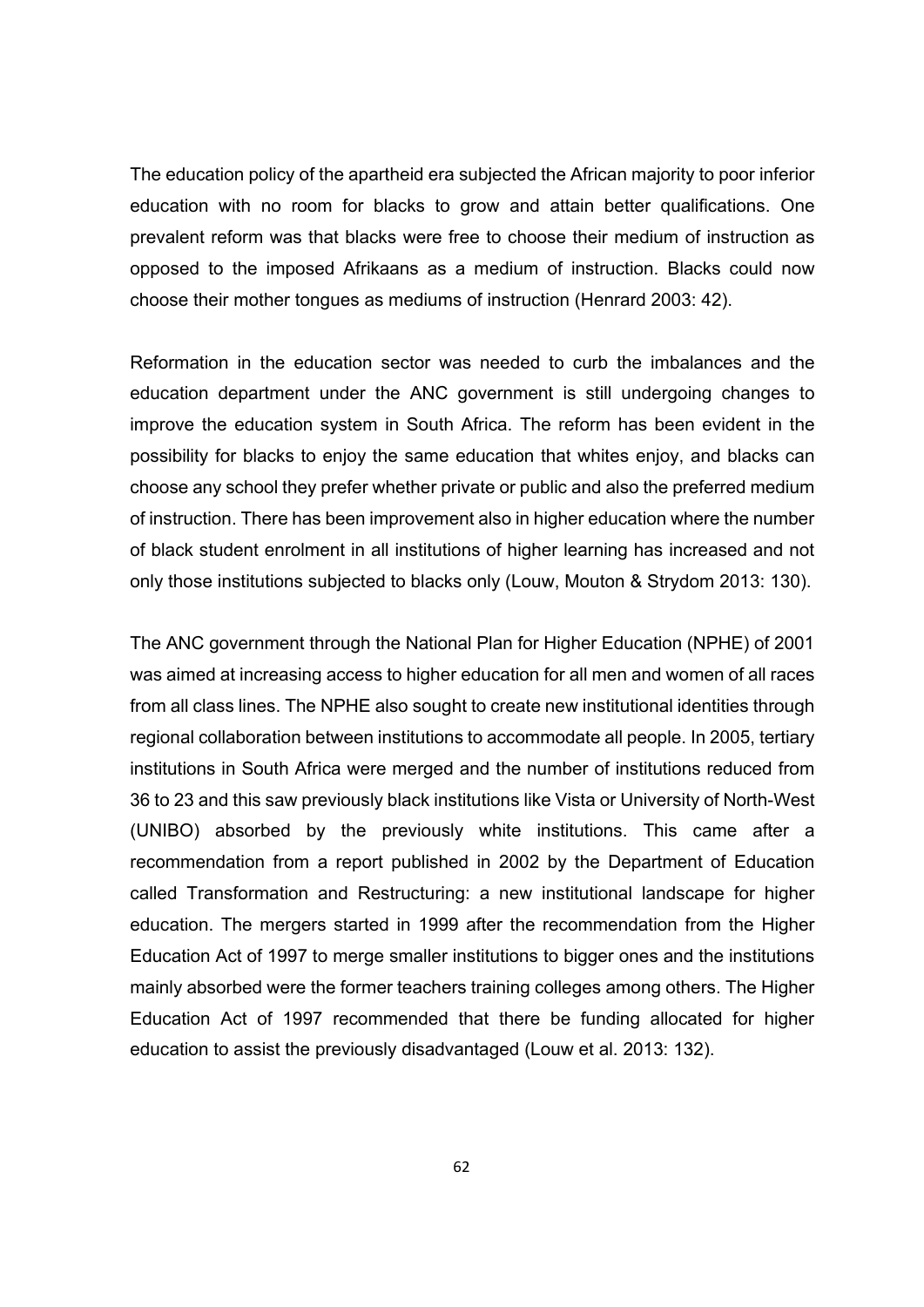Health and HIV/AIDS – Apartheid era laws had adverse consequences on the daily lives of all the non-whites even on their health. Being subjected to low paying jobs with the option to improve education and later get a better job meant that whites had limited funds to afford things like proper health care services. Forced removals of non-whites from the city centre meant that they were too far from basic services and needed money for transport in case they needed the service (Eyles, Goudge, Harris, Penn-Kekana & Thomas 2014). Furthermore, the migration of blacks to urban areas in search of better paying jobs meant that only men left to find work in the cities while their wives remained behind in the rural areas to take care of the family, namely, young children and the sick elderly.

Adding on to limited access to health care, the health care system under the apartheid era did not follow the quality-of-care guidelines. Blacks were refused emergency care, subjected to false medical records, and mentally disturbed blacks were mistreated as well. There were separate health department for independent homelands – Bophuthatswana, Ciskei, Transkei and Venda and there was poor coordination with many disparities (Kon & Lackan 2008: 2272).

Migration from the homelands to the cities in search of employment increased the spread of HIV/AIDS because mainly only men moved to the cities while the wives remained in the homelands to care for the families. The male migrant labourers partnered with female prostitutes and that is how they contracted the virus. The virus would then spread when the men visited their wives and families in the homelands or when the men or prostitutes were sick and cared for at home (Harrison, Karim, Lurie & Wilkinson 1997: 19).

Institutional reform in the health sector was needed to close the social, cultural, financial, and physical gap and allow all non-white patients to enjoy the same health care services offered to areas occupied by non-whites. The ANC government passed laws like the Bill of Rights, Batho Pele Principles (People first), the National Health Act and the Patients' Rights Charter, that recognised proper health as a democratic right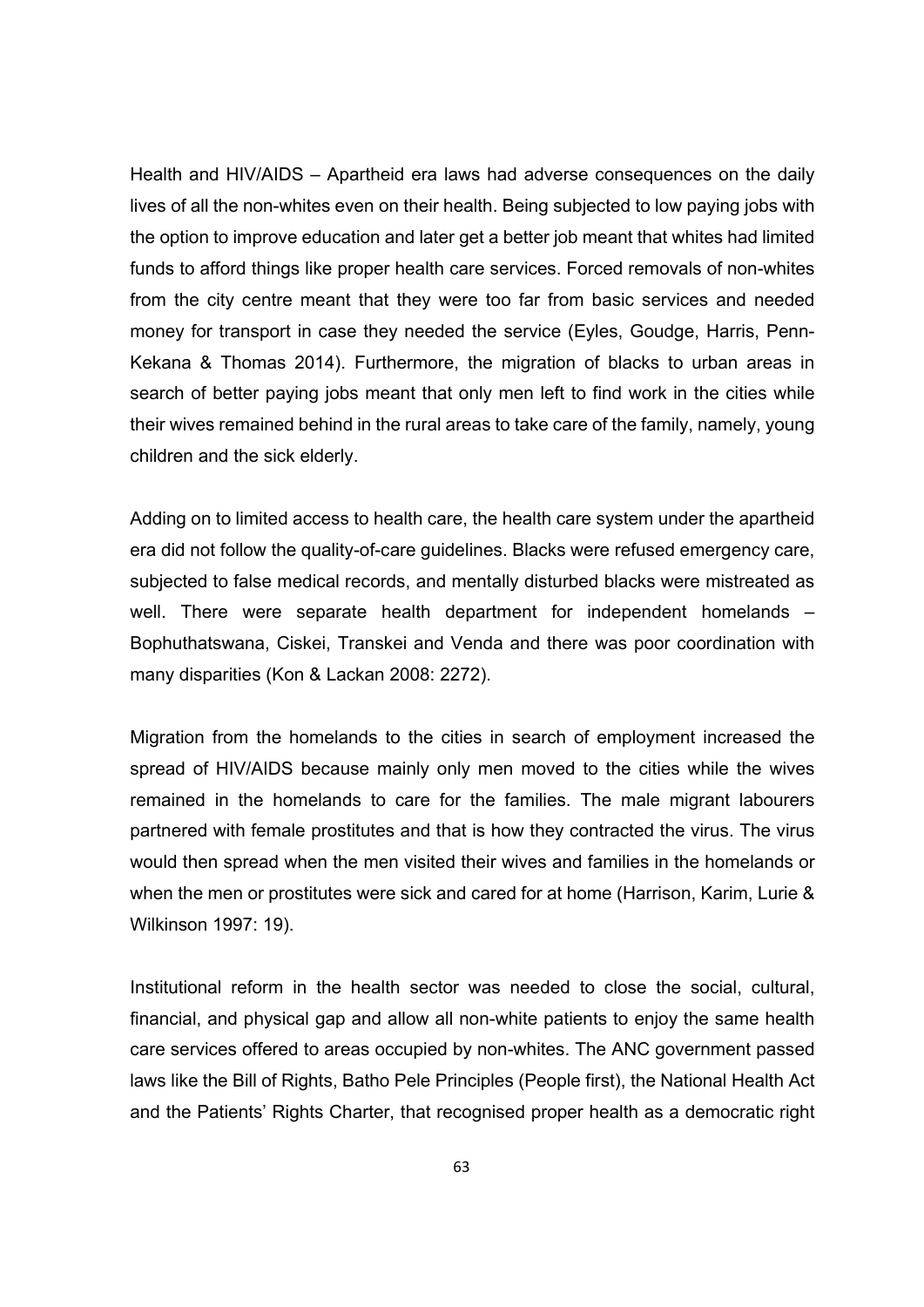(Eyles et al. 2014). Transformation is still very slow in the health sector. Moreover, the physical gap is still evident leading to transport costs for poor blacks in the rural areas. A sudden jump in population to be serviced from less than 20% to 85% of the population all dependent on the 56% of the health expenditure deterred progress even more (Eyles et al. 2014).

After 1994, the homelands were absorbed into the nine provinces and the health care of the homelands belonged to the provincial health system. Two kinds of health care systems emerged in the new South Africa, namely, public health care funded by the state and private health care enjoyed by those who could afford to pay the bills (Kon & Lackan 2008: 2272). The reform in the health sector showed progress in some instances. The overburden of HIV/AIDS, TB and non-communicable diseases were now under the manageable control of South Africa's Antiretroviral (ART) programme which is currently the largest in the world. New HIV infections have dropped by 63% while mother-to-child transmission dropped by 5% (Eyles et al. 2014). The new National Health Insurance system that is underway is also promising great progress in the health sector.

For truth and reconciliation to be effective, serious and focused attention must be paid, not only to individuals but also to institutions. Institutional reform should be at the heart of transformation (Boraine 2006: 25). The latter author argues that TRC is an ideal model for holding together both retrospective truth and prospective needs. Unfortunately, most truth commissions have chosen to focus almost entirely on individual hearings. Individual hearings are critical, but if commissions were to hold institutional hearings, this would enable them to call to account those institutions directly responsible for the breakdown of the state and the repressive measures that were imposed on citizens of that state.

In the SATRC, an opportunity was created for spokespersons from the military, the police, the security forces, politicians, faith communities, legal representatives, the media, and labour to give an account of their role in the past and, importantly, how they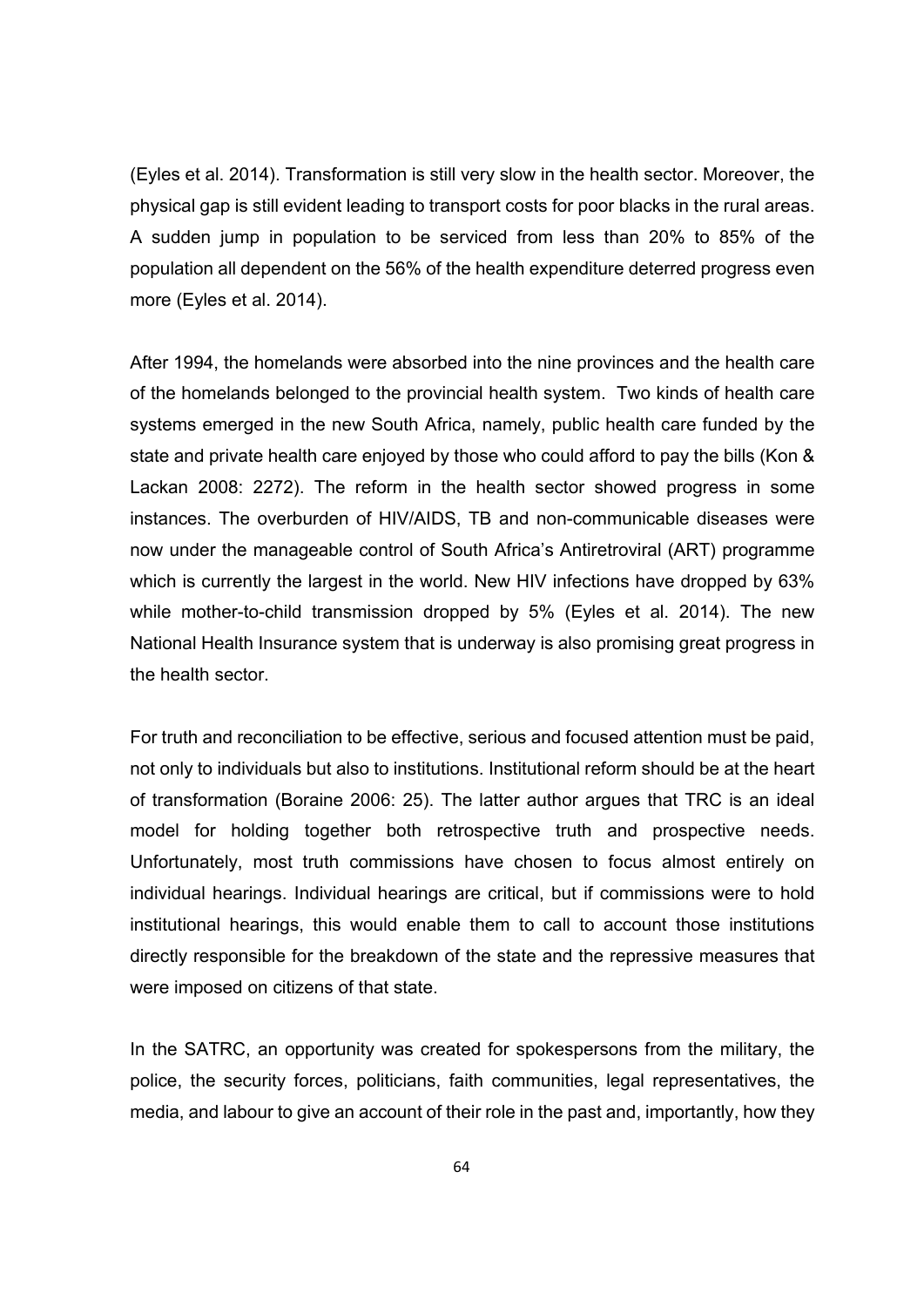saw their role in the future. In other words, it is simply not enough to be merely concerned about the past. We must deal with it, but we must not dwell in it. We deal with the past for the sake of the future. The researcher argues that the TRC was seen as an attempt at forging a future of a reconciled and a united people after a history of conflict and hatred. It is for that reason that Desmond Tutu (1999) wrote a book entitled, "No Future without Reconciliation."

As observed by Boraine (2006), in the case study of Serbia, it was quite clear that one of the major problems preventing the country from moving beyond its dark and ominous past into a brighter democracy is that the institutions remain almost exactly the same. The same police officers control the police forces; the same generals control the army like Slobodan Milošević who was the President of Serbia from 1989 to 1997 and was alleged to have had a role in the genocide during the Yugoslav wars. This was true of the major institutions. As Boraine moved from one group of leaders to another, as part of her research, it was clear that unless and until institutions are radically restructured, there would be little opportunity for growth, for development and for peace in Serbia. This is not only true of Serbia but it is true of the former Yugoslavia as a whole (Boraine 2006). The following chapters focus on how successful or not institutional reform has taken place in the South African attempt at transitional justice.

Indeed, it seems that, Institutional Reform is needed in all states that have failed and are in transition. In deeply divided societies where mistrust and fear still reign, there must be bridge building and a commitment not only to criminal justice, but also to economic justice. For that to be a reality, institutions as well as individuals have to change. The vetting of former repressive security establishments is an essential part of institutional reform. However, reform must be carefully managed (Boraine 2006: 24). Immediately after the invasion of Iraq, the Baath Party was totally banned (Boraine 2006). This makes no allowance whatsoever for the need for security and favours collective guilt over individual responsibility. There can be little doubt that many Iraqis joined the Baath Party in order to survive. In addition, there are many other instances in the other countries where people were forced to join a party in order to enable their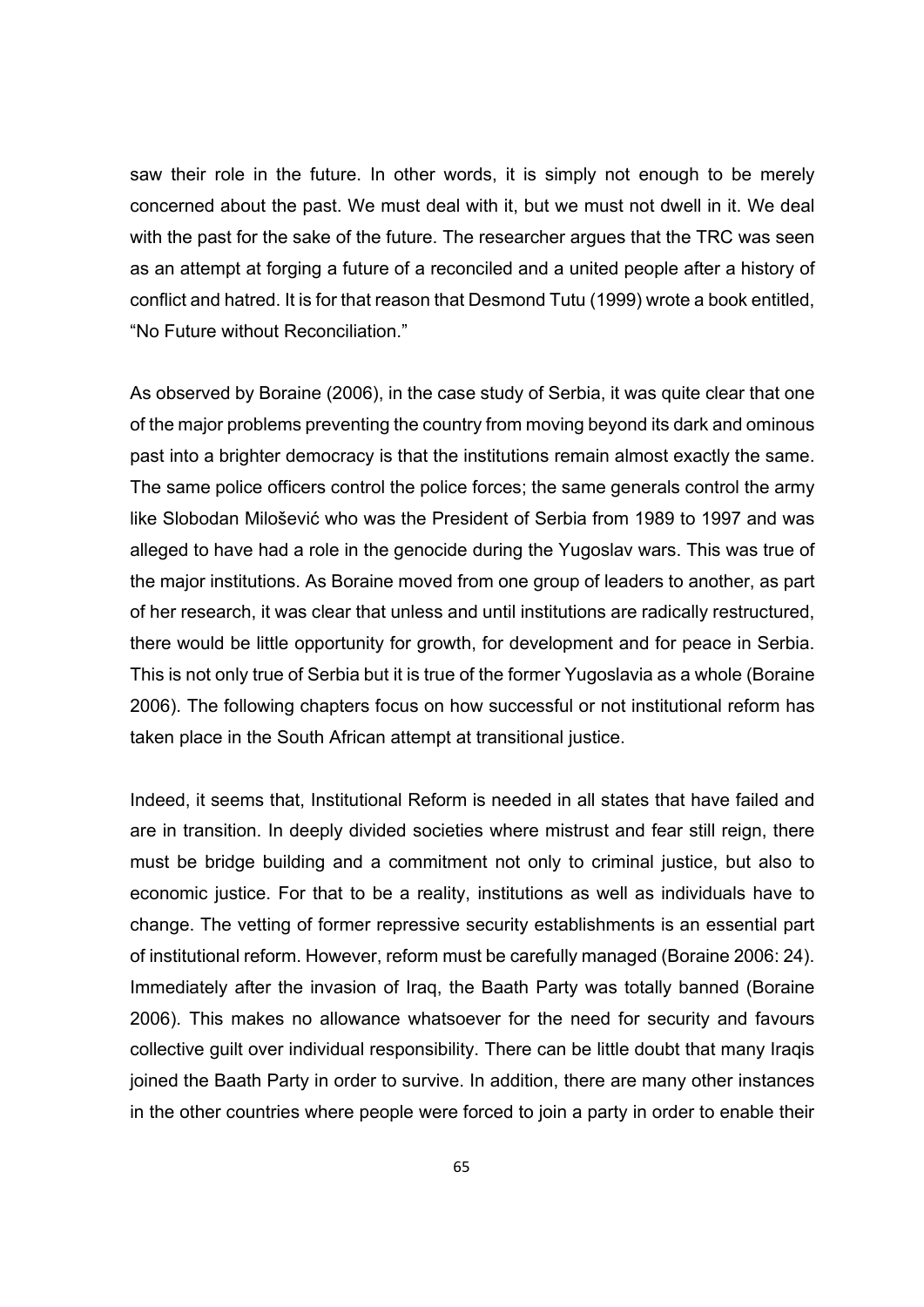children to have access to education and food. It is well known, for example, that many Zimbabweans joined the Zimbabwe African National Union Patriotic Front (ZANU-PF) for the sake of their own personal security and the welfare of their children (Sachikonye 2011).

Reforming state institutions involved in, or that failed to prevent, the commission of heinous crimes is an essential element of the transitional justice processes. Without the reform of institutions, transitional justice would be unable to prevent such crimes and human rights violations from recurring (Filippini, Sandoval & Vidal 2013: 9). Institutional reform is closely linked to guarantees of non-repetition (reparations process) as discussed above in this chapter. An obligation required from states that have breached international obligations by the international community as an assurance that what happened will not happen again. The key concern of such measures is prevention.

In processes of transition, such as that of South Africa from apartheid to democracy, states will be dealing with the atrocities that were committed but also with the structures that made them possible. Therefore, in order to prevent their recurrence, it is essential to identify and transform such structures. In particular, but not exclusively, the process of institutional reform aims to transform the security sector and the justice sector. Security sector refers to "the structures, institutions, and personnel responsible for the management, provision and oversight of security in a country" (UN 2008). It includes the police, military personnel, intelligence services, customs, certain segments of the justice sector, and non-state actors with security functions. The justice sector is not fully included in this concept. Nevertheless, it is an element of institutional reform, which should be at the heart of transitional justice processes. Indeed, one of the key aims of transitional justice, from a human rights perspective, is to bring to account those who are responsible for the atrocities. To this end, both the security and justice sectors are essential. If they are not up to the challenge, impunity and corruption will prevail. South African political debate has largely centred on the functions of such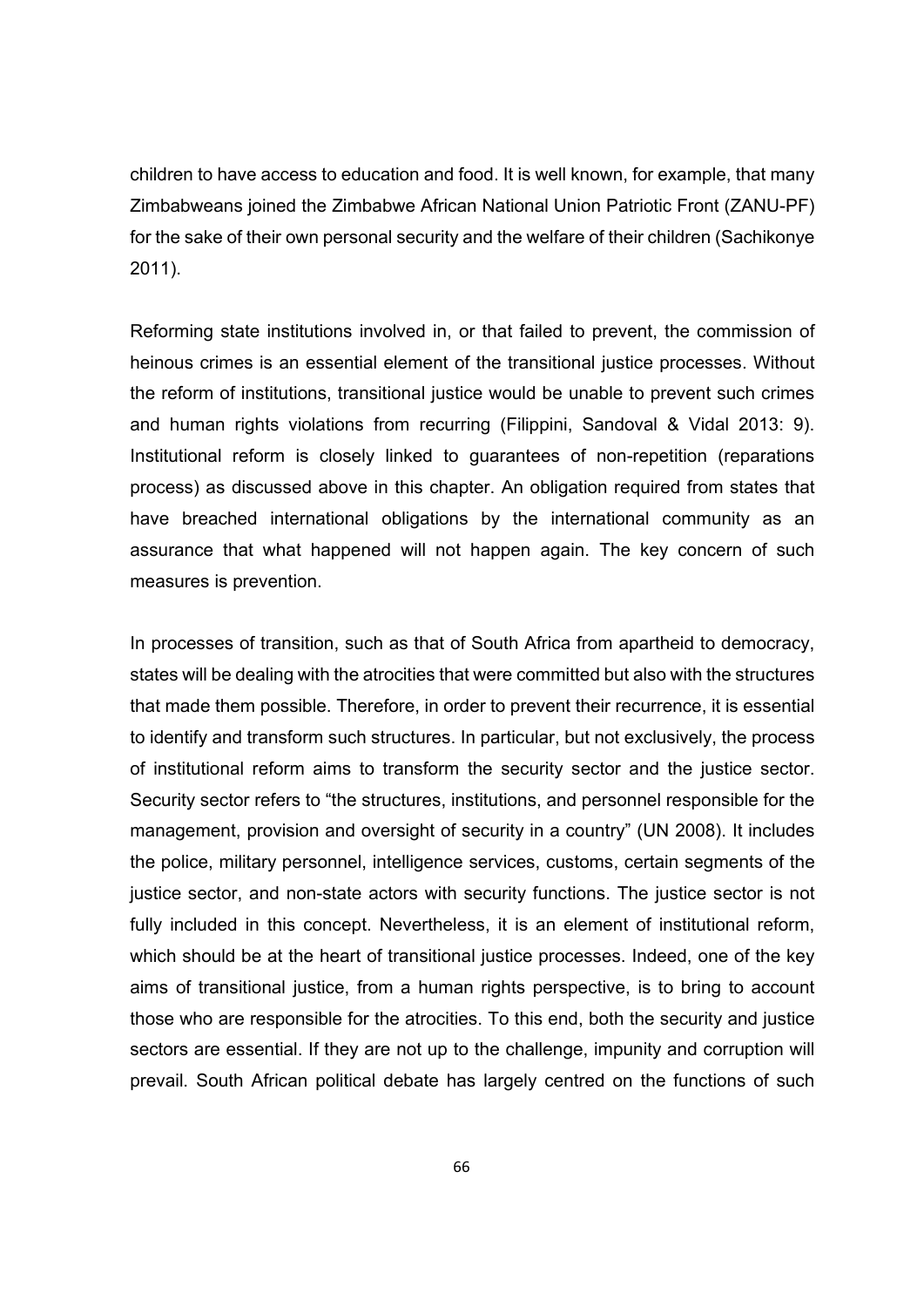offices as the National Prosecuting Authority, the courts and other centres of legal and institutional power such as the office of the Public Protector.

Truth-Seeking and Truth-Telling demand cold facts about conflict, and Trials and Tribunals seek to get all the truth out of perpetrators through legal interrogation. Reparations are aimed at repair damaged relations and allegation of injuries suffered during conflict. Institutional Reform attempts to assure society that the institutions that perpetuated violations or failed to prevent them when it was their power to do so have been removed or reformed. Of all the above pillars of transitional justice, none deals with the human imagination in a direct way. Memory and sentiment are human attributes that can remain long after problems have supposedly been solved. Truth, justice, reform, and restitution may not be enough for people who are followed by memories of their former status in society or loved ones that they lost during conflict and violence. There is need in transitional justice to manage memories and marshal them in a way that does not encourage the return to anger and revenge, but points to a peaceful picture of the future. The following section of this chapter focuses on the important issue of memorialisation as a pillar of transitional justice.

## **2.7 Memorialisation as a Pillar of Transitional Justice**

Anderson (1993) describes nations as creatures of the imagination, and societies as whom they imagine and believe they are. Furthermore, Said (1978) has elaborated on "imaginary geographies" the belief in our belonging to space and time as imagined memory and fantasy of our selves. Imagination in its relationship to memory of the past and fantasy of the future is important in the lives of nations and communities. Memorialisation is about honouring the dignity, suffering, and humanity of victims, both living and dead, and commemorating the struggles and suffering of individuals and communities (Heeke, Stammel & Knaevelsrud 2015: 60). Such a process aims to contribute to healing and reconciliation, and to ensure that history is never forgotten regardless of how horrific it may have been.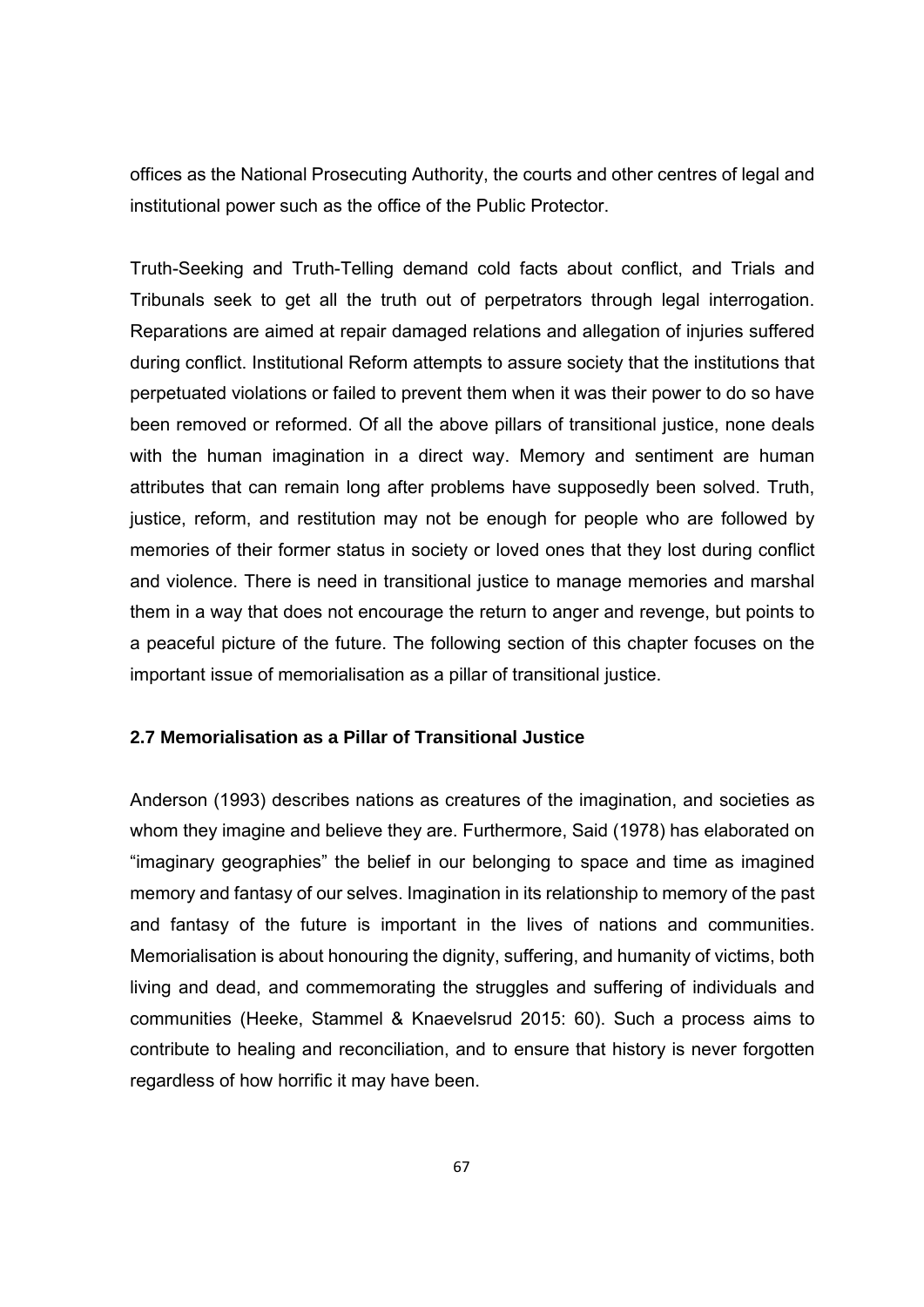Memorialisation mostly comes after the initial phase of transition, and can be achieved by constructing monuments and museums, establishing national days of remembrance, and including information about the past in the school curriculum. Transitional Justice processes have serious implications in terms of human, technical and financial resources. This can create problems for emerging democracies, especially where state coffers have been depleted by the previous regime. However, it is generally agreed that efforts have to be made to source the funds, and that failing to address the abuses of the past can lead to countries eventually paying a much higher price. Where transitional governments cannot meet the costs of transitional justice, donors can be approached. This should be approached cautiously as donors may have their own agendas and wish to attach conditions to funds they provide, or seek to position themselves relationally to the regime in power (Rosoux 2004: 166).

Memorialisation has emerged as an important feature of post-conflict societies, countries emerging from violent conflict, and of what this chapter defined and explained as transitional justice. Though practised for centuries as an almost instinctive reaction to violence, or some ritualistic and also religious practice, more sustained attention to memorialisation has only recently gathered pace, with the process gradually democratised over the course of a number of years (Schmidt 1994). Local, national and international actors are now frequently part of the development and implementation of memory initiatives that are intended to serve a number of purposes after violent conflict. Commonly understood in terms of commemoration, the nonrecurrence of violence and symbolic forms of reparations, research now demonstrates that memorialisation must be considered beyond these traditional understandings and as contributing in much more dynamic and diverse ways to attempt to deal with a violent past, including truth and justice.

In this respect, more profound participation in memory, struggles over history and debates about the relationship between the past and the present have dramatically increased (Schmidt 1994). An awareness and understanding of context should be central to any intervention after conflict. As the principle suggests, context denotes

68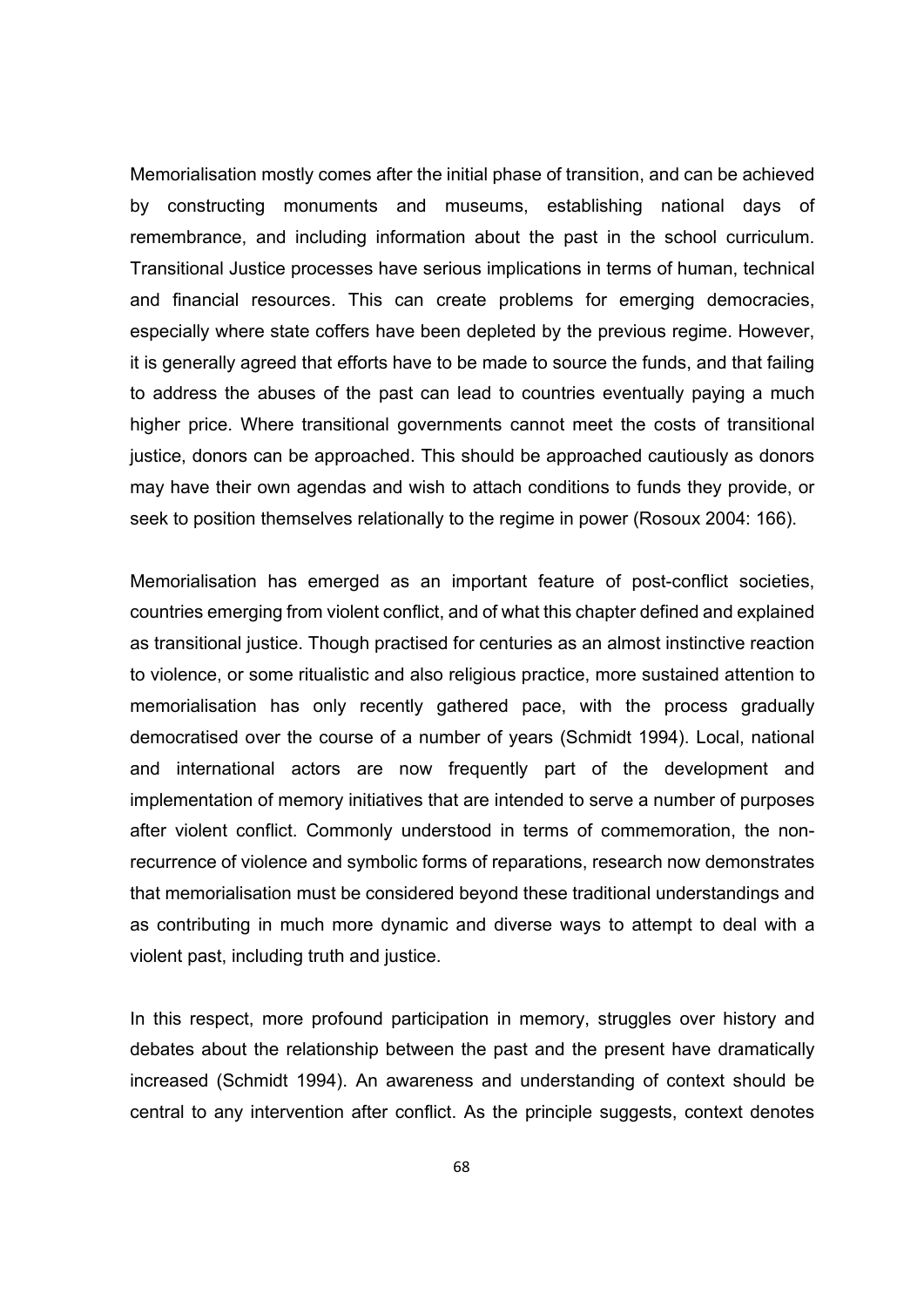mindfulness to a number of essential factors that directly relate to the violence that was perpetrated, but also those factors that are idiosyncratic of the particular society or culture. Context thus implies consideration of the different contextual layers within a society, including the traditional and local, the regional and international, as well as recognising the actors involved and the roles that they play (Dube & Guzura 2016: 980). Context also denotes recognition of the importance of societal norms and sociocultural traditions, having regard to the inherent differences that exist within societies. With South Africa, this is even more important given the many cultural traditions that are in the country. Ramphele (2008) and Lodge (2002) have raised concerns about how Christianity was allowed to dominate the events and proceedings of the TRC at the expense of other faiths and cultures.

When engaging in memorialisation, it is even more essential to be conscious of these factors than when becoming involved in mechanisms such as criminal justice. Memory initiatives are often much more value-driven and moulded by the idiosyncrasies of the individual context, rather than restrained by external procedures (Dube & Guzura 2016: 989). Given the choices that will have to be made in decision-making on memorialisation, this comprehension will lead to better understanding of the potential of memory initiatives to positively contribute to dealing with violence and the risks associated with involvement. It will also avoid attempts to transplant models from one context to another, termed 'one-size-fits-all' approaches. Architectural memorials, museums and commemorative activities are indispensable educational initiatives to establish the record beyond denial, and prevent repetition (Ross & Sriram 2012: 27).

In many cases, by launching commemoration activities such as Freedom Day or Human Rights Day, civil society has been the catalyst for states to assume their duties. Examples of commemoration include museums and monuments educating the public about past abuse, such as the Museum of Memory and Human Rights in Chile (Ross & Sriram 2012: 27) dedicated to present the history of the military dictatorship and document its abuses. Spaces transformed to mark the site of a violation—such as Constitution Hill in Johannesburg, a former prison that is now South Africa's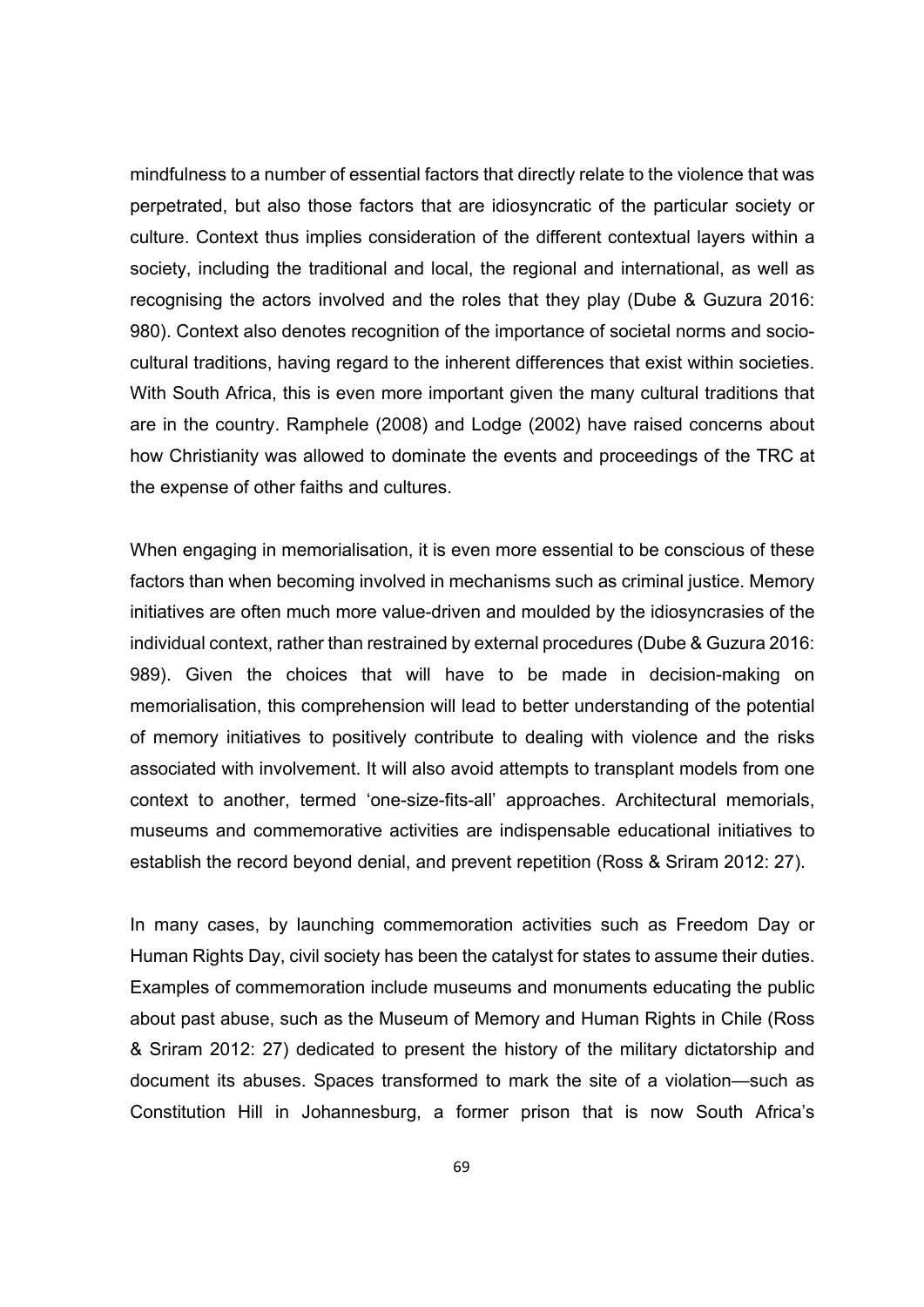Constitutional Court. Other activities of remembrance include the annual March 24 demonstrations in Argentina, which mark the beginning of the 1970s military dictatorship. In Peru, relatives of the disappeared people have joined efforts to knit a gigantic "Scarf of Hope" in memory of victims (Ross & Sriram 2012: 28).

Memorialisation can also take the shape of holidays and ritualisations, events and celebrations such as the ANC centenary festivities. Recently, South Africans' attention and imagination were captured by incidents of contested memory when students demanded the removal of the statue of Cecil John Rhodes and those of other colonial figures. The fact that there was wide public debate and even academic debate shows that statues as memorial symbols have power and representational significance. Therefore, they cannot be ignored.

The role and impact of memorialisation in combating impunity has been explored by other studies, leading to interesting findings, and new questions. For example, in Cambodia, memorialisation was practised almost exclusively top-down and was managed in a one-sided way (Dube & Guzura 2016: 995). In Burundi, the ruling elites denied the magnitude of the atrocities and tried to silence any debate on traumatic past. Consequently, the survivors of the atrocities have a hard time organizing themselves and claiming their right to truth and memory (Dube & Guzura 2016: 995). In the Balkan region, some high level perpetrators were brought to justice, but truth finding, dignifying the victims and memorialisation had hardly taken place.

On the contrary, in Guatemala, truth finding, exhumations and memorialization progressed, but here justice and reparations proved to be the weakest elements in the transitional justice process (Rosoux 2004: 167). While memorialisation can easily be mistaken for art and performance, what literature on transitional justice and collective memory suggests strongly is that it is an important healing and memory management mechanism, which compliments other pillars of transitional justice. If nations are imagined communities as opined by Anderson (1993) and countries are imaginative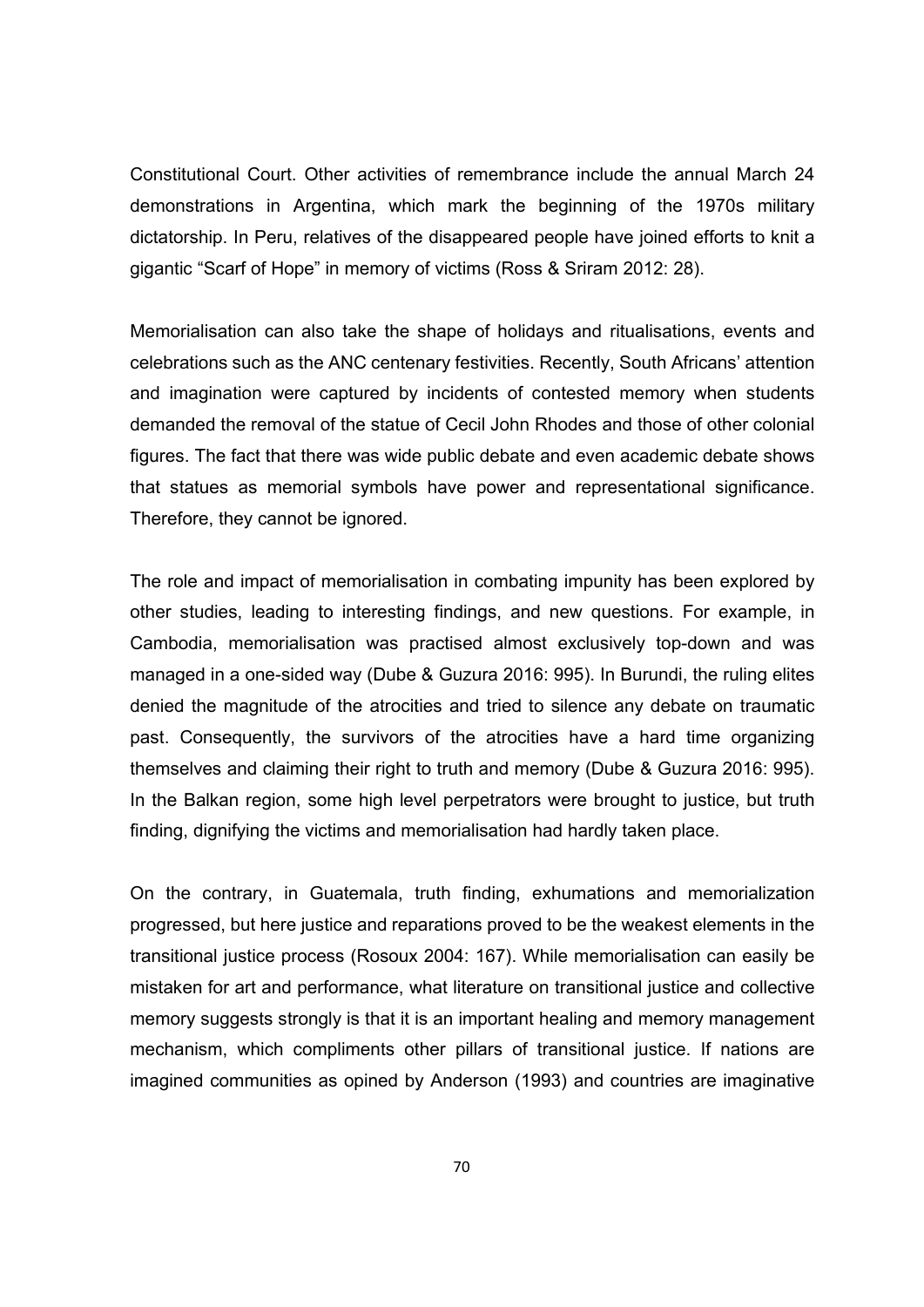geographies as Said (1978) stated, then memory as part of imagination and remembrance is important in the life of a country and a nation.

The management of remembrance of what was lost during conflict and the attempt to fantasise as to what the future may be after all the trouble requires a careful attendance to memorialisation as a pillar of transitional justice. While memorialisation attends mainly to the symbolic forms of reparation and justice, it might as well be very critical in that it then manages the emotions and the psyche of victims and can be critical in deciding whether forgiveness or vengeance are achieved. In South Africa, perhaps the two most prominent examples of memorialisation are the Hector Peterson Monument in Soweto and the Constitutional Hill Monument in Johannesburg. These monuments are not only venerated locally but have also become international tourist attractions.

#### **2.8 Conclusion**

This chapter discussed the five pillars of transitional justice that were used in this study as a conceptual and theoretical framework to evaluate the effectiveness of the SATRC. Views of a multiplicity of scholars who wrote on transitional justice was used to illuminate, Truth-seeking and Truth-Telling, Trials, Reparations, Institutional Reform and Memorialisation as critical pillars of transitional justice. The preliminary conclusion of this chapter is that the five pillars are each not exhaustive as they may not be an answer to transitional justice when applied in isolation. It appears to this study that the Five Pillars of Transitional Justice become effective when they complement each other, each pillar is dependent on the next to be more effective.

Notably, besides the material forms of seeking and finding justice, memorialisation as symbolic reparations and attendance to the honour and dignity of the departed and pride of the living appears to be very important to this study. Furthermore, memorialisation seems to attend to the psyche and the ego of the society that must be able to remember the painful past and also fantasise a peaceful and better future if transitional justice is to be realised. The next chapter seeks to survey the popularity of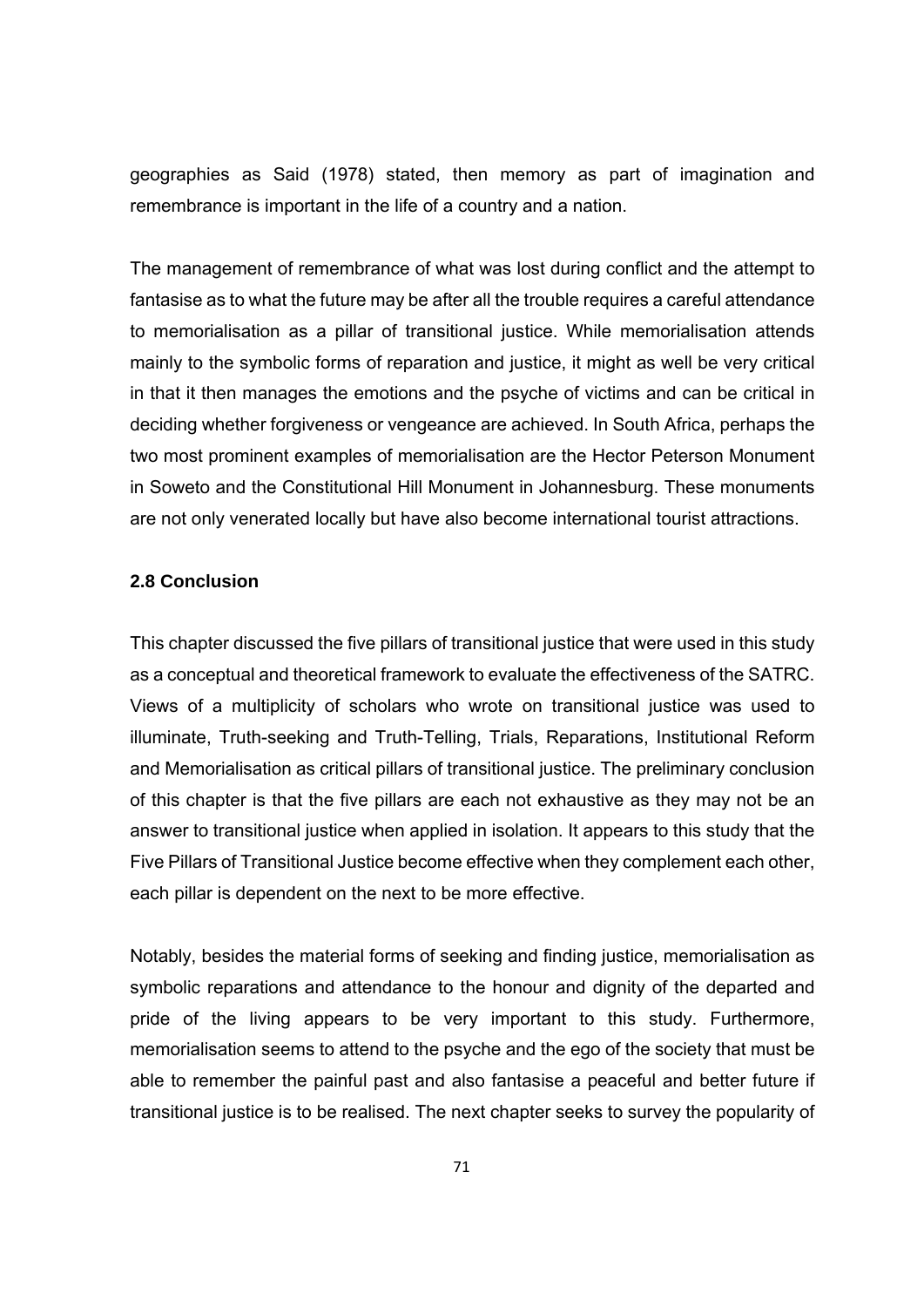Truth and Reconciliation Commissions in the world and as such to locate the SATRC in that tradition. In the view of Milan Kundera (1985: 3), "the struggle of man against power is the struggle of memory against forgetting." Remembering in that view is part of the struggle for a fuller and freer life. It is argued in this study that if truth commissions do not pay attention to the memories of society, they may miss a big part of transitional justice.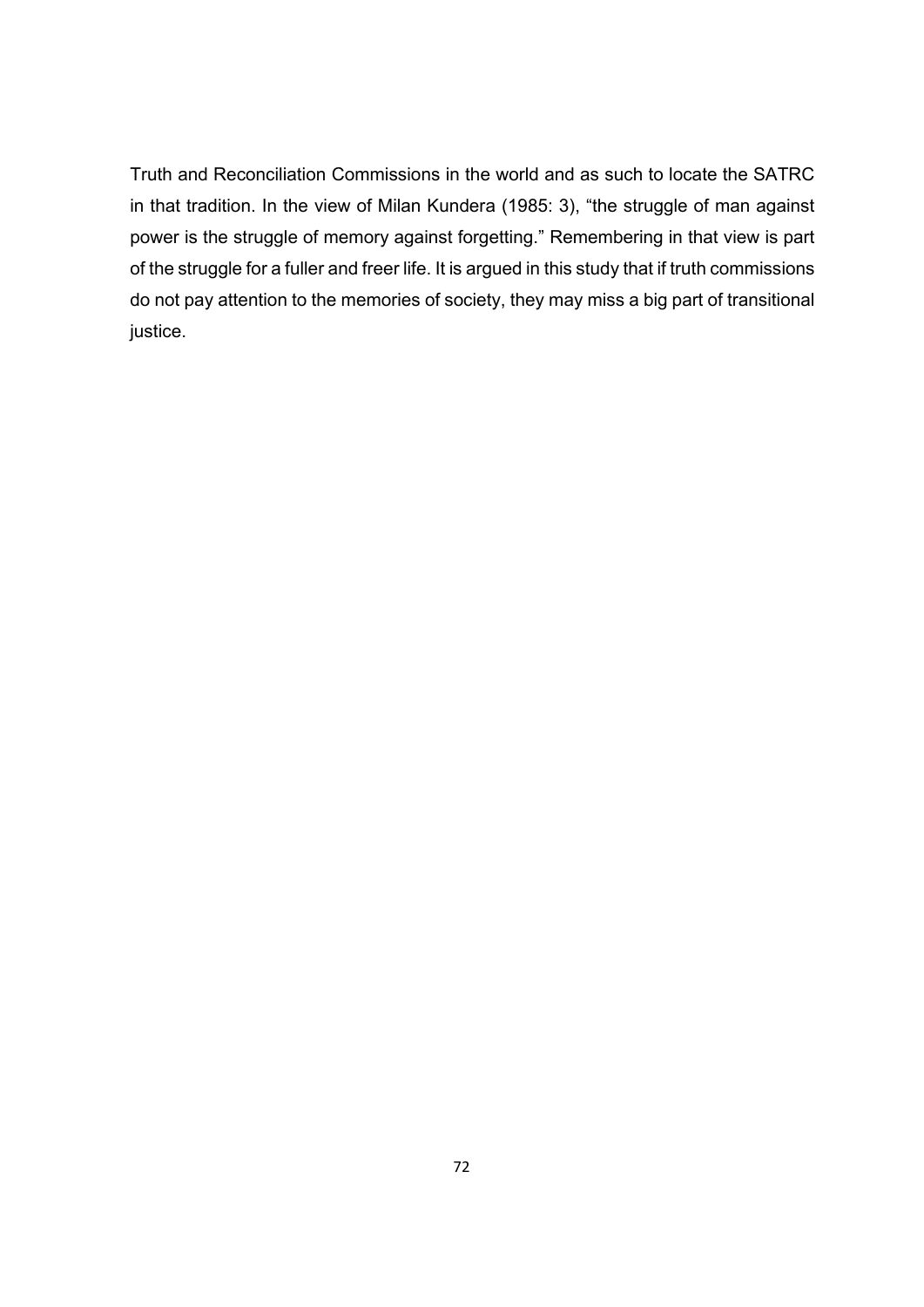# **Chapter Three**

# **On the popularity of the SATRC**

## **3.1 Introduction**

The popularity of the TRC model in Africa is remarkable (Graybill 2002: 23). It is given the status of a transitional justice mechanism of choice. Its position as the prime transitional justice mechanism in post-conflict states is undisputed. Yet in South Africa, victims of the apartheid system have a different opinion regarding the TRC that is remarkable to the world. The victims mostly look at the TRC model with suspicion and contempt.

Right from 20 of October 1998, when the TRC officially published its report, criticism of its work, processes and report were outpouring, especially from the victims of the apartheid system. Mamdani (2002: 33) refers to the report as an assault on the rights and dignity of millions of South Africa. Victims were more critical of the process arguing among others that the TRC failed them by granting amnesty quickly while taking forever to pay victims reparations (Mamdani 2002; Andrews 2004). The criticism was not only limited to the victims of the apartheid system as the report received further criticism from other political parties, particularly from the Zulu-based Inkatha Freedom Party (IFP) and sections of the white elite with both characterising it as a witch hunt (Campbell 2000: 21). Support for the TRC mainly came from its Chairperson, Desmond Tutu (Campbell 2000: 21).

Besides the sheer popularity of the SATRC, it played an inevitable political role of helping society in the view of Alexander (2002: 111) to deal with a difficult past in a way that could give hope to the diversity of South Africans. Chipkin (2007: 173) believes that the SATRC "sought to provide a principle of commonality that would ground South Africans, despite their differences of culture, religion, language, and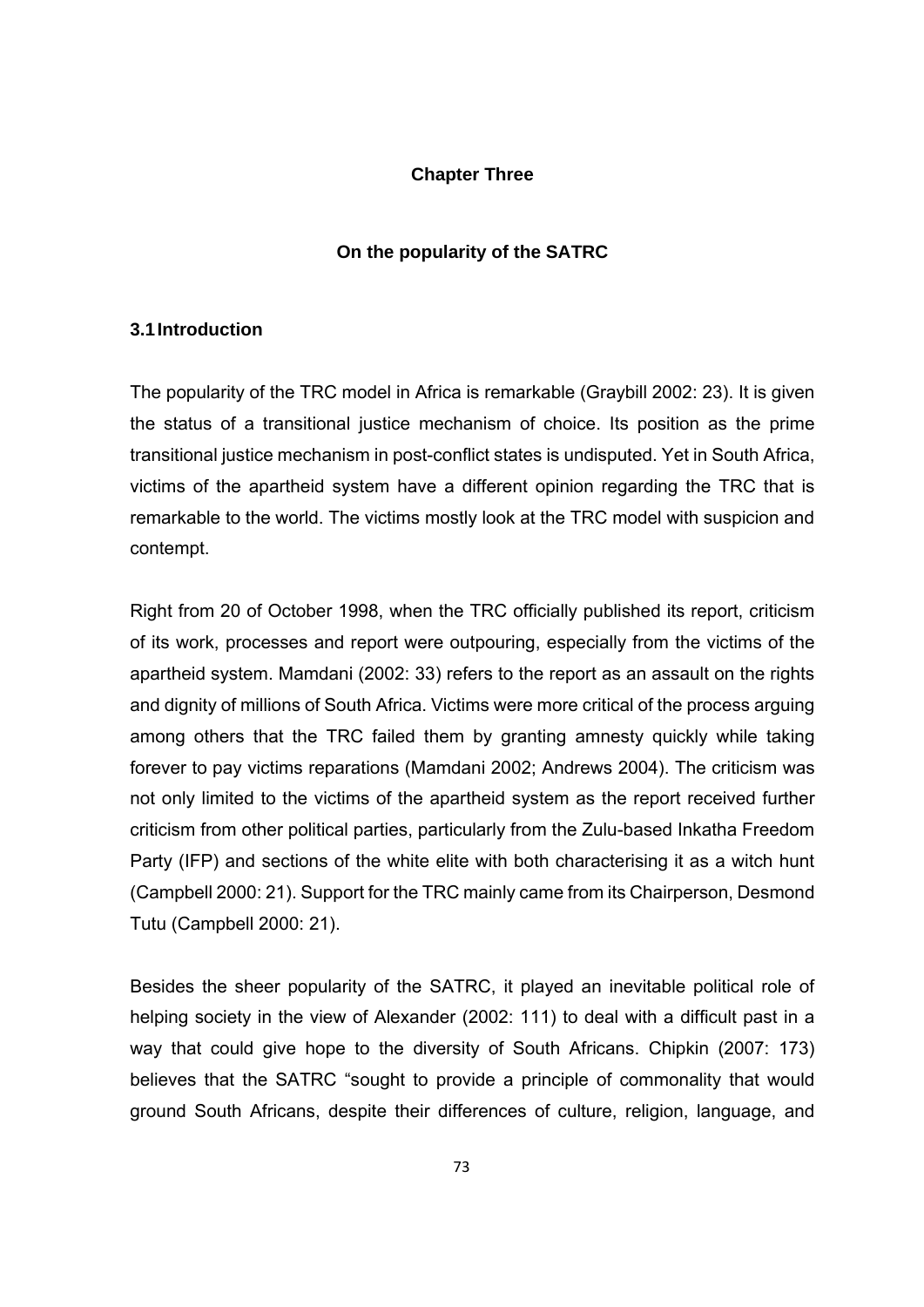race, as a people." In this observation by Chipkin (2007: 173), the SATRC had a role to play in the difficult project of nation building in South Africa after a long history of violence and unrest. For that reason, the SATRC had a momentous political role.

This chapter sets out to interrogate the reason behind the contrasting fortunes which befell the SATRC, especially identifying the factors that led to its international popularity. This chapter is organised into four sections. The first section presents a history of the SATRC. The second section accounts for the international popularity of the TRC and the third section details the operations of the TRC and some of the factors which made it an international transitional justice model. The fourth and final section of this chapter alludes to some of the challenges inherent in the SATRC model.

### **3.2 History of the TRC**

Debates about the TRC started even before the TRC was officially mandated to look into South Africa's past human rights abuses. It was indeed a product of protracted negotiations between the ANC and the National Party. The debates about the suitability of the TRC as a model to seek historical accountability in post-apartheid South Africa were played out not only in the political arena but also in other various forums such as the academia, religious circles and even the legal circles.

One of the most contentious issues was how to ensure the effective participation of ordinary South Africans in the processes of the TRC. These debates culminated in the official mandate of the TRC being adopted and thereby giving a clear direction in which the healing and reconciliation processes were to follow. The document that contains this mandate is the second chapter of Promotion of National Unity and Reconciliation Act of 1995 (TRC report 1998 vol. 1). Chapter two of the Promotion of National Unity and Reconciliation Act of 1995 stipulates that the TRC shall, "…be established to promote national unity and reconciliation in a spirit of understanding which transcends the conflicts and divisions of the past" (Doxtader & Salazer 2007: 14).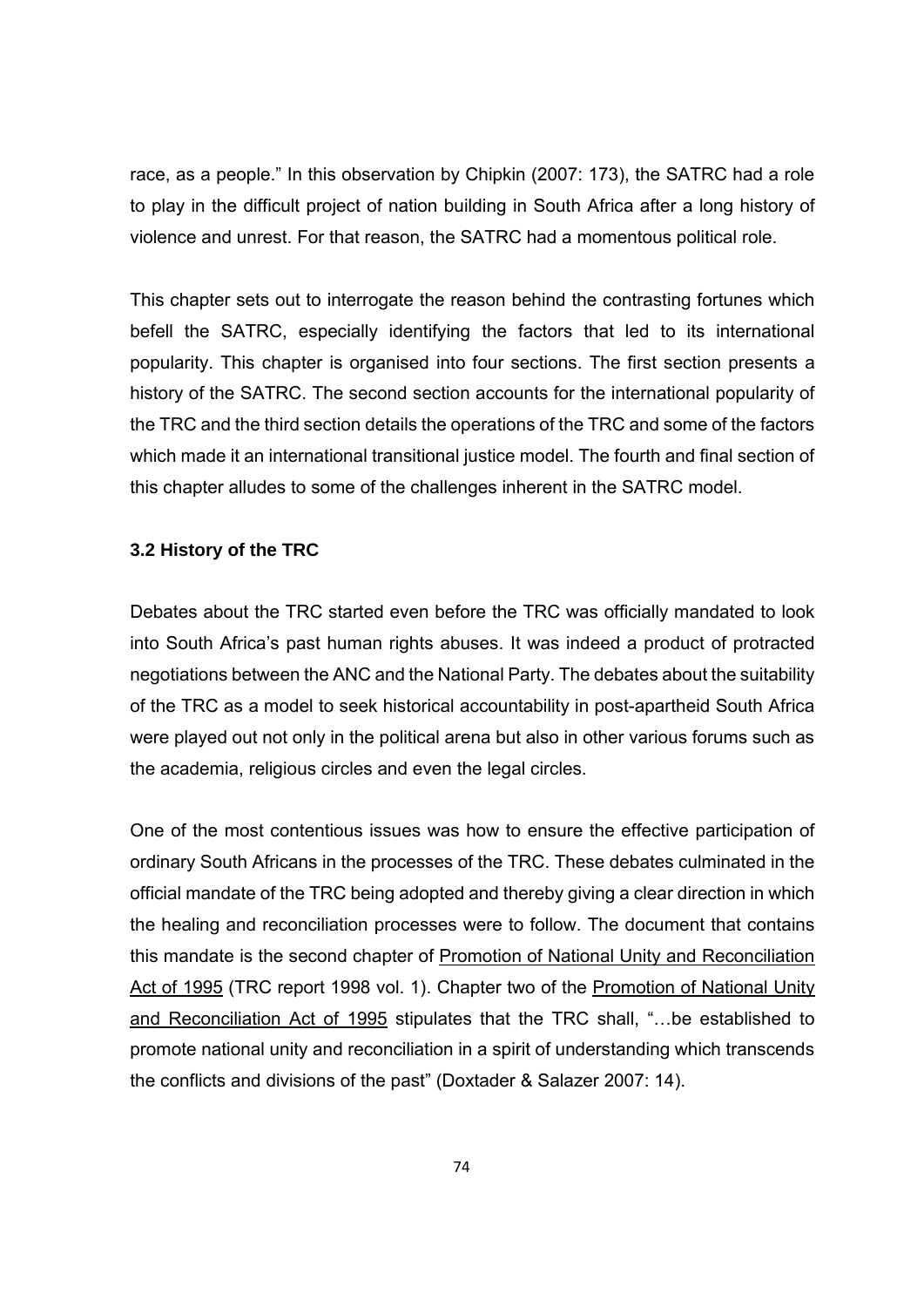The set cut-off date was 1 March 1960, meaning that all atrocities committed prior to that date fell outside the mandate of the TRC. This had its own shortcomings in that it obviously left some cases outside the mandate of the TRC, which victims felt deserved to be heard and for which they deserved some compensation. However, it must be admitted that such a process needed a cut of date and 1 March 1960 received little criticism. A key lesson for other countries is that the cut-off date must be debated in the public domain before being set so that it will not appear as if it is a date set arbitrarily by stakeholders such as politicians in a bid to avoid accountability. If necessary, such dates must be clearly justified.

The mandate of the SATRC was very broad and this broadness can be explained in historical terms as it set out to account for historical human rights abuses which occurred over decades, and covering the atrocities committed by an illegal government. Specifically, the TRC set out to establish "as complete a picture as possible of the causes, nature and extent of the gross violations of human rights which were committed during the period from 1 March 1960 to the cut-off date" (TRC report 1998 vol. 1).

It also set out to deal with the balance between trading the truth for amnesty. This was set out in political terms as the criterion for amnesty eligibility was political motive for committing the crimes. The mandate thus stated that the granting of amnesty to persons who make full disclosure of all the relevant facts relating to the acts associated with a political objective (TRC report 1998 vol. 1).

The key lesson here is that political crimes must be clearly demarcated from other acts of criminality so that common criminals do not end up benefiting unfairly from amnesties. At implementation level, the challenge relates to the criteria to use when establishing political motives.

The third mandate of the SATRC was to establish the whereabouts of victims thereby contributing to the restoration of the human dignity of their families and communities.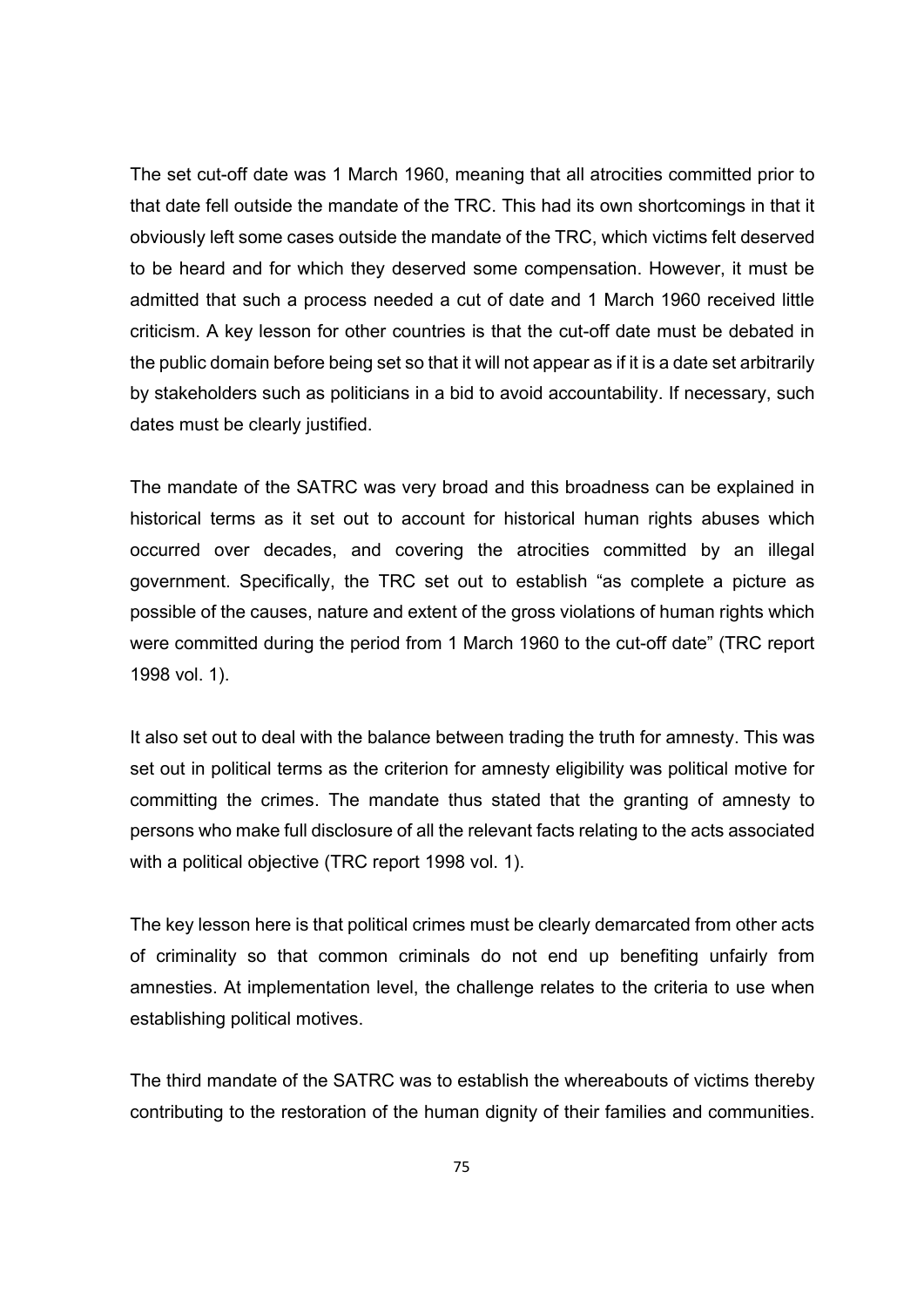Furthermore, the TRC sought to re-establish the human dignity of the victims and their families by "granting them an opportunity to relate their own accounts of the violations of which they are victims, and by recommending reparation measures in respect of them" (TRC report 1998 vol. 1).

This formed a major pillar of the SATRC as the processes of victim participation enhance the effectiveness of the process and made it more authentic. The major challenges of the TRC also emanated from this aspect of the mandate and will be explored further in subsequent sections of this chapter.

The fourth mandate of the SATRC was the compilation of a report which contained recommendations on measures to prevent the recurrence of such atrocities. This is where political parties contested vehemently as they foresaw some of the recommendations as not feasible or unfounded. Theoretically, a TRC report is deemed to be most effective and useful when it has been riposted as a statement of the truth. In this form, it can inform future policies and political decisions, hence the reason which political parties such as the IFP and the National Party were in disagreement with the contents of the report. A key lesson in that regard is to present draft reports to all major stakeholders for comment and inputs so that the final report is less contested and not full of surprises.

The gathering of inputs from a wide section of the population especially perpetrators, victims and political parties would go a long way in crafting a final report which is generally acceptable and which can inform the country's human rights record in a less contestable format. Countries undergoing the processes of historical accountability using the TRC also needed to consider employing the expertise of former truth and reconciliation commissioners in the drafting of their final reports as they amassed a lot of experience in this regard which can benefit other TRC. The lessons they learnt thus can be passed on to these new TRCs, which will go a long way in enhancing their effectiveness.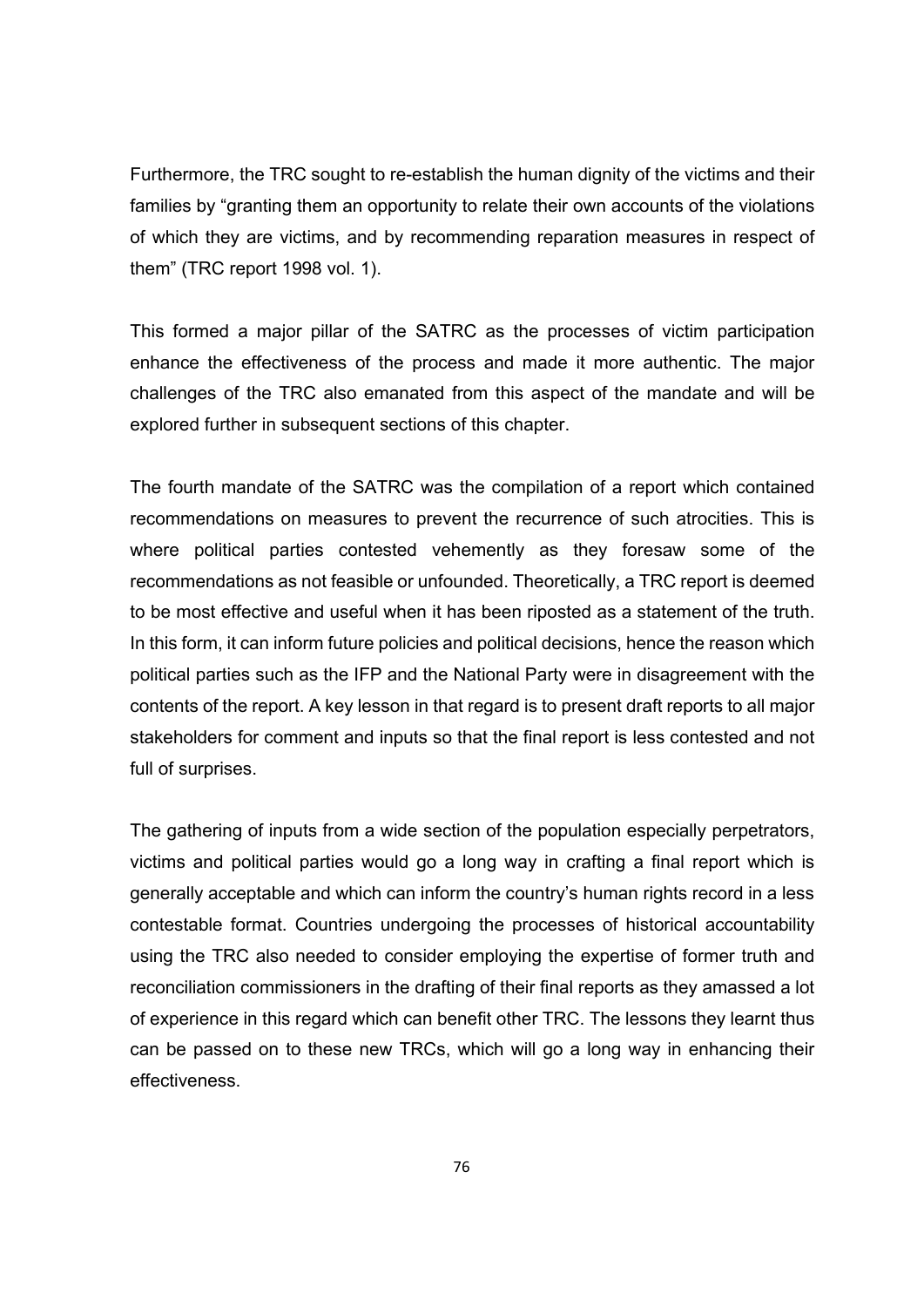#### **3.3 The areas of contention**

Given the large mandate of the SATRC, it is hardly surprising that there were some disagreements over the contents of the final report. Again, it is not surprising at all that the areas of contention around the TRC report covered virtually all its major areas of reference, i.e., truth telling or truth recovery, memory, amnesty, reparations, reconciliation and justice. These continue to be accessed even today more than a decade after the finalisation of the TRC report. Two camps emerge in the access of the effectiveness of the TRC and where it constitutes a transitional justice role model. These are those who argue for the primacy of the justice and those who value the truth at any cost (Hamber 2003: 6).

A smaller group values the processes of the TRC more than the eventual outcome. These argue that not much emphasis must be placed on the final TRC report. Rather, more and rightful emphasis must be placed on the processes that the TRC undertook. There was more value in having victims come forward with their testimonies, some confronting their perpetrators and in the process finding healing and reconciliation. This then points to the need of truth commissions to balance the expected outcomes by operating in a manner that ensures the three broad categories of justice seekers, truth seekers and process driven constructivist are all considered.

# **3.4 Which method to use to evaluate the SATRC**

One of the most contentious areas in the evaluation of the effectiveness of the SATRC is how to undertake that analysis. There are two broad camps in this regard, one which reads the work of the SATRC from a truth perspective, that is, whether truth was attained as a result of the work of the SATRC or not. The second perspective looks at the issue from a process point of view. Those who evaluate the SATRC from the process point of view emphasise the role that the various TRC processes achieved. One of these is that the SATRC afforded both the victims and the perpetrators an opportunity to tell their story and most importantly, to face each other. The debate can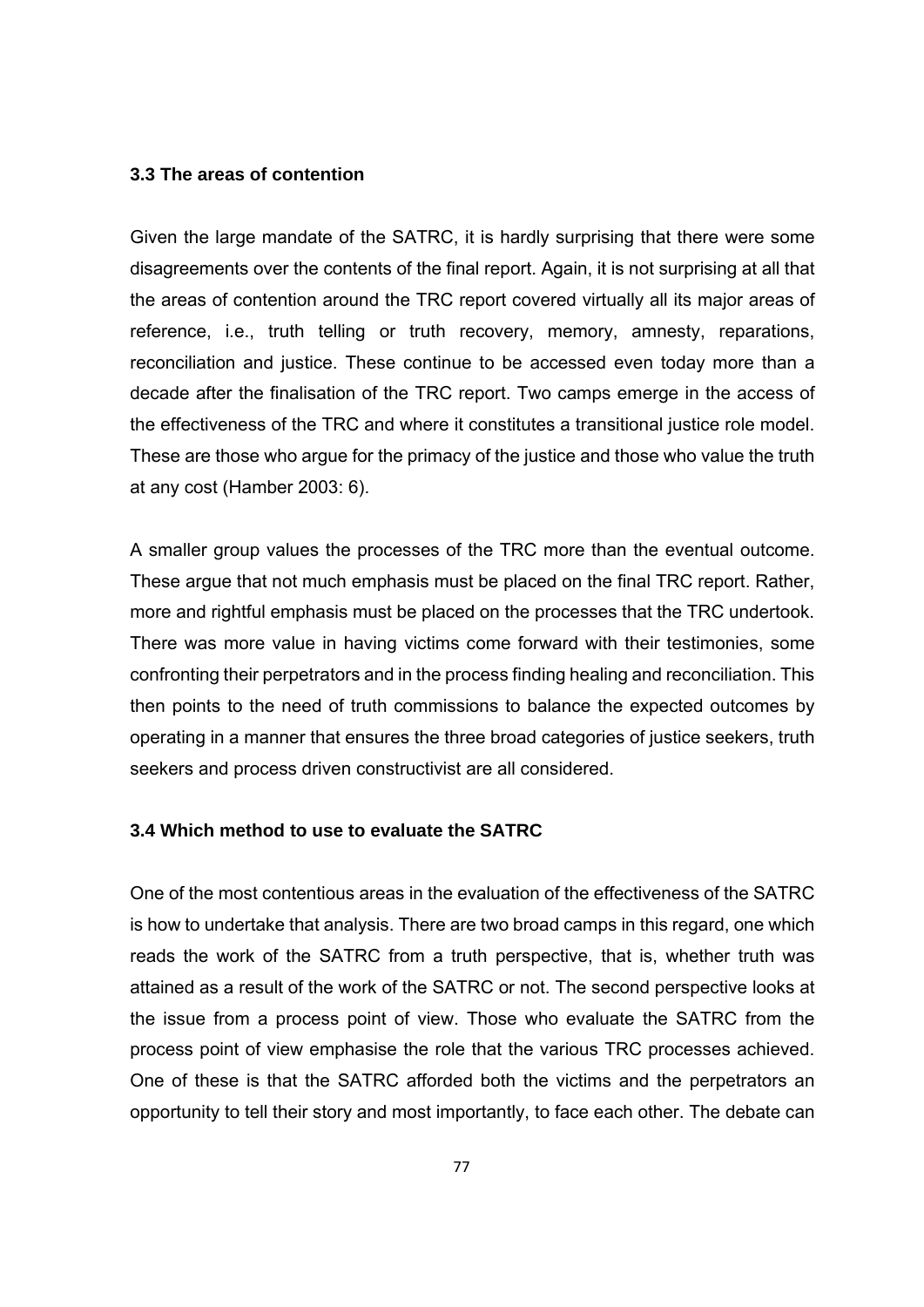be reduced to whether to emphasise the authenticity of the TRC or to put more weight on the role of the processes that were undertaken.

The perspective which gives more weight to the processes argue that the TRC gave birth to national unity in post-apartheid South Africa, something which was going to be very difficult if the processes of TRC were not undertaken. While both agree on the need to seek accountability for past human rights abuses, they differ on both the method to be used and the areas where emphasis should be put (Hamber 2003: 7).

The implications of this debate on the evaluation of the SATRC and to those countries that have drawn lessons from it are that there will never be an agreement on how the outcomes of the process of the TRC can be evaluated. This is partly due to the diverse nature of the mandate that most TRCs try to resolve. This debate has to be expected but must not be allowed to stop both the implementation and evaluation of the SATRC model.

# **3.5 Who should evaluate the TRC?**

Equally debated is the nature of those who should evaluate bodies such as the TRC. The majority of the people in post-conflict communities opine that this must be undertaken by the victims or victims' bodies simply because they are the wronged and hence they have the moral ground to judge if either truth or reconciliation or both were achieved.

On the contrary, there are those who argue that both the victims and the perpetrators must be allowed to judge the effectiveness of the TRC simply because they were both involved in the violence, although one was the perpetrator and the other a victim. The argument here is that both require to be healed and also that reconciliation needs the participation and acknowledgement of the two. According to this view, side-lining perpetrators is not recommended as it somehow amounts to retaliation. Therefore,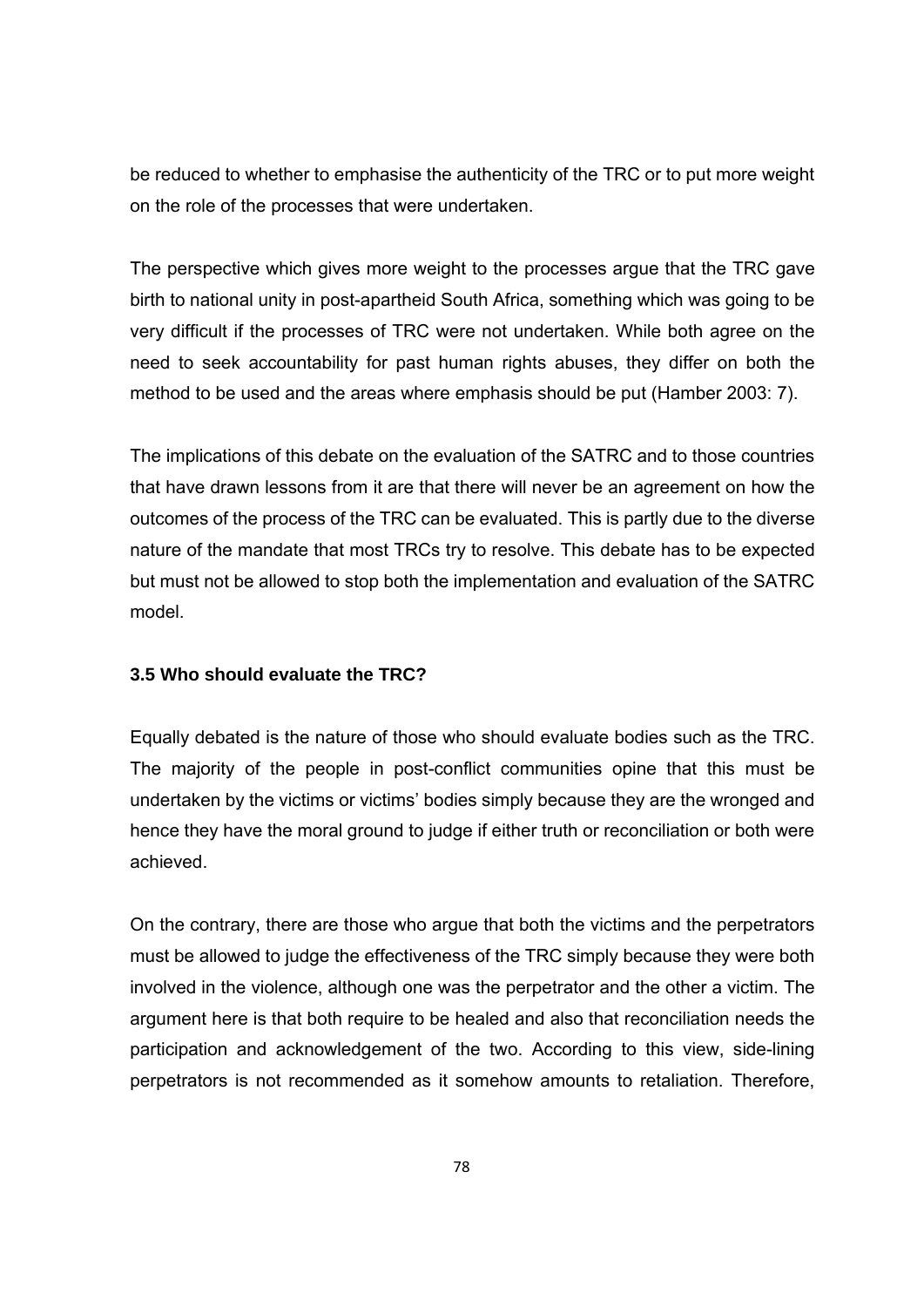perpetrators need to be treated as an important complement of the new society (Hamber 2003: 7).

The debate is complicated by the role of NGOs. Their role in the evaluation of the SATRC is much contested given that these organisations are not answerable to the government giving doubt on their agenda. These organisations can be viewed as having the best interests of the victims at heart as they are always in touch with the victims. While some local NGOs are locally funded, some are funded by international donors and governments such as the United States Agency for International Development (USAID) which has been accused of sponsoring coups in Latin America.

The second set of institutions that have also attempted to evaluate the work of the TRC are regional bodies, mainly the Southern Africa Development Community (SADC). While unofficial, SADC has variously praised the SATRC as having promoted unity and cohesion in post-apartheid South Africa. The African Union and its predecessor, the Organisation of African Unity, also took such a stance. This is an expected endorsement, which is hardly suspiring. This leads to speculation that SADC may at one point officially recognise the SATRC model as its preferred post-conflict truth and reconciliation method. Other non-state actors that have also variously commented on the effectiveness of the SATRC model include the United Nations and its various agencies such as the ICC and the UNGA.

All these regional, continental and international bodies' recognition that has been accorded to the SATRC attests to its effectiveness, one way or the other, in healing communities torn by decade long conflicts. Therefore, it is worth mentioning that the contestations over the means by which the work of the SATRC should be evaluated do not reflect a contest over words and meanings. Rather this implies a deep and wide struggle experienced in post-conflict communities in terms of the identities of such communities. These contests over the identities in post-conflict communities are usually fought around issues of justice, reconciliation, truth-telling and truth-recovery and finally memory and memorialisation. These form the five pillars of transitional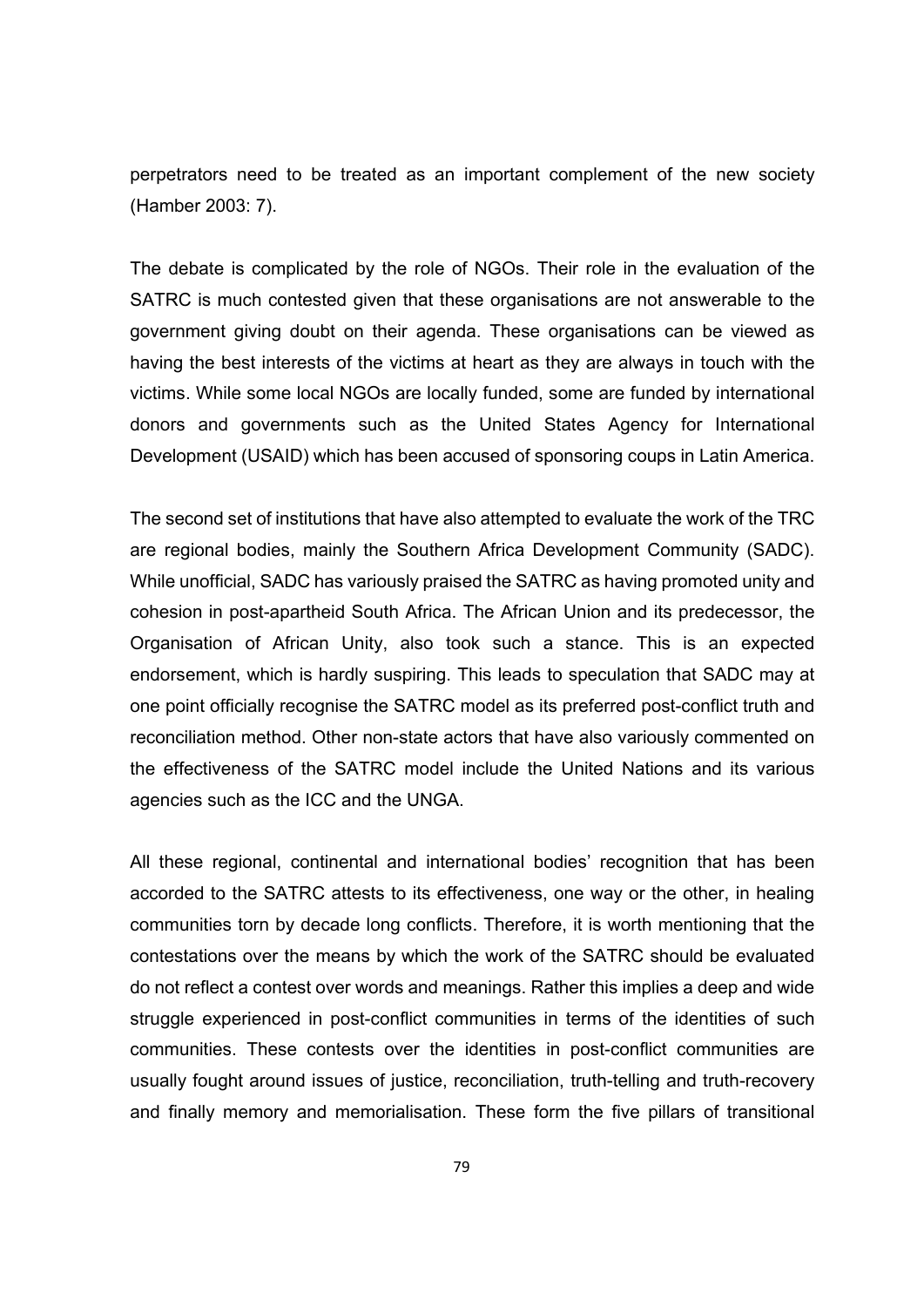justice which this study employs as the theoretical framework and was discussed in greater detail in the previous chapter. The next section explores the challenges faced by the SATRC.

## **3.6 Challenges of the TRC**

The major challenge with the SATRC model is that it tried to be both restorative and retributive and ended up not achieving both. Reparations that are a key restorative mechanism finally did not materialise for the victims of apartheid, and this compromised the TRC to an extent that it appeared to have been designed to let the perpetrators of apartheid lose than to ensure justice. Furthermore, the Amnesty of Committee of the TRC had powers to implement amnesty whereas the Reparations Committee only had enough powers to recommend reparations but not to implement them. Clearly, bias was towards granting amnesty to perpetrators of apartheid human rights violations (Mamdani 2002).

# **3.6.1 Semantic challenges**

Right from the onset, the SATRC was bogged down and troubled by the issue of semantics. Both definitions of the victims and the perpetrator were not conclusive and left many loopholes that could be exploited by either side. The 'victim' was not defined at all in the Act which set up the TRC while the 'perpetrator' was defined in loose terms. This left the TRC with the very difficult task of bridging the gap created by these inadequate definitions in the Act.

What made the work of the TRC very difficult in defining the 'victim' and the 'perpetrator' is the fact the apartheid government never officially acknowledged the role played by the various agencies and individuals who carried out the orders of abusing human rights. Those who executed these official orders thus had the individual decision to make whether they wanted to come before the TRC as perpetrators or not. For the reason that the identity of the victims and the perpetrators was not semantically clear,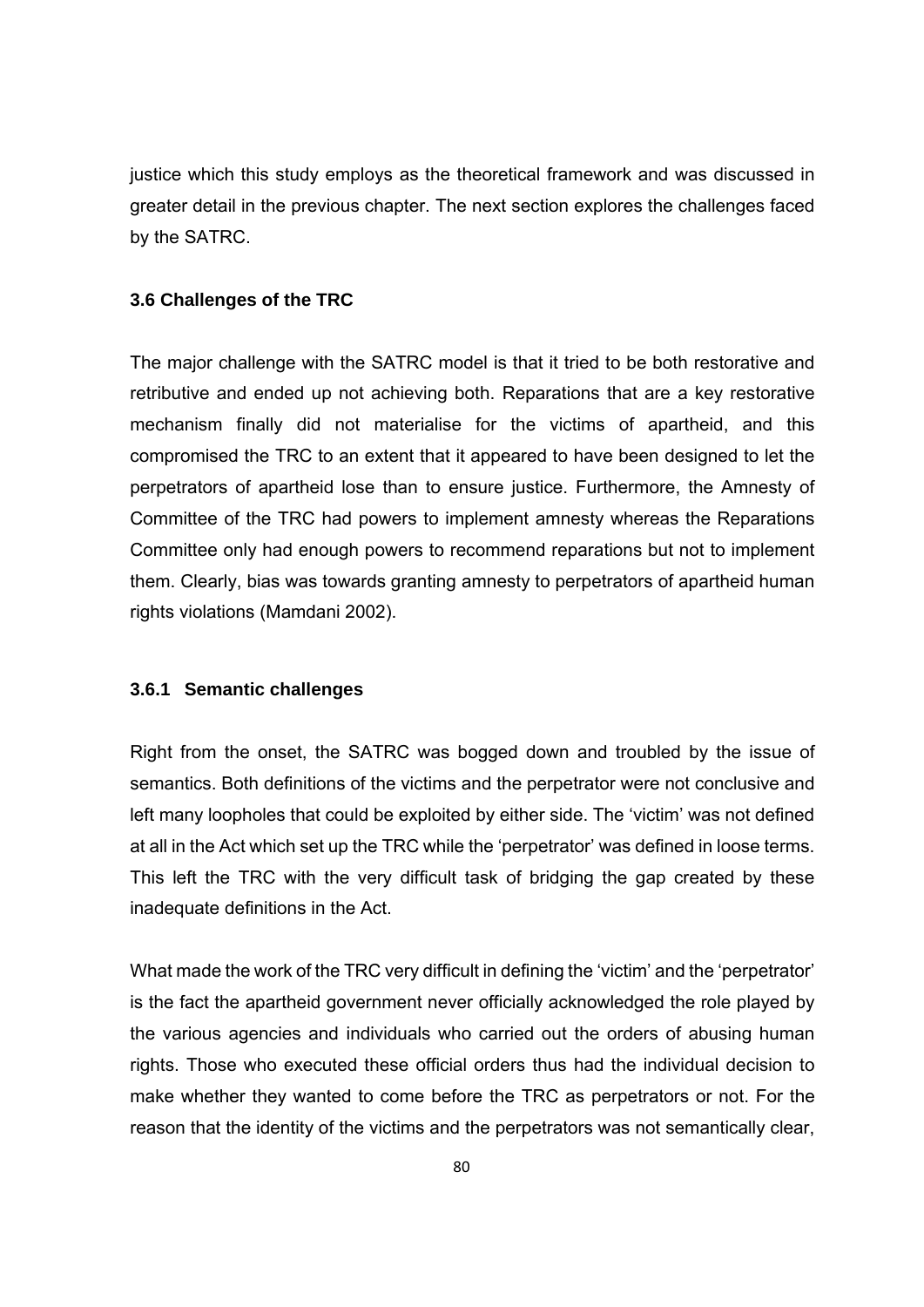conclusiveness in getting the truth and establishing a clear way forward became next to impossible.

#### **3.6.2 The individualisation of victims**

The TRC, despite its understanding that apartheid was a system that was a crime against humanity and that affected communities in a systemic way, individualised victims and perpetrators. This individualisation of both victims and perpetrators somehow put some selected individuals as victims and others as perpetrators, leaving the system of apartheid at large unresolved and unscathed. For that reason, the focus of the TRC was narrowed, making it less effective than it was going to be if it focused on apartheid as a system that had communal and societal impact.

The individualisation of the victims and that of the perpetrators also obscured the fact that apartheid treated natives and non-natives differently. Mamdani (2013: 4) emphasises that "the apartheid state spoke the language of *rights* to the white population," as a favoured group and "it disaggregated the native population into tribal groups—each to be administered under a separate set of laws—in the name of enforcing *custom*." For that reason, victims of apartheid suffered as communities and perpetrators and beneficiaries were favoured also as communities. In this logic of Mamdani, society became a victim of apartheid and there was a need for the TRC if it was to be more effective to have a societal approach as well not just the isolated focus of individual victims and individual perpetrators. Mamdani (2002) insists that by doing so, the TRC extended impunity to some perpetrators of apartheid who remained unidentified.

### **3.6.3 Political party (non)involvement**

Interestingly, both the ANC and the National Party as contesting disputants during the apartheid era critiqued the TRC report in 1998 (Cherry 2000: 9). To some scholars, the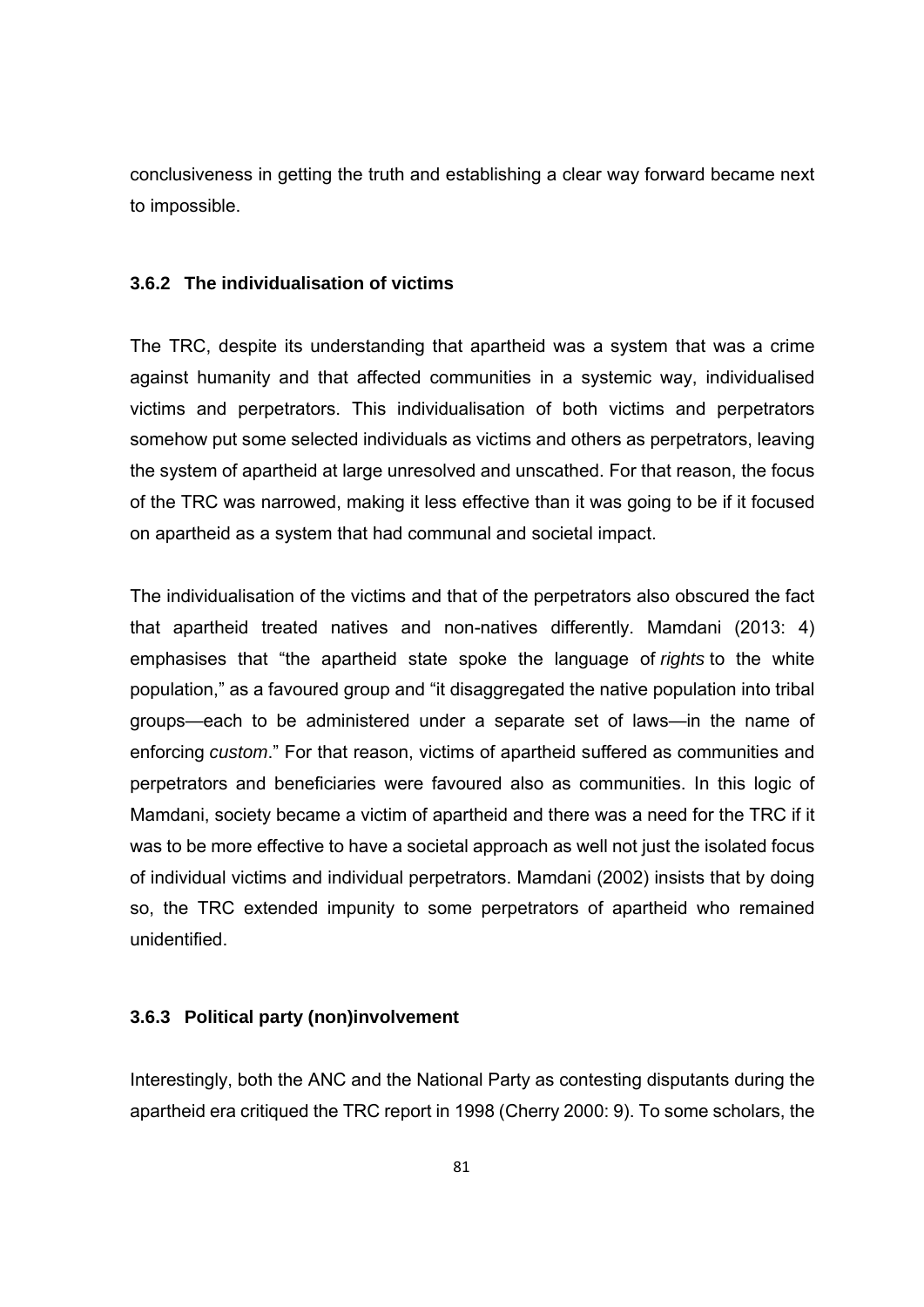fact that both disputants were unhappy with the report proved that the report was not only non-partisan but also non-political. However, in another way, the complaints might have been proof that the report might have been a limited account. What exposes the limits of the Report was the silence of the two disputants regarding the finding that the TRC identified 20 000 victims of apartheid, which raises the critical question of exactly how a crime against humanity that was perpetrated over so many years in a big country could only have 20 000 victims (Mamdani 2002: 34). In the view of Mamdani (2002), the TRC to a large extent obscured the bigger picture and distorted the larger truth about apartheid in the end for the benefit of the perpetrators.

# **3.6.4 Timeframe for the crimes covered by the TRC**

Another worrisome limit and question regarding the effectiveness of the TRC is that it reported that almost half of the total of human rights violations that occurred took place during the short period of transition from apartheid and only 15% of the violations are said to have been committed in the heydays of apartheid (Mamdani, 2002: 35). This does not only mean that the TRC almost blamed atrocities of apartheid on its victims. It also meant that the larger truth about apartheid was concealed as atrocities of so many long years remained unaccounted for in the TRC report findings (Gibson 2004: 23). The impression that most apartheid atrocities occurred towards its end and not during its heydays in a strong way conceals rather than reveals the important truth.

## **3.6.5 Ranking of perpetrators**

Yet another concern rises with the ranking of what are described in the TRC Report as perpetrator organisations (TRC 3: 7, table D2A.1-1). In that list, the ANC is first, followed by IFP, the South African Police ranks number seven. This categorisation and ranking provides an inversion of history as is it is known and understood (Grisham 2014: 45). In that way, the crimes of apartheid are almost directly being blamed on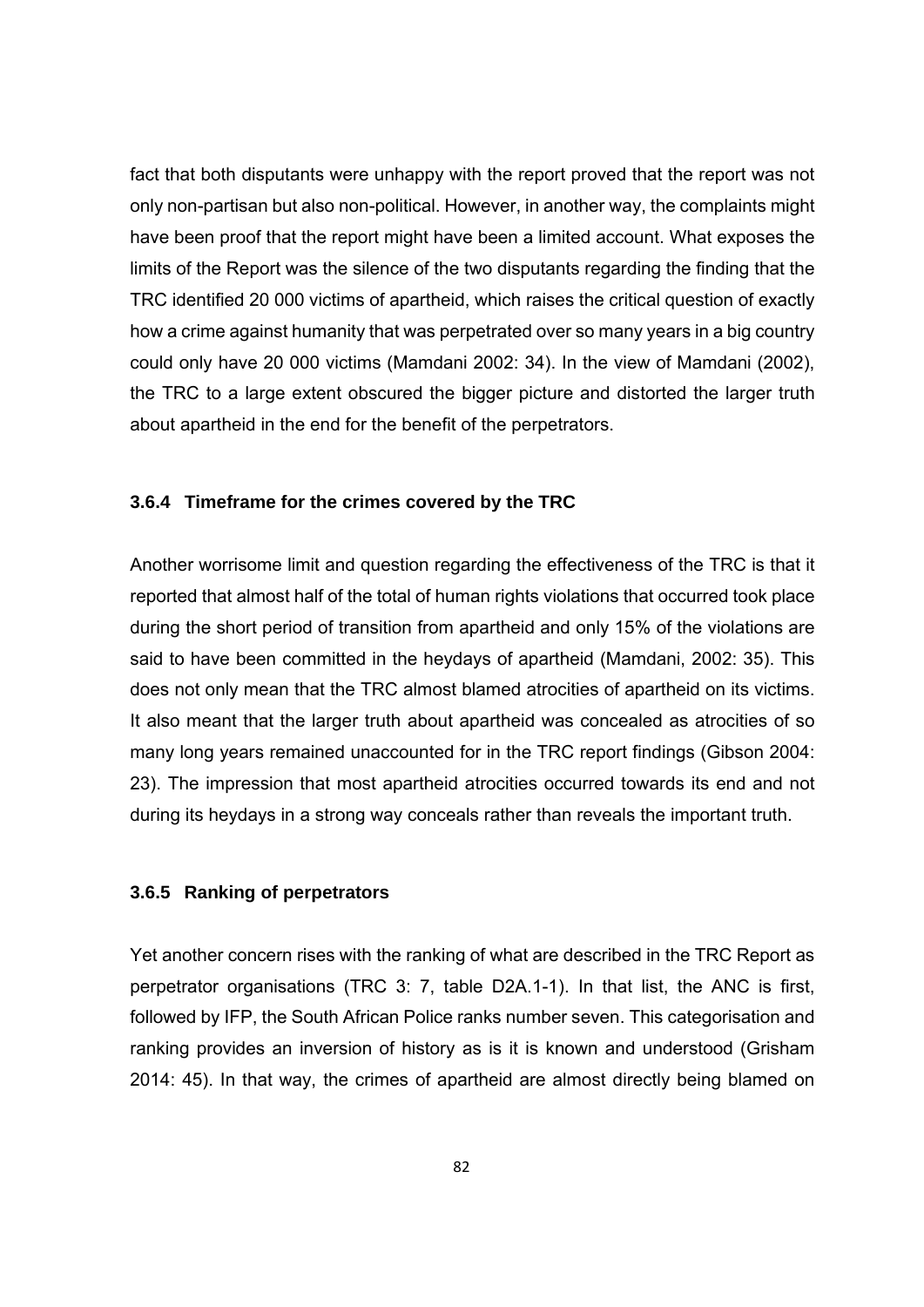those organisations that are historically known to have been fighting apartheid or in their own violence reacting to the violence of apartheid.

That the South African Defence Forces would be less of a perpetrator organisation than the IFP dramatically signals a distortion of history at the expense of the liberation movement and for the benefit of perpetrators of apartheid atrocities. At the end of the day, black-on-black violence is made to overshadow apartheid violence (Kaufman 2012). The magnification of black violence and the minimisation of systematic white supremacist apartheid atrocities forcefully discredit the TRC. Mamdani (2002: 37) observes that the TRC ignored obvious evidence that apartheid was a systematic crime against humanity perpetrated against black people, firstly as a collective and secondly as individuals.

#### **3.6.6 Apartheid as a crime against humanity**

The TRC argued that "the recognition of apartheid as a crime against humanity remains a fundamental starting point for reconciliation in South Africa" (TRC report 1998 vol. 1). However, it appears that a full understanding of the impact of crimes against humanity does not follow the recognition. The fact that apartheid was institutionalised and that it disadvantaged the black population at a very large scale is fundamentally obscured. The fact that apartheid violence amounted to racial and ethnic cleansing is a reality that the TRC avoids illuminating. For that reason, in word and not in deed did the TRC consider the fact that apartheid was a crime against humanity as its starting point?

According to Eden (2013: 90), the human rights violations of the apartheid era in South Africa provoked worldwide condemnation and a wide selection of diplomatic and legal responses. One such response was the drafting of an international convention declaring that "apartheid is a crime against humanity" in 1973 and called for the "practices of apartheid" to be included in the list of grave breaches contained in Article 85 of Additional Protocol I (AP I) in 1977. Even though the end of apartheid gave the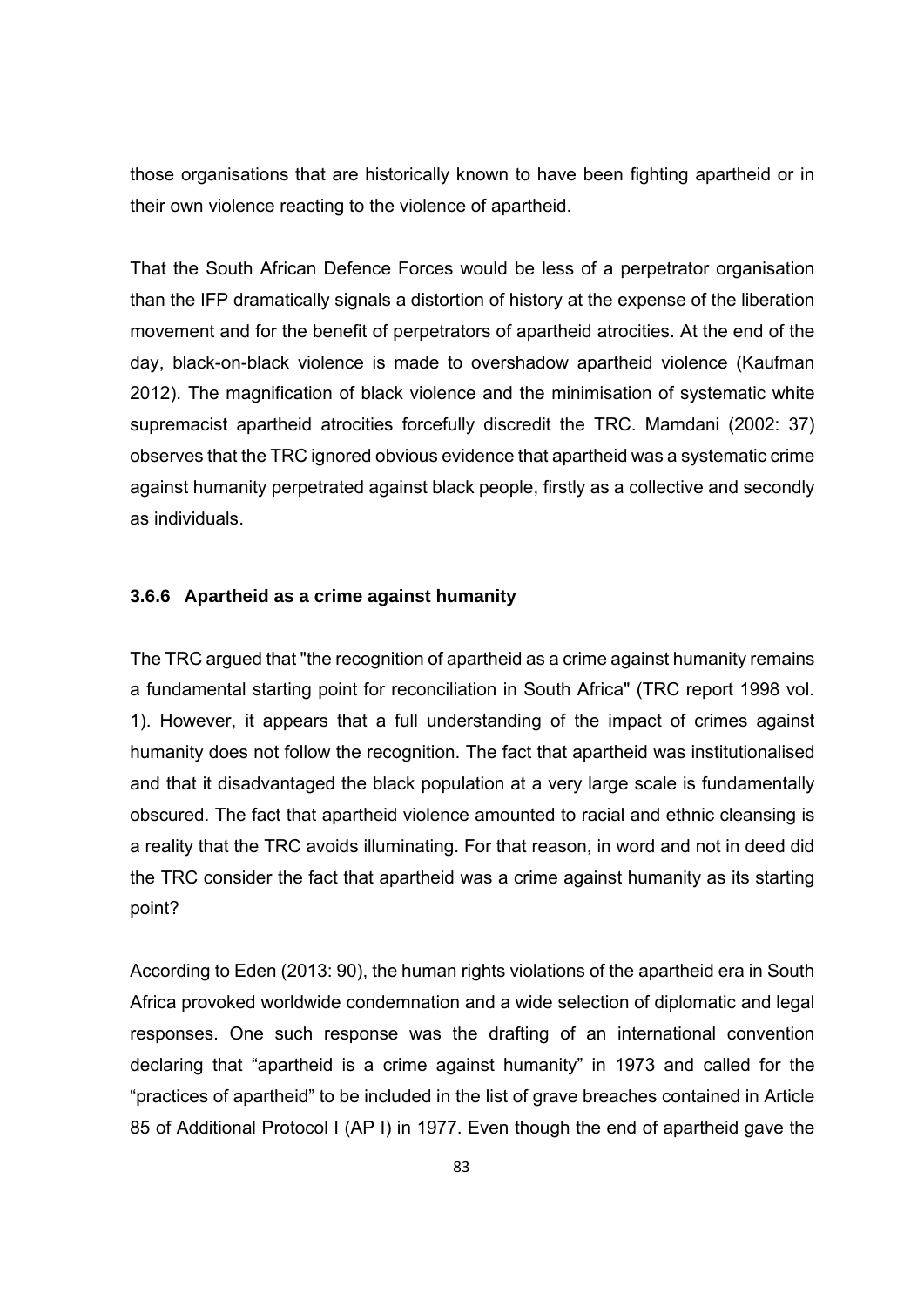concept and the attempts to criminalise it to history, apartheid was included as a crime against humanity in the 1998 Statute of the International Criminal Court (ICC Statute).

# **3.6.7 A crime without victims**

Mamdani (2002: 39) notes that the irony was that, whereas the Commission recognized this "system of enforced racial discrimination and separation" as a crime against humanity, in South Africa it did not acknowledge any victims of this crime. Consequently, it also recognized no perpetrators. We have a crime against humanity without either victims or perpetrators. By obscuring that blacks as a collective were victims of crimes against humanity, the TRC also effectively obscured that apartheid had communal and systemic beneficiaries that benefited from it as a collective.

# **3.6.8 Lack of international prosecutions for international crimes**

The TRC ruled out international criminal prosecution for the perpetrators of apartheid as a crime against humanity (TRC report vol. 1, 1998. Ch. 9). The reason given was that the idea of international prosecution would militate against the spirit in which the TRC was formed. Furthermore, the Commission noted that apartheid culpability was more of a moral matter than it was a legal issue. Ironically, in the observation of Mamdani (2013), the spirit in which the TRC was formed included ruling out any blanket amnesty but promised to scrutinise the merits and demerits of each application for amnesty case-by-case. In that logic the perpetrators who confessed the truth stood to earn amnesty, society would earn the truth and specific victims would be entitled to reparations. As Mamdani (2013) effectively argued, the victims of systemic apartheid were communities in their collective not just individuals.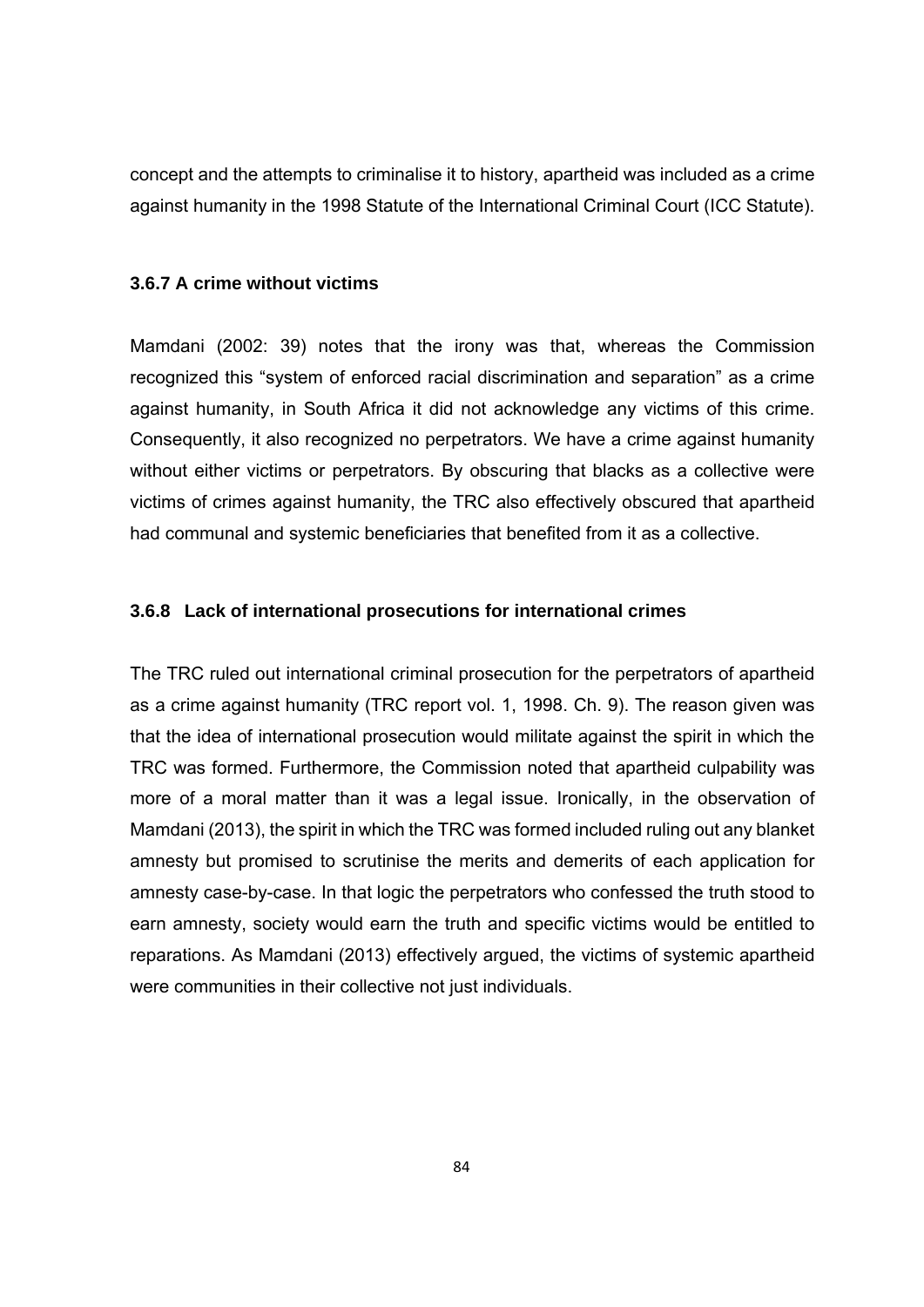#### **3.6.9 The TRC as an inhibitor of reconciliation**

The injuries that the communities suffered included, in the observation of Mamdani (2000), disrupted family lives, forced labour, unfair laws, restricted movement and location. One may add loss of social and economic opportunities such as education. For that reason, Mamdani (2000) concludes that the TRC had limited success in facilitating transitional justice since it did not occasion reparations for communities but effectively facilitated amnesty for offenders.

## **3.7 Critiques of the South African Truth and Reconciliation Commission**

This section of the study seeks to carry out a survey of critiques of the SATRC process. In so doing, the section is aimed at assisting the study to make a balanced evaluation of the SATRC process as an attempt to transitional justice, reconciliation, nation building, and peace as some of the objectives of the Commission from its foundation. For that reason, the section draws voices from scholars, politicians and even some commissioners of the SATRC.

In his forceful argument that in South Africa there is to be "no future without forgiveness," Tutu (1999) admits that the SATRC process was an important "international experiment" in politics, reconciliation and peace building. Being an experiment that it was, its political results and effects should be available for observation and evaluation, processes to which this humble study aims to contribute.

Having been one of the chairpersons of the Commission, Tutu (1999) makes telling disclosures and critiques that enable this study in its project of evaluating the effectiveness of the TRC in aiding transitional justice, reconciliation, peace building and nation building that South Africa needed after many years of racialised and violent conflict. To start with, Tutu correctly observes that the true success and failure of the SATRC will be observed "in the fullness of time," not even a few decades after the process. Boldly, Tutu asks the question, "What about justices?" and charges that the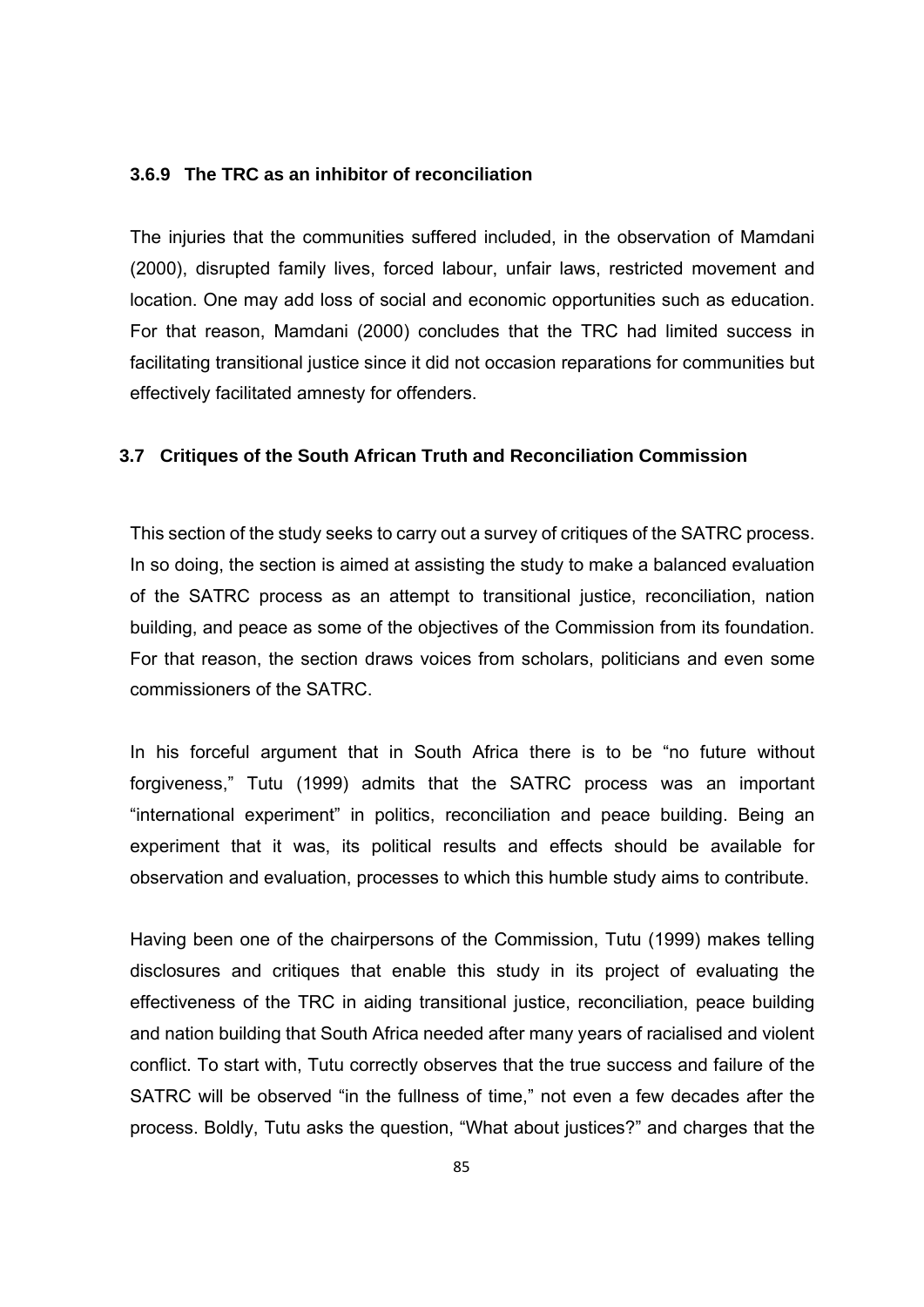question of justice to the victims of violations of human rights and apartheid was suppressed in preference for reconciliation and peace.

In the view of Tutu, South Africans were willing to forgive the past, but those who were to be forgiven did not receive that gesture with earnest and honesty. They continued as perpetrators of and beneficiaries of the system of apartheid to claim that "we did not know" and plead ignorance of what happened during apartheid, making apartheid as a crime against humanity to be a crime that Mamdani (2000) quoted earlier in this study claimed to be a crime without criminals. For those reasons, Tutu (1999: 206) concludes that with the denialism of perpetrators and beneficiaries of apartheid, there will be no true forgiveness, and "without forgiveness there is really no future," putting the total success of the SATRC, in his authoritative judgement into serious question.

Tellingly, Tutu (1999: 153) describes the work in the SATRC as having been in reality a "thankless job" that was not appreciated even by its ultimate beneficiaries, more thankless. In the view of Sparks (2003: 135), it was the denialism of perpetrators and some beneficiaries of apartheid, a denialism that Desmond Tutu also notes and condemns:

> Yet other Afrikaners are in denial, claiming they knew nothing of apartheid atrocities and dismissing the TRC hearings as witch-hunt, or simply saying they are sick and tired of guilt confessions and it is time to bury the past. Still others are eager to find a new basis for giving meaning and legitimacy to the concept of a discrete Afrikaner Volk within the larger rainbow nation and to define a new role for it to play.

The denialism of some Afrikaners and the intention by others to continue white privilege and supremacy discretely within the new South Africa jeopardises the success of national building and reconciliation. It also proves that as mechanism for reconciliation and nation building, the SATRC was not such a success.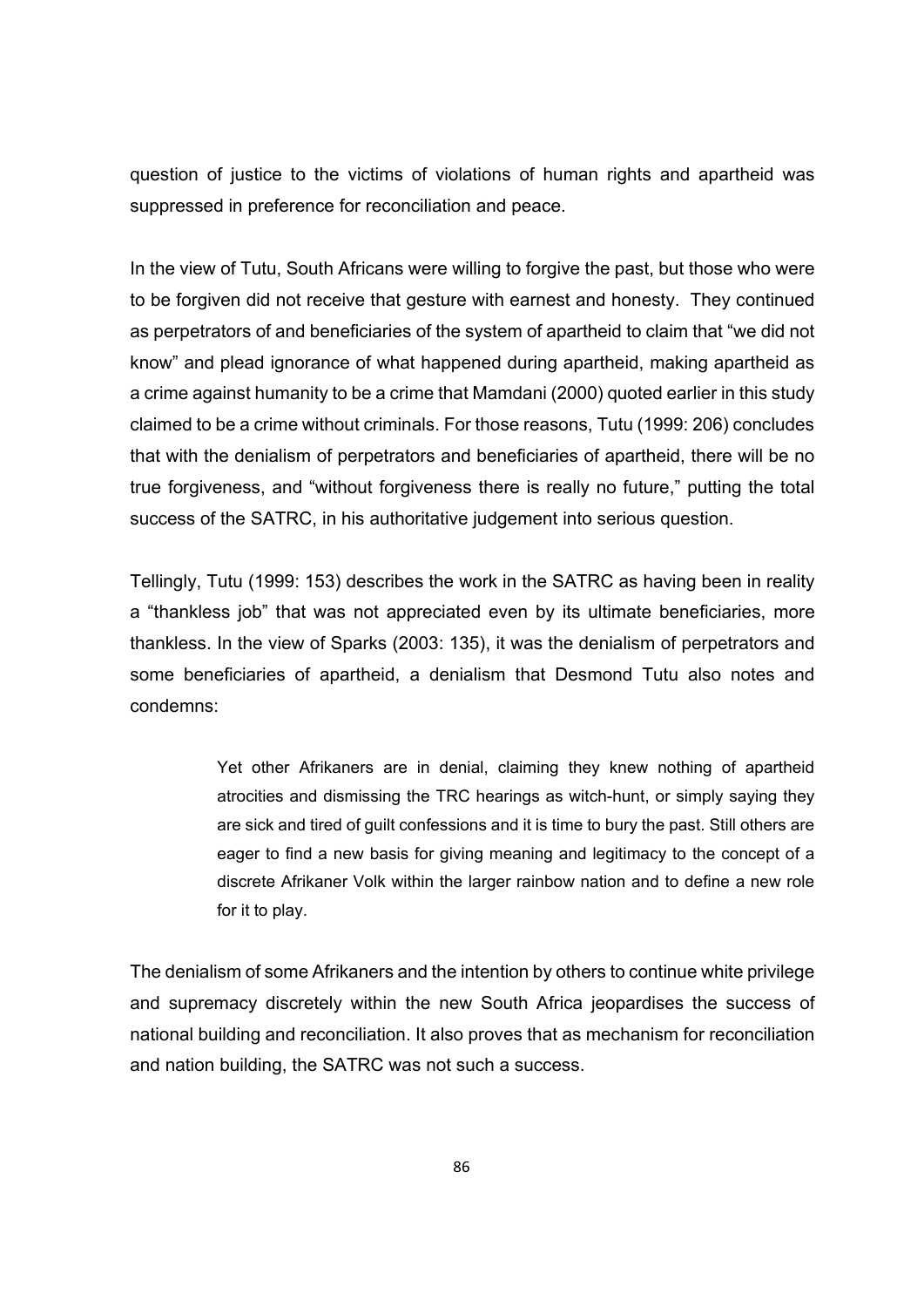Discussing the important subject of nationalism, nationhood and democracy in South Africa, especially concerning the identity and perspectives of "the people" Chipkin (2007) asks the important question, "Do South Africans" really "exist?" In total, Chipkin (2007) doubts if nationalism and nationhood in South Africa have been properly understood. Furthermore, (Chipkin 2007) doubts if they have been translated into democracy in the daily experience of the people, in that doubt, the success and effectiveness of such projects as the work of the TRC are thrown into doubt and serious question as effective mechanisms of nation building, peace building and reconciliation.

Chipkin (2007: 173) argues that as an effort at nation building and peace building, the SATRC was a "controversial model" with doubtful success. The language of human rights was conflated with the language of theology (Chipkin 2007: 183) in the process concealing politics and suppressing concrete historical facts that needed to be dealt with in order to bring the victims of apartheid and the perpetrators of the crime against humanity together into the citizenship of one nation.

The mobilisation and deployment of theological thinking and language in the SATRC processes introduced an understanding of the South African transition from apartheid to democracy as the work of a divine miracle. Sparks (2003), in his exploration of the politics of "inside the new South Africa," warns that South Africans should, in their thinking about South Africa and the future go "beyond the miracle" thinking and face realities of history and politics.

In the understanding of Sparks (2003: 160), the SATRC entailed "an exchange of truth for amnesty," so those who violated human rights during apartheid could confess and seek forgiveness while avoiding prosecution and punishment. Against this background, Sparks (2003) demands that the SATRC be viewed in light of politics and history where human beings of flesh and fault are involved. He further argues that the South African transition from apartheid to democracy should be undressed of its miracle and divine covers so that human actions, politics and history can be correctly accounted for and articulated. The understanding of the South African transition in divine and miracle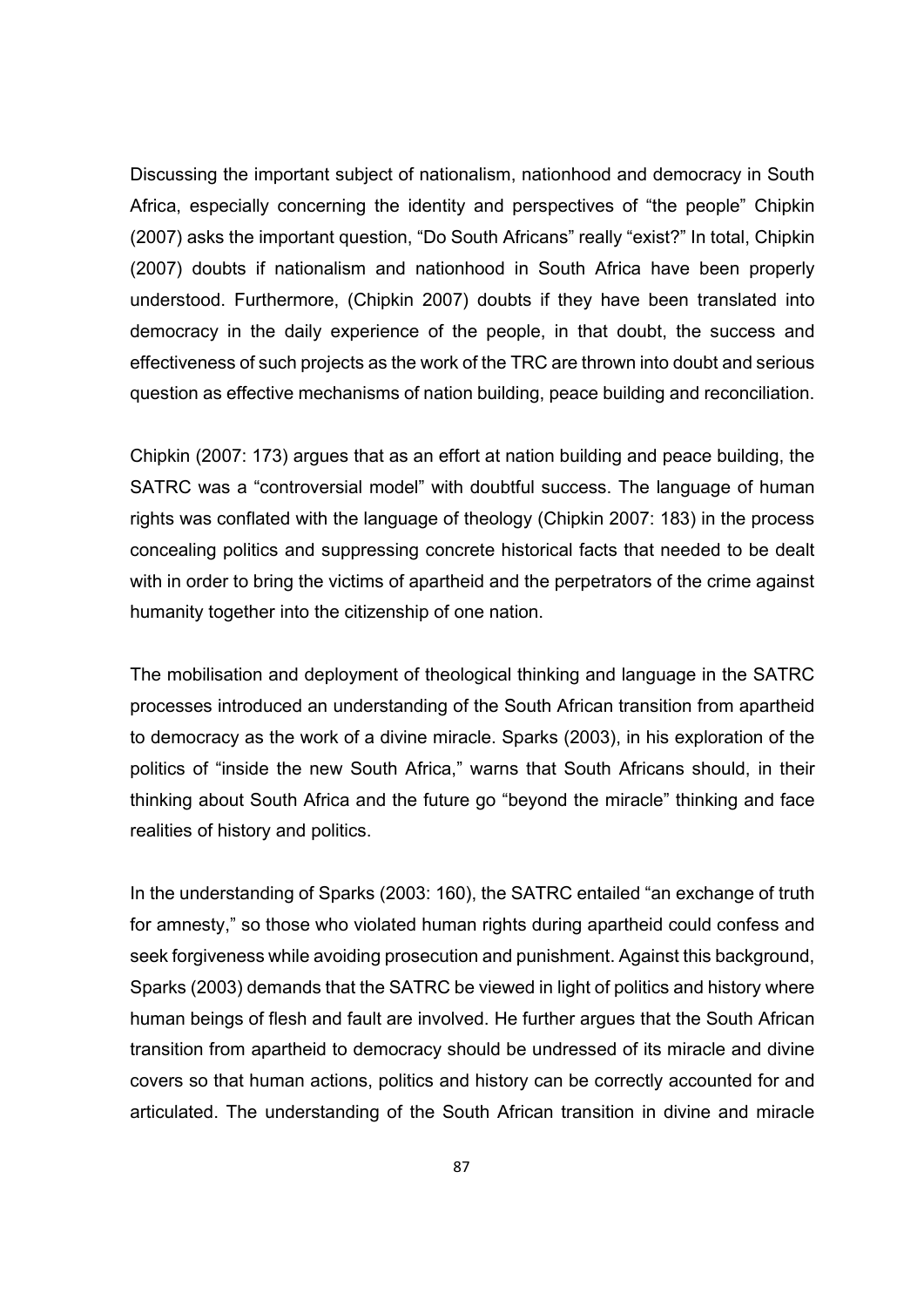terms creates euphoria and needless expectations that history presently confirms are unachievable.

Perhaps, believing that South Africa, its transition from apartheid to democracy has been overly covered in the divine and the miraculous, Alexander (2002) declares in a book that South Africa is and should carry itself as "an ordinary country" that has more work to do to build itself to a democracy and prosperous country with happy citizens. To Alexander (2002: 1), the question is, "Are we dealing with a miracle or mirage?" And in his view in dealing with South Africa, "we are in fact dealing with a very ordinary country, one which has come very late to the table of the comity of nations." During and after the TRC process in South Africa, euphoria and excitement frequently overtook history and portrayed a new South Africa that might after all, never come.

In a justifiable fit of euphoria, Archbishop Tutu incanted at the swearing in of the National Assembly of South Africa in 1994: "We of many cultures, languages and races have become one nation. We are the rainbow people of God. At the time and for a few months afterwards, it appeared as though there was some truth in this apodictic pronouncement. However, scholars of social dynamics warned in numerous articles against simplistic notions of instant identity change (Alexander 2002: 81).

Euphoria around the South African political transition and around the SATRC and what it could do for South Africa tended to conceal the national political homework at hand. Part of the ineffectiveness and even failure of the SATRC may be that it was overloaded with impossible expectations that were couched in the political and religious grammar of the extraordinary. The grammar of the religious and the miraculous, the extraordinary and the otherworldly consequentially detached the SATRC from the experiences of the ordinary South African people.

While Cole (2010) correctly understood the work of the TRC of South Africa as staged performance of the truth and of reconciliation, Lodge (2002: 99) understands it to have been quasi-religious ceremony and repertoire. Boraine (2006) who served as the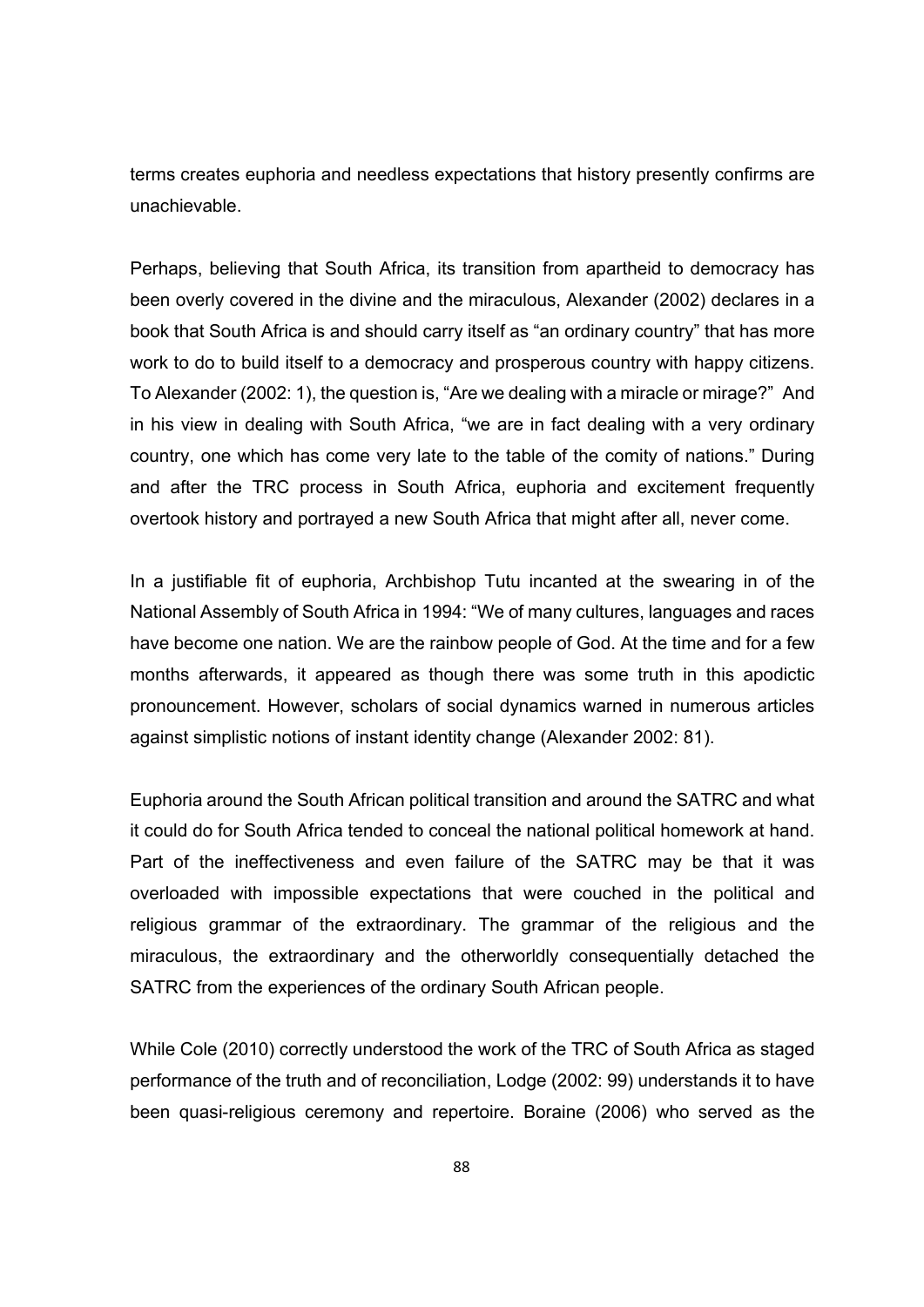Deputy Chairperson to Tutu at the Commission understood that of all the pretensions of the SATRC, "it was a ritual, deeply needed to cleanse a nation. It was a drama". The actors were in the main ordinary people with a powerful story. But this was no wellwritten play; it was it was the unvarnished truth in all its starkness." Once again, emphasis in on the public performance, ceremony and ritual that accompanied the work of the SATRC and how it was removed from the real to the surreal. Lodge (2002: 182) notes that:

> The quasi-religious opening ceremony of the public Human Rights Violations hearings in the East London City Hall in April 1994 set the tone for much of what followed. After an overture of hymn singing led by Commissioner Bongani Finca, all stood with heads bowed while Archbishop Tutu prayed and the names of those who died and disappeared, who were to be the subject of the day's hearings, were read out. A big white candle inscribed with a cross was lit. The candle symbolised the bringing of the truth.

The performance of the SATRC that was also enmeshed with religious ritual and deep Christian symbolism remove the SATRC from the daily and the real to the symbolic and dramatic. Truth and forgiveness, reconciliation and nationhood ended up being dramatised rather than actualised and enacted. Performance overtook history and achieved a life of its own that might not have had anything to do with resolving historical injustices. In a way, the effectiveness and success of the TRC might have been compromised by the entrance of drama, performance and symbolism that reduced reconciliation and nation building to an article of faith rather than that of history. Ramphele (2008) bemoaned that the ghosts of South African history would not be put to their final rest if the narrative of the South African political transition continued entrapped in the symbolic, miraculous and ritualistic.

By its entrapment in the religious and the ritualistic, the SATRC ignored other professional processes that were needed in healing in preference for the belief and faith in the religious and the divine. Lodge (2002:189) notes that unfortunately "the TRC did not have the resources to undertake long-term counselling programmes, social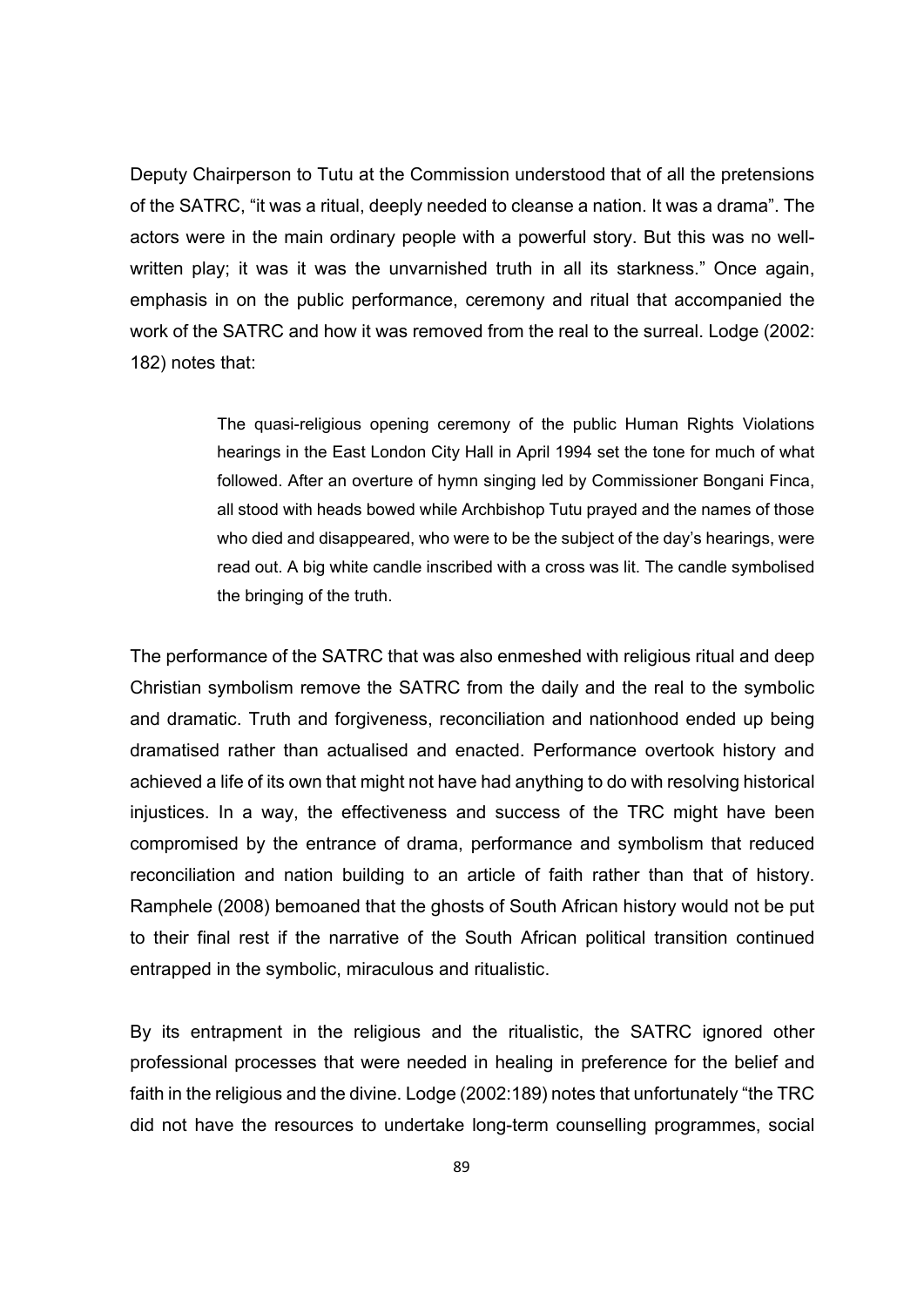rehabilitation or local conflict resolution in the wake of its hearings," and "its failure to enlist the support of the wide range of NGOs to undertake such ventures in a coordinated way was truly a missed opportunity". This study can argue therefore that, the SATRC, in terms of effectiveness and success became a historical and political missed opportunity where not everything that needed to be done was done.

Other scholars such as Christodoulidis and Veitch (2008) have the view that reconciliation as privileged by the SATRC became "surrender" and giving up by black who had been outwitted by their oppressors and victimisers. That the majority poor black people were defeated and surrendered to the apartheid regime is witnessed in their continued "widespread poverty, ill health and severely limited life chances for millions of black South Africans" (Christodoulidis & Vleitch 2008: 10). They continue to suffer long after apartheid ended, only a minute black political and economic elite benefitted while whites continue to monopolise the economy and life in the Republic. The two scholars see the SATRC as having been a smoke screen to cover the continuation of apartheid.

To Gobodo-Madikizela (2008), the ideal of forgiveness that the SATRC aimed at was itself elusive and slippery, because in reality it is a myth that human beings can forgive or punish each other; they can only pretend to do so. Drawing from Arendt, Gobodo-Madikizela states that apartheid was, as a crime, an act of radical evil whose punishment and forgiveness is beyond the human except in pretence and simulation. In that reasoning, the SATRC is seen as having been a big pretence and simulation of reconciliation and forgiveness for mass political deception that allowed apartheid to continue by other means.

Du Bois-Pedain (2008: 62) argues that in the communication of the SATRC, criminality was suppressed or concealed to the extent that apartheid leaders such F. W. de Klerk got away with publicly claiming that they were not guilty, ignorant and innocent of what happened during apartheid (Du bois-Pedain 2008: 62). Creatively, the SATRC isolated blame for apartheid to a few Afrikaners that were sacrificed by the system and tried as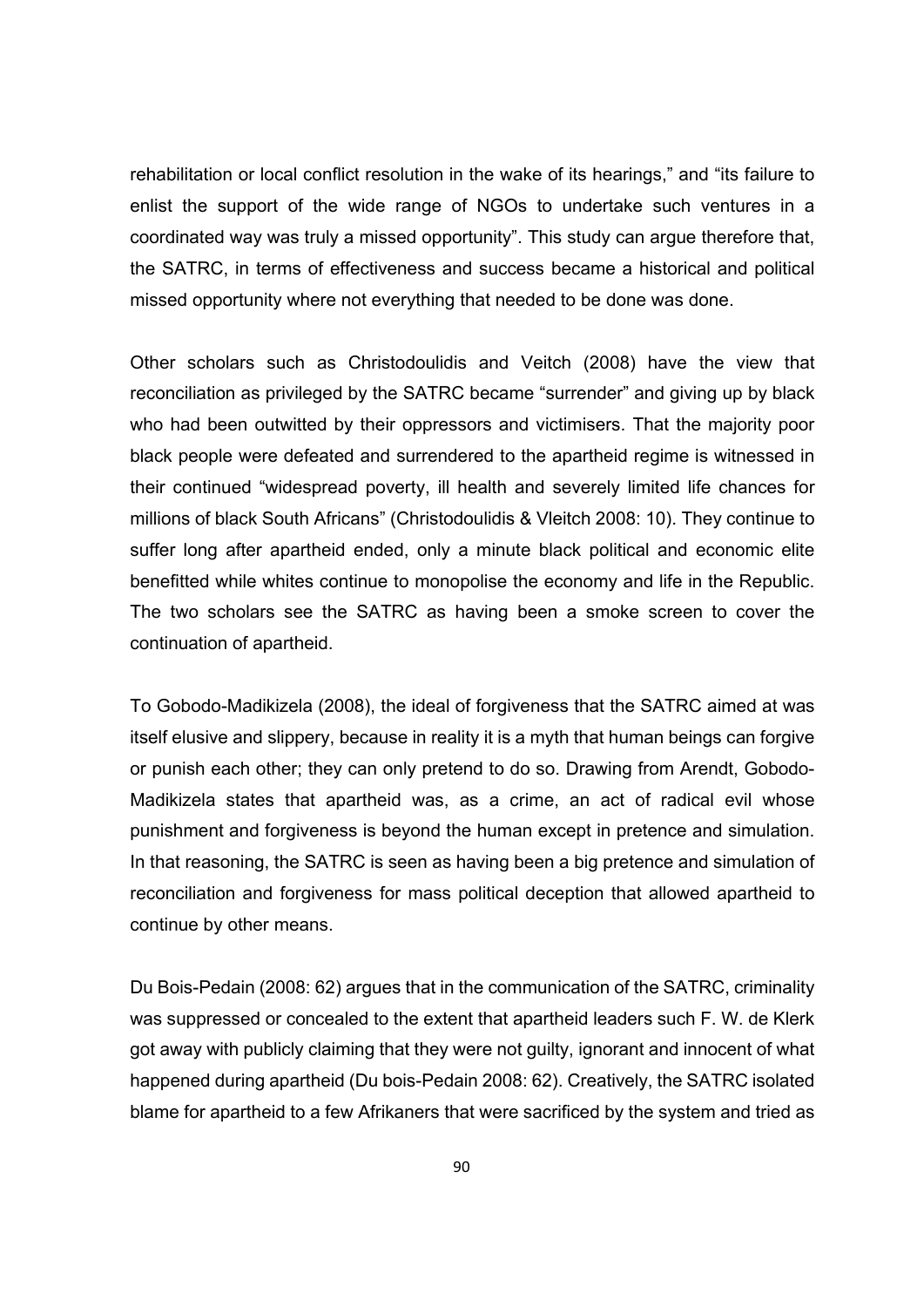"few bad apples" among many people of integrity, which is misleading. The SATRC is seen as having been an exercise in deception and concealment of criminality, and therefore it could not have been effective and successful as mechanism of transitional justice, a justice that values truth in the first place.

Before stating the limits of the SATRC in the ministering of criminal justice, Nerlich (2008: 90) contends that the SATRC had the "combination of a victim-centred truth commission with the granting of individual amnesties". He further argues that for perpetrators that confessed their crimes and this can "be praised as an innovative alternative to the prosecutorial approach of past injustices" that may cause further tensions and conflicts. However, the amnesty system mirrored the apartheid legal order, that is, laws of the apartheid regime were legitimated and recognised as having been laws, which endorsed the way the law was used during apartheid to persecute blacks (Nerlich 2008: 90). In a way, the limit of the SATRC was in partially endorsing apartheid rule, which was a treacherous compromise on part of the SATRC.

The process somehow betrayed the promises and aspirations of reparations that the SATRC carried. According to Du Bois (2008: 117), "this too is evidenced in South Africa, where the transitional legal arrangements also shielded those responsible for gross human rights violations, both the direct perpetrators and the organisations behind them, from civil as well as criminal liability".

Ineffectively, as a transitional justice tool, the SATRC became an escape route for apartheid criminals and offenders. Barnard-Naude (2008: 172) opines that for justice and reconciliation to come, the promise of reparations must be fulfilled, and the SATRC "archive" must reflect "as complete a picture" as possible of what happened during apartheid and after. Barnard-Naude alleges that memory of apartheid in its brutality has partially been concealed and that the promise of reparations remains a promise as "the TRC lacked the power to order the payment of reparations" to victims. Further, Barnard-Naude (2008: 174) alleges that "in short, the TRC failed to compel the legislature to enact a law that, while it would not even have begun to address the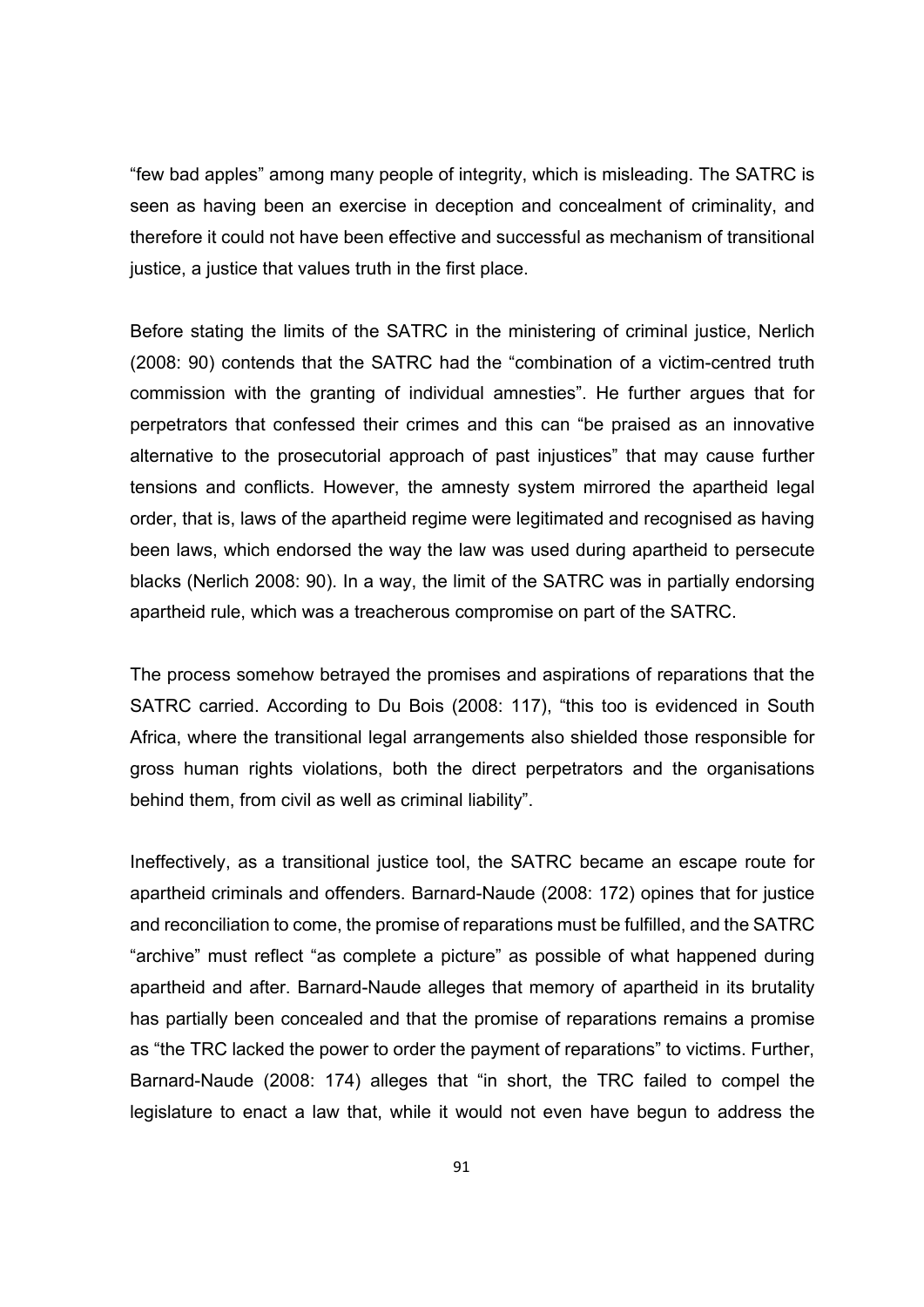economic atrocities perpetrated under apartheid, would at least have provided some relief for the inhumane suffering that occurred in the economic sphere during that period". The economic injustices of apartheid went unresolved added to the fact that the reparations that were promised were not delivered, creating a real insufficiency and ineffectiveness on part of the SATRC

## **3.8 Conclusion**

In the main, the chapter accounted for the history and background of the SATRC process. The reasons for its popularity and how it increasingly becomes a global model of transitional justice are indicated. The areas of contention and the debates that surround the SATRC were fleshed out as well as the critical evaluations of its impact or lack thereof. Before the conclusion, some scholarly critiques of the SATRC were fleshed out. The following chapter delves into the results analysis or the main debate of the study, evaluation of the five pillars of transitional justice, namely, Truth-Seeking and Truth-Telling, Trials and Tribunals, Institutional Reform, Reparations and Memorialisation.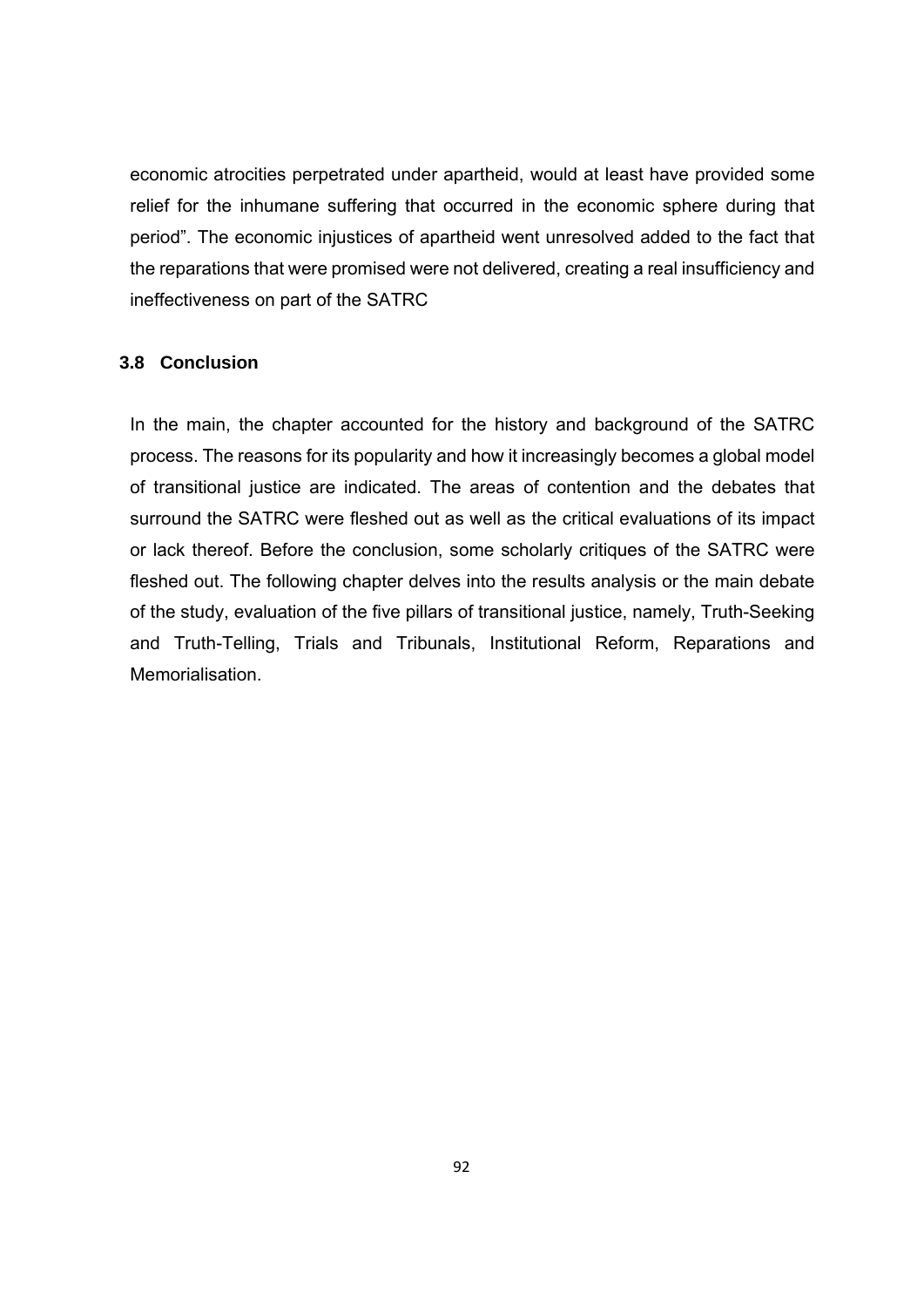### **Chapter Four**

### **An analysis of the five pillars of Transitional Justice**

# **4.1 Introduction**

Former South African President, Nelson Mandela was released from prison after the unbanning of the liberation movement in 1990. After his release, the negotiations for peace settlement followed and led to the end of the fight against colonialism and apartheid which carried on for more than 300 years. It was then time for the interim Constitution to be passed but the main hurdle was the issue of amnesty. The former government the National Party who were the perpetrators of the apartheid regime did not trust the new government and their new promises completely and therefore demanded to see the promises and agreements in writing (Sooka 2009: 29). One of the National Party's demands was that it should be noted in the interim Constitution before it is passed that they are guaranteed amnesty. The interim Constitution was finally effective and passed into law on the first day of the democratic elections in South Africa on 27 April 1994 (Sooka 2009: 30). However, the new ANC-led government was not all agreeing to the demands made by the former National Party government. They made it a point that there would not be any general amnesty given and amnesty should be tied to truth-telling and reparations for victims (Sooka 2009: 30).

Majority of the South African community was very active in the process of peace building. The civil society, including the victims, lawyers and religious community were of great help as they helped come up with appropriate laws and were led by the then newly elected Minister of Justice, Dullah Omar. They engaged in public discussions trying to establish the best way to make sure the amnesty process was accountable and protected the victims' rights. This whole process of consultation lasted for about a year leading to the establishment of the TRC.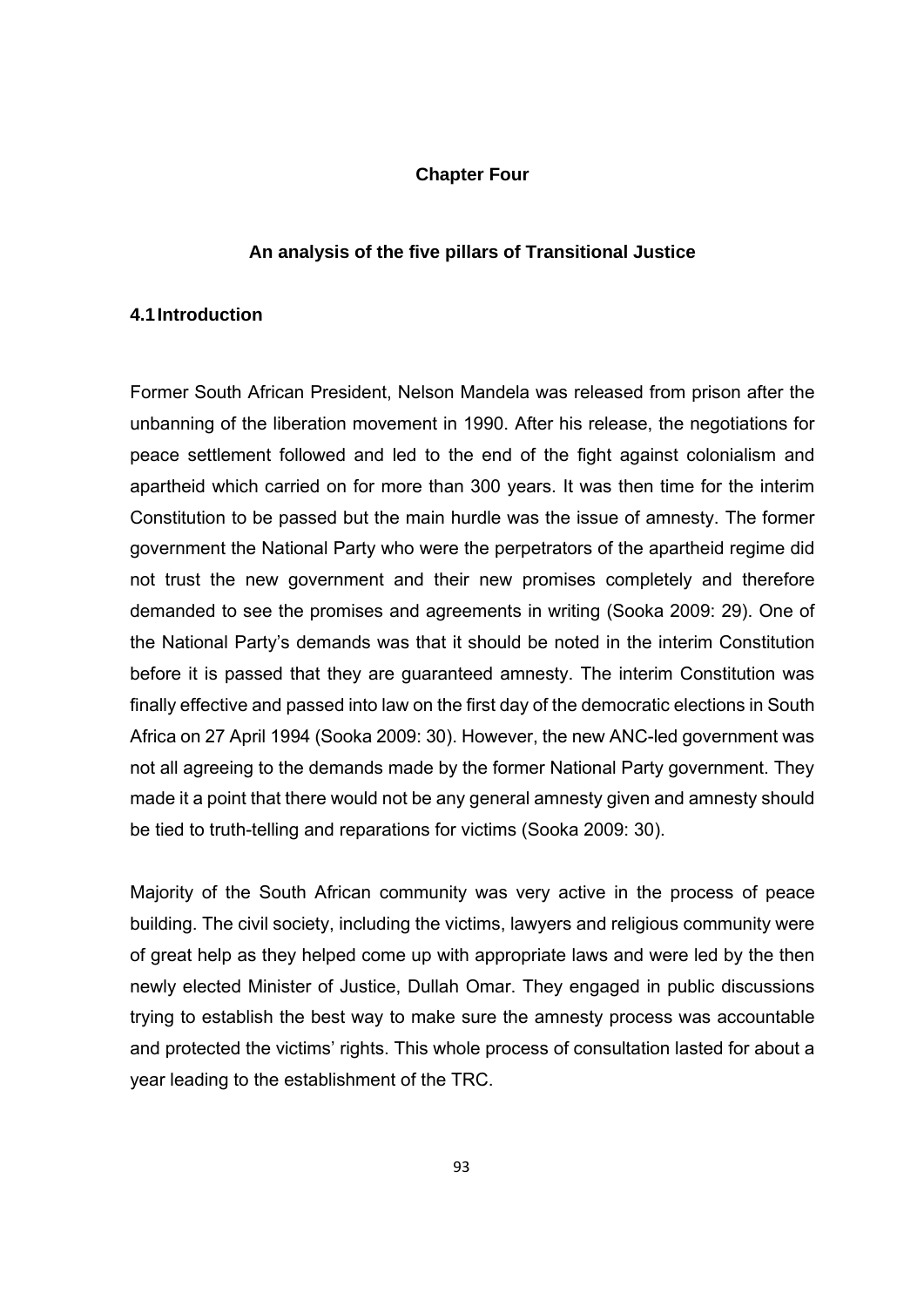According to Sooka (2009: 31), the TRC was established following the passing of the Promotion of National Unity and Reconciliation Act 34 of 1995 with the main aim being to grant the victims the chance to speak about past abuses and granting amnesty and putting a reparations policy in place. More than 22 000 victims testified and there were more than 7 000 applications for amnesty (Sooka 2009: 32). These testimonies were heard at public hearings and this made the SATRC to be recognised for being open and transparent and this was apparent because most South Africans became aware of the brutal massacre that apartheid was (Sooka 2009: 32). In South Africa, these hearings were held in such a manner to reach as many people as possible and broadcast on radio and television while in other countries these hearings are only limited to high profile individuals only and this normally excludes the victims.

Boraine (2009: 137) concurs with Sooka (2009: 32) that the establishment of the TRC in 1994, which followed the election of Nelson Mandela as president was backed with the aim that the TRC should help steer the country towards democracy and the basis of the TRC was transparency. The TRC was given powers by the Promotion of National Unity and Reconciliation Act 34 of 1995 to give amnesty, search premises, seize evidence, summon witnesses, and have a witness-protection programme in place for them (Doxtader & Salazar 2007: 22).

The five pillars of transitional justice are generally agreed upon by victims, practitioners and academics as elements that constitute fair assessment when evaluating transitional justice mechanisms. They are interpreted differently by different individuals and are sometimes termed differently; however, there is mutual understanding.

Transitional is a very easy to understand word meaning the past is fading away and the future is being prepared or yet to be prepared to look forward to. When talking about transition in terms of a country, it is when a country is in the process of transformation from one state of affairs, which is generally conflict to the next, which usually guarantee peace. However, this new state of affairs is not always clear. This uncertainty means that the country is certain that it needs to move away from the past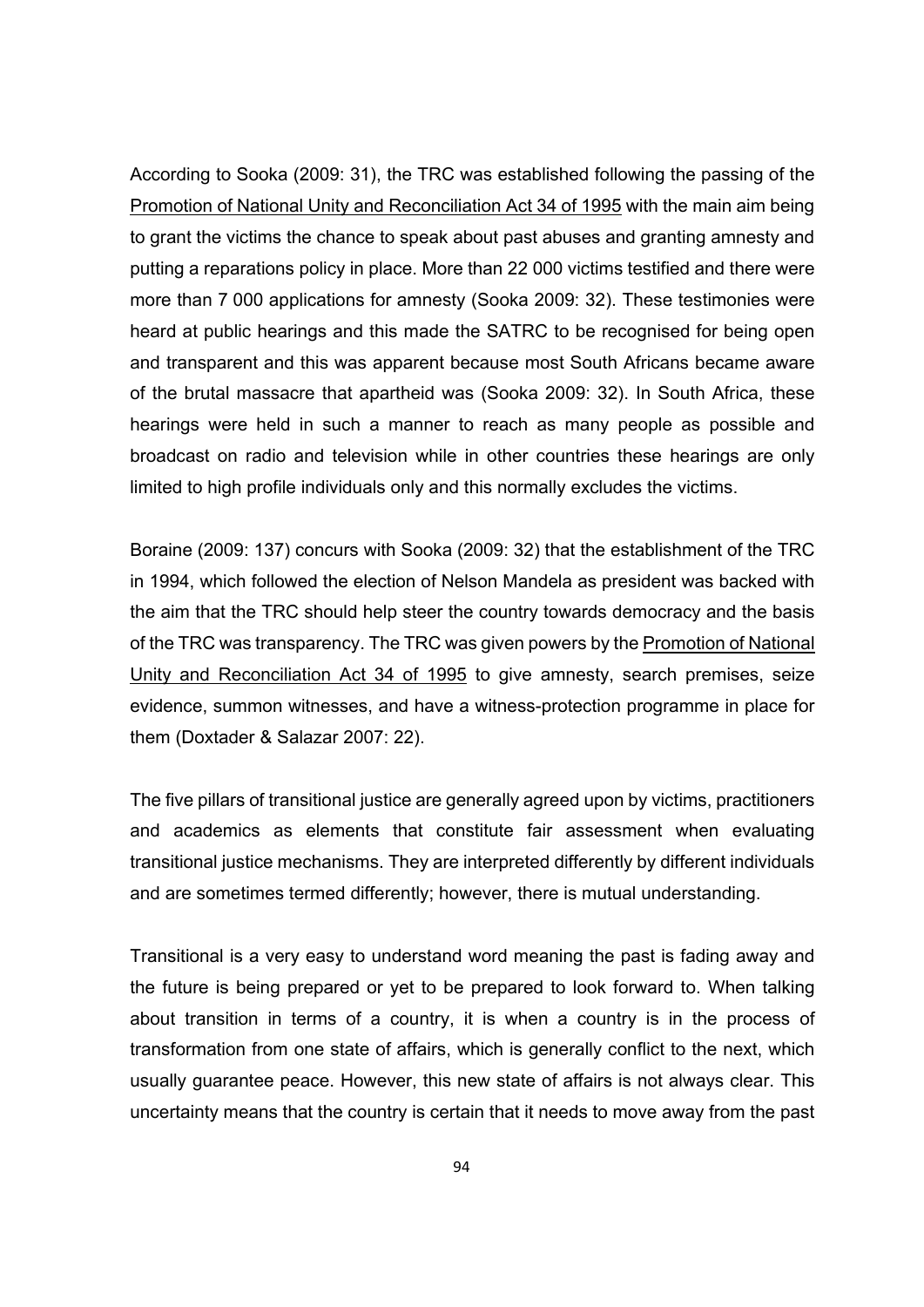state of affairs but still has to find a way to manage in the future state of affairs. It sometimes becomes a challenge for the country to maintain and ensure sustainable peace that can in turn lead to democracy and economic growth to be present in the country (Boraine 2006: 18).

The justice part of transitional justice does not make the challenge of uncertainty in terms of the new state of affairs any better because justice comes in different forms. Justice can be retributive, restorative, distributive or in the form of economic or social transformation. From the breakdown above, the definition of transitional justice can be deduced as the best way for a society to search for peace and move away from an undemocratic, oppressive or violent system. This is done by confronting the perpetrators and addressing the needs of the victims and helping everyone involved to start with reconciliation and transformation (Boraine 2006: 20).

Judging by the grave human rights abuses in countries like South Africa, the hunt for justice is necessary and justifiable. This hunt can sometimes face the challenge of having few prosecutions and not most especially in countries with a large number of human rights violations where it is impossible to prosecute everyone. There is therefore a need for more tools and models to supplement one form of justice. Supporting a holistic approach to transitional justice that tries to balance retributive justice with restorative justice will help in ensuring a fair society.

Boraine (2006: 25) suggests these five pillars which strengthens a holistic approach to transitional justice.

## **4.2 Accountability**

Accountability is very important in the amnesty process because when the applicant tells the whole truth, it shows that he acknowledges the impact of his deeds on the victims and this also helps in the truth documentation because there will be more information to document. In South Africa, not all perpetrators were always willing to tell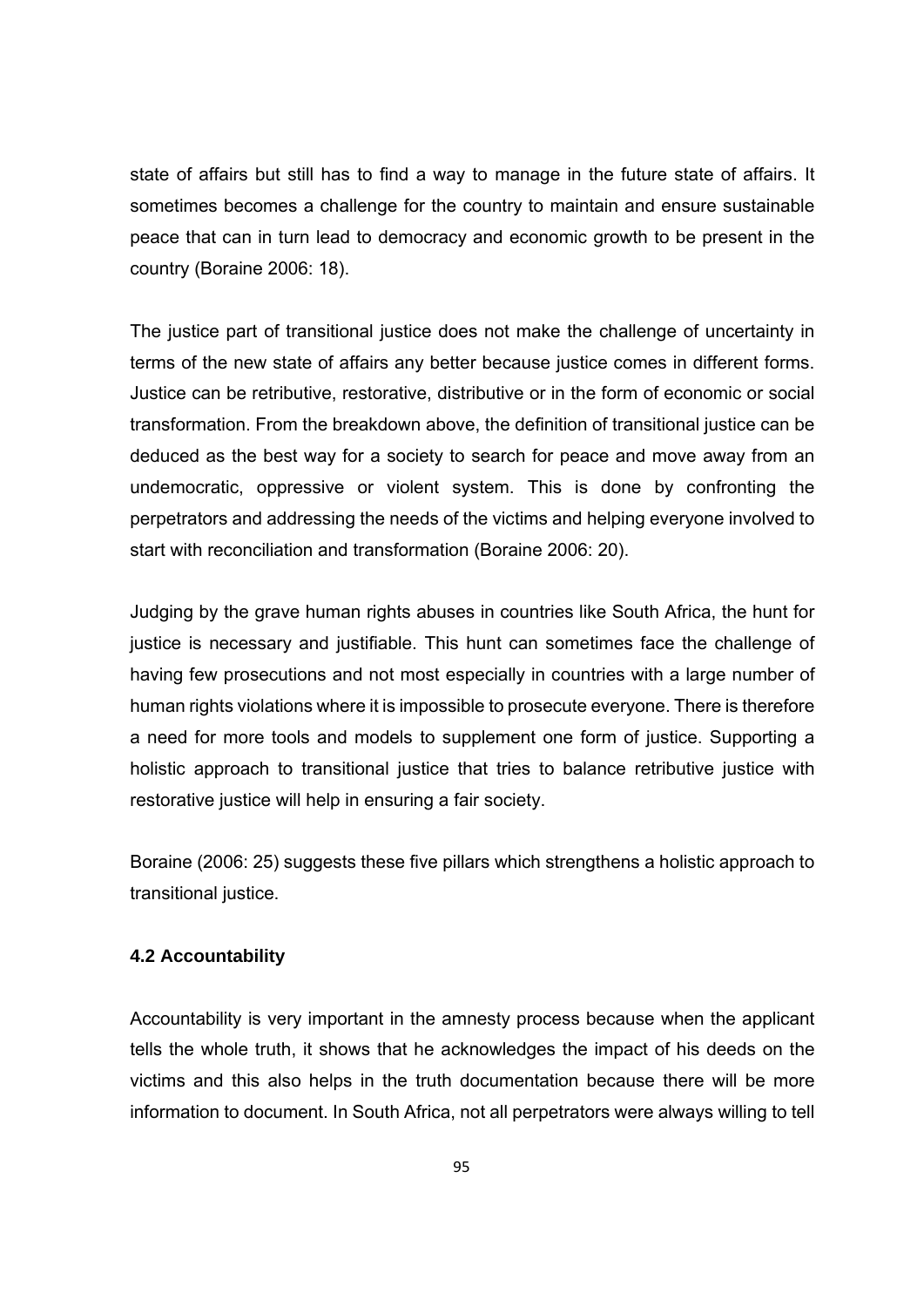the whole truth and mostly only did so when they were offered incentives like they will not be punished even though they deserve the harshest punishment. It was with the help of this incentive that the families of the victims have to learn the truth and the perpetrators also released their sense of guilt while the country as a whole began its journey of healing and reconciliation (Boraine 2006: 21).

It is sometimes questionable whether amnesty applicants are ever held accountable for their actions and it is important to understand the entire process of calling somebody to account in order to clear this confusion. The first step in the accountability process is when the perpetrator is called to account and that is when he will take responsibility for his actions and explain the details of his acts. A person is normally called to account with the general idea that they are accountable for that crime and that is not always true. The perpetrator gets the chance to explain the circumstances. If, for example, a person is called to account for the execution of a number of people in a bomb wired room by pressing a trigger button, he can either agree that he did it and explain why; alternatively, maybe say he was pushed down and he fell on the trigger button causing the bomb to go off but it was not his intention. The act of accounting by the perpetrator is only the first step in the accountability process with the consequences of his actions as the next step (Du Bois-Pedain 2007: 150).

Criminal trials are also accountability drivers where a trial can end in a conviction and the perpetrator is found guilty or acquittal when the defendant cannot be held accountable for anything. In a case were the defendant is convicted and found guilty, he will then be served with a sentence. Once all this is done, the perpetrator then gets to be recognised and treated as a normal member of the community and not as a mere criminal (Du Bois-Pedain 2007: 263).

### **4.3 Truth-Telling**

The truth is one of the main driving forces of the rule of law. With the truth, perpetrators can be identified and the victims can start with the healing process. The TRC is one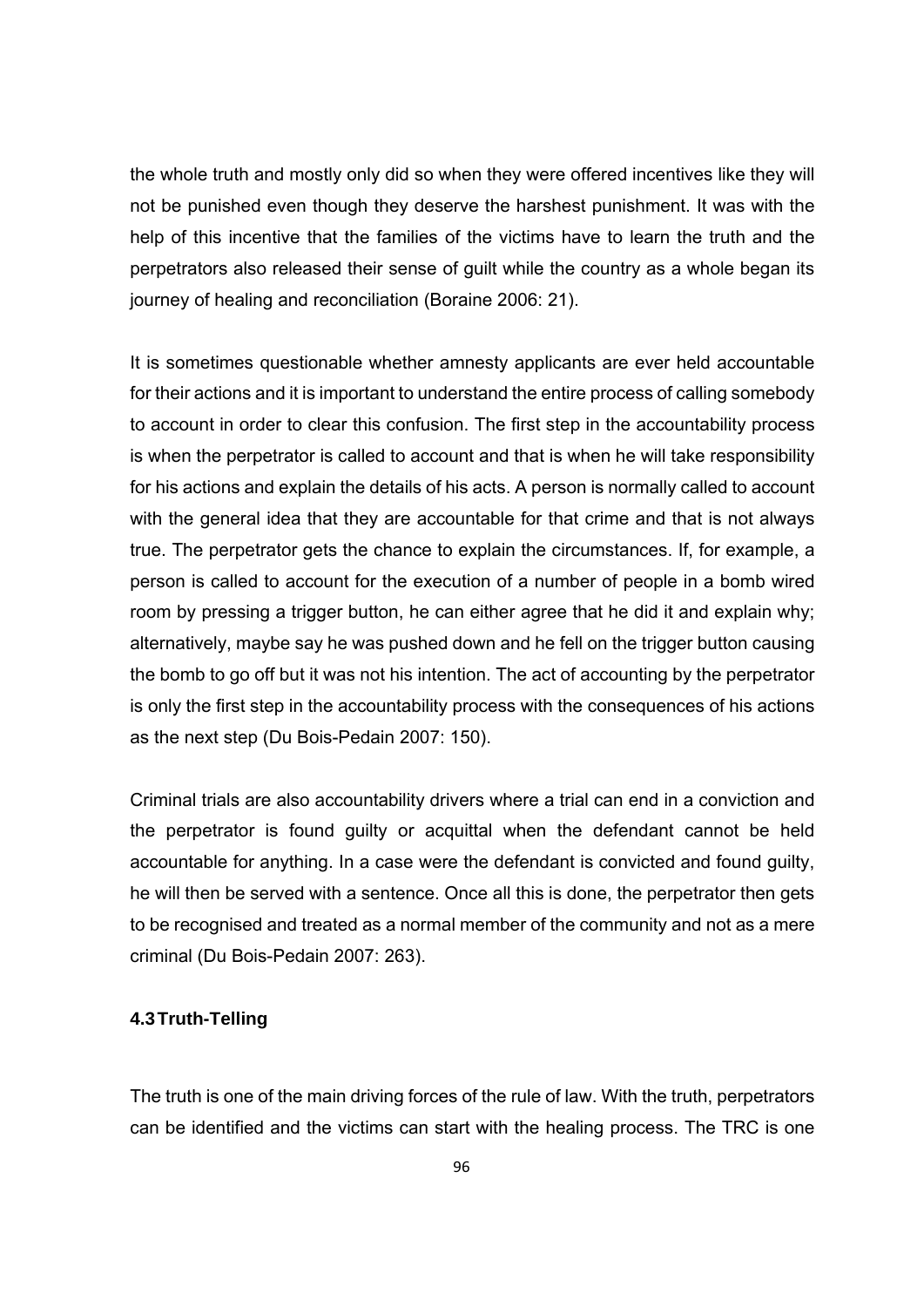mechanism birthed from the notion of truth and it has gained prominence since its inception. It is almost given that in every peace accord a truth commission will be a considered option for transitional justice. During the truth commission, all the truth being told will be filed and analysed to find out all the details and methods used during the human rights abuses. However, it has been criticised that it is impossible for all the truth to be uncovered (Boraine 2006: 26).

The SATRC made a distinction between four kinds of truth. Firstly, the act that oversaw the TRC, which is the Promotion of National Unity and Reconciliation Act had to compile an all-inclusive report analysing the events and it can only be based on factual and unbiased evidence it had. Factual truth was hence the first kind of truth. Everyone has their own version of the truth and therefore an opportunity for victims and perpetrators to tell their sides of the story was granted and personal or narrative truth was the second truth. Social and dialogical truth was the third kind, which meant the kind of truth that cannot be proved and is deduced from interaction or discussions. The final kind of truth allowed the SATRC to look at the past and the future. Moreover, the Commission had to find the kind of truth that will help fix the damage of the past and make sure there is no repetition of the past incidences in the future and there for healing and restorative truth was the last kind of truth (Boraine 2006: 26).

Truth-telling in the TRC was supposed to culminate in the perpetrators confessing and being punished for their actions in order to bring closure and peace to the survivors. Some of the perpetrators only told the truth for the sake of amnesty and the victims and their families felt that the perpetrators did not deserve to be forgiven because it all seemed like the apology was meant for the state that will grant amnesty and not the victims or their families (Hamber & Wilson 2002: 38).

Truth-telling can be a complicated process, especially if the perpetrators are expected to tell the whole truth and not only the truth relating to their amnesty application. Most perpetrators were not willing to tell the whole truth because it might have negatively affected their application for amnesty and they do not want to risk prosecution. SATRC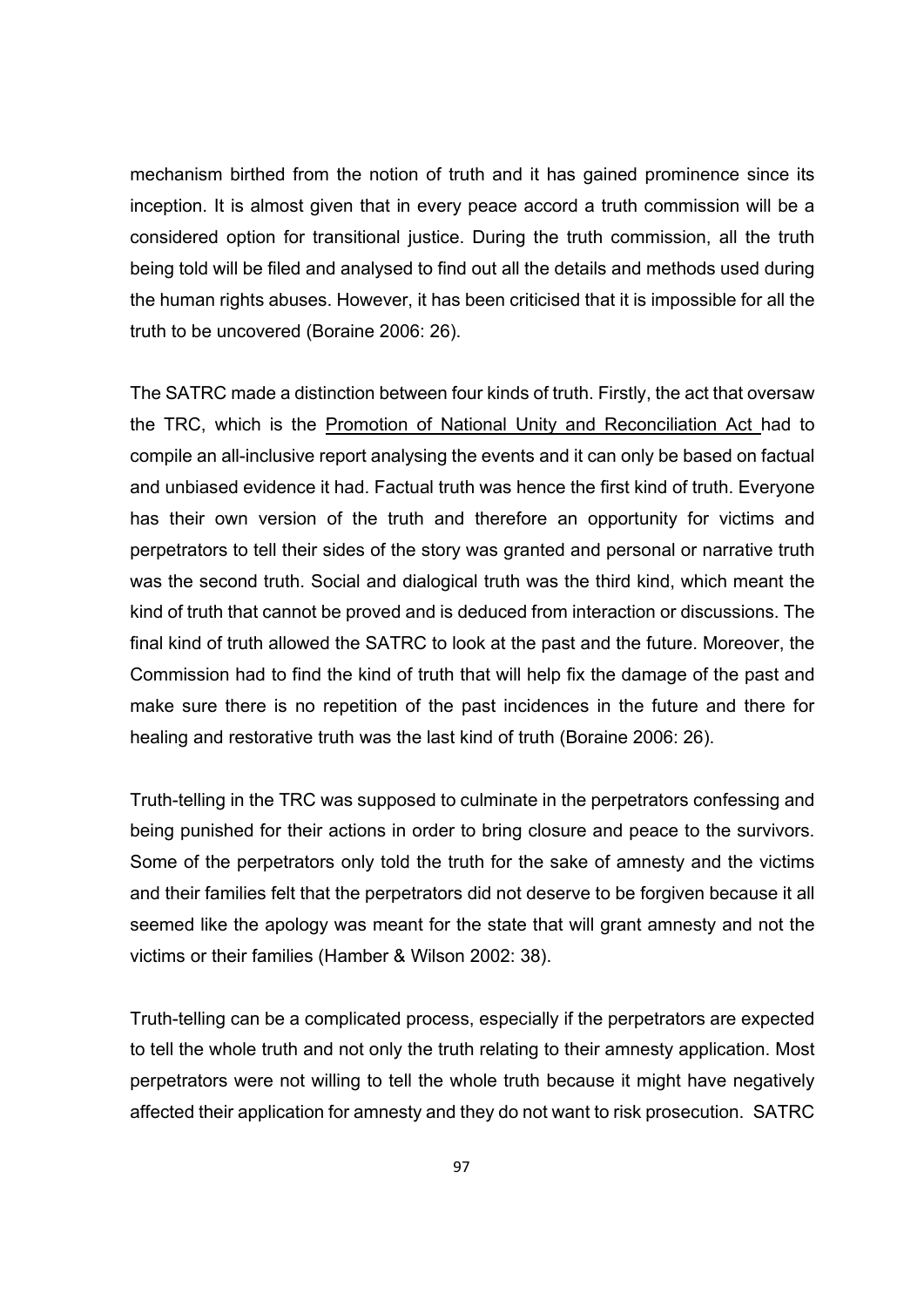advocated for a full disclosure of all the relevant facts only. Therefore, the applicant tended to look at those that will help his case positively only.

The view to only disclose relevant facts was not accepted by all. Some advocates thought that for the TRC to be successful and objective, all truth must be told. When all truth is told, all the facts will be in the open and this will help in finding out the nature and motive of all the crimes. However, the idea of full disclosure was not intended to force individuals to telling the truth. It was merely to put it out there that it will not help the TRC process in any way if for instance a perpetrator applies for amnesty for all the crimes that had no loss of life and then choose to remain silent about other drastic crimes, this would not help in reconciliation (Du Bois-Pedain 2007: 179).

With truth-telling, the participants tell their version of the truth based on their personal experiences during and after the genocide. Truth-hearing has to do with the way the truth is being received and dealt with and both truth-telling and truth-hearing are the main driving forces in truth recovery. Truth-shaping, on the other hand, generally involves external parties. These external parties re-evaluate the truth being heard and come up with their own findings putting them in a historical record detailing what happened during the genocide (Clark 2010: 187).

# **4.4 Reconciliation and Memorialisation**

One other founding leg of the TRC is reconciliation; it is the next big step to take after truth recovery. Reconciliation can be associated mainly with the Christian religion as a necessary act of forgiveness after learning the truth. It is not always a righteous process though because at times religious representatives align with the perpetrators and further oppress the victims instead of helping them; this in turn gives reconciliation a bad reputation.

The best way to attempt to achieve reconciliation in a society of past injustice would be to find common grounds for the perpetrators, victims and those that claim to have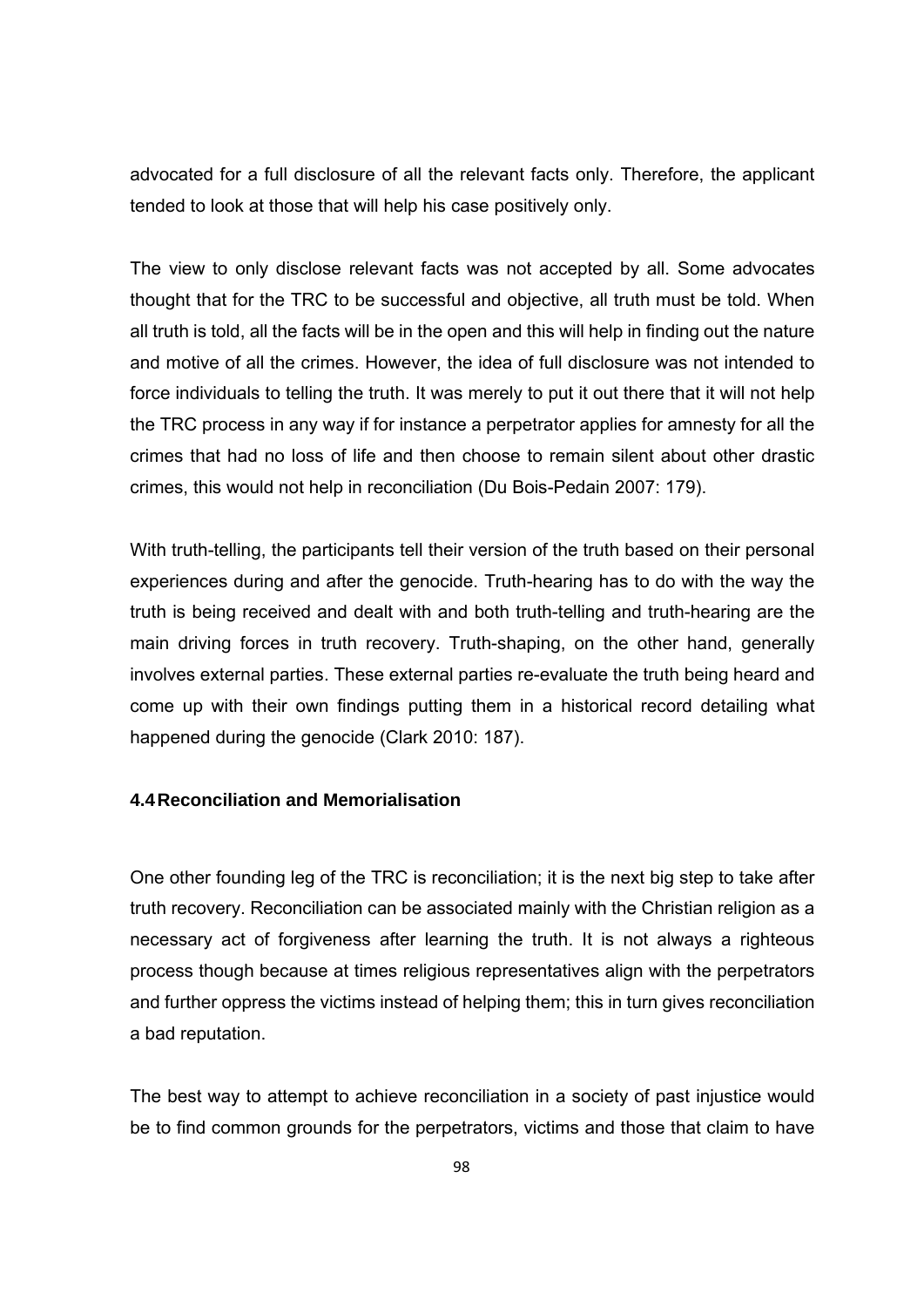been spectators. That can be done by reminding everyone about what their society used to be. The process to reconcile is never easy and it can also be dangerous as it sometimes leads to demilitarisation and reintegration of former rebel armies (Boraine 2006: 24).

For the process of reconciliation to begin, one prerequisite is responsibility whereby the perpetrator acknowledges all their wrongdoing. This is vital because the victim cannot be expected to reconcile and be friendly with someone who continues to refuse that they had anything to do with the wrong act. The perpetrator needs to take responsibility for their action but it does not always guarantee that there will be reconciliation (Christodoulidis & Veitch 2008: 12).

An individual's memory is mainly the act of remembering the past, but a countrywide memorial act is a very powerful reconciliation tool that enables a common and shared memory. The common and shared memory in turn creates a sense of unity that result in reconciliation in the community. It is therefore important for the state to prioritise memory because it is a way to avoid future repetitions of violence. South Africa is one country that realised that fact and had the TRC set up to facilitate memory among other things. The most physical and noticeable act to symbolise memory by the state is the erection of monuments and museums, among other interventions (Hamber & Wilson 2002: 38).

It is sometimes difficult for some people to visualise reconciliation as something possible because they cannot forget the past, mainly because they believe that the perpetrators and suspects did not tell the truth and merely told the stories that will convince the public to be true and lead to their release or benefit on the plea bargain. Some survivors and victims are willing to live side-by-side with the people that wronged them but it can largely be possible if it is an issue of mending old relationships between neighbours or relatives (Clark 2010: 230).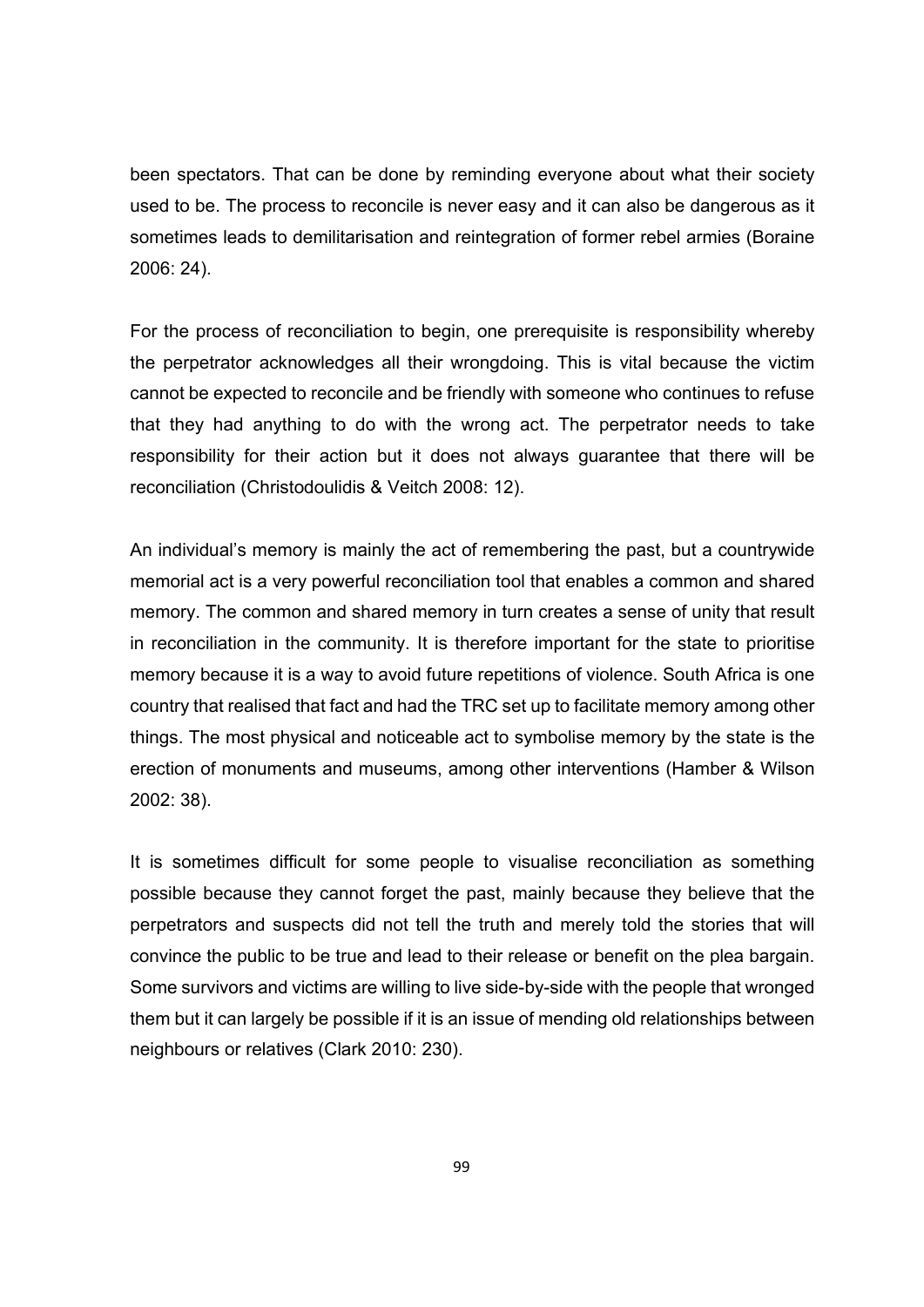#### **4.5 Institutional Reform**

Institutional reform is when focus is shifted from truth-recovery and reconciliation, which focus on individuals to the institution and it is at the heart of transformation. Though TRCs are the best mechanisms to look at the past and analyse the people's needs, most of them focus mainly on individual hearings instead of institutional hearings. The idea of institutional hearings does not suggest that they are more important than the individual hearing. Nevertheless, the institutional hearings focus on the individuals and on the institution, hence making it easy to call on the institutions responsible for the human rights abuses in the state to account. One example is in the SATRC where the representatives of all institutions like the police, military, religious groups, media, and labour were called upon the commission to account for their roles in the past injustice and for them to also state how they saw their roles in the future (Boraine 2006: 25).

In countries where there was little or no institutional reform, whereby the same military general or same police still run the institution, such countries hardly move forward beyond the bloodied or sad past towards a brighter democracy.

South Africa was under excessive financial strain after the 1994 transition to democracy and this made it necessary for the government to take up some institutional reforms regarding finances. The new government of South Africa implemented new structures that changes the way public funds were allocated and was aimed at improving the quality and quantity of service delivery. It was essential to have a new system that will manage the new constitutional structure. The three spheres of government were given functions for each sphere and also shared functions with the main goal of improving service delivery (Cole & Fölscher 2006: 64).

While South Africa was transitioning into democracy, it was in an economic recession and the country was the most unjust country at the time with more than half of the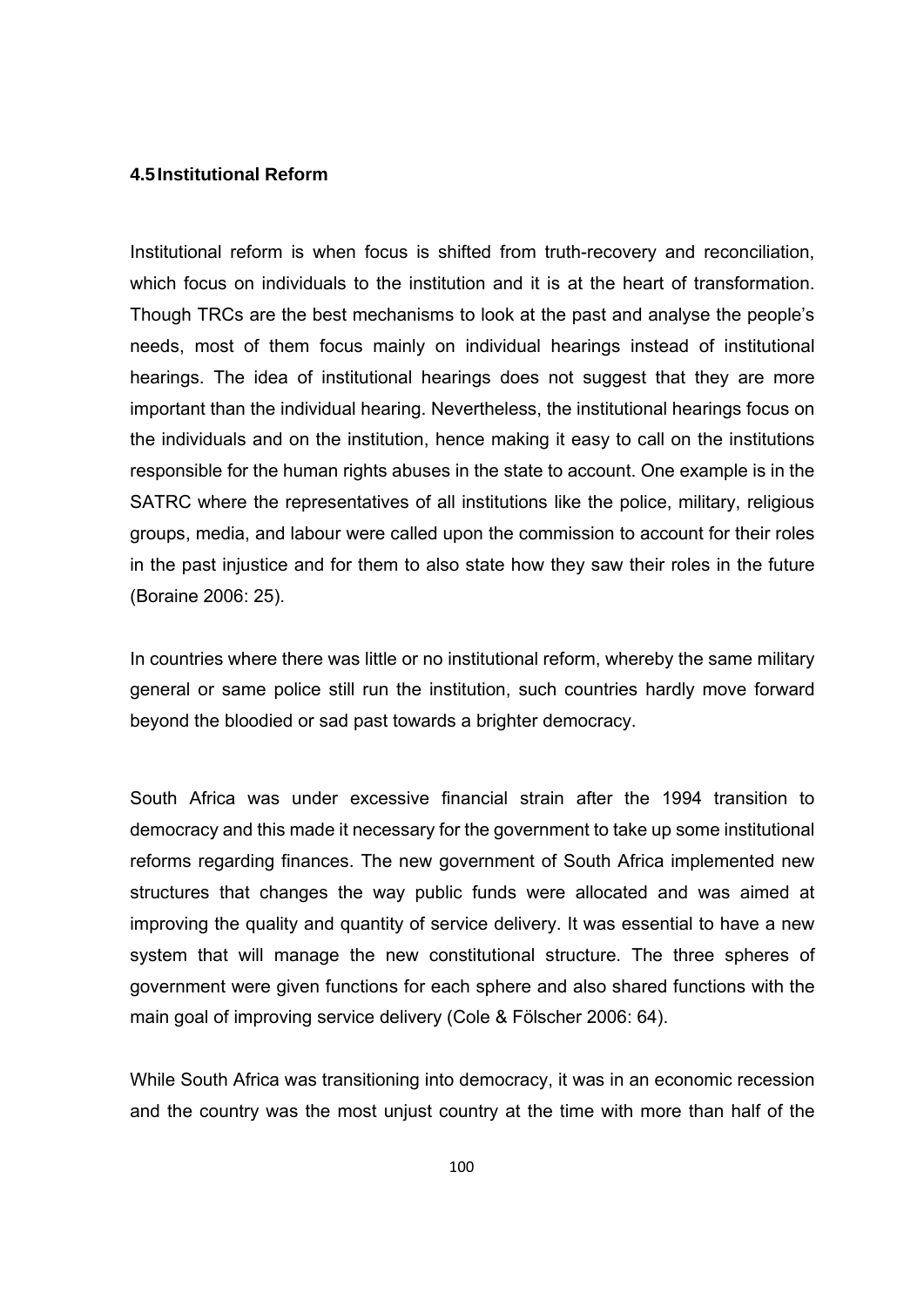country's riches being enjoyed by the white minority and the black majority only receiving below 4% of the riches. It was important to respond to the needs of the black majority who, for a long period of time, were discriminated against when coming to service delivery and sharing the country's wealth. This led to the implementation of the GEAR strategy, which was aimed at inviting foreign investment, free trade and sell government assets to the private sector. This initiative driven by GEAR produced a lot of income for the state. Some of the government assets sold to the private sector were Eskom, South African Airways, Telkom and Transnet while other ventures were left for the Black Economic Empowerment (BEE (Previously disadvantaged part of the community)) investors (Pitcher 2012: 54).

### **4.6 Reparations**

The TRC's investigations were supposed to run from 1 May 1960 up to and including the elections in May 1994 and had about 300 employees in different offices across the country with a budget of about US\$18 million for two and a half years (Boraine 2009: 138). Few months after the release of the final five-volume report of the TRC in October 1998, it was deliberated in Parliament and the President of the African National Congress (ANC) at the time President Thabo Mbeki said the ANC does not fully concur with the recommendations made by the TRC and does not commit itself to fulfilling those recommendations. The reparation policy, which was recommended by the TRC that the victims be given compensation from the government, was one of the few things the ANC was not prepared to fulfil. However, the ANC did pay some of the victims but the reparations they received were lower than the amounts suggested by the TRC, with some of the reparations exclusions including improved housing and medical care. This act by the ANC government laid a foundation for further political tensions though it was supported by good reasons (Boraine 2009: 138).

The history of reparations is very long and reparations have not always been the way they are today. The process of reparations evolved from being an inter-state affair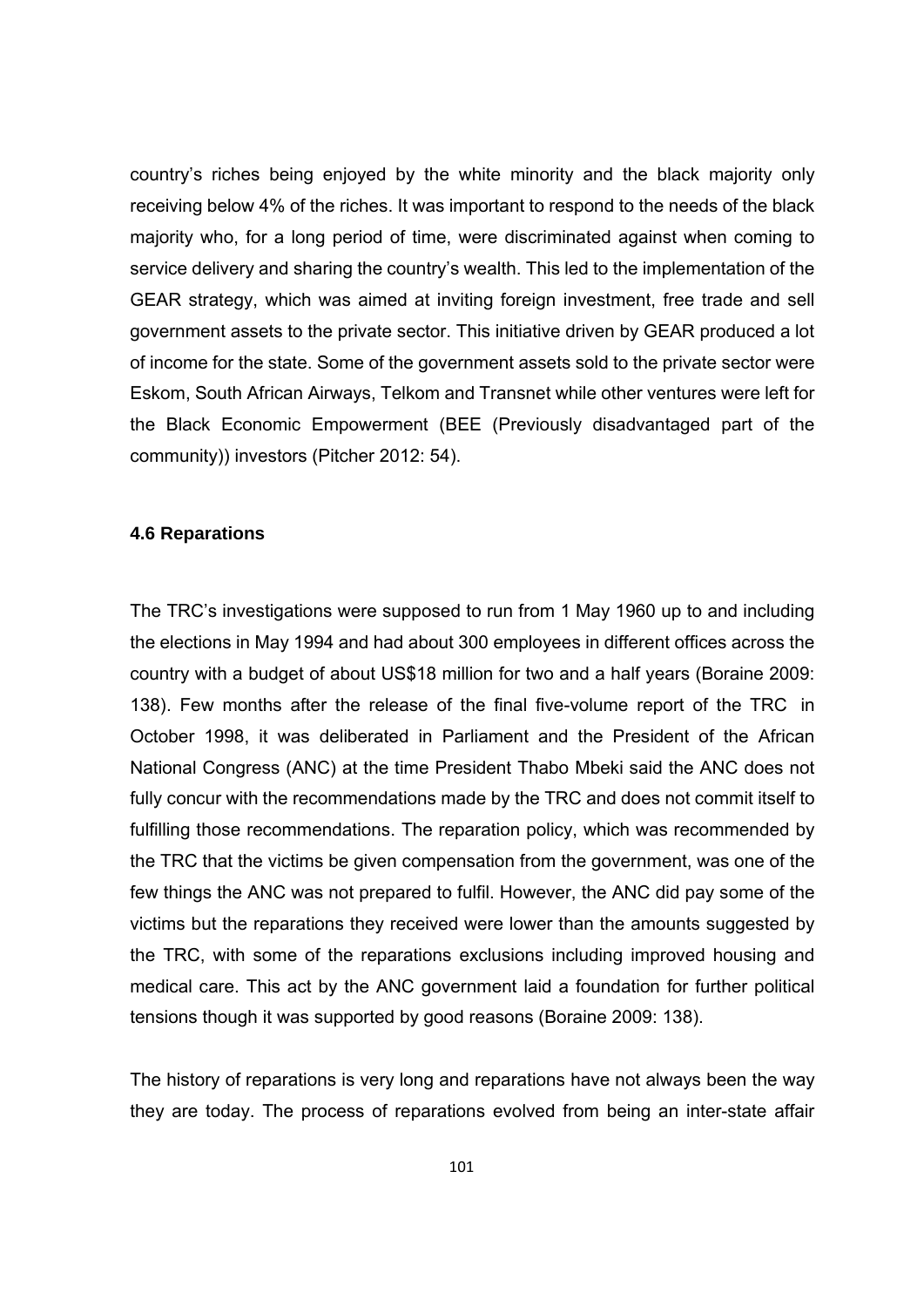where the losing state would pay the wining state, to when the reparations payment is made to the individuals who were victims of human rights abuse. The process of reparations is viewed differently by different individuals be it perpetrator, victim or spectator. For the victims, the reparations serve as the last tangible thing from the state that took away something of value from them that cannot be returned. The victims are aware that the process of transitional justice is already overloaded with the cases of the perpetrators who should be brought to book and being consoled cannot go beyond these reparations. It is important to note though that in order to avoid the payment of reparations being informal and therefore being perceived as blood money, it is important to record all the acknowledgments of truth and payments made (Boraine 2006: 20).

The victims can get closure and pleasure from knowing the truth about what happened from truth-telling and from the acknowledgement by the perpetrators. Institutional reform, on the other hand, will not be an easy come process as it will be a long-term project that might even affect the lives of the victims indirectly. Reparations will then be a perfect tool to console the victims as they (reparations) are directed to them (victims).

Hamre and Sullivan (2003: 171) learned that post-conflict states are still to be considered even after conflict. This is done mainly for humanitarian and security reasons because if these states are left alone and not considered by other states they could be home for terrorism, international organised crimes and drug trafficking. This will in turn be a direct threat to the national interest and stability of the neighbouring countries and its region. While in the fight for post-conflict reconstruction, the local society plays a very vital role of nation building and outside actors can also play a role in post-conflict reconstruction and in turn overcome the legacy of conflict.

According to Hamre and Sullivan (2003: 176), post-conflict reconstruction has four distinct and interrelated categories of pillars: Security, Justice and Reconciliation, Social and Economic well-being, as well as, Governance and Participation.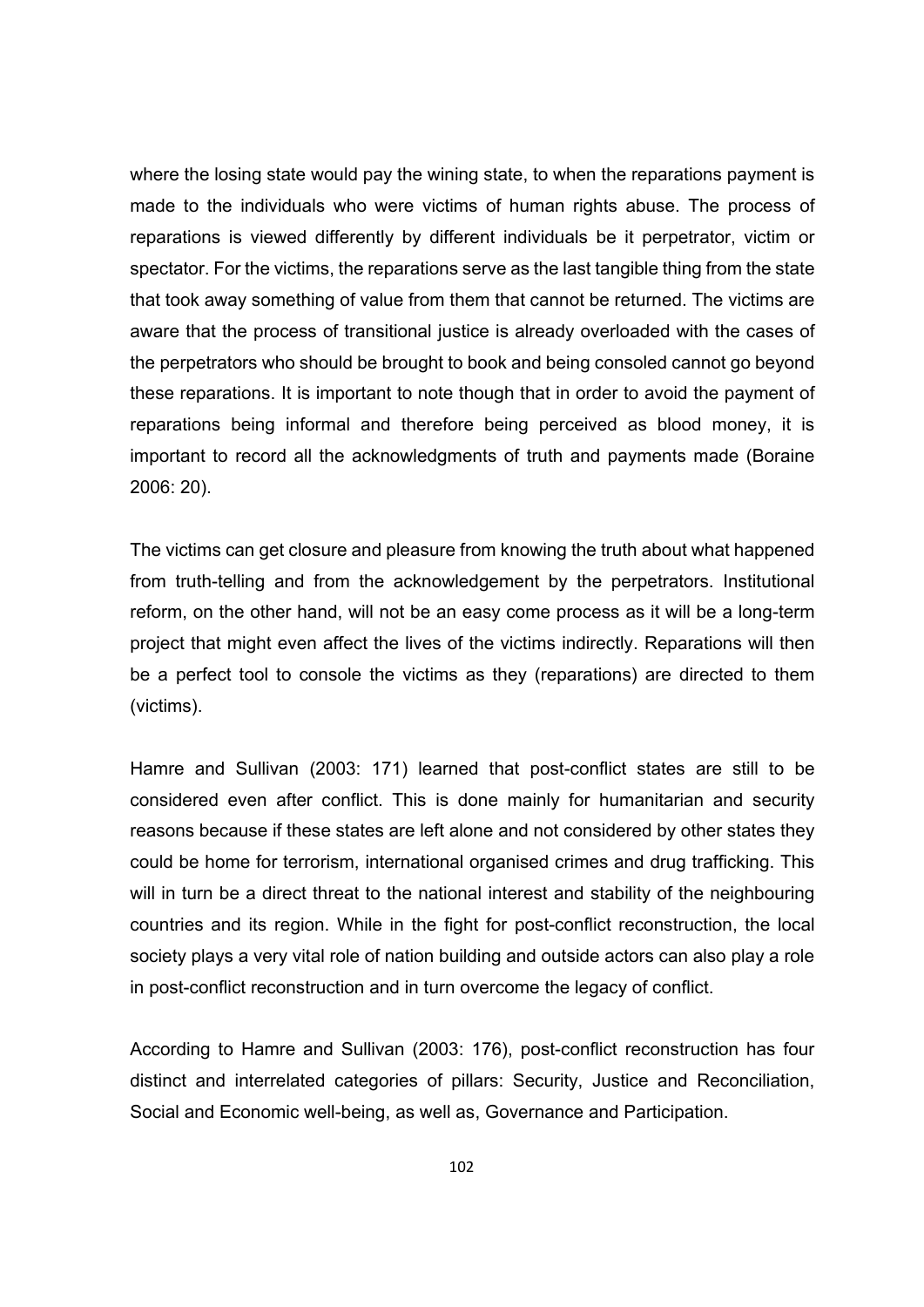The TRC was the main tool that responded to the concerns of the victims. It was tasked with the restoration of the victims' human dignity by endorsing reparation measures like compensation, voluntary payment, or rehabilitation. To be considered a victim, a person must have suffered human rights abuses like economic loss or physical, emotional, or mental suffering under the apartheid legal order. Nevertheless, it also included some who were not necessarily victims of crimes under the apartheid legal order. There was a reparation mechanism in place that was aimed at compensating the victims by the government. The TRC then put into place a mechanism run by the newly created President's Fund, which was financed mainly by donations.

President Thabo Mbeki recommended a few proposals to Parliament to be authorised. This led to the formulation of the four categories of reparation, namely, community rehabilitation programmes to encourage healing and recovery in the community, symbolic reparation aimed at restoring the victims dignity and helped with memorial gestures like death certificates and street renaming, institutional reform aimed at hindering the reoccurrence of human rights abuses and individual reparations (Du Bois 2008: 130).

### **4.7 Conclusion**

Strict compliance to the rule of law is very important in every democratic society regardless of dictators and authoritarian societies that do not follow this rule of law. In a democratic society that follows the rule of law, it is important to punish those that violate the law. Though punishing all the perpetrators can be a challenge, it is important to note that obsessing about this punishment can make reaching sustainable peace challenging. Attaining a fair society goes beyond just punishment, truth documentation about the past and dignity restoration for the victims are important too.

Like in any other project, the TRC had its fair share of challenges. Not everyone who took part in the violence accepted or believed in it so much that not all applied for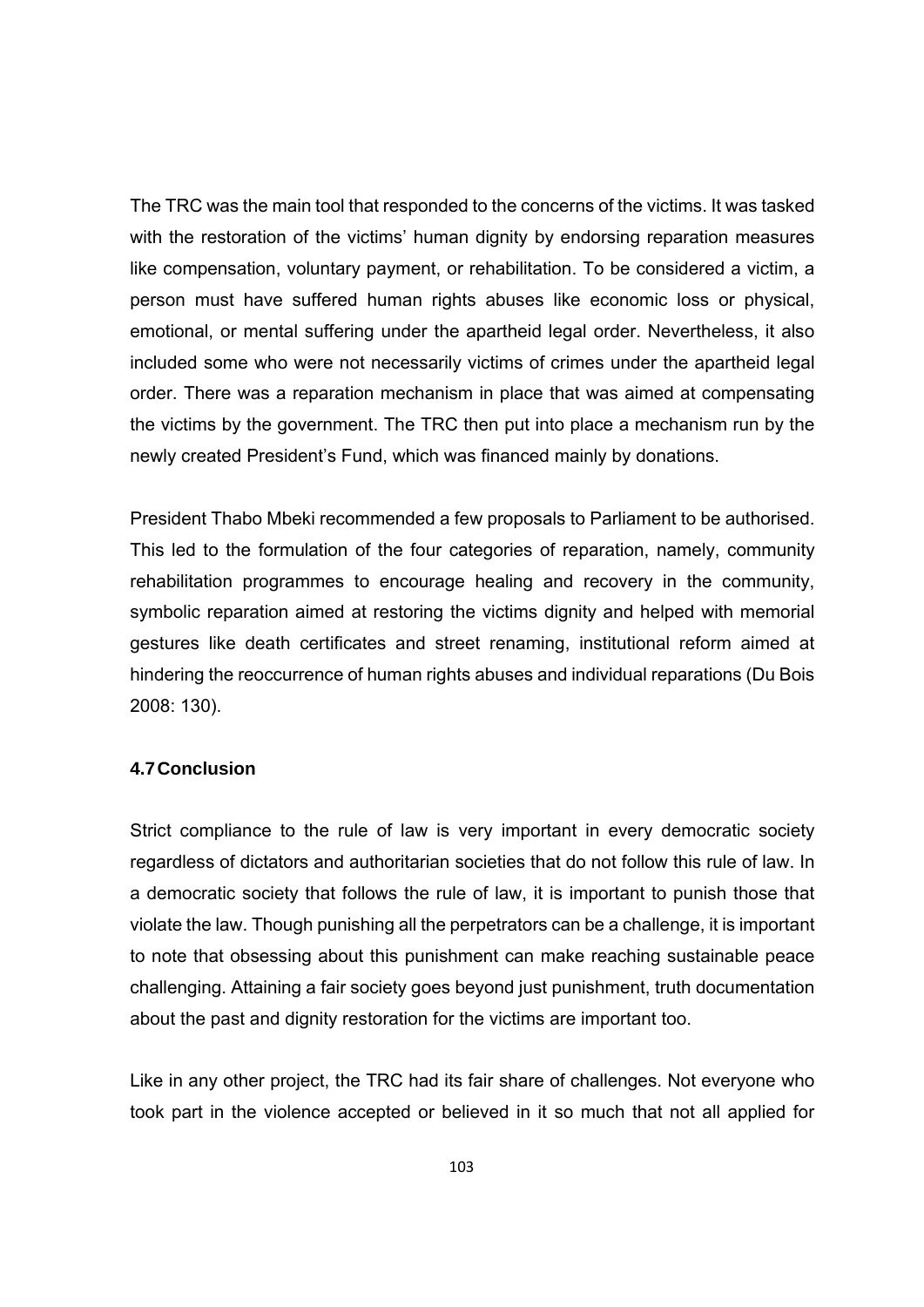amnesty. Some thought that they did not commit any human rights abuses and did what needed to be done, and therefore amnesty was not necessary. However, the TRC did not scrutinise the apartheid policies in depth. As a result, the history is still haunting South Africans to this day. The apartheid regime had victims, perpetrators and beneficiaries but the TRC focused mainly on addressing the victims and the perpetrators and the beneficiaries are still beneficiaries to this day. The victims were at the receiving end while the perpetrators did the actual act of human rights abuses and the beneficiaries were watching from a distance enjoying the fruits of this massacre and they are still benefiting.

Like many other countries recovering from past injustices, South Africa made use of a holistic approach and proved that this is the best method that dealt with the legal aspects and also provides incentives. It is now clear that it can be useful for countries recovering from past injustices to make use of both retributive and restorative approaches in their transitional justice quests. SATRC used all the five pillars efficiently though there were few instances where the original pillars' intention was not used accordingly like when the perpetrators would account simply to get amnesty and not to grant their victims healing and knowledge of the truth.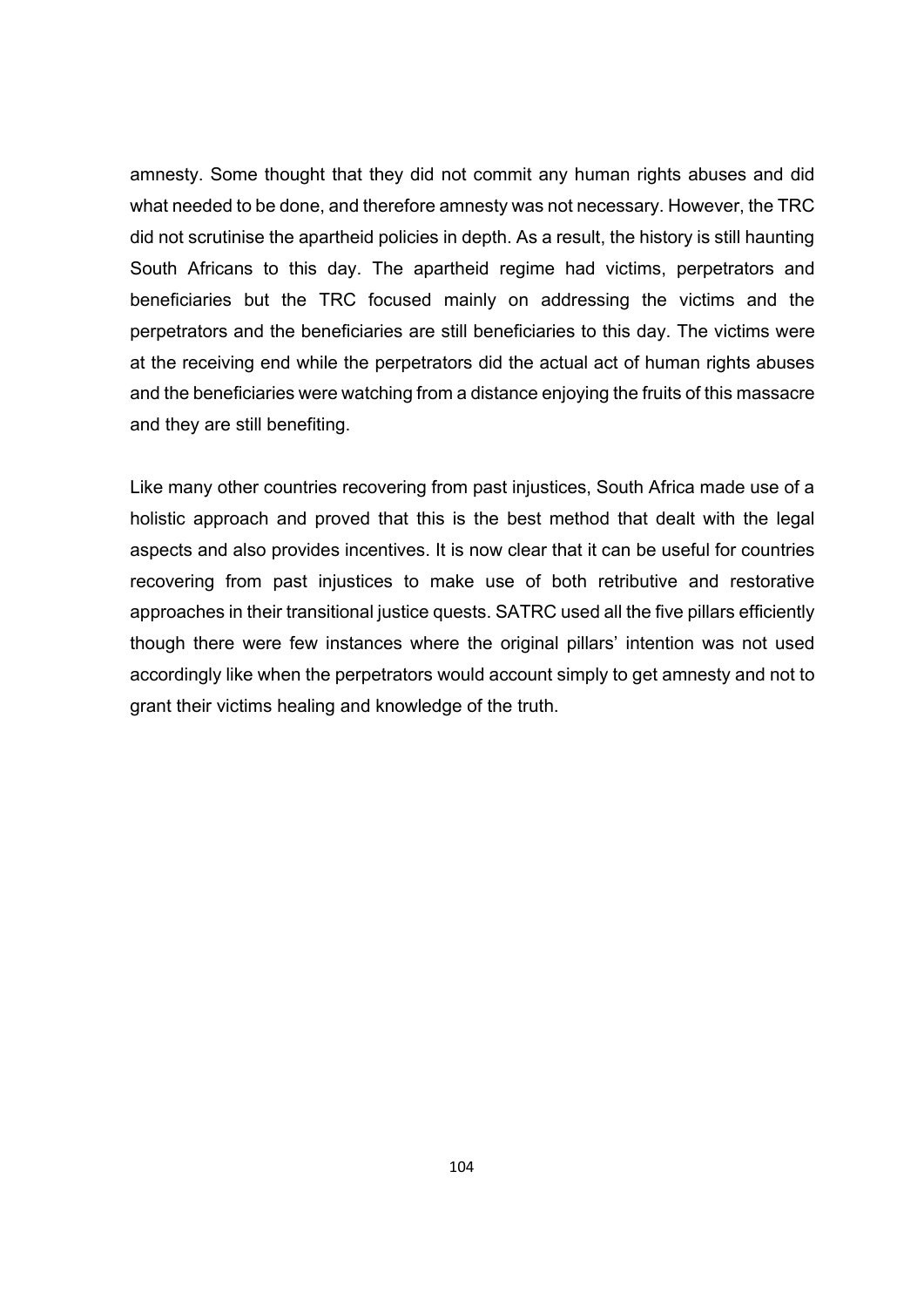## **Chapter Five**

## **An analysis of TRC using the five pillars of Transitional Justice**

#### **5.1 Introduction**

This chapter analyses the South African Truth and Reconciliation Commission process using the five pillars of transitional justice that were explored in chapter two. The South African TRC is examined for its impact or lack thereof as a transitional justice mechanism in terms of Truth-Seeking and Truth-Telling, Trials, Reparations, Institutional Reform and Memorialisation. This study is interested in assessing the extent to which the TRC dealt with the five pillars of transitional justice in the South African historical, political and even cultural landscape.

The TRC was used an instrument adopted by South Africans in an attempt to seek closure, reconciliation and forgiveness after a long history of racialised violent conflict that pitted the apartheid regime against the liberation movement. The SATRC operated through three committees whose mandate perhaps indicates the key aims and objectives of the Commission. Firstly, there was the Human Rights Violations Committee that was tasked to investigate human rights violations from 1960 to 1994.

Secondly, the Reparations and Rehabilitation Committee was mandated to work on restoring dignity and repairing the losses of victims of violence and human rights abuses. Lastly, the Amnesty Committee dwelt on receiving and considering applications for amnesty and forgiveness from perpetrators of human rights and violence who confessed their crimes before the Commission. This chapter will begin by an explication of the context and the setting of the TRC as a platform of transitional justice. After that, the use of Truth-Seeking and Truth-Telling in the TRC will be examined followed by the use or none use of Trials as a pillar of transitional justice.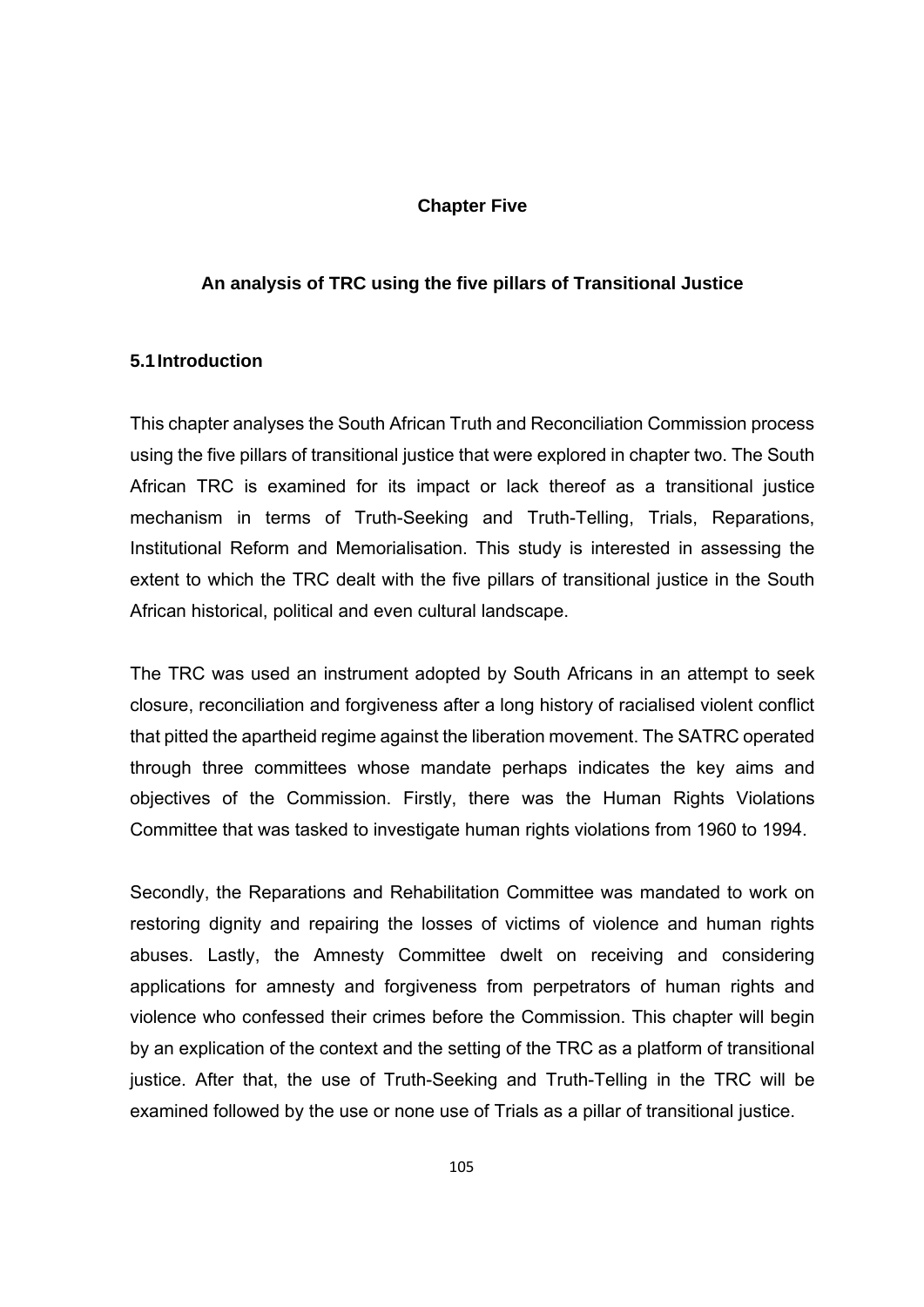The pillar of Reparations as a mechanism of transitional justice will be examined, followed by the pillars of Institutional Reform followed by Memorialisation. This chapter will conclude by offering an evaluation of the TRC process as an attempt at transitional justice in the South African historical, political and cultural context.

#### **5.2 The Context and Setting of the South African TRC**

In the discussion concerning the "endgame" and the "secret talks" between the apartheid regime and the liberation movement, Esterhuyse (2012) narrates how politicians in both sides of the dispute clandestinely negotiated the end of apartheid. After the politicians from the apartheid regime and the liberation movement had made their concessions and compromises, and agreed in secrecy, the agreements had to find public acceptance if they were to be implemented. A Convention for a Democratic South Africa (CODESA) was instituted as a public political negotiations and discussion platform. CODESA kicked off its work in 1991 at the World Trade Centre in Kempton Park. According to Traces of Truth (2006), an archive of TRC records that is hosted online and is kept at the University of Witwatersrand Library, CODESA collapsed in 1992 after failure to reach agreements on power sharing by the disputants in the apartheid regime and the liberation movement allies. Traces of Truth (2006) in its archives indicates that in 1992 a referendum among white South Africans, recorded a two-thirds vote indicating that the majority of whites in South Africa supported political negotiations toward a democratic and non-racial transition. This result of the referendum encouraged formal talks and negotiations. In 1993, a Multiparty Negotiation Forum (MPF) was instituted leading to the Interim Constitution of the Republic of South Africa of 1993.

The Promotion of National Unity and Reconciliation Act 34 of 1995 that was drafted after the ANC formed a Government of National Unity permitted the composition of the TRC that was created to facilitate the telling of the truth, forgiveness, reconciliation, and nation building in the Republic of South Africa (Doxtader & Salazar 2007: 13). The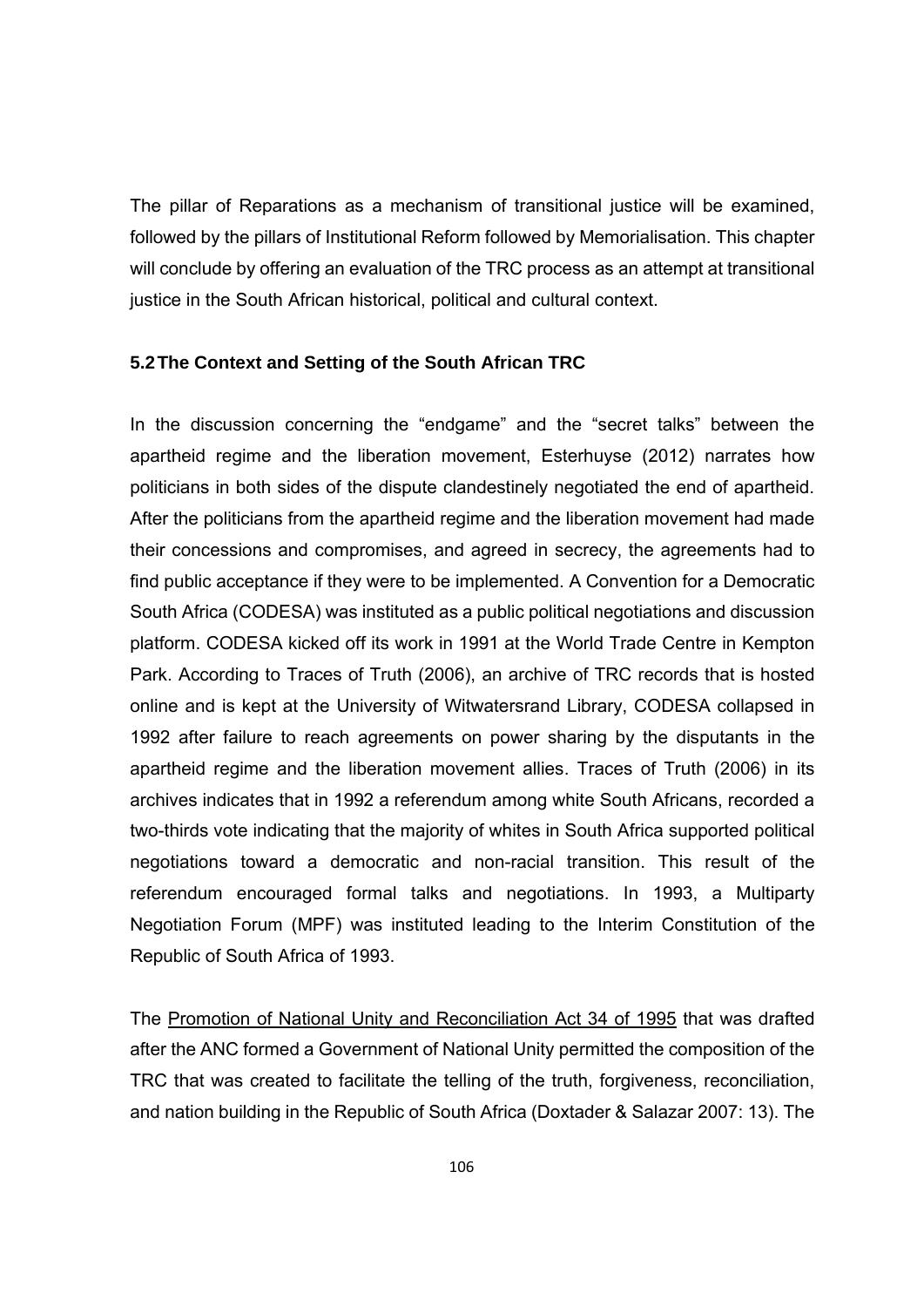spirit of the SATRC was represented in the argument of Tutu (1999) that South Africa would have "no future without forgiveness". As clearly as the political disputants in South Africa, the apartheid regime and the liberation movement, realised that there would be no future without the talks. The populace of South Africa had to see the importance of transitional justice facilitated by the TRC. South Africa had to consciously find "a reckoning" with "apartheid's criminal governance" and even the "violence and atrocities" committed by the liberation movement in the course of the struggle against apartheid, "reconciliation" had to be found "through truth" (Asmal, Asmal & Suresh 1996).

The process of "the healing" of a historically and culturally wounded "nation" had to be imagined and practicalised (Boraine & Levy 1995). The TRC constituted a platform that involved unmasking a fierce and painful history of oppression, struggle and violence, in the argument of Boraine (2000). According to Traces of Truth archive (2006),

> Many in South Africa were fundamentally opposed to any kind of detailed introspection into the past, primarily those who were either functionaries or beneficiaries of the apartheid system," and even "including the security forces, the atomized right-wing political forces, as well as many of those associated with the homeland and self-governing regimes that complemented the regime articulated this position.

Because of the history of violence and secrecy, truth-seeking and truth-telling, one of the pillars of transitional justice under study becomes the process of "unmasking" the past that Boraine alluded to.

According to the Promotion of National Unity and Reconciliation Act 34 of 1995, the TRC was charged with the task:

> To provide for the investigation and the establishment of as complete a picture as possible of the nature and extent of all gross violations of human rights committed within or outside the Republic during the period 1 March 1996 to 5 December 1993,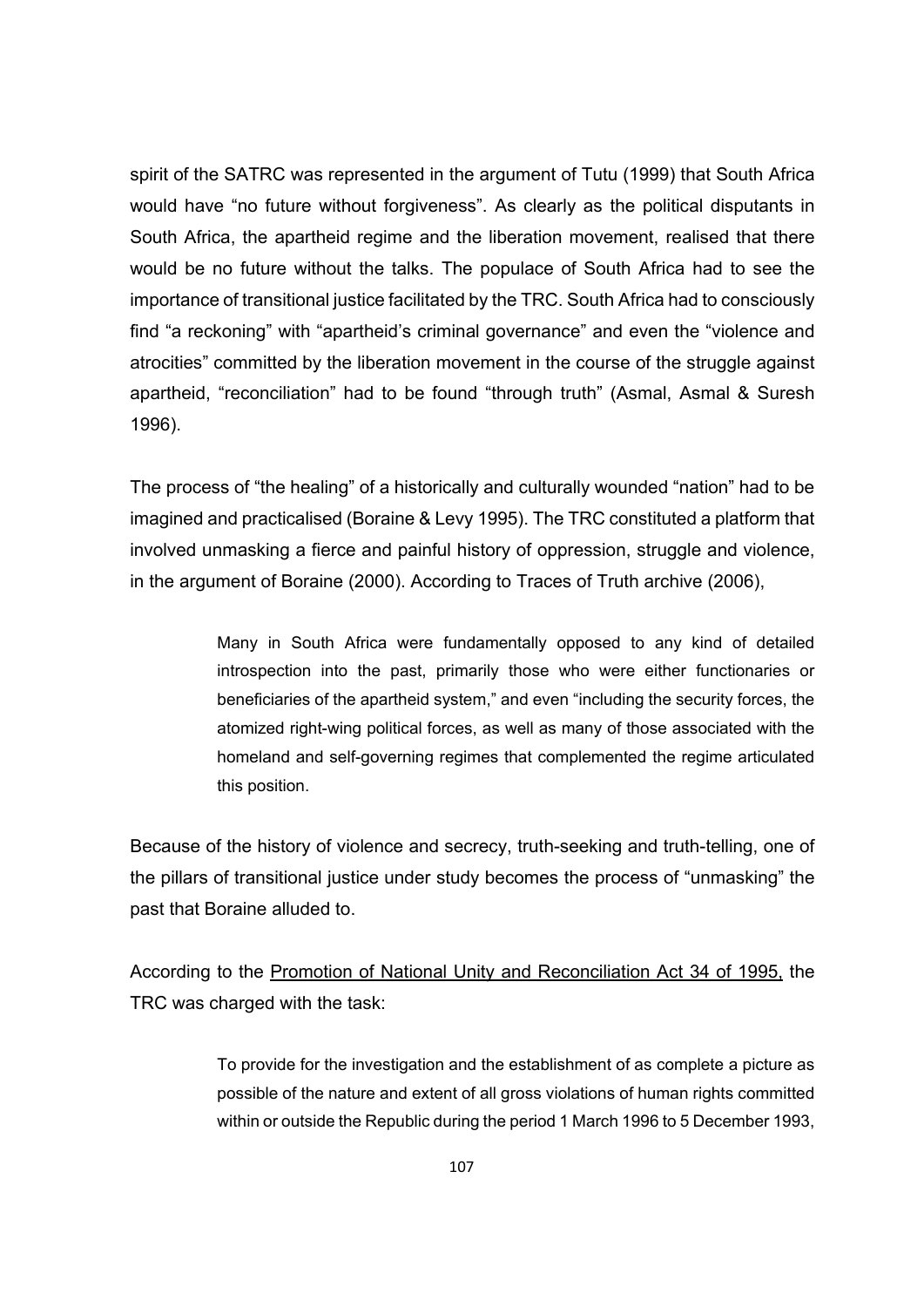and emanating from the conflicts of the past, and of the fate or whereabouts of the victims of such violations; the granting of amnesty to certain persons in respect of acts associated with political objectives committed during the said period; the taking of measures aimed at the restoration of human and civil dignity and the rehabilitation of victims of gross violations of human rights; the reporting to the Nation about such violations and victims; the making of recommendations aimed at the prevention of the commission of gross violations of human rights (Doxtader & Salazar 2007: 14).

Unmasking the past, repairing injuries, forgiving repentant offenders and ensuring a future of forgiveness and unity seem to have been at the centre of the transitional justice agenda of the TRC. The TRC provided a site for the meeting point of fears of perpetrators of apartheid crimes and their guilt with the anger and hope of victims of apartheid. Another political community in South Africa that had interest in the TRC was the ordinary beneficiaries of apartheid and the big business entities that profited from apartheid. For that reason, this study aims at evaluating the uses of the five pillars of transitional justice as applied in the SATRC process. The TRC, importantly, elected restorative instead of retributive justice; retributive justice was pursued by the model of Nuremberg-style trials that privileged punishment of offenders. Also importantly, the TRC emphasised amnesty for those offenders who confessed their crimes before the Commission.

## **5.3 Truth-Seeking and Truth-Telling in the SATRC**

The legislation under which the TRC was formed as seen above pledged that the Commission will aim "to provide for the investigation and the establishment of as complete a picture as possible of the nature and extent of all gross violations of human rights committed within or outside the Republic" (Hayner 2002: 16). The "complete picture" refers to the full truth about violent human right violations that the Commission intended to unmask by interviewing victims and pressing confessions out of the perpetrators in exchange for amnesty and forgiveness. For that reason, truth-seeking and truth-telling became foundationally important for the SATRC.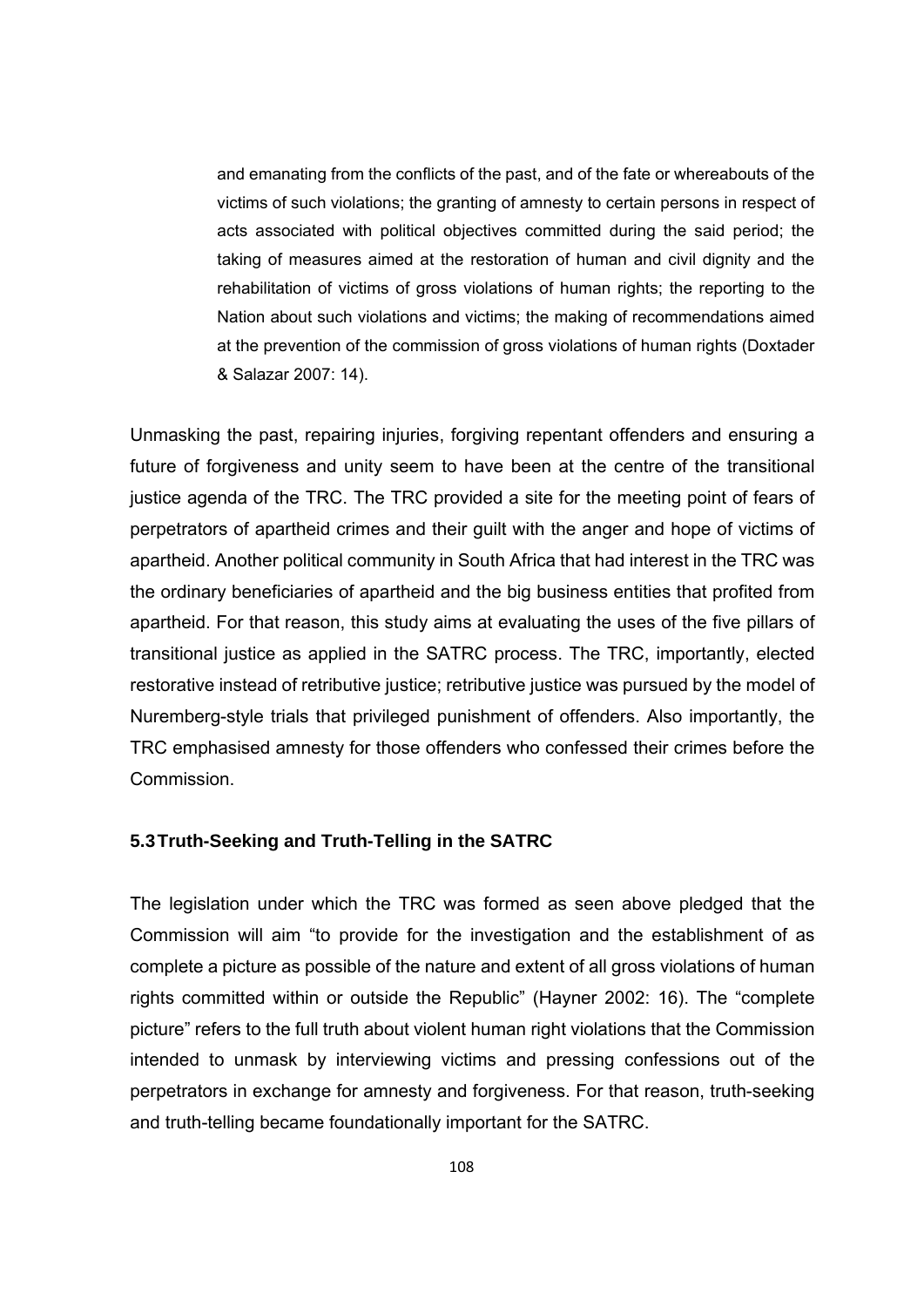To all processes of transitional justice, the truth is the principal asset from which forgiveness, reconciliation and healing can begin (Hayner 2002: 16). Remedies to conflict cannot even begin to be imagined in the absence of a full account of what exactly happened during the conflict (Orentlicher 2004: 223).

In the *Preliminary critique of the report of the Truth and Reconciliation Commission of South Africa*, Mamdani (2002: 33) argues that the TRC intended to get "truth for the society, and acknowledgement and reparations for the victims" of apartheid human rights violations. By concentrating on individual victims and individual perpetrators instead of the systemic societal victimisation of blacks by the racist white supremacist apartheid system, Mamdani (2002) argues, "the TRC extended impunity to most perpetrators of apartheid" and "obscured" rather than revealed the true and the bigger picture of apartheid violations. In the argument of Mamdani, the TRC revealed a "diminished truth" by isolating a few victims and a few perpetrators as its centre of investigations and hearings (Mamdani 2000). For violations as systemic as those of the apartheid system, an investigation based on confessions of individual perpetrators and testimonies of individual victims, in the logic of Mamdani (2000), provided only partial truth that is not enough.

Concerning the challenge of Truth-Seeking and Truth-Telling as a mechanism of transitional justice, the SATRC also had the difficulty of time. There was not enough time to allow the truth to be used constructively:

If you have a physical wound, you take off the bandage, clean the wound and rebandage it. But people take off their clothes in front of the truth commission and do not get an adequate opportunity to put their clothes back on. It is naïve to think that it takes five minutes to heal. We will spend the next 100 years to heal from our history (Hayner 2001: 14).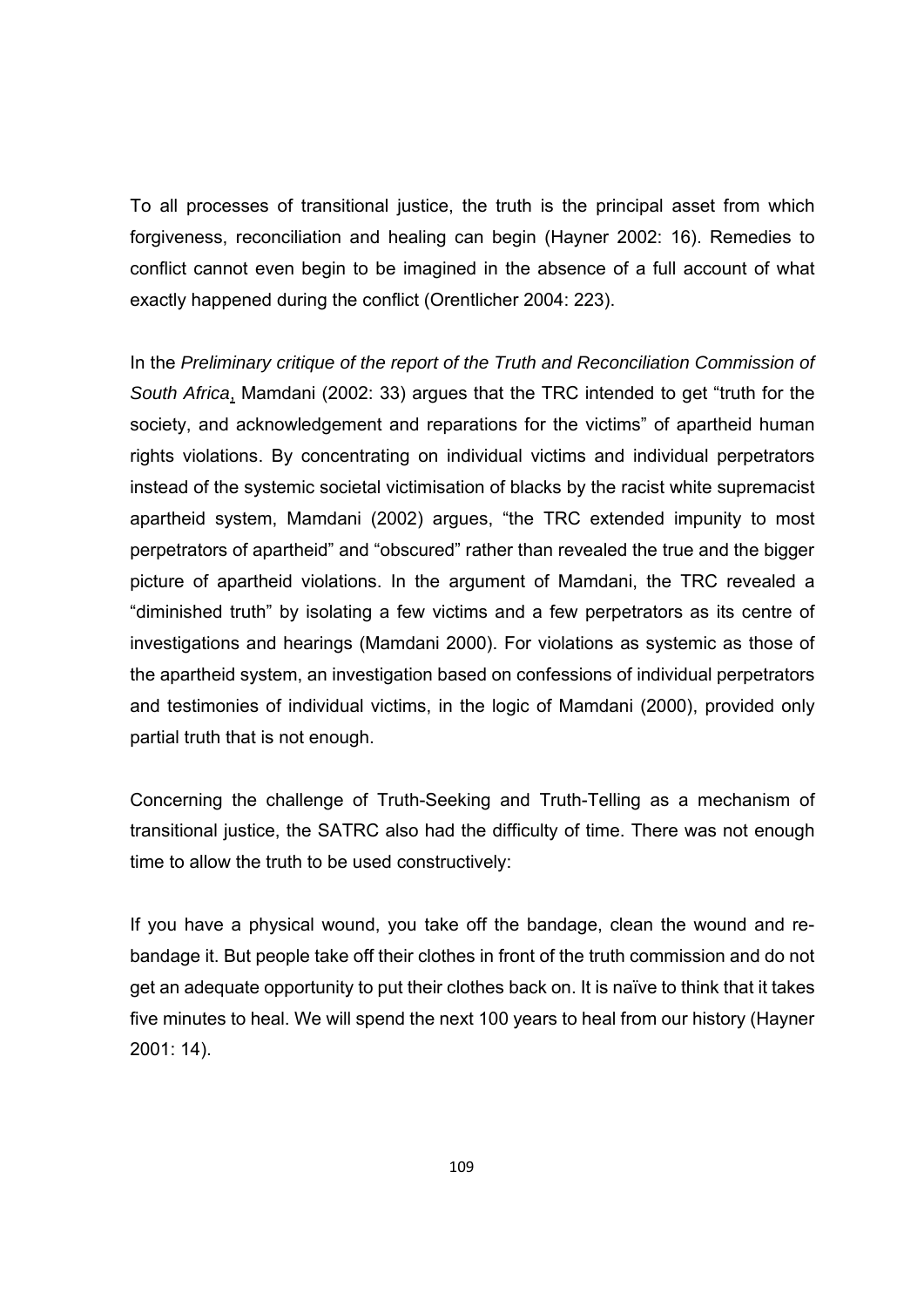As stated by Hayner (2001), the TRC attempted to use minutes, a short time, to heal the wounds of a history and a lifetime. What Hayner (2001) means is that the time of Truth-Seeking and Truth-Telling that was provided by the testimonies of victims and the confessions of perpetrators of apartheid atrocities at the TRC hearings was too short for the truth gathered to be used for proper healing purposes. The truth that is gathered in an event such as the TRC hearings cannot be used adequately to heal the violations of a system in a long time.

Furthermore, concerning the truth, Kagee (2006: 10) argues that from an expert psychological point of view, there was no connection at all between the truth that was told during the hearings and any observable signs of healing for the people involved, the victims and the perpetrators. Kagee (2006) argues that the claim that the truth gathered during the TRC hearings was important for healing and national unity remains an untested claim of just a political statement. Most importantly, Kagee (2006) contends that the commissioners who listened to the testimonies of victims and the confessions of perpetrators of violence were not trained psychologists or therapists. They were not trained or qualified to facilitate any process of healing, and in such instances, "truth can do more harm than good in that the victims may relive the trauma," that they went through during the violations (Kagee 2006: 11).

However, Lodge (2002: 176) believes that Truth-Seeking and Truth-Telling empowered and rehabilitated the victims of apartheid injustices. In the view of Lodge (2002), an agreement about amnesty based on truth telling by perpetrators, was an indispensable condition for a peaceful transition to democracy in South Africa. Lodge (2002) believes that through public Truth-Telling and Truth-Seeking humble victims were hence socially ennobled as communal martyrs. The TRC public hearings caused further damage "by transforming private grief into public sorrow, communal approval could be won ... the rites of closure, in which the commissioners sought to elicit expressions of forgiveness" (Lodge 2002: 183).

110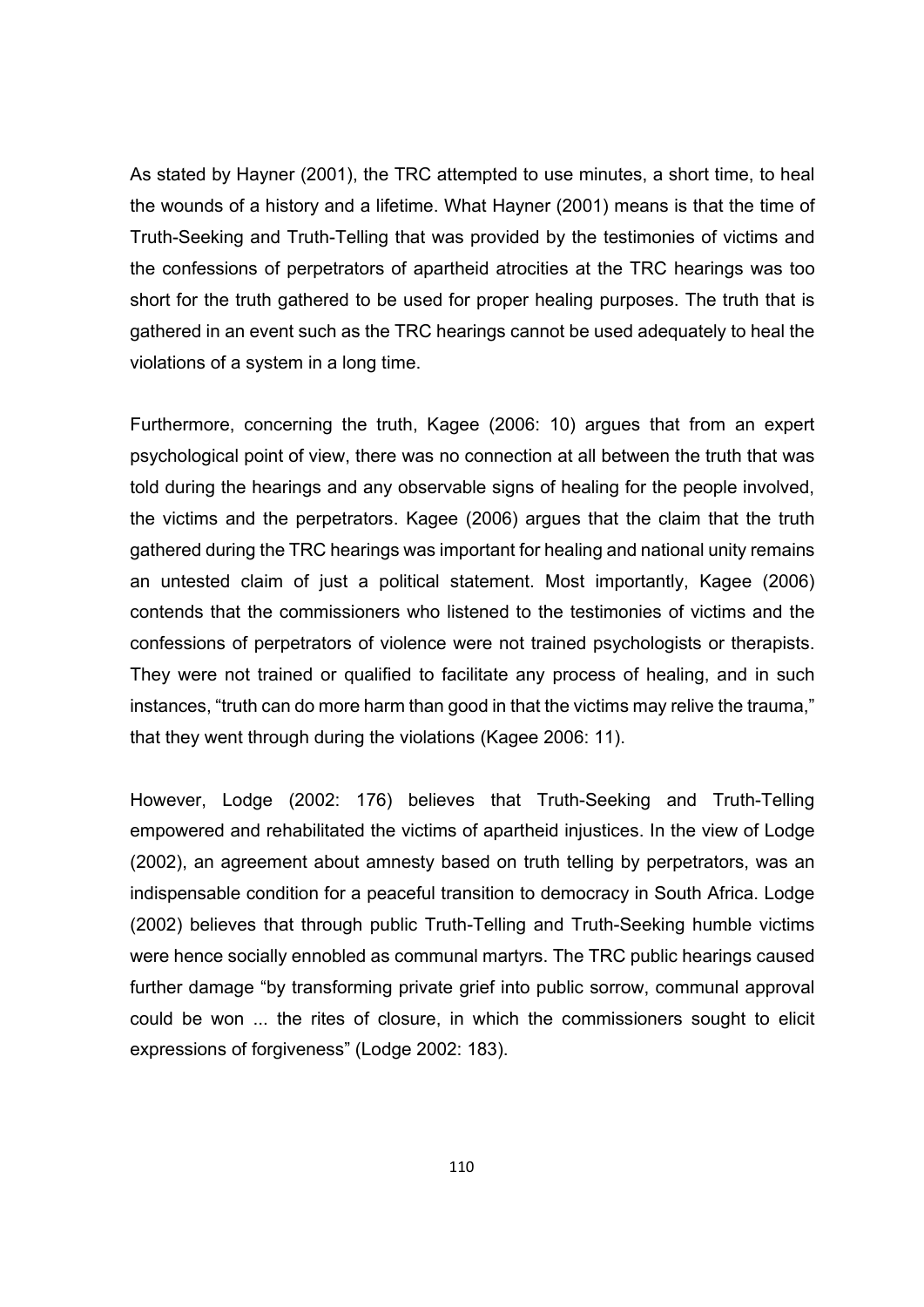According to Tutu (1999: 87), the TRC was "charged to unearth the truth about our dark past, to lay the ghosts of that past so that they will not return to haunt us". And most importantly, Tutu (1999) indicated that "we will thereby contribute to the healing of a traumatised and wounded people—for all of us in South Africa are wounded people — and in this manner promote national unity and reconciliation". In the views of Mamdani (2000) and Kagee (2006) above, the TRC may as well have used the truth to achieve the unintended opposite of what it aimed. Slabbert (2000: 62) concludes that "the TRC's assumption that truth leads to reconciliation is demonstrably nonsense".

For that reason, the TRC, in the view of the present study may not have adequately benefitted in full from the value of Truth-Seeking and Truth-Telling as Transitional Justice mechanisms. Ramphele (2008) reached the same conclusion that counsels caution on the wide description of the South African political transition from apartheid to democracy as a 'miracle' on the grounds that the ghosts of the South African past are not yet at rest as the truth in the TRC served to conceal rather than reveal knowledge and understanding of South Africa's past, leading to little or no forgiveness and reconciliation. Gibson (2006) also raises some doubts that the truth can heal or reconcile a truly divided people; rather, Gibson argues that more is needed than the naked truth that may further bleed than heal the wounds of a painful history.

## **5.4 Trials in the SATRC Process**

Although the TRC hearings were staged and structured in the form of a court or tribunal, the hearings and indeed the entire process placed emphasis on amnesty and reconciliation instead of retributive justice. Prosecuting the guilty and putting on trial suspect in the perpetration of human rights violations during conflicts may do more harm than good by putting people into their defences, forcing them to conceal the truth and evidence for fear of punishment. Trials and tribunals also pose the danger that the guilty or those who were suspected of perpetrating atrocities may commit further crimes such as eliminating witnesses or revenging on victims (Askin 2003: 288).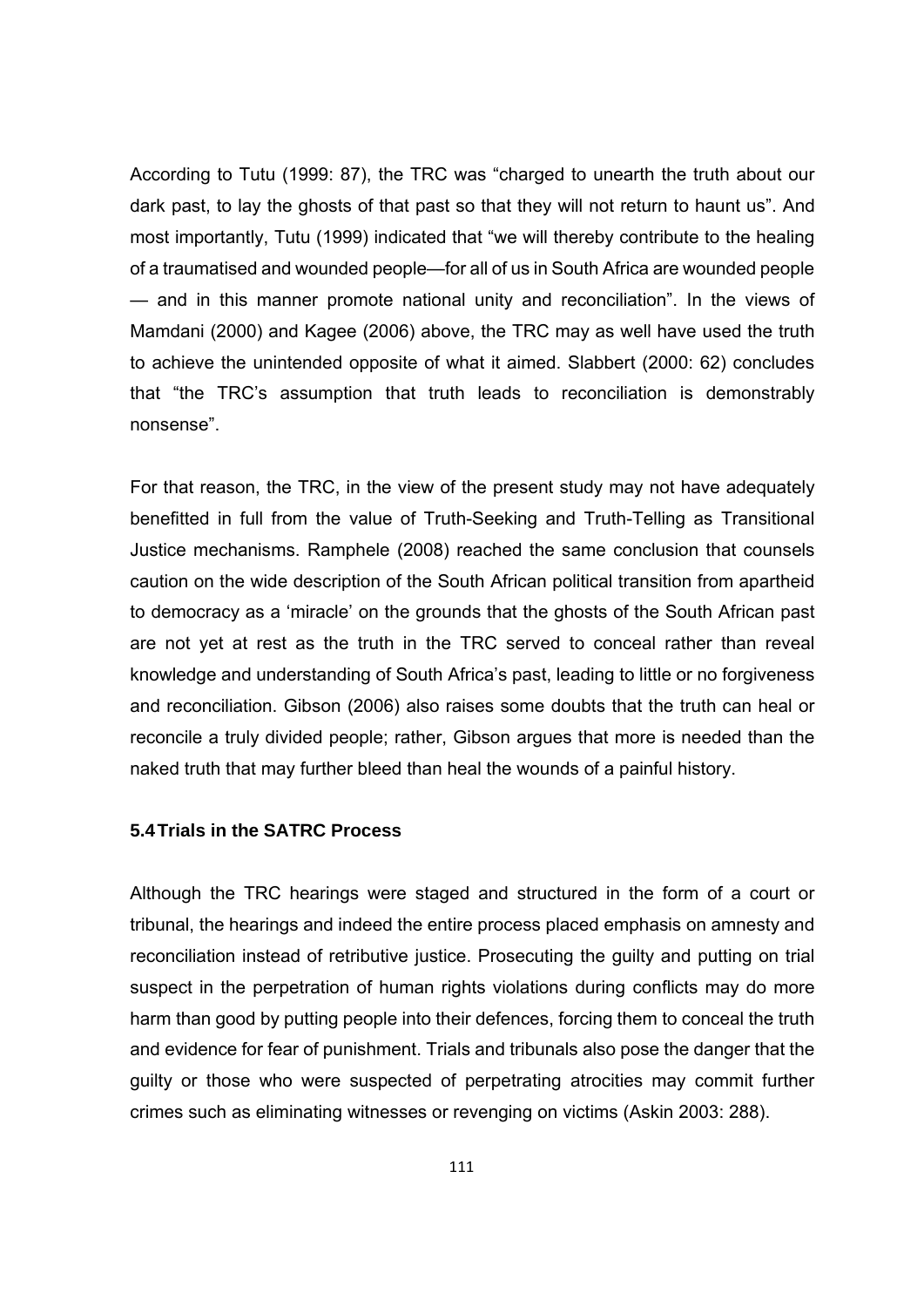Because of the emphasis on amnesty and reconciliation, the TRC deliberately avoided criminal trials of apartheid offenders (TRC report 5: 1799, 45, 43). Commissioner Malan said, "The Act does not put apartheid on trial. It accepts that apartheid has been convicted by the negotiations at Kempton Park and executed by the adoption of our new constitution." For that reason, it can be argued that the TRC concentrated on amnesty for offenders and reconciliation and national unity rather than vengeance and punishment.

In the compelling thesis on the subject of "when victims become killers," after conflict, Mamdani (2001) notes that within the network of justice systems, three forms of justice are important. There is "victor's justice" when the winner in a conflict punishes the loser. There is also "victim's justice," when the loser or the victim of a conflict gets the opportunity to punish the perpetrator. "Survivor's justice" is when both victims and perpetrators of a conflict decide to reconcile and rebuild their community for the future. In the view of Mamdani (2001), trials are either on the side of the "victor's justice" or that of the "victim's justice". For that reason, trials are punitive and less constructive of a united future.

In his argument, Mamdani (2013) on the "logic of Nuremberg" trials may not be suitable in a country like South Africa where both victims and perpetrators of the conflict were to continue living together in one country. A much more conciliatory form of dispensing justice than the trials was needed. While Mamdani (1996) critiques the TRC for prioritizing "reconciliation without justice", he does not express faith in the justice of trials and tribunals which he considers further divisive and a threat to national unity and reconciliation. In the logic of Mamdani (1996), victims become killers, in a way, when they use trials and justice to revenge or get back to their victimisers. The SATRC seems to have been aware of this danger in its avoidance of trials and tribunals in pursuit of transitional justice.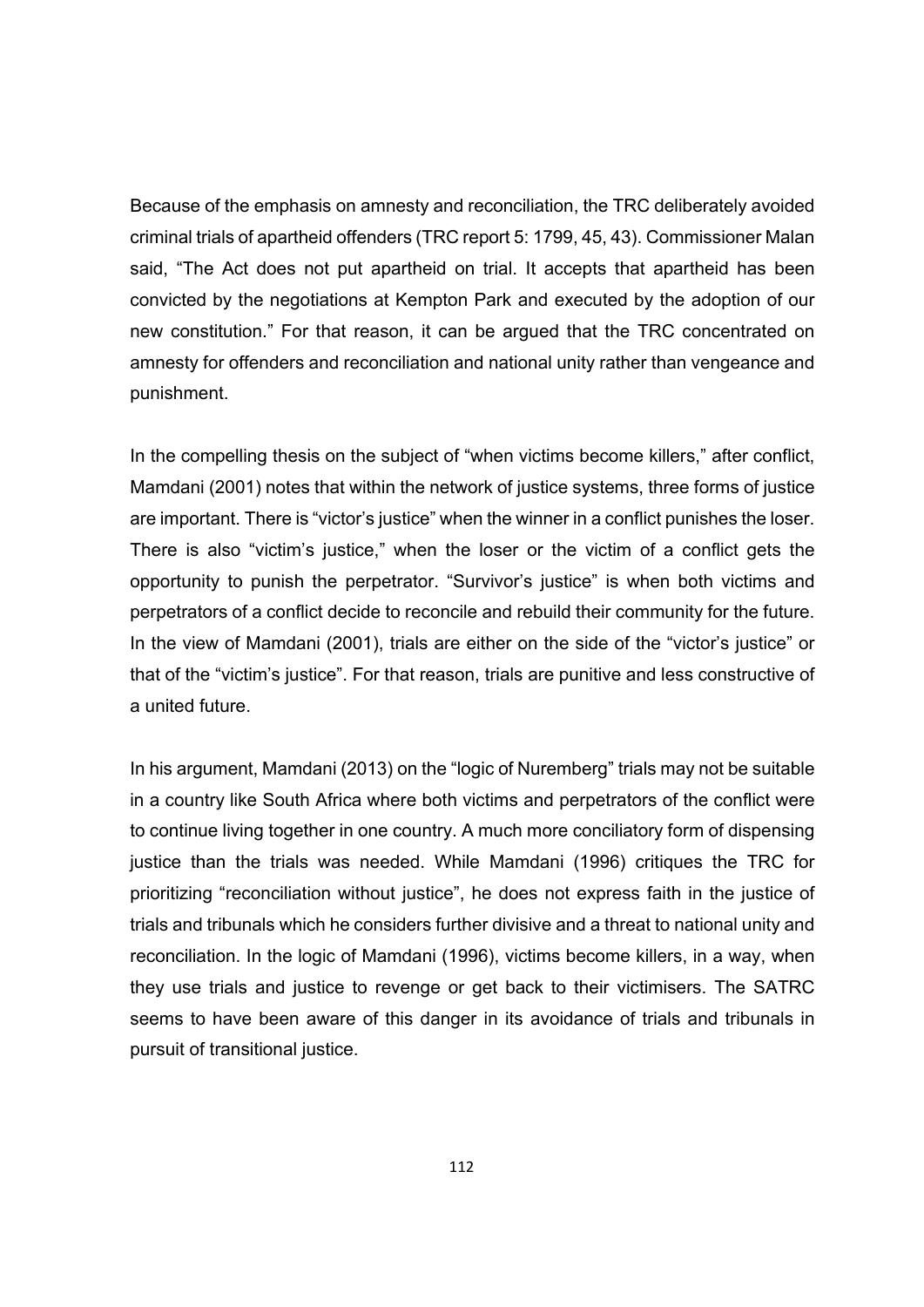Although the TRC hearings themselves were structured in the fashion of trials, they did more than just try the perpetrators and to solicit the testimonies of victims. Beitler (2012) notes that "normal judges do not cry, but Archbishop Tutu cried" during the hearings and "prayed and sang Christian hymns". Tutu added religious faith and fervour to the hearings, and even "preached." For that reason, the TRC became more of a Christianized platform of therapy and forgiveness than a site of punishment and retributive justice. Cole (2007) refers to the TRC as having been a staged performance, and ritualized drama that sought to encourage reconciliation by simulating it. The injection of Christianity and Christian performance made the TRC something more than a trial. In explicating this assertion, Ramphele (2008: 47) postulates as follows:

> The TRC could not have succeeded to the extent it did without Tutu at the helm. Some objected to the imposition of Christian rituals on a society whose citizens include adherents of many different faiths as well as atheists. But in the end almost everyone acknowledged the importance of rituals in healing the wounds, of the past. Christian rituals did not hurt.

Instead of focusing on convicting the perpetrators of apartheid violations, the TRC sought to convert, in a way, all South Africans to a Christian way of handling conflict by forgiving one another and reconciling as a nation. As a result, the TRC became a call to faith more than a call to justice.

Even if there were intentions to prosecute perpetrators of apartheid atrocities and violations, Lodge (2002) argues that there would not have been enough resources and time to gather the evidence that was needed to convict the offenders criminally. Furthermore, the people who would have been put on trial are the people who had been in charge of the apartheid system and knew how to conceal evidence and would not co-operate in the trials. In addition, many records and evidence had already been destroyed or concealed. Tutu (2006) said:

> I have to say I have my doubts. I mean these guys were very adept at hiding evidence, incriminating evidence. And you have got all these years that have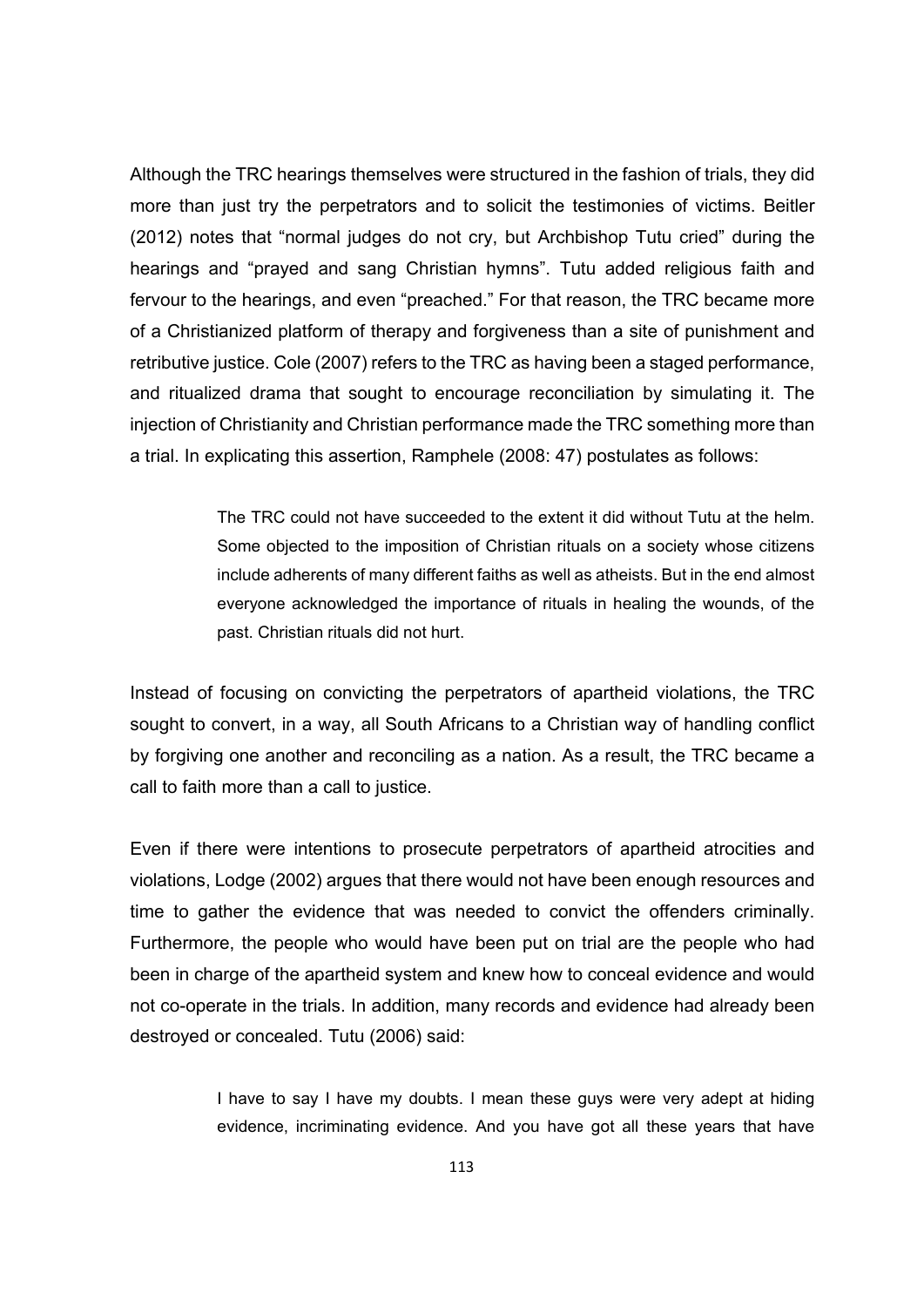gone...there is a lot of documentation that disappeared. I worry that we…could quite easily set ourselves up where you have cases that go on for a long time, that evoke all kinds of emotion, then the people are acquitted.

In a way, from what Tutu (2006) was saying, the trials or prosecutions of perpetrators of apartheid atrocities had become something that was not feasible, even if there was keen intention to carry them out. Time and the unavailability of critical evidence made it next to impossible to successfully prosecute and convict the offenders. The trial, prosecution and conviction of Eugene de Kock, and his sentencing to 212 years for apartheid violations have not seemed to encourage the belief that trials and tribunals would have been any viable option for the TRC.

People like Tutu, however, feel that "by and large, the Commission failed to achieve reconciliation in the larger society by denying the role of punishment as a form of redress in the healing process". According to Graybill (2002: 47), "Emphasis on restorative rather that retributive justice is attractive to many societies." However, punishment of offenders seems to offer "closure and settlement for some victims." Levinson (2000: 211) argues that, prevalently, truth commissions tend to prefer the morality of forgiveness, amnesty and reconciliation rather than the justice of retributive trials and punishment. This study argues here that, the TRC did not deploy, in a meaningful way, the approach and model of trials as a means of transitional justice.

#### **5.5 Reparations as a means of Transitional Justice in the SATRC**

Reparations in the SATRC were mainly monetary and the government was responsible for issuing all reparations to the deserving victims. Because South Africa was transitioning from apartheid, it was only obvious to think of the finances of the apartheid government in order for the new government to move forward and have an idea of how it will afford anything that requires financial reparations included. In 1994, the apartheid government had a debt of R300 billion owing to numerous entities like the Reserve Bank, commercial banks, insurers, and wealthy individuals. The new government had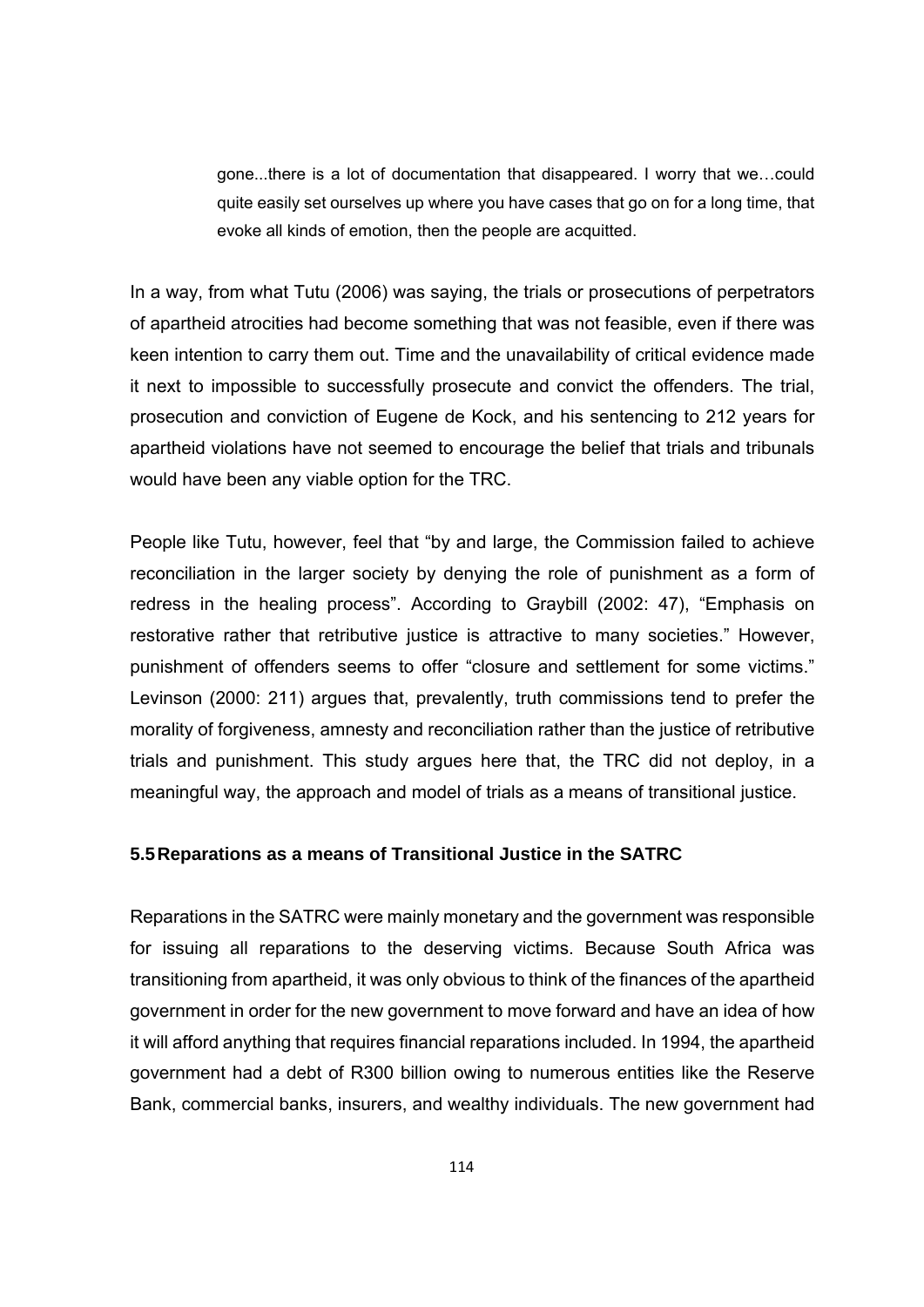to budget for a yearly R40 billion that was interest of the entire debt. The interest payment alone was more than money budgeted for education, social and health services, housing or water (TRC report vol. 4, 1998. Ch. 2).

In international law, there is a dogma called odious debt. This dogma is about the responsibility by the new government on the debts acquired by the former government. There is an exception in the dogma where the new government is allowed to reject the debt from leaderships such as the apartheid.

When coming to reparations, the apartheid creditors were in a predicament; insisting in the payment of the money would dim the creditors' supporters of the apartheid regime while cancelling the loans and losing the money meant they contributed positively to the truth and reconciliation of the country (TRC report vol. 4, 1998. Ch. 2). In South Africa, unfortunately, the debt was too high and cancelling it would have severe consequences on economic growth in general, the cancellation of the loans would also mean that the creditors lose a large stake of their asset base and possibly affect shareholders and employees (TRC report vol. 4, 1998. Ch. 2).

The South Africa government accepted the moral obligation to carry the debt of the apartheid government and be equally responsible for the payment of reparations (TRC report vol. 5, 1998. Ch. 5). The Reparation and Rehabilitation policy formulated its own policy with the help of other bodies like the Chilean Commission and the Skweyiya and Motsuenyane Commissions.

In the policy formulation stage, the Reparation and Rehabilitation policy had to make a vital decision of whether reparations should be monetary or in a form of a service package, and if monetary they had to come up with a fair proposed amount. The service package option had a number of disadvantages like the following:

The administration cost might decrease the amount the victims will receive;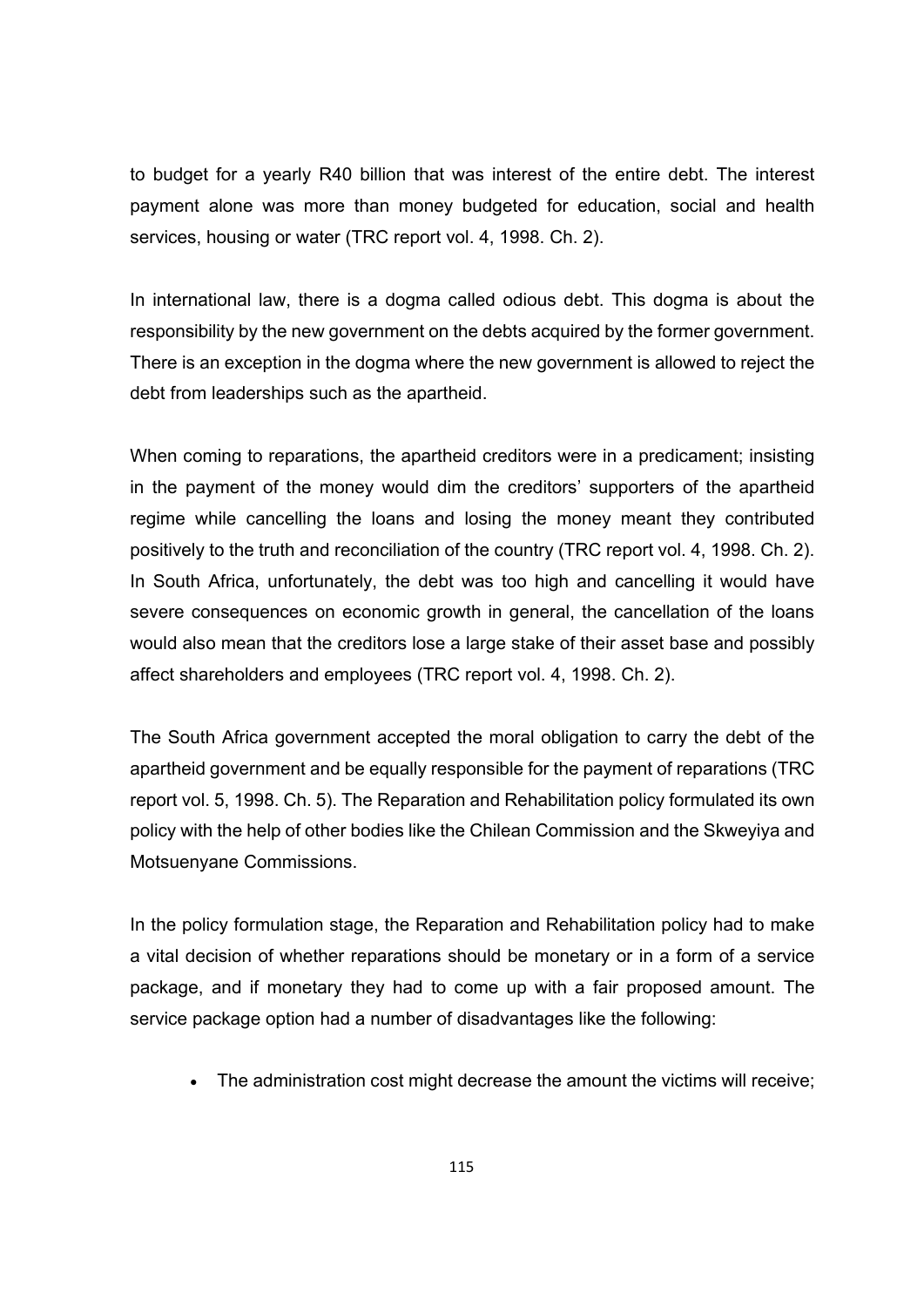- A service package is fixed and specific and with the needs of the victims and/or dependants changing over time a service package might be useless to the victims at some point;
- There might be more tension looming from selected few individuals or communities getting privileged services while others don't; and
- An organisation's decision of how to render services might not be what that recipient individual would have preferred.

The SATRC therefore rejected the service package and supported monetary payments instead. The Commission also rejected a pension plan formulated for victims of human rights violations (Daly 2003: 379).

It was therefore decided that a well-thought-out monetary grant was better than a service package provided there is access to vital basic services and that the grant enhance a better standard of life (TRC report vol. 5, 1998. Ch. 5). It was best to choose monetary grants because then the beneficiary had the freedom to choose how they wanted to spend their money and monetary grants meant less spending for the government because the only money that was spent was that which was budgeted for. Urgent interim reparations and individual reparation grants were therefore in the form of money.

This study noted that scholars like Thorvaldsen (1980: 28) hold the view that reparations are part of the important process of acknowledging the suffering and the loss by victims of conflict. In their nature, reparations are supposed to effect restoration and or repair of what has been lost by victims of conflict or what has been damaged. In international law, governments are charged to take responsibility for reparations in cases of national conflicts (Van Zyl 1999: 650). Scholars have also stressed that in actuality, there is a difference between reparations and compensation, which is direct payment for losses incurred (Boxil 1972: 115).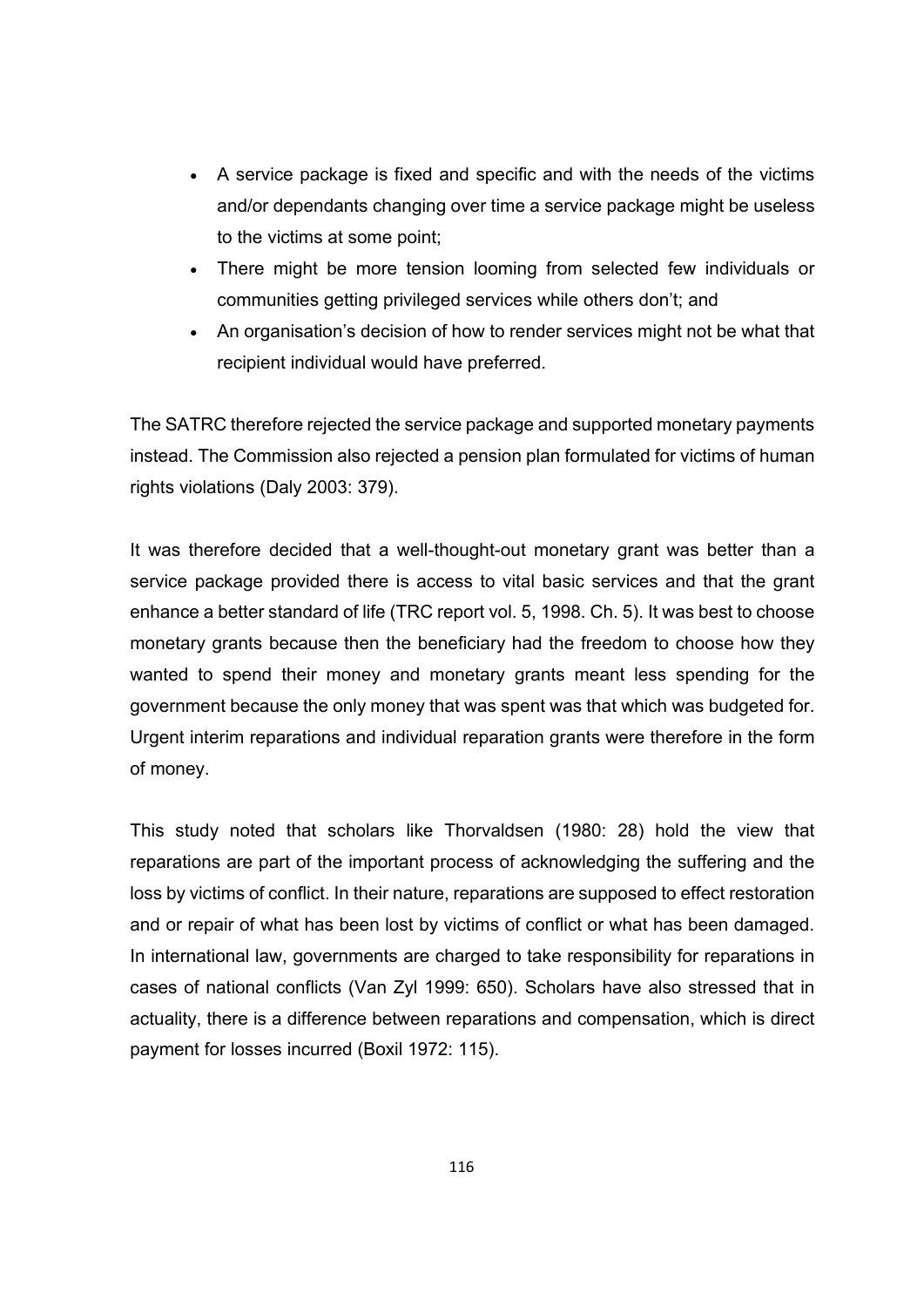Reparations are paid even in case of such losses as psychological injuries and emotional injuries and pains. In the case of the South African apartheid conflict, scholars have noted that the loss that was suffered by black people on account of the racialised apartheid system was difficult to quantify (Mamdani 1992: 1056). Other scholars have argued that those who benefitted economically from apartheid, such as big business, were supposed to pay reparations to society (Ramphele 2008: 64).

Mamdani has prominently argued that reparations for apartheid were supposed to be communal and not individual because apartheid deprivation and dispossession was systemic and societal. Other scholarly voices have noted that, whenever the payment of reparations delays, victims and survivors tend to become discouraged and cynical, losing faith in the transitional justice process (Laplante & Theidon 2007: 230). An emphatic argument which arose was that reparations should be accompanied with truth-telling and acknowledgement of wrongs; otherwise reparations are reduced to the act of bribing and silencing victims of conflict (Boraine 2006).

The Promotion of National Unity and Reconciliation Act 34 of 1995 directly refer to reparations when it states that the Commission has a mandate to cater for "rehabilitation and the restoration of the human and civil dignity of victims of violations of human rights". The Reparations and Rehabilitations Committee was directly responsible for recommending victims and survivors for reparations, and the Committee, according to Traces of Truth, noted that "reconciliation was not possible". In South Africa, "[it] was not possible without reparations." Azanian People's Organisation (AZAPO), a political party, also secured a Constitutional Court judgement to the effect that reparations had to be "comprehensively" given to deserving survivors, lest the entire transitional justice project is minimised to nothing (Doxtader & Salazar 2007: 17).

Mamdani (2000) observes that the TRC did not put equal emphasis on reparations as it did amnesty. Even the Reparations and Rehabilitation Committee only had powers of recommendation, whereas the Amnesty Committee had powers to implement its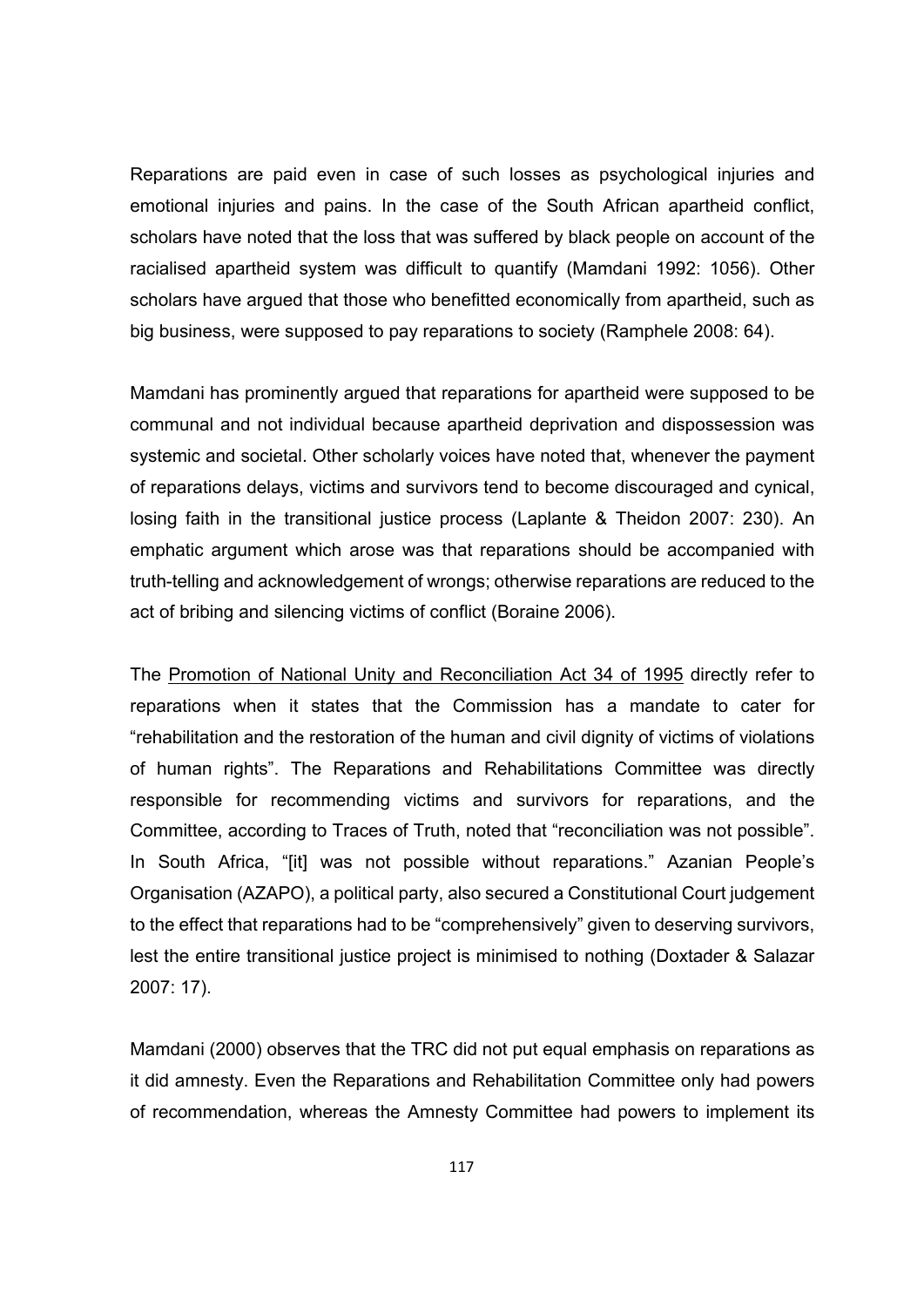decisions. This was in spite of evidence that victims and survivors expected "material benefits" for their troubles during apartheid. Ramphele (2008: 65) notes that "10 years after the TRC, the victims have yet to receive the promised reparations," which is a show of lack of commitment on part of the government. Ramphele (2008: 65) insists that the economic and social inequalities that mark South African society today are a result of "the exclusion from the TRC process of violations of socio-economic rights underlies much of the persistent inequalities in our society".

In the view of Ramphele (2008), "the majority of the population is trapped in structural poverty. The legacy of systemic socio-economic neglect is at the core of the unfinished agenda of acknowledging the impact of colonialism and apartheid". Bray (2008) concurs with Ramphele (2008) in that, "reparations are the unfinished business of the TRC" because of the "long delay" in dispensing the promised reparations. Another writer, Andrews (2004) states that reparations belong to the "legacy of broken promises" in South African history and the record of the TRC, which she believes has failed.

Lodge (2002) observes that politics was the cause of reluctance in the dispensing of reparations in so far as the ANC put faith more in its electoral campaign promises of RDP more than the recommendations of the TRC. In that logic, the ANC government believed that its developmental projects would cater for society wide deprivation and act as the reparations for long years of apartheid. Meintjies (2013) who notes that it was time South Africans openly debated the failure of the TRC and that of CODESA share the belief that as far as reparations are concerned the TRC failed.

At this juncture, this study notes that the intention for reparations to be dispensed to victims and the survivors of apartheid was there in the TRC. The final TRC report of 1998 clearly states the following recommendations:

- Redress:
- Restitution;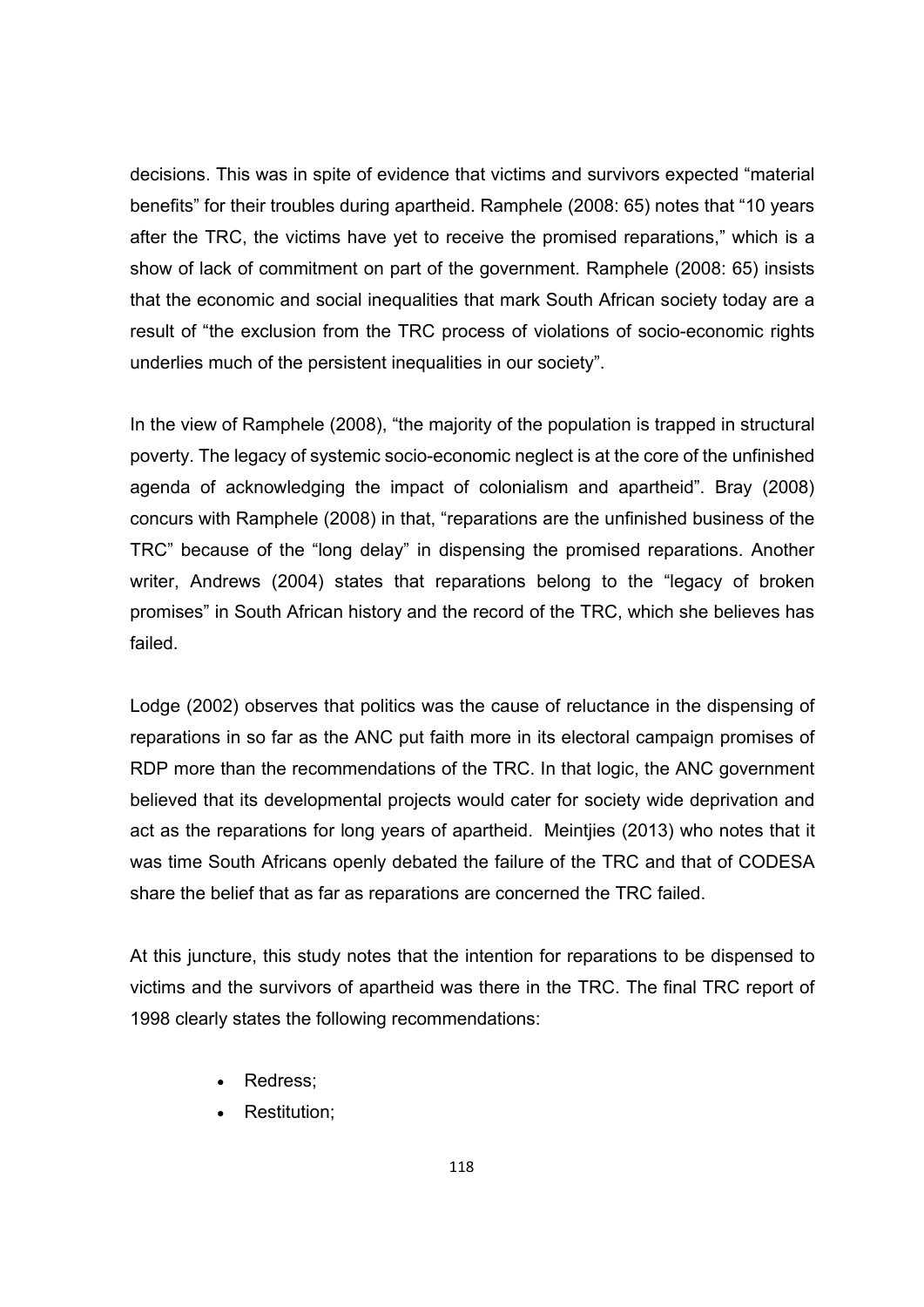- Rehabilitation;
- Restoration of dignity; and
- Re-assurance of non-repetition (TRC report, 1998).

The Report further noted the need for "interim reparations" that were to be followed by "individual reparations in form of grants" and symbolic reparations" in shape of monuments and memorialisation. There was also a recommendation for "legal and administrative measures" of redress and "institutional reform" in terms of ensuring that those institutions that participated in apartheid violations were reformed. In light of the clear recommendations that the Reparations and Rehabilitation Committee put forward, the belief that politicians and political will on part of the government prevented the use of reparations as a means of transitional justice is justified.

# **5.6 Institutional Reform as a means of Transitional Justice in the SATRC**

In countries that are emerging from violent conflicts, it is important to change or reform judicial and security organisations that participated in the conflict or those that failed to prevent or stop the conflict when it was in their power to do so (Beitzel & Castle 2013: 14). In South Africa's case, Boraine (2006: 23) has argued that it was of importance to remove from public office those politicians, security official and justice system officials who were linked to apartheid atrocities.

The trouble with the South African intelligence is that it is still managed by officials from the apartheid regime intelligence agencies who have sinister agendas. The South African intelligence retained official from the apartheid state in the process of amalgamating security service in 1994. Institutions are central in the realization of transitional justice, their reform or lack thereof can decide between success and failure in nations finding closure for conflicts and violence (March & Olsen 1984). When the South African National Intelligence Agency was embroiled in scandalous and illegal spying on citizens in the 2005, in a project called "operation avani", the Minister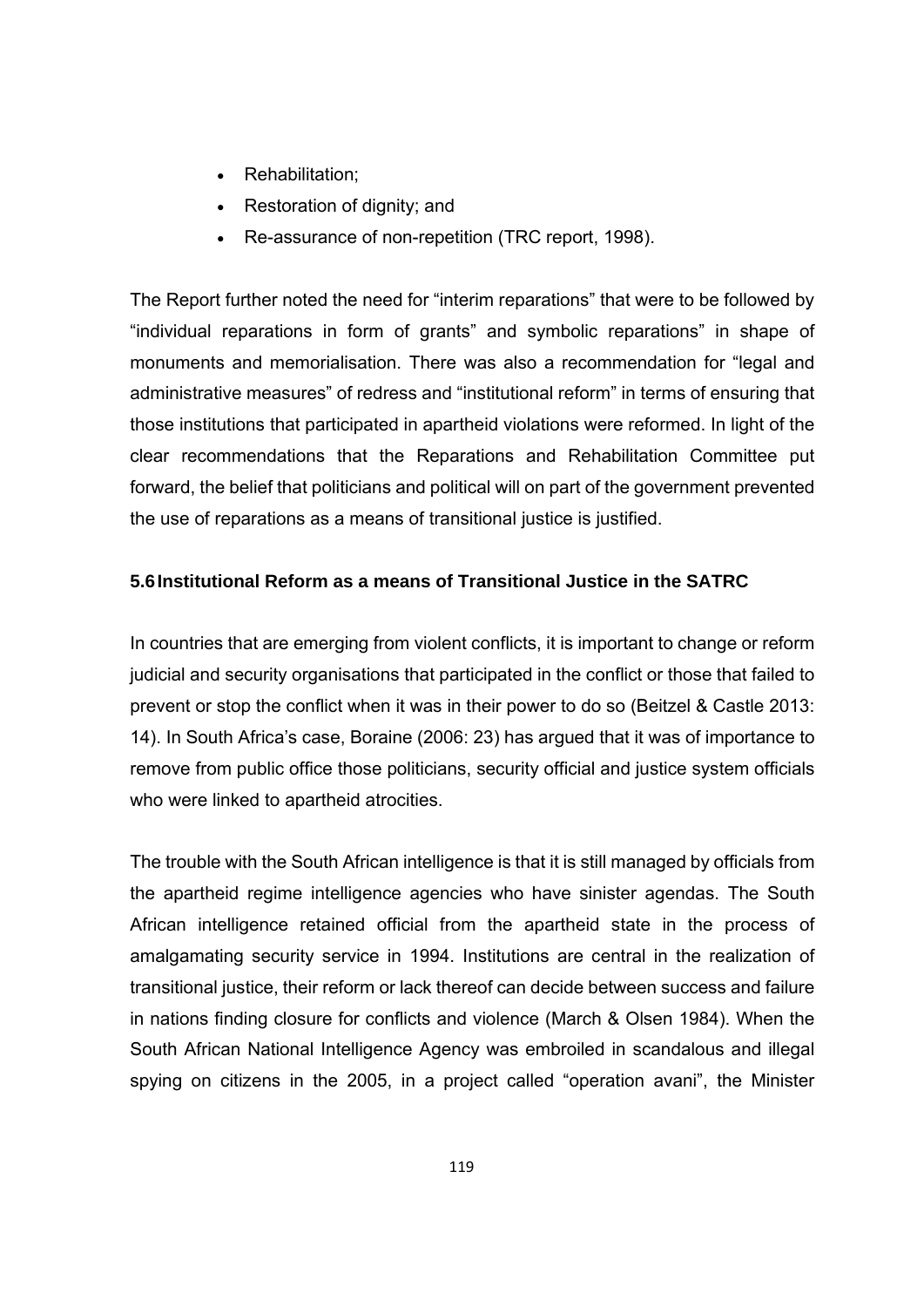responsible invoked the need for institutional reform as a possible solution (Van Rensburg 2006: 161).

Using the case study of the transformation of the South African police force to the police service, Rauch (2004) argues that without having transformed the apartheid police force to a democratic South African Police Service (SAPS), "transformation" would not have taken place. The police had to shed off their institutional image as a "force" to assume a new brand as a democratic "service" to the Republic. In addition, Rauch (2004) states that the transformation of the police from a force to a service was not only a change of name, but it involved re-training, and international experts and consultants were brought in to inject experience in the democratisation of security services and "change management."

In a strong way, "institutional reform is linked to guarantees of non-repetition, reparations" and other means that assure societies that atrocities will not be repeated (Filippini, Sandoval & Vidal 2013: 9). Reforming state institutions that were associated with atrocities and abuse during conflict, closure and healing may not be achieved.

In an emphatic argument, Kisiangani (2007) notes that ahead of truth, reparations and even trials and tribunals, institutional reform is one surest way of assuring communities that violence and abuse of the past will not be repeated.

In other words, Kisiangani (2007) indicates that other pillars of transitional justice that are the subject of the present study may come to naught if they are not applied alongside institutional reform. In the South African case, Mpofu (2013) argues that the first institutional change to be noticed was the creation of the TRC itself and its constitutionalisation as a body that was charged with fostering national healing and unity. In Mpofu's (2013) argument, the Promotion of National Unity and Reconciliation Act 34 of 1995 was itself an attempt at institutional change and creation in so far as it made constitutional the national quest for national unity and reconciliation. Furthermore, Mpofu (2013) notes that from the TRC, the Institute for Justice and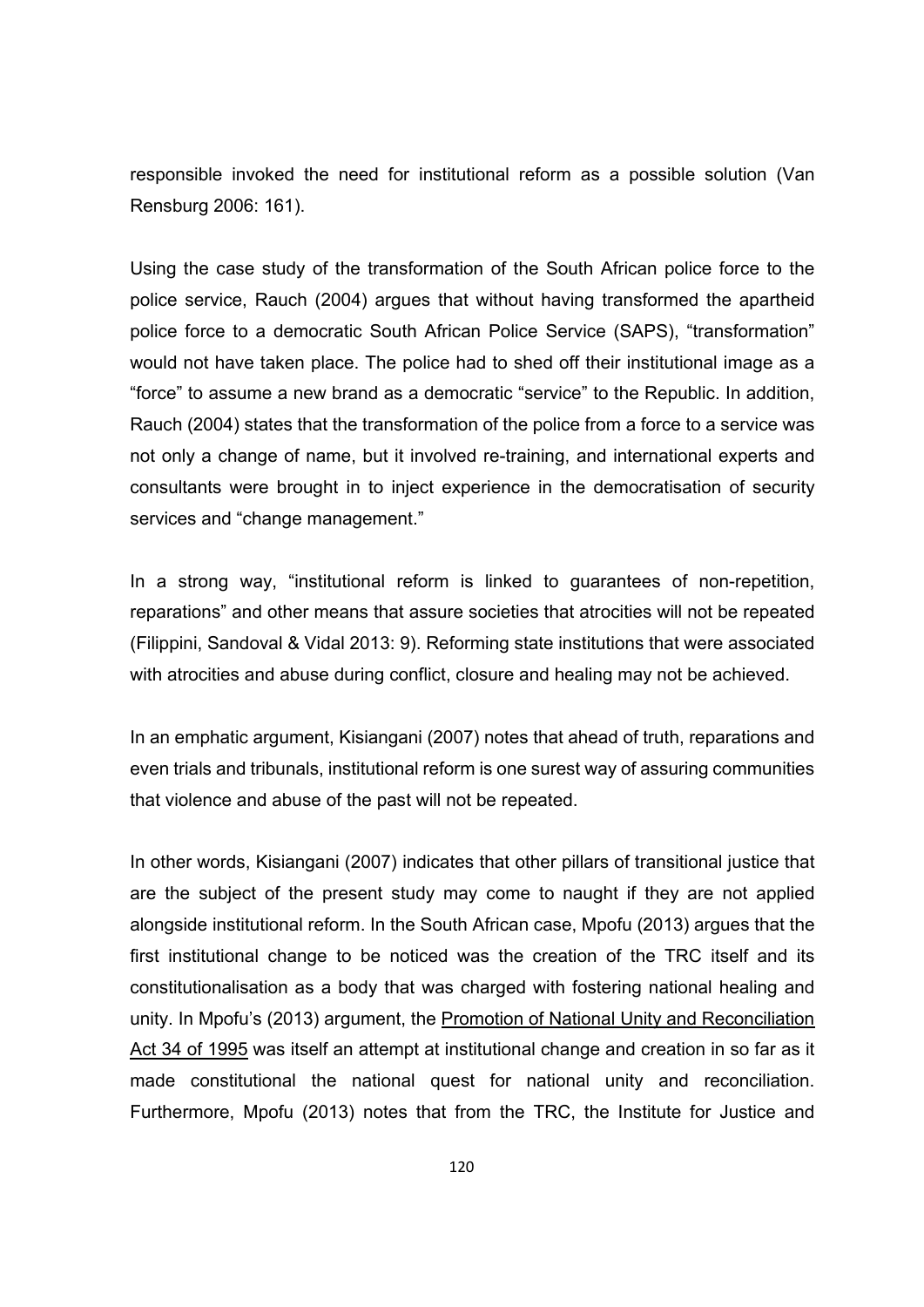Reconciliation (IJR) was created. This is a non-governmental institution whose patron is Archbishop Tutu. The institution specialises in being a think tank on reconciliation and national unity, and such other projects as "justice and reconciliation, building an inclusive society, research and public communication".

The observation that organisations were created and they still exist is meant to turn unity and reconciliation into a culture in South Africa and indicates the commitment or awareness in the TRC that institutional reform and institutional creation are fundamental ingredients of transitional justice. Following Mpofu's (2013) argument, this study can observe that even the creation of a new democratic Constitution in South Africa in 1993 and ultimately in 1996 contributed to institutional change. This was done by inaugurating a new legal regime in South Africa that was a departure from the era of the apartheid regime where apartheid itself was legalized in the Constitution.

## **5.7 Memorialisation as a means of Transitional Justice in the SATRC**

Memorialisation as part of the effort at transitional justice involves honouring the living and the dead after conflicts have ended (Heeke et al. 2015: 60). To keep the memory of suffering and pain alive is considered an act of honour for the victims and the survivors of violence and trauma. Monuments and museums, including statues and murals act as ritualistic and symbolic means of memorializing and remembrance (Schmidt 1994). Most of them are made of bronze and stone, or in form of architecture and ceremonies, memorializing cast in stone and put beyond forgetfulness the record of a people's history of pain and suffering (Ross & Sriram 2012: 27).

One of the most prominent sites of memory and monument in South Africa after the TRC is the Constitutional Hill in Johannesburg. This monument was previously called Old Fort Prison, and it is where Nelson Mandela and Mahatma Gandhi were once prisoners of the racist apartheid establishment. Another monument and museum of note is Freedom Park in Pretoria. At Freedom Park, there is a list of names of those who fell during South Africa's wars and those who died of apartheid atrocities.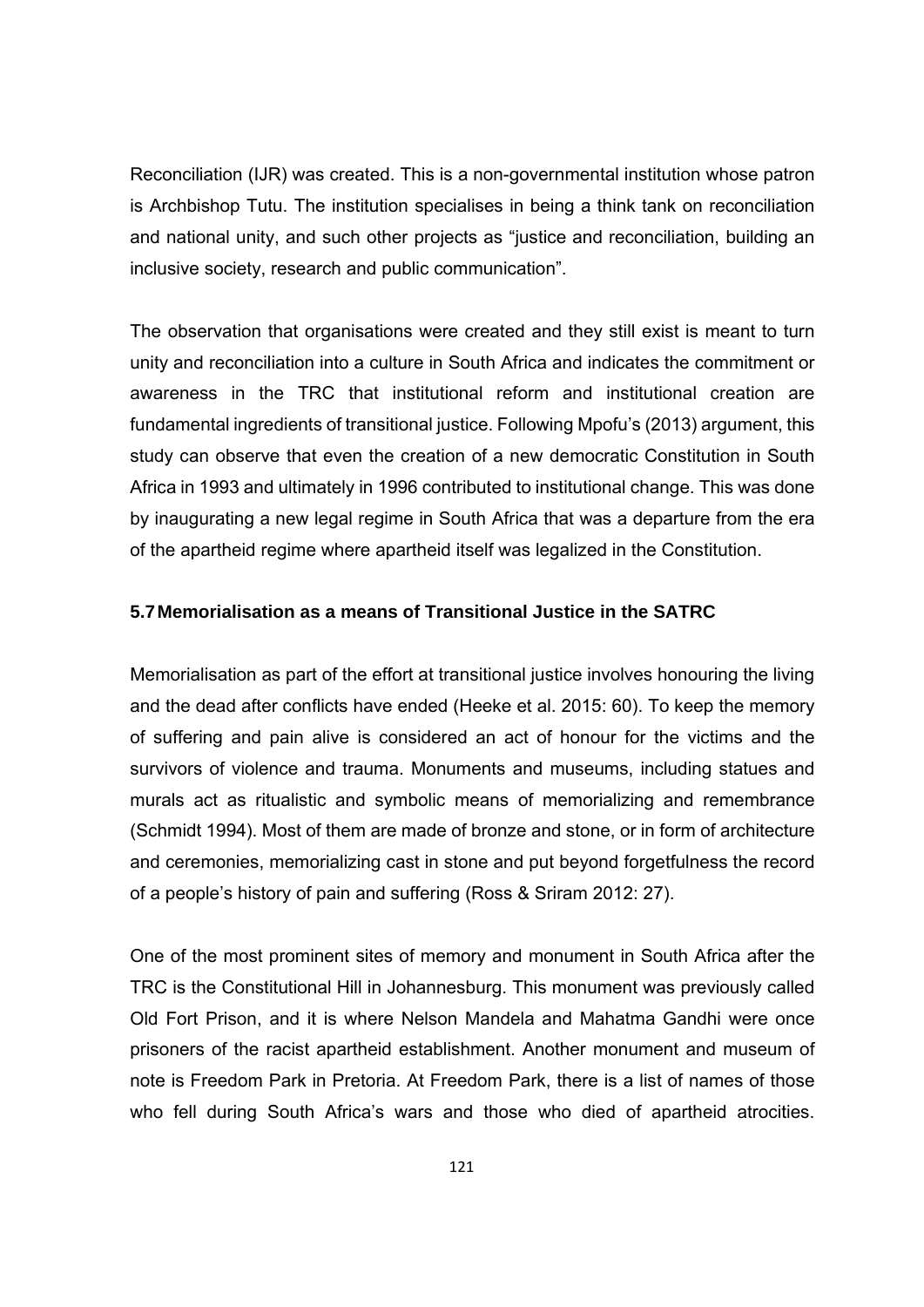Prominent among the local and international heroes that are honoured at Freedom Park are Steve Biko, Hellen Joseph, Albert Luthuli, Bram Fischer, Samora Machel, Amilca Cabral and Che Guevara. In Naidu's argument (2004: 14), monuments, museums and statues operate as "symbolic reparations" that "keep memory alive" and constitute "negotiations between a painful past and hopeful future".

Statues, monuments and museums constitute national founding myths that help to formulate and shape a people's identity and destiny as a community or nation. Myths are constructions of faith and hope that give violated communities the optimism to approach the future with new hope after a history of suffering, pain and trauma. Coetzee and Nuttal (eds. 1998) indicate that monuments and memorials are an important part of negotiating the past, and in a way of laying the haunting ghosts of the past to rest.

The South African transition from apartheid to democracy became located in symbolism and rituals that preserved and conveyed a strong message on the importance of reconciliation and national unity. Sparks (2003: 129) notes how Nelson Mandela consciously worked on keeping Afrikaners assured by preserving their memorials and their symbols:

> As President Mandela made reconciliation the central theme of his leadership, becoming the master of both the intimate personal touch and the symbolic public gesture aimed at winning the hearts and minds of those who feared him most. He was acutely sensitive not to trample on Afrikaner symbols. Statues and monuments remained untouched, street names commemorating events and heroes in the saga of Afrikaner history were not changed.

Evidently, the language of monuments, statues and memorials talks to hearts and to minds of the people. The memorials constitute a symbolic grammar that addresses the fears and concerns of a people that are emerging from a past of violence and trauma. History and identity are also preserved and protected in this symbolic grammar of memory and record. Nelson Mandela and his government understood well that for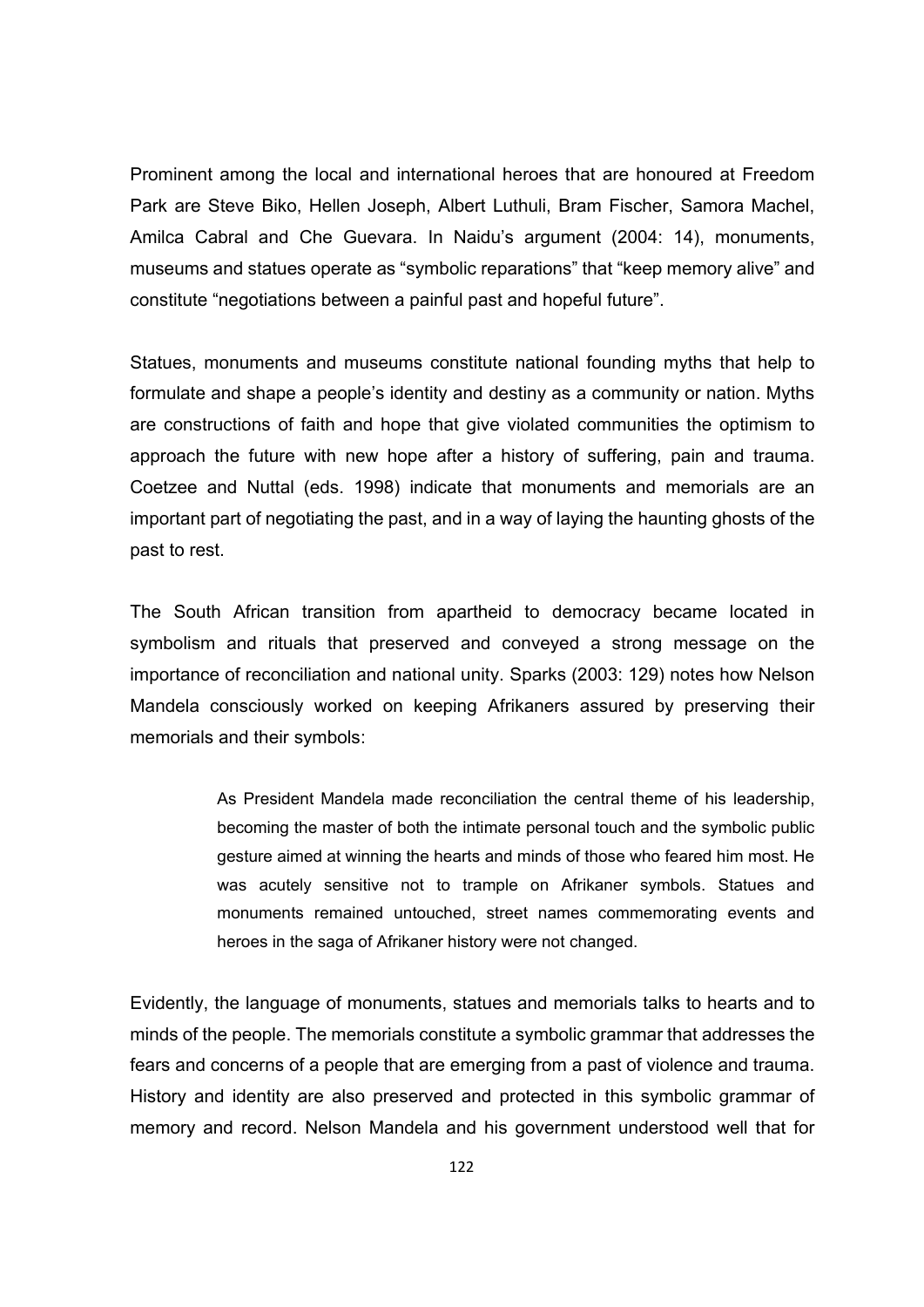Afrikaners to feel assured in the new South Africa, their symbols and other signifiers had to be protected and preserved. In that way, the monument and memorials stood for reconciliation itself (Kgalema 1999). The suffering of the people and their triumph becomes frozen and stored for prosperity in statues and other memorial figurines (Duffy 2004: 118). Memorialising becomes a way of casting memory and remembrance in stone and bronze (Levinson 1998: 23).

Recent history has proven that statues and other memoriums in South Africa's contested history are not always sites of unity but they can as much divide people as they unite and reconcile them. The debate around the calls for the statue of Cecil John Rhodes to be removed exhibits the intense emotions that symbols and memoriums can arouse in a contested history and contesting memories. Soyinka (2000: 14) distinguishes between the "burden of memory" and the "muse of forgiveness".

Memories of past suffering bring pain and anger. Yet the inspiration to forgive and to reconcile belongs to the imagination and creativity of those victims and survivors of conflict who remain behind to construct new futures. Remembering becomes part of clinging to hope and to life (Connerton 1989: 23).

This study can argue here that the remembrance that is encouraged by statues and monuments constitutes also the remembering, and putting together again of that which conflict had dismembered and divided. Perhaps another vivid symbolization that became associated with the SATRC is the metaphor of the "rainbow nation" that was popularized by Tutu. The metaphor became a poetic way of imagining South Africans of different colours and creeds co-existing under one nation and one flag. The rainbow metaphor is symbolic as much as it is imaginative of a colourful future of reconciliation and peace in South Africa.

However, at another level memorials, statues and monuments are exactly what they are symbols and signs that may represent certain wishes and aspirations and not reality. In the absence of reparations as tangible efforts, Institutional Reforms as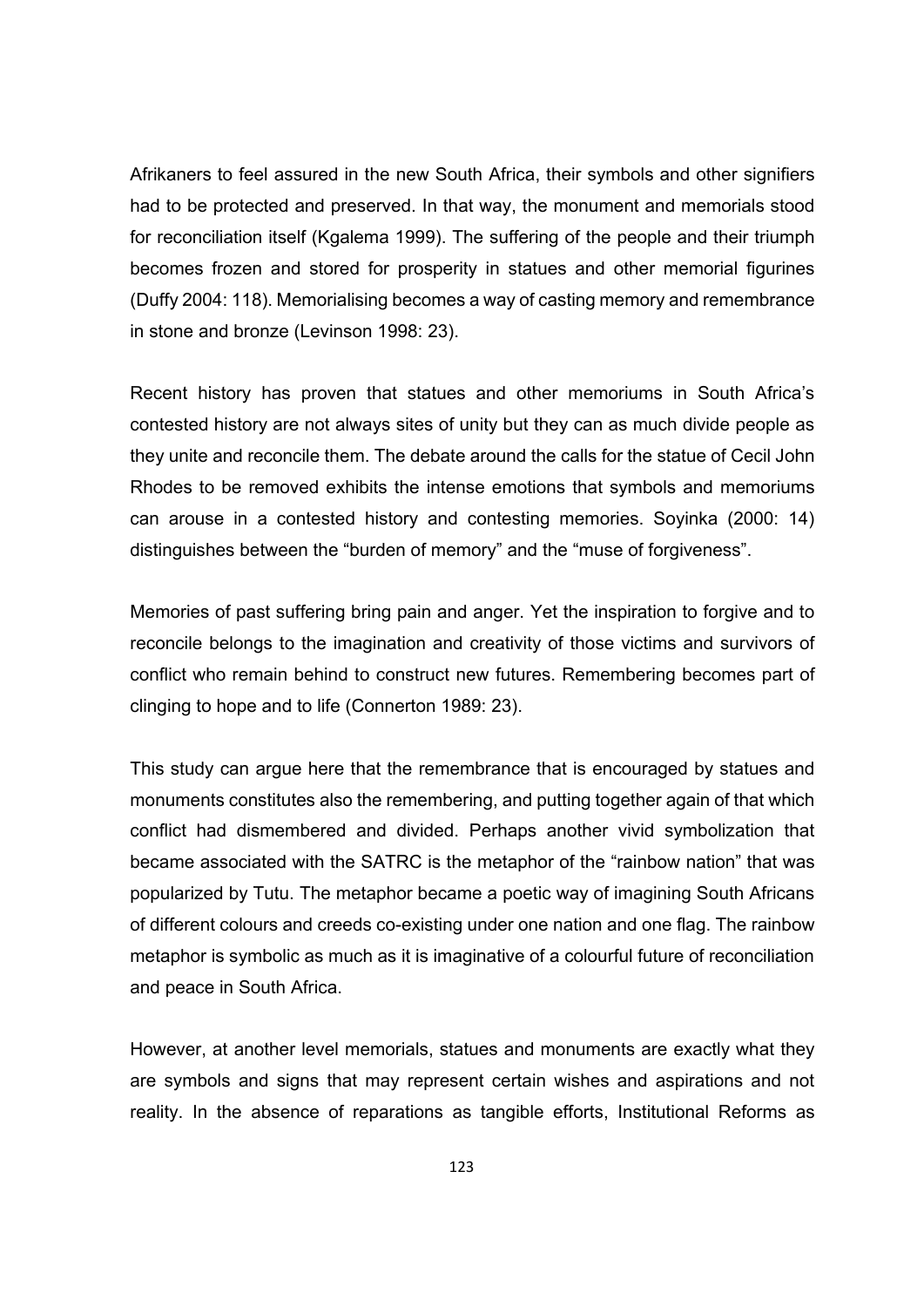practical measures, Trials and Tribunal as visible justice and Truth-Telling as witnessing, this study doubts if Memorialisation may mean anything much. Ramphele (2006) refers to the survivors of apartheid atrocities as "these people, who were materially poor, but spiritually rich, had given so much to the TRC process". Nevertheless, sadly "we can't even say thank you by providing dignified reparations" to them in return. Memorialising without tangible efforts at restorative justice may be an effort but an insufficient one at transitional justice and settlement after conflict.

### **5.8 Evaluation of the TRC as Transitional Justice Mechanism**

From the above, Truth-Seeking and Truth-Telling became an important pillar of the SATRC process. The truth might liberate and acknowledge the victims while earning amnesty for the perpetrators of atrocities. Nevertheless, it may not necessarily repair the physical and psychological damage of trauma, injury, death, and loss of opportunities in the lives of victims. Furthermore, if not managed well, the truth may lead to more anger and fear that can lead to revenge, repeat offending and more atrocities.

At a certain level, trials and tribunals may be a satisfactory way of making justice not only accessible to the violated but also making it to be seen to be done. However, trial also leans more towards retributive justice and can endanger reconciliation and national unity that was and is at the heart of the TRC project in South Africa. Trials may not be suitable in such as a setting as South Africa where victims and perpetrators were to continue leaving together in one country as fellow citizens. Furthermore, in South Africa, the feasibility of successful prosecutions of apartheid offenders is doubtful.

Institutional Reform, the destruction of institutional structures of past violence and the removal of individual perpetrators from public office may offer assurance to victims that the past is a closed chapter. However, in the South African case, some officials of the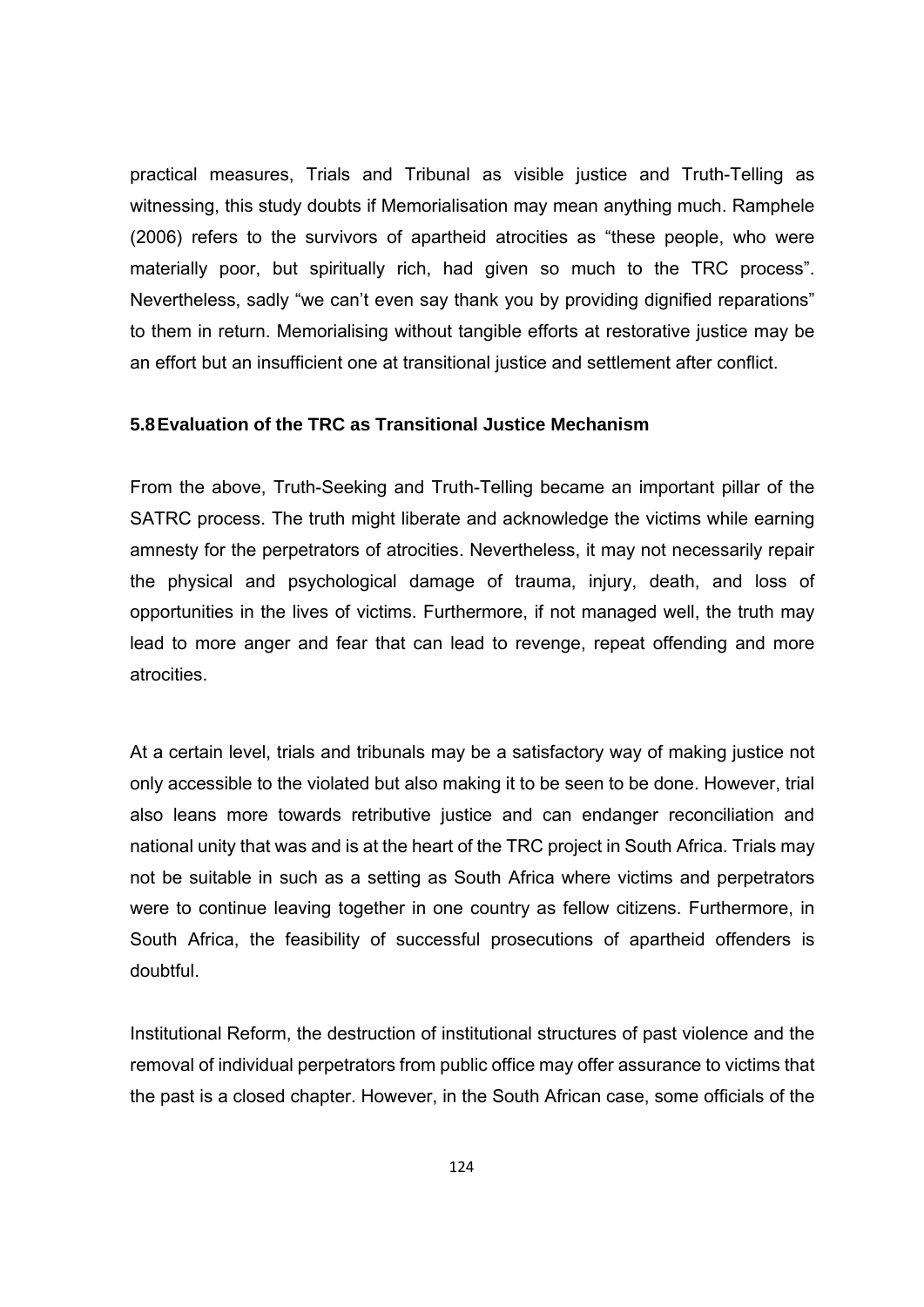judiciary and the security forces had to be kept in office for reconciliation purposes and also to retain scarce skills and the experience that they held over years.

A new national dispensation may not be led by entirely new staffers without the risk of collapse through inexperience. Memorialisation constitutes a powerful symbolic grammar of honour and remembrance. However, it remains as symbolism that may not achieve much in the absence of other pillars of transitional justice that occupy the attention of the present study. In the view of this study, it was a failure of the TRC not to prioritise reparations as tangible gestures of acknowledging victims and their suffering and anger. TRC was partially successful in Institutional Reform, understandably not all institutions and individuals of the apartheid past could be discarded for practical governance reasons and the importance of national unity and reconciliation.

Truth-Seeking and Truth-Telling were important, but limited in that the perpetrators and the victims were a selection and not the entire society of South Africa. The TRC largely became a symbolic gesture of Truth-Telling and Truth-Seeking, leading to what scholars has called a "diminished truth." As noted above, Memorialisation is only powerful symbolism that may not sustain transitional justice alone but may effectively complement other pillars such as Reparations, Institutional Reform and Truth-Seeking and Truth-Telling.

### **5.9 Conclusion**

This chapter has evaluated the uses of the five pillars of transitional justice in the SATRC process. The importance of Truth-Seeking and Truth-Telling has been analysed and the study has observed that while it is important, the truth needs to be complete truth and to be managed well, lest it leads to the opposite of healing by worsening trauma and causing anger that can provoke revenge. Trials and Tribunals were deployed by the TRC in a modified form in that the TRC hearings became more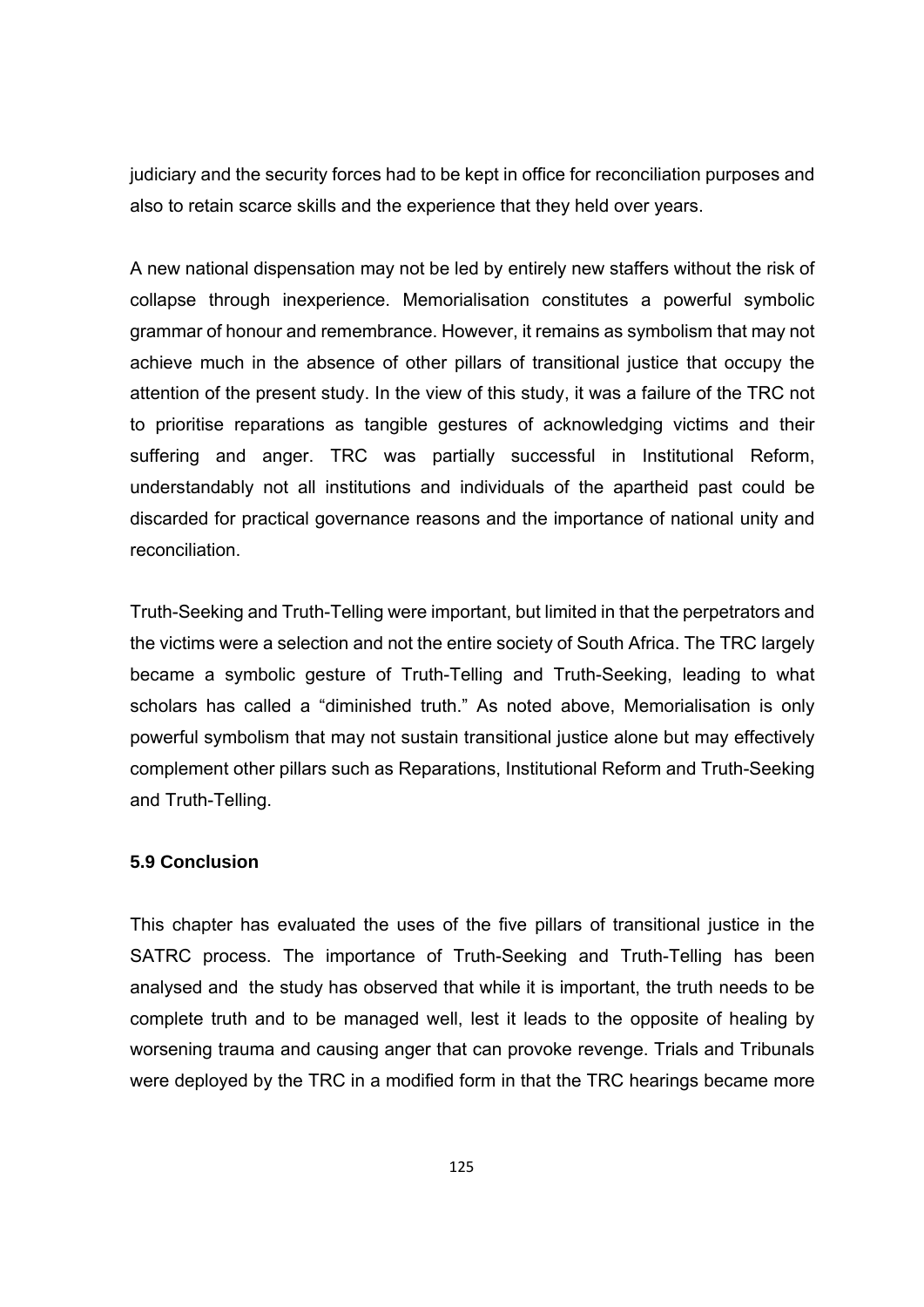than a court but also a platform of Christianised counselling and therapy that included preaching for forgiveness.

The researcher observed that trials are not to be suitable for the purposes of reconciliation and national healing in that they magnify tensions and frictions between victims and their perpetrators. Institutional Reform has been observed to be very important in dismantling the infrastructure of past violence and assuring the victims and survivors that atrocities may not be easily repeated. Reparations, as tangible and meaningful efforts at transitional justice, were not implemented or taken seriously by the TRC, even the Rehabilitations and Reparations Committee did not have as much powers as other committees such as the Amnesty Committee.

The non-implementation of reparations is to this study a major failure of the TRC. Memorialisation plays a significant but symbolic role, and therefore is complimentary to other pillars of transitional justice. Alone Memorialisation may not deliver tangible repair to victimhood and damage such as can be delivered by Reparations and Institutional Reform. The TRC, was, to this study a compelling attempt at the pursuit of Transitional Justice.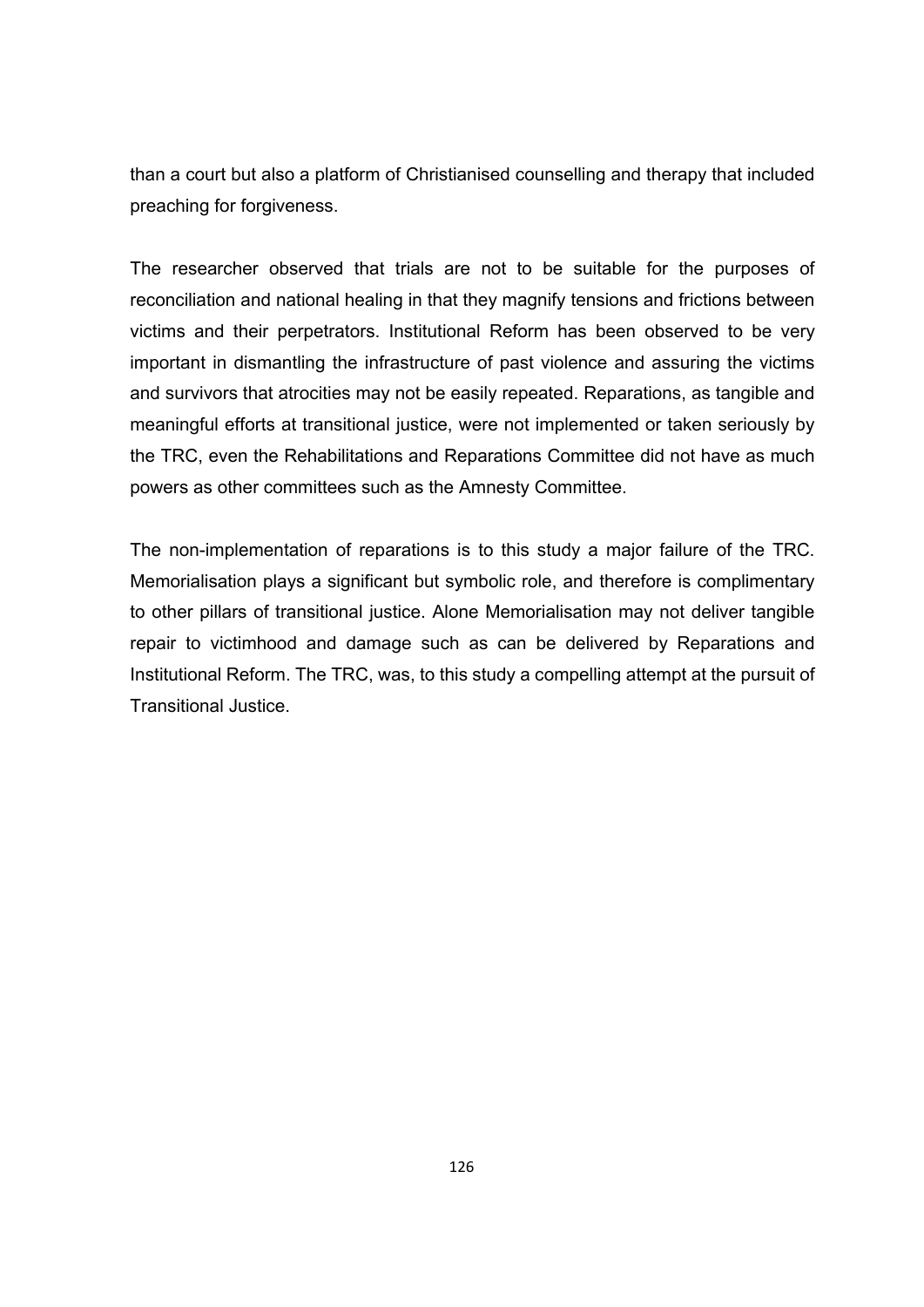## **Chapter Six**

### **Conclusion**

This chapter seeks to provide a summation of the observations, arguments and conclusions of the study. The gist of the study is the use of the five pillars of transitional justice as a theoretical and conceptual frame of evaluating the effectiveness of the SATRC process as a transitional justice mechanism. Furthermore, the study has noted that there is no scholarly consensus, in the first place, on what these five pillars of transitional justice exactly are. For its immediate purposes, the present study regards Truth-Seeking and Truth-Telling, Trials and Tribunals, Reparations, Institutional Reform and Memorialisation as the pillars of transitional justice.

Transitional justice itself has been taken in this study to be the collection of mechanism of justice, traditional and modern. These are designed, mobilised and deployed to enable societies that are emerging from conflict, violence and human rights abuses to find closure and seek to move on in a life of law, peace, order and stability. The present study has also noted that the SATRC has achieved popularity and the status of an exemplary process mainly outside South Africa where its shortcomings and possible failures have not been felt or dispassionately observed and analysed. In a word, in the view of this study, the SATRC process has been of debatable success, and possibly, authoritative evaluations of it may be premature as some of its failures and successes might need many more years or even decades to manifest sufficiently to allow reliable observations.

This study elected the five pillars of transitional justice as named above as its theoretical and conceptual equipment of evaluating the SATRC. In terms of methodology, the study adopted a qualitative and conceptual analytical posture. The qualitative and analytical posture benefitted from interpretation, description, exploration, and deconstruction and construction of texts that are a tool of literature study and a tool of analysis.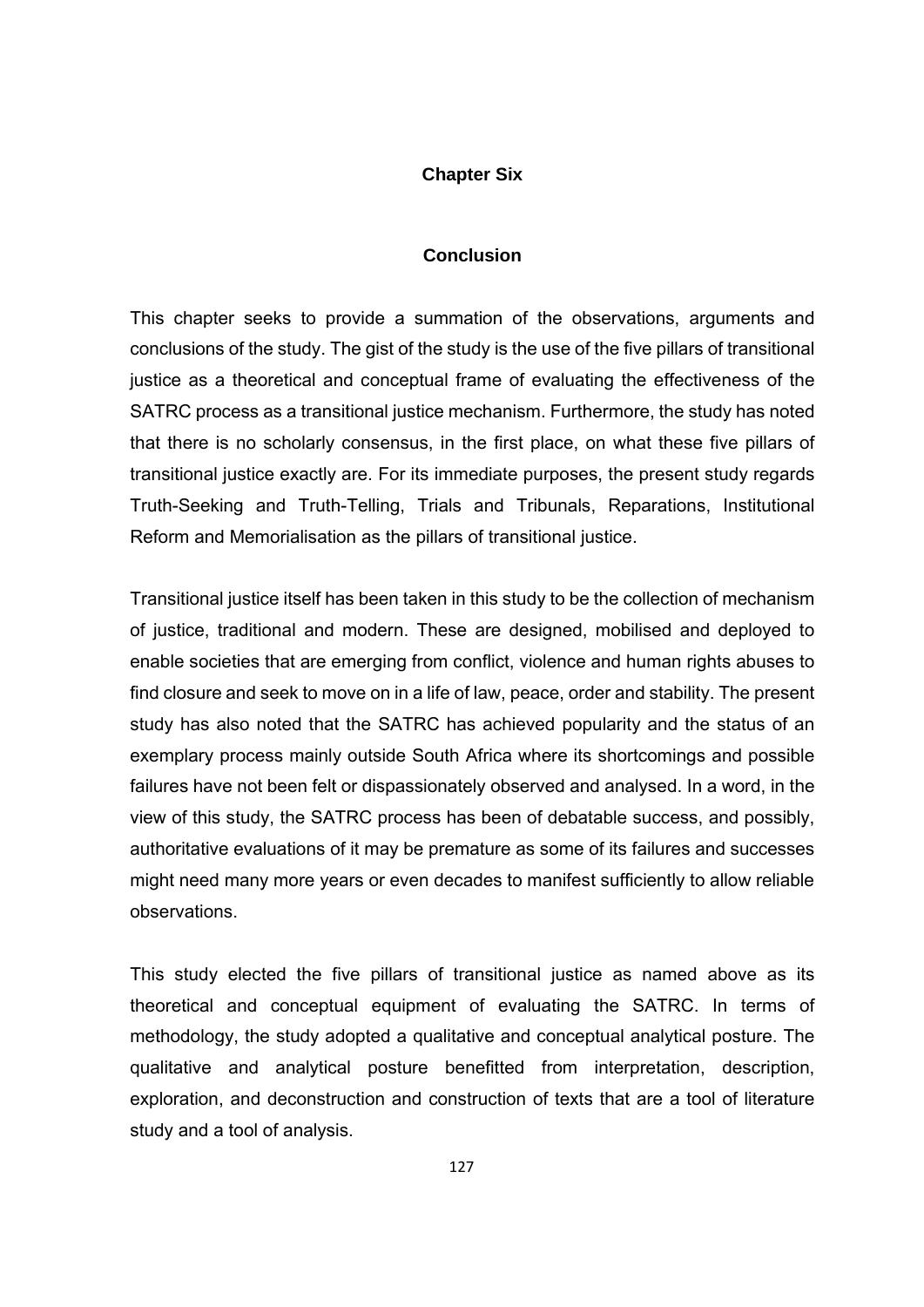Views of a multiplicity of scholars that have written on transitional justice have been used to illuminate the study, namely, Truth-Seeking and Truth-Telling, Trials, Reparations, Institutional Reform and Memorialisation as critical pillars of transitional justice have been deliberated. The conclusion of this study is that the five pillars are each not exhaustive as they may not be an answer to transitional justice when applied in isolation. It appears to this study that the five pillars of transitional justice become effective when used and applied together in complementarity. The study has sought to survey the popularity of TRCs in the world and as such to locate the SATRC in that tradition.

In the main, the present study has accounted for the history and background of the SATRC process. The reasons for its popularity and how it increasingly becomes a global model of transitional justice are indicated. The areas of contention and the debates that surround the SATRC are fleshed out as well as the critical evaluations of it impact or lack thereof. It has appeared to this study that Truth Commissions as transitional justice mechanisms are preferred in the world ahead of retributive justice and other forms that seem not to guarantee durable post-conflict peace and justice.

This study has evaluated the uses of the five pillars of transitional justice in the SATRC process. The importance of Truth-Seeking and Truth-Telling has been analysed and the study has observed that while it is important, the truth needs to be complete truth and to be managed well, lest it leads to the opposite of healing by worsening trauma and causing anger that can provoke revenge. Trials and Tribunals were deployed by the TRC in a modified form in that the TRC hearings became more than a court but also a platform of Christianised counselling and therapy that included preaching for forgiveness. Trials have been observed by the study not to be suitable for the purposes of reconciliation and national healing in that they magnify tensions and frictions between victims and their perpetrators. Institutional Reform has been observed to be very important in dismantling the infrastructure of past violence and assuring the victims and survivors that atrocities may not be easily repeated.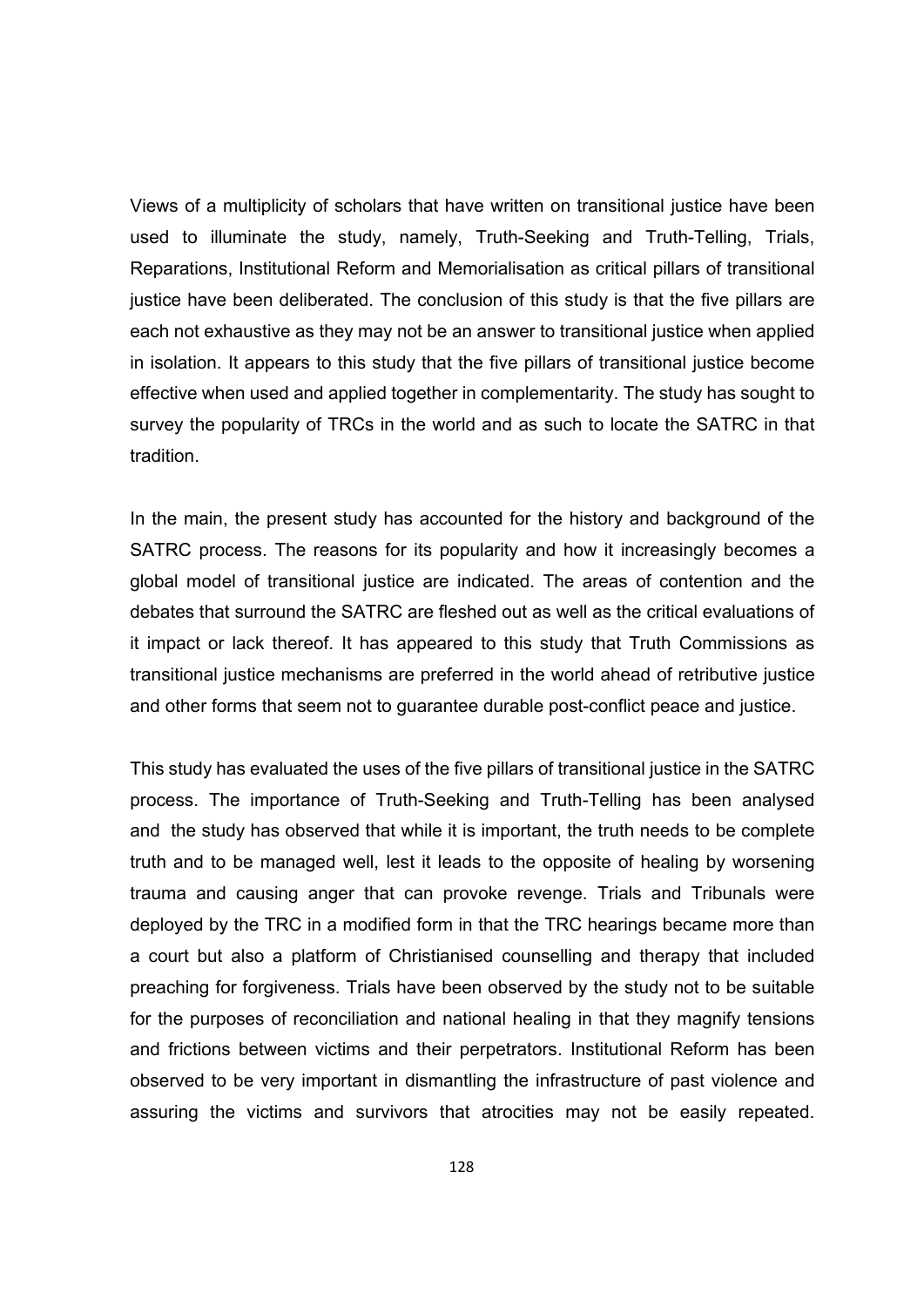Reparations, as tangible and meaningful efforts at transitional justice were not implemented or taken seriously by the TRC, even the Rehabilitations and Reparations Committee did not have as much powers as other committees such as the Amnesty Committee. To reiterate, the non-implementation of reparations is to this study a major failure of the TRC. Memorialisation plays a significant but symbolic role, and therefore is complimentary to other pillars of transitional justice. Alone, Memorialisation may not deliver tangible repair to victimhood and damage such as can be delivered by Reparations and Institutional Reform. The TRC, was, to this study a compelling attempt at the pursuit of Transitional Justice.

More time, and possibly further studies might be needed to provide deeper and more nuanced views of the SATRC in light of the fact that it also became hostage to political expediency. Moreover, it happened at a time when it was feared that South Africa might relapse into racialised conflict. Furthermore, the SATRC achieved in its Christianised model, personified by Tutu, what possibly politicians and lawyers operating in secular terms and modes would not have achieved.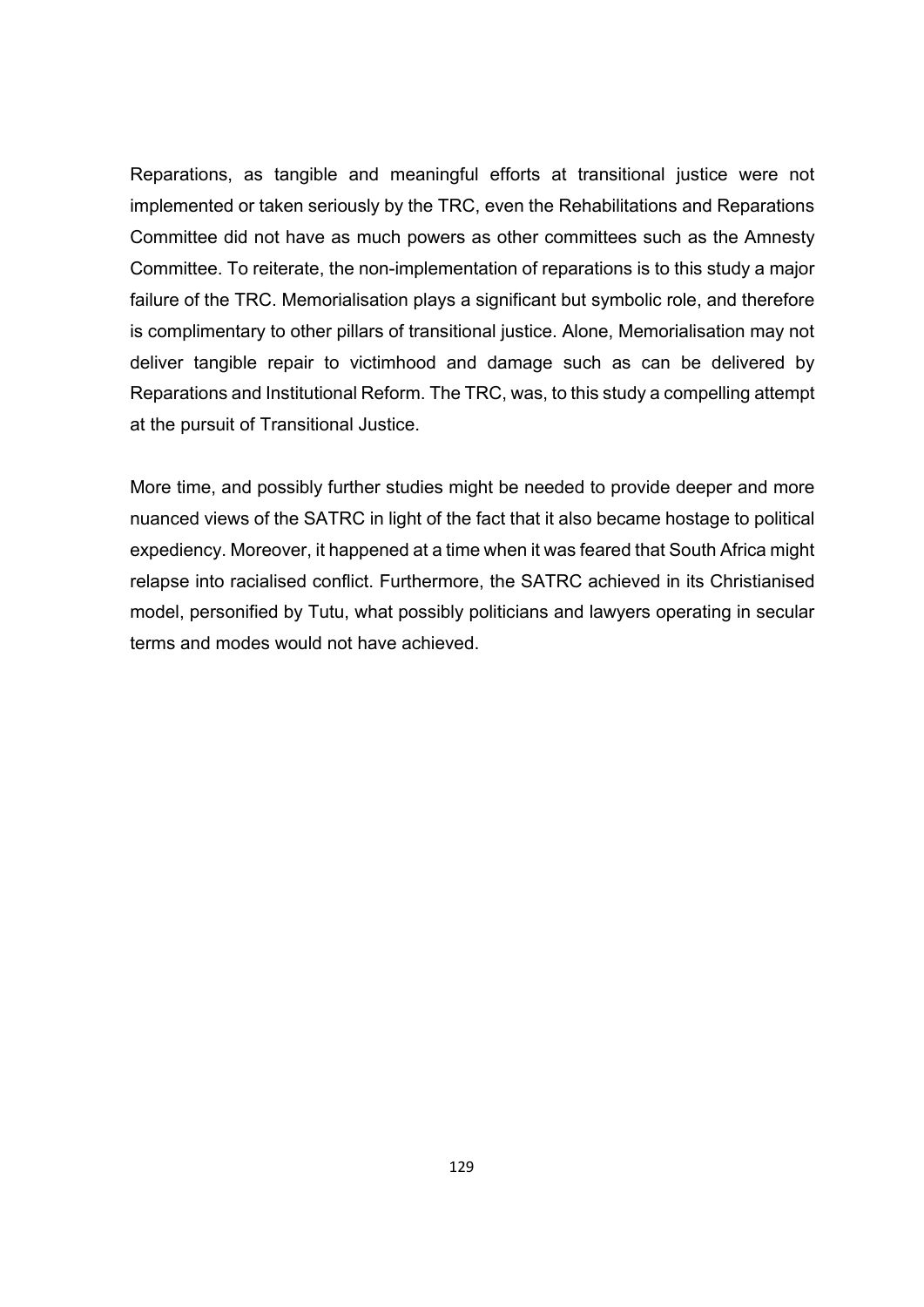## **ADDENDUM**

## **Definition of major terms used in the study**

This section will define other terms used in the study. As with the definition of the TRC above, these definitions are intended to contextualise the study.

## **Truth**

The truth means different things for different people. It is interpreted differently based of the story of each individual or victim. For the victim's family, the truth might or might not mean possibility for justice and healing from the knowledge of what happened to their loved ones. For other victims, the truth might mean a possibility for reparations and general accountability (O'Malley 2009). Some of the victims believed that an apology is not an apology unless it is true and sincere; some of the victims at the hearings rejected the perpetrators' apologies because they did not seem truthful. Generally, the victims based their decision to accept or reject an apology on the truth and the show of remorse by the perpetrators.

Tutu (1999), in arguing that South Africa would not have any future without forgiveness, emphasised that forgiveness itself was only possible when perpetrators of injustices told the truth. For that reason, it appears that forgiveness and reconciliation may be conditional to the important factor of truth. Amnesty itself that was awarded by the SATRC to perpetrators of human rights violations during apartheid was awarded on the condition that they confessed the truth about what happened and their role in the happenings, which spells out the importance of the truth in the success or failure of truth commissions.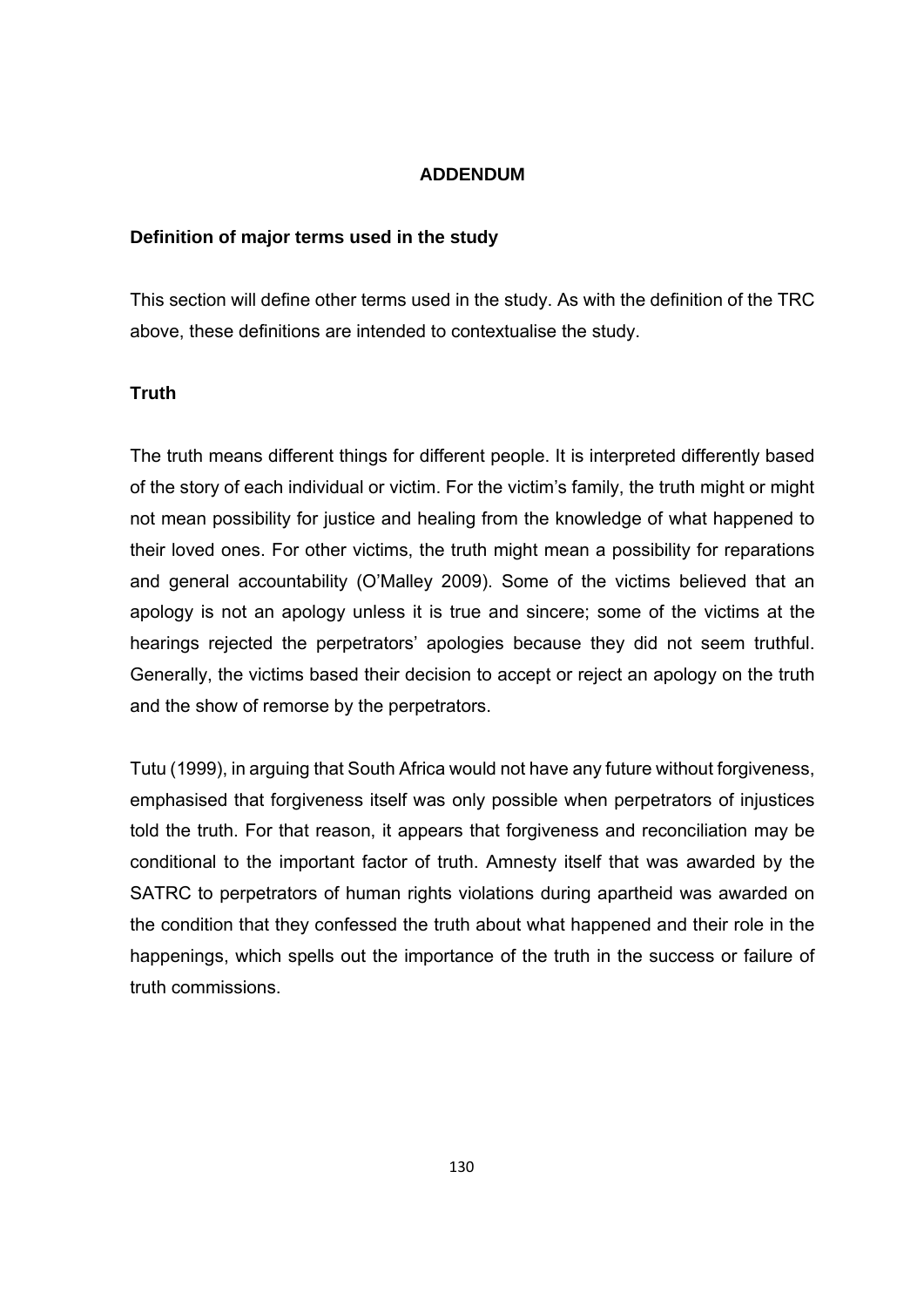#### **Accountability**

According to Chitsike (2012: 6), the term accountability is often used interchangeably with other terms such as liability, responsibility, answerability and blameworthiness. Accountability denotes the process of holding answerable those accused of carrying out human rights abuses. It is believed that the process of accountability is central to transitional justice as it will stop future human rights abuses.

Du Bois-Pedain (2008: 67) describes accountability as responsibility and the ability to own up to wrongs that one individual, groups or an institution has done. Du Bois-Pedain gives the example that the apartheid regime was a government that was in charge of the state and national security in South Africa. For that reason, the government was responsible for a climate that permitted human rights violations, making the government and the state at the time responsible and therefore accountable for the violation of human rights that took place.

#### **Amnesty**

The process of amnesty denotes the pardoning of a perpetrator convicted of human rights abuses by an officially recognised body such as the court of law of a truth commission. According to Doxter (cited in Benyera 2014: 18), 'an amnesty is a legislative or executive act that prohibits or prevents the prosecution of an individual or group of individuals for one or more (named or unnamed) crimes'. There are three broad classes or forms of amnesties. These are blanket amnesties, compromise amnesties and accountable amnesties. Normally, amnesties are given in exchange of telling the truth. To show the importance that the SATRC place on amnesty, a specific committee was created to deal with issues of recommending or not recommending amnesty for those human rights offenders that came forward to confess their offences in front of the SATRC (Du Bois-Pedain 2008:75).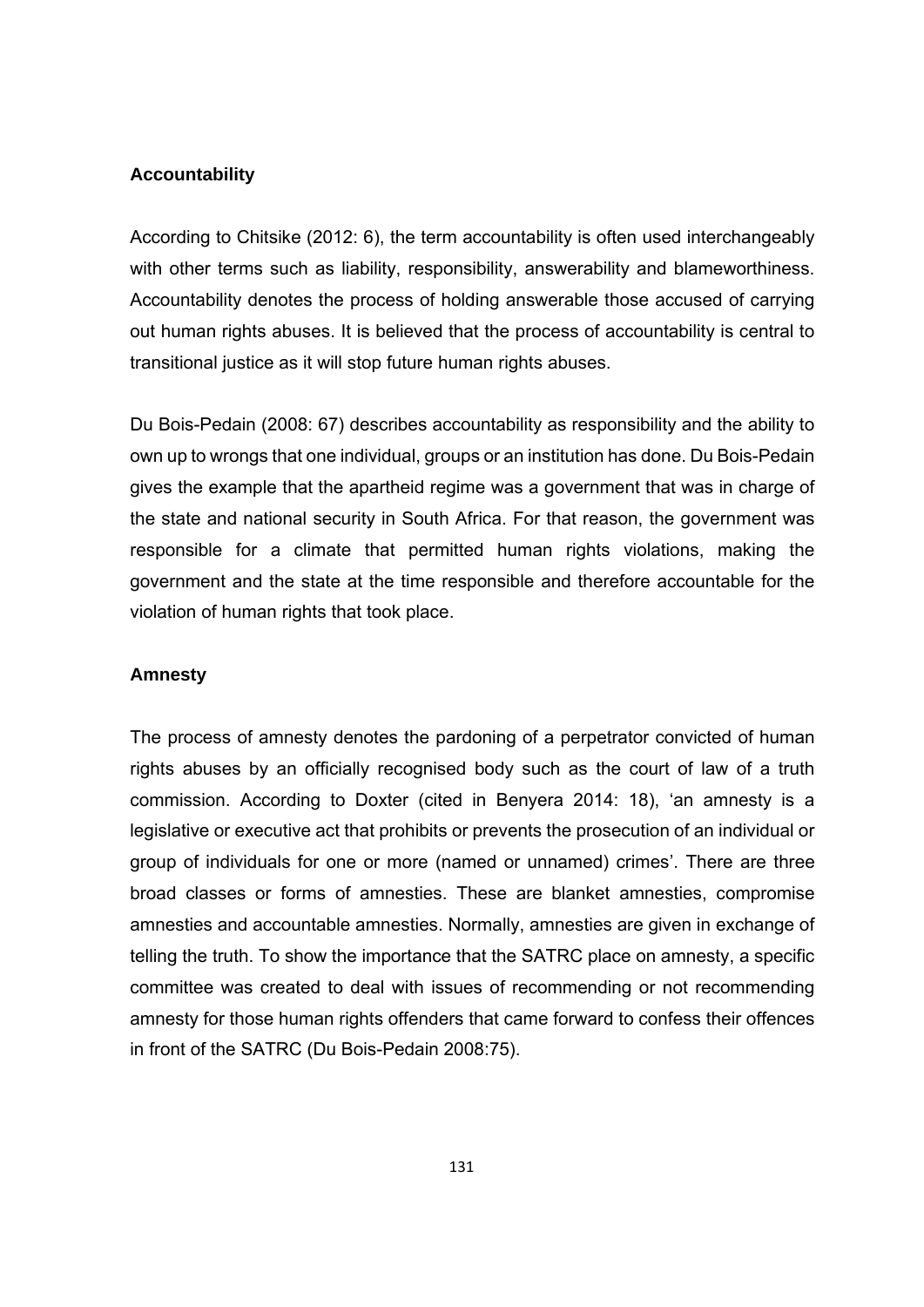#### **Compensation**

The term compensation refers to the process of providing victims with some form of reparation for the losses they suffered because of the violation of their human rights. This reparation is usually in monetary terms for damages, suffering and losses. Compensation can take one of the following forms; payments to help victims address the physical or mental harm that they have suffered, loss of economic means of survival, loss of educational and social opportunities, damage to their one's and or dignity, and the costs related to obtaining relevant legal, medical, psychological or social assistance (Kritz 1995). In 2005, the United Nations General Assembly (UNGA) published a detailed Report in which it clearly stated that, "financial compensation is not sufficient in itself and should be normally associated with other forms of reparation" (UNGA 2005). In that logic, compensation is seen as important under the United Nations' understanding of Basic Principles and Guidelines on the Right to a Remedy and Reparation for victims Gross Violations of International Human Rights Law.

The UN emphasises that "compensations should be provided for any economically assessable damage, as appropriate and proportional to the gravity of the violation and the circumstances of each case" (UNGA 2005). Furthermore, the UN notes that " physical or mental harm, lost opportunities, including employment and education, and social benefits, moral damage" and " costs required for legal or expert assistance, medicine and medical services, and psychological and social services" are all provisions that can be issued as part of compensation (UNGA 2005). For this study, it will be important to note how far the SATRC process went in the depth and width of attending to such elements of transitional justice as compensation in its phases and facets that are being discussed here.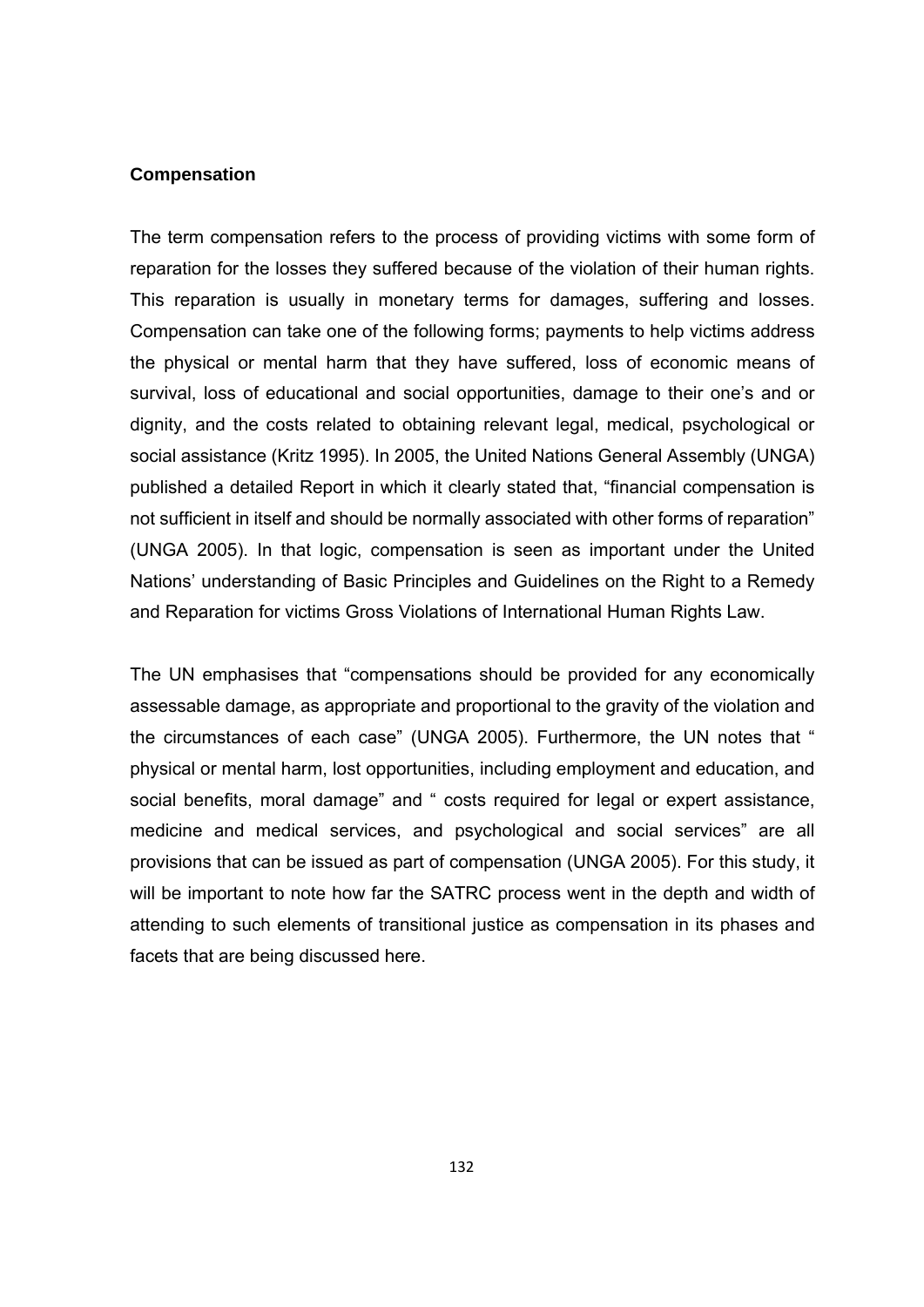### **Five pillars of transitional justice**

The five pillars of transitional justice are considered to be accountability, truth recovery, reconciliation, institutional reform, and reparation (Chitsike 2012). These pillars will be used as the analytical framework for accessing the effectiveness of the SATRC.

#### **Forgiveness**

The notion of forgiveness is mainly borrowed from religious studies. It implies the process in which the victim of gross violations of human rights decides to stop feeling angry or resentment towards the perpetrators for the offence which they committed against them or their family or community member(s) (Gallagher 2001: 980). Gubin, Hagengimana, Pearlman & Staub (2005: 298) associate forgiveness with letting go of the past pain and resentment. This makes forgiveness possible but does not necessarily make reconciliation or living together in peace with the perpetrator likely. Forgiveness is interconnected and cannot be separated with reconciliation, which is possible when there is mutual commitment to an improved ethical future; forgiveness is the first step towards reconciliation.

### **Healing**

The process of healing involves the processes of overcoming the grief and emotional suffering inflicted by past human rights abuses. It restores the victim's dignity and humanity in the community. The process of forgiveness is usually enhanced if the perpetrators tell the truth about what exactly happened when they committed the human rights abuses. This constitutes the process of acknowledgement, which is an integral part of forgiveness. It is important to note that healing is not an event but a process that often takes a long time (Gallagher 2001: 981).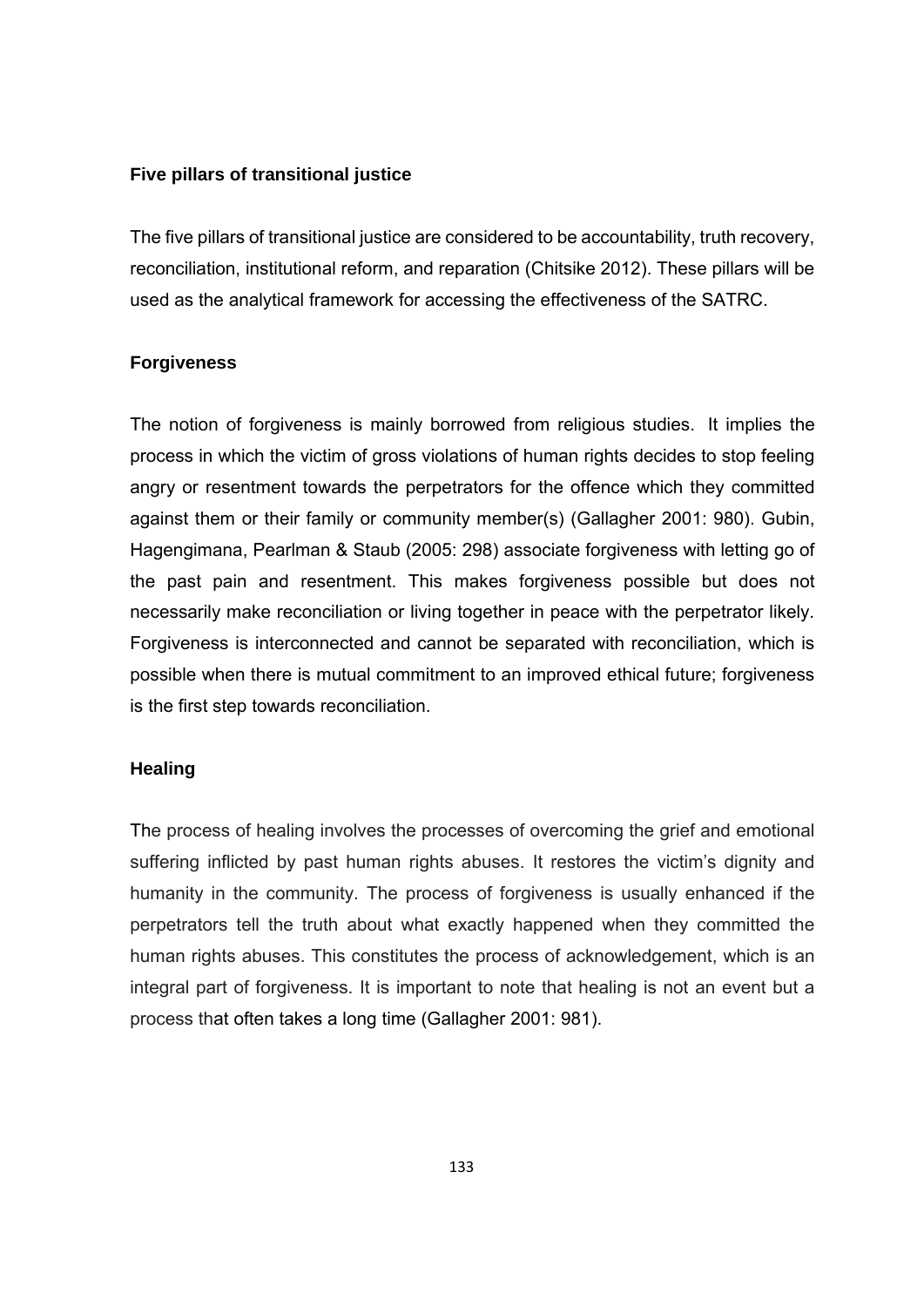### **Human rights violations**

The term 'human rights violation' is central to this study. It is a term with wide application, especially in genocide studies. The term means planned or haphazard of law killing, disappearances, torture or other gross physical abuses, which amount to the deprivation of one's liberty (Human Rights Watch, Special Issue 2: 1989). Gross human rights violation entails a situation when human rights abuses become advanced, i.e., when numbers of victims increase, and the suffering of the victims is prolonged, such is termed (Gallagher 2001: 999).

## **Institutional reform**

The process of institutional reform entails the taking of a series of measures to improve governance of the country. The main act in the process of institutional reform is the setting up of institutions that are meant to address the roots causes and legacy of gross historical human rights abuses. A number of such processes are used in institutional reform. They include the following measure:

- restructuring the institutions of governance;
- security-sector reform;
- reforming the judiciary systems;
- strengthening institutions means to support the processes of broader democratisation; and
- having institutions that support the upholding of fundamental human rights.

In order for the process of institutional reform to be effective, there is need for it to be undertaken in an inclusive manner that takes uses broad public consultations which include victims, their families, the affected communities and the perpetrators. The promise of institutional reform is that new institutions are built or old ones are reformed in order to ensure that violations and atrocities of the past may not be repeated (Gallagher 2001: 990). In the view of the UNGA (2005), Institutional Reform belongs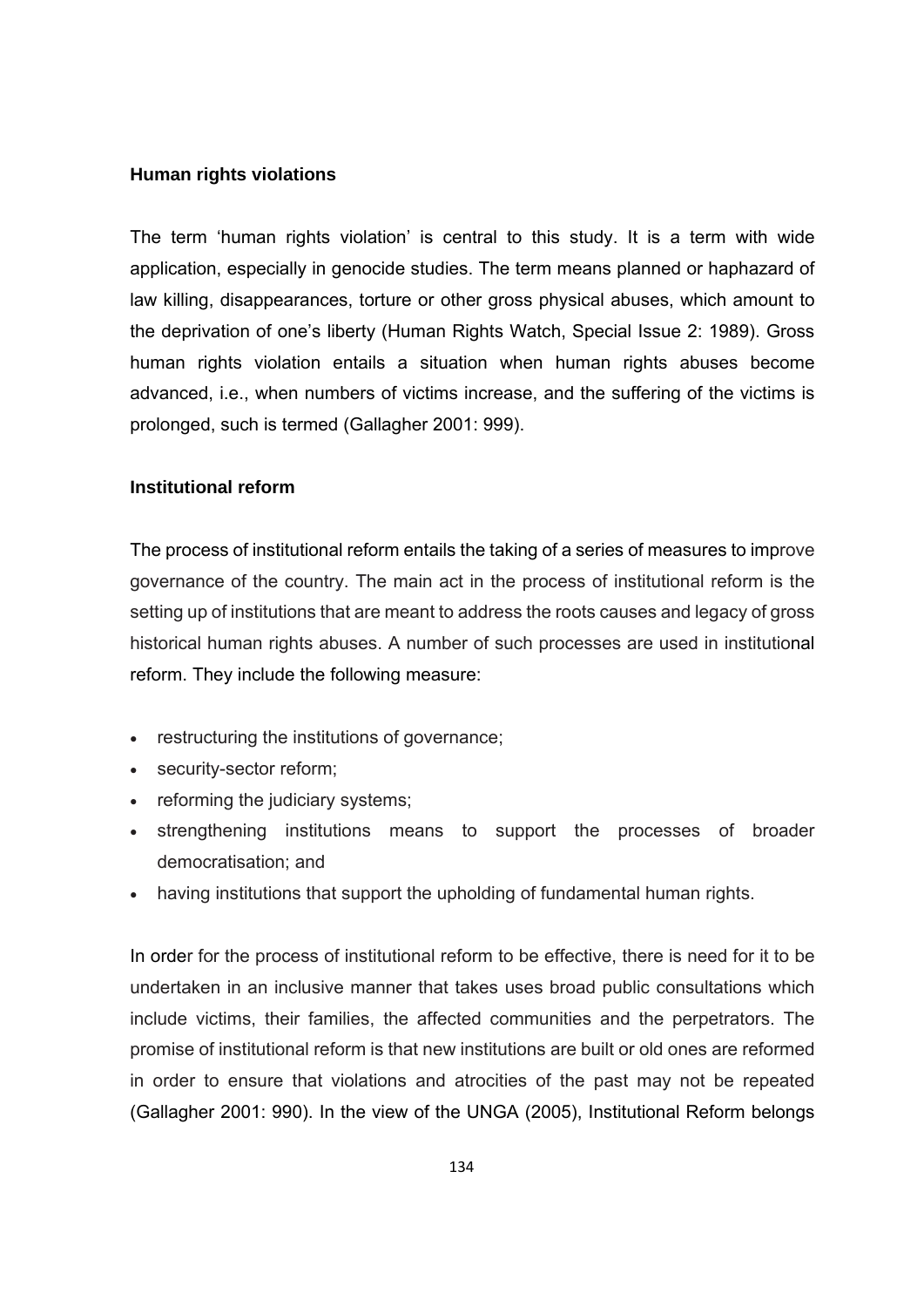to the important activity of ensuring victims "satisfaction and guarantee of nonrepetition". In measuring the effectiveness of the SATRC and gauging how far it went to address the expectation of transitional justice, it will be important for a study such as this to establish the guarantees of non-repetition of violations in terms of Institutional Reform and others.

#### **Justice**

Justice is generally understood to mean that which is right, fair, appropriate and deserved (Pearce 2012: 161). In transitional justice, it is achieved when victims are made to feel 'whole' again and when offenders are held accountable for their wrongdoings. According to Villa-Vicencio (2004: 33), there are different kinds of justice, namely, retributive justice, deterrent justice, compensatory justice, rehabilitative justice, exonerative justice, and restorative justice. Villa*-*Vicencio (2004: 33) argues that each type of justice has its time and place in a given situation and that no one model of justice covers all the needs of the victims or the offenders.

A few scholars identified some types of justice. Deutsch (1975: 140) identifies distributive justice that is predominantly about the fairness of the decision made. Maiese (2004) mentioned procedural justice that is mainly focused on the fairness of the decision process. Interpersonal justice was identified by Greenberg (1986: 48) and it has to do with the respect and dignity that is afforded to individuals during the decision making process. According to Colquitt et al. (2001: 440), informational justice is the extent to which individuals perceive adequate explanations for decisions to have been given in a timely manner.

### **Memorialisation**

According to Impunity Watch (2012), memorialisation is about a number of activities and their possible material outputs. These outputs aim at keeping up or restoring the memory related to something past, in this case, a past of gross human rights violations.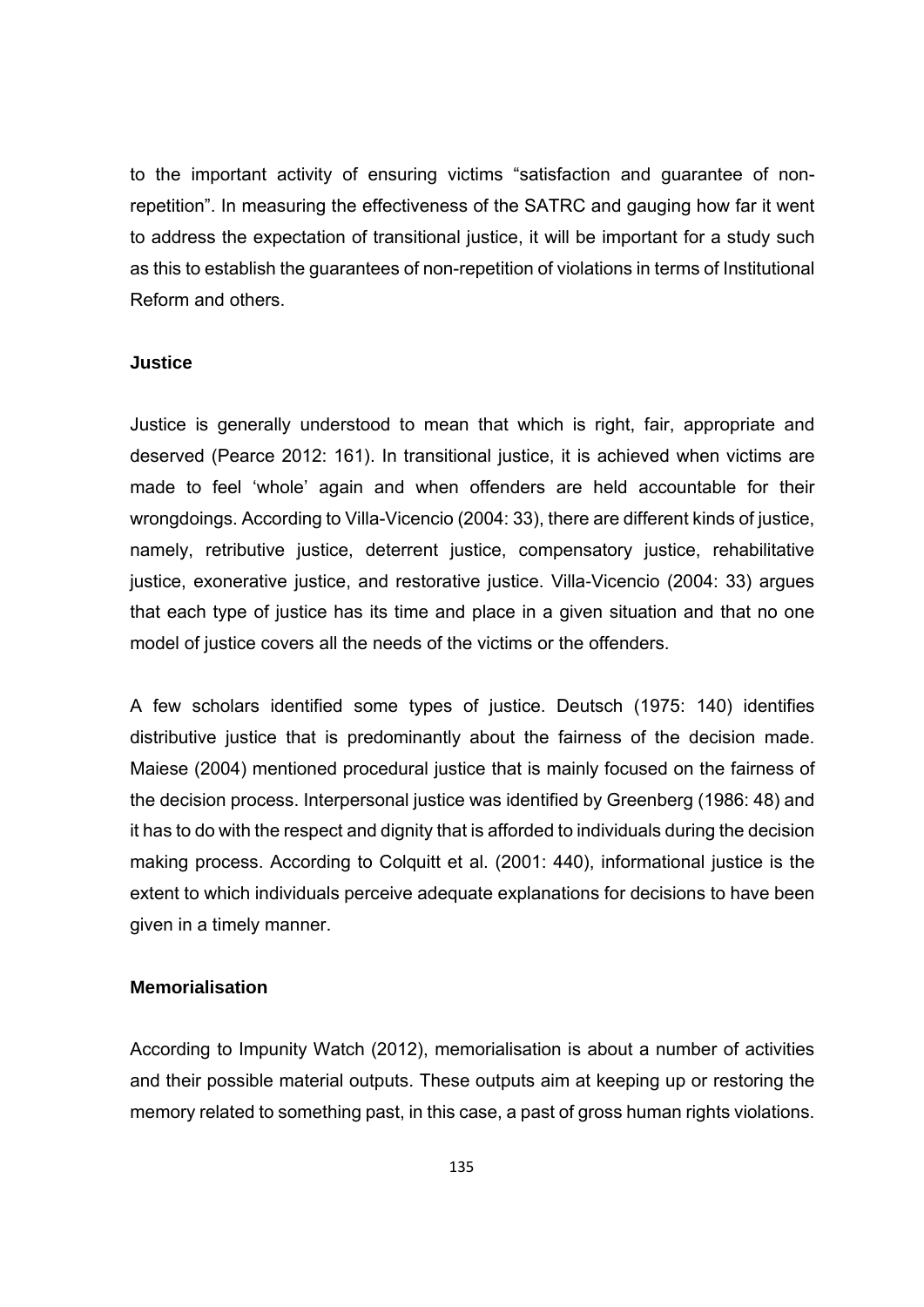These include deliberate memorialisation activities such as public gatherings to commemorate the struggle for independence, church services, funerals, exhumations, and reburials for those who died in this struggle or at the hands of a repressive government. As aptly stated by Villa-Vicencio (2004: 32), memorialisation must be integrated into rituals since activities such as the erection of monuments alone is not a significant enough act to bring healing and closure to the victims of human rights abuses. It needs to be integrated into some sort of process such as, but not limited to, educational programmes and ritual ceremonies.

In Zimbabwe, for instance, memorials for the deceased are erected through a series of ceremonies and rituals which are meant to bring closure to families and communities, and are held approximately a month after the burial ceremony. There are a number of memorials in South Africa meant to commemorate the lives of the victims of apartheid, one such memorial is the Umkhonto (MK) memorial better known as the Solomon Mahlangu memorial. The Solomon Mahlangu memorial is in Mamelodi outside Pretoria CBD and was unveiled at the Solomon Mahlangu square on 6 April 1991 commemorating the MK forces that lost their lives during apartheid (Marschall 2010: 41).

Memorialisation entails attending ceremonies and rituals, and adopts and deploys symbolism in its uses for transitional justice. The UNGA (2005) stresses that it should be conducted in a culturally sensitive manner that responds to the cultural peace and comfort of the victims. This means that memorialisation cannot be a broadly compatible approach, but it should be conducted in line with how the victims in their specific cultural location understand memorialisation. For that reason, this study will observe how effectively, as an attempt at transitional justice, the South African TRC observed cultural sensitivity, if it did.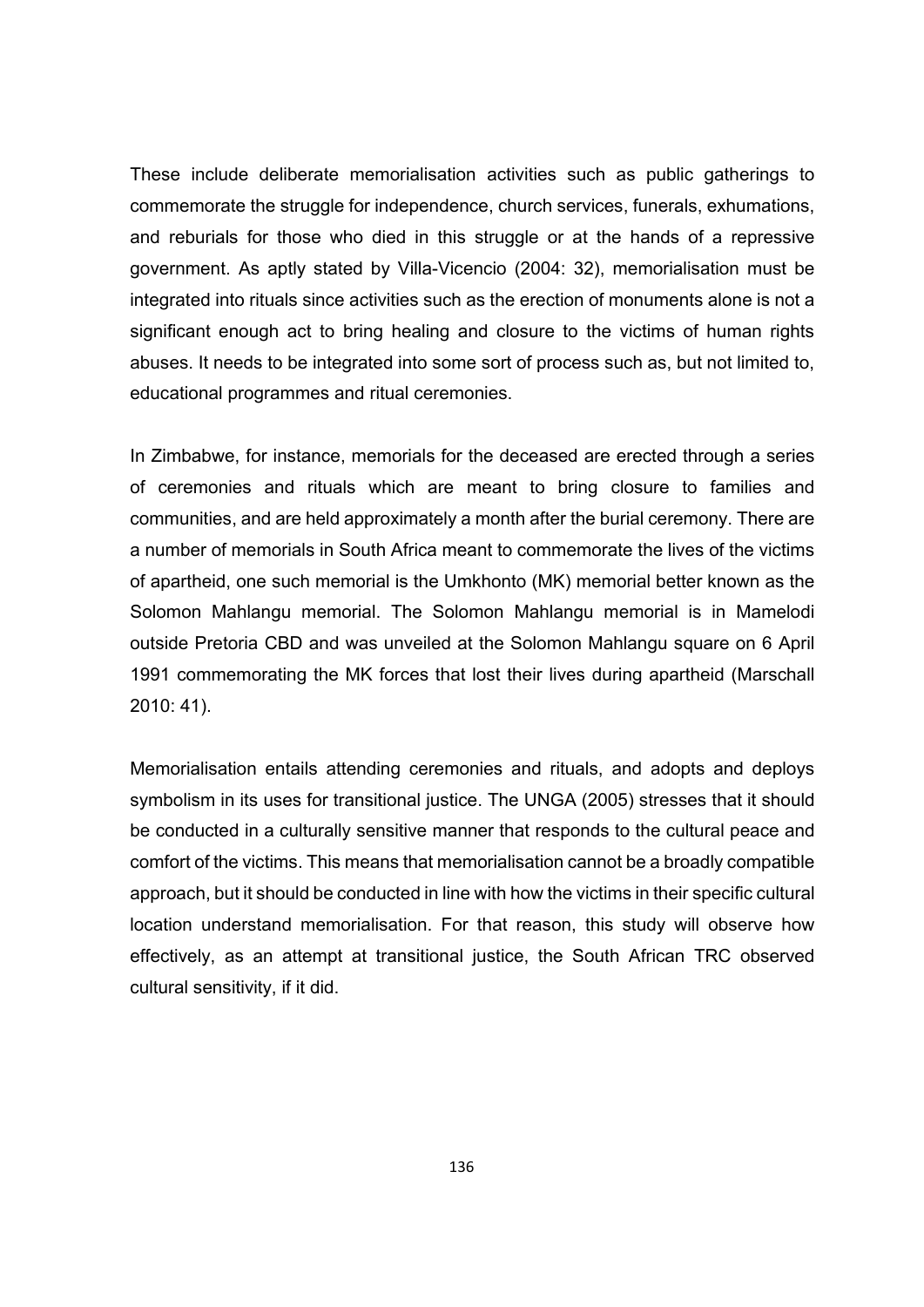### **Reconciliation**

Reconciliation involves the re-normalisation of relations between two parties, namely, the victims and the offenders (Bothe 2007: 251). It heralds the beginning of cordial relations, trust and the willingness to talk to each other and is accompanied by a mutual capacity to listen and a readiness to take cautious risks (Mbeki 2004: 4). It regards justice as an essential ingredient in any settlement while recognising that there are different ways of achieving and understanding justice. For Villa-Vicencio (2004: 33), genuine reconciliation does not involve outsiders to the conflict but is an internal process that culminates in the breaking of established patterns of violence. It requires time and space for mourning, anger and hurt as well as for healing (Villa-Vicencio 2004: 37).

In order to enhance the possibilities of reconciliation, these processes must be accompanied by truth telling, justice and, where applicable, the paying of reparations by the offender to the victims. In Tutu's (1999) argument, reconciliation does not only provide for nation building after long years of conflict; it also guarantees a future for a people that were previously opposed as perpetrators and victim. For that reason, the truth is told, confessions are made by human rights offenders, the victims forgive and amnesty is granted to those who have told the whole truth so that reconciliation can then take place, that is how central reconciliation is in the case of the SATRC.

The types of reconciliation according to Strupinskienė (2016) are as follows:

• Social reconciliation – this type of reconciliation applies when the victims and the perpetrators are from the same community and it is only practical for them to live side-by-side in peace after conflict. It has the thin and the thick levels. The thin level includes peaceful cohabitation, seizing the violence and inter-ethnic tolerance. The thick reconciliation, on the other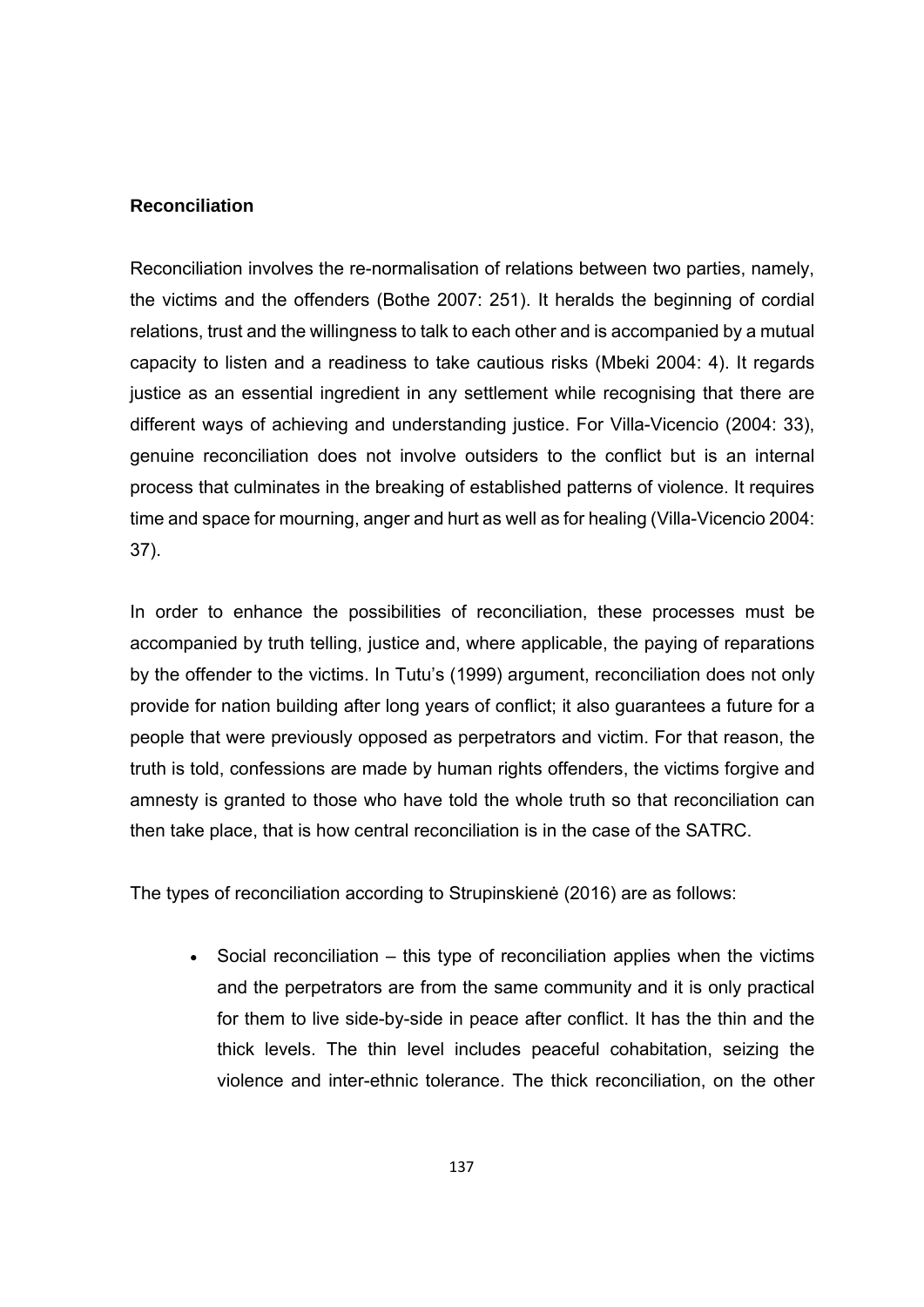hand, includes forgiveness, empathy, building of new relationship, truly accepting with no denial what has happened in the community.

- Economic reconciliation this type of reconciliation is dependent on profit and can happen at individual, communal or national level. Examples of this type of reconciliation are victim compensation, return of stolen property, reparations or equal employment in state institutions.
- Political reconciliation this type of reconciliation can also occur at individual or communal or national level. It happens after conflict where individuals and communities politically cohabit and are able to trust their government and its institutions; these individuals or communities are able to respect the rule of law and human rights. Individuals are able to participate in democratic elections and can depend on the government to provide services regardless of ethnicity. In Barnard-Naude's (2008: 172) argument, the SATRC process did not deliver economic reconciliation in South Africa, as it did not compel big business that benefited from apartheid to pay material reparations to the victims of apartheid. Without economic reconciliation, Barnard-Naude (2008) argues, even political and social reconciliation are compromised and cannot be fulfilled where social inequalities continue to mark the difference between the former oppressor and the former oppressed.

In 1999, then South African Deputy President Thabo Mbeki delivered the South Africa: Two Nations speech that decried the social inequalities between black and whites that continued after apartheid had been politically dethroned Mbeki (2002: 11), making South Africa not one but two nations that are not reconciled. Similar to the Christian understanding of the fall of man from grace, reconciliation entails that conflict was a fall from grace that separated one people into two or more separate feuding camps. Reconciliation then becomes a recovery from the fall where people find each other again and seek to bury the conflictual past behind them and pave a new future.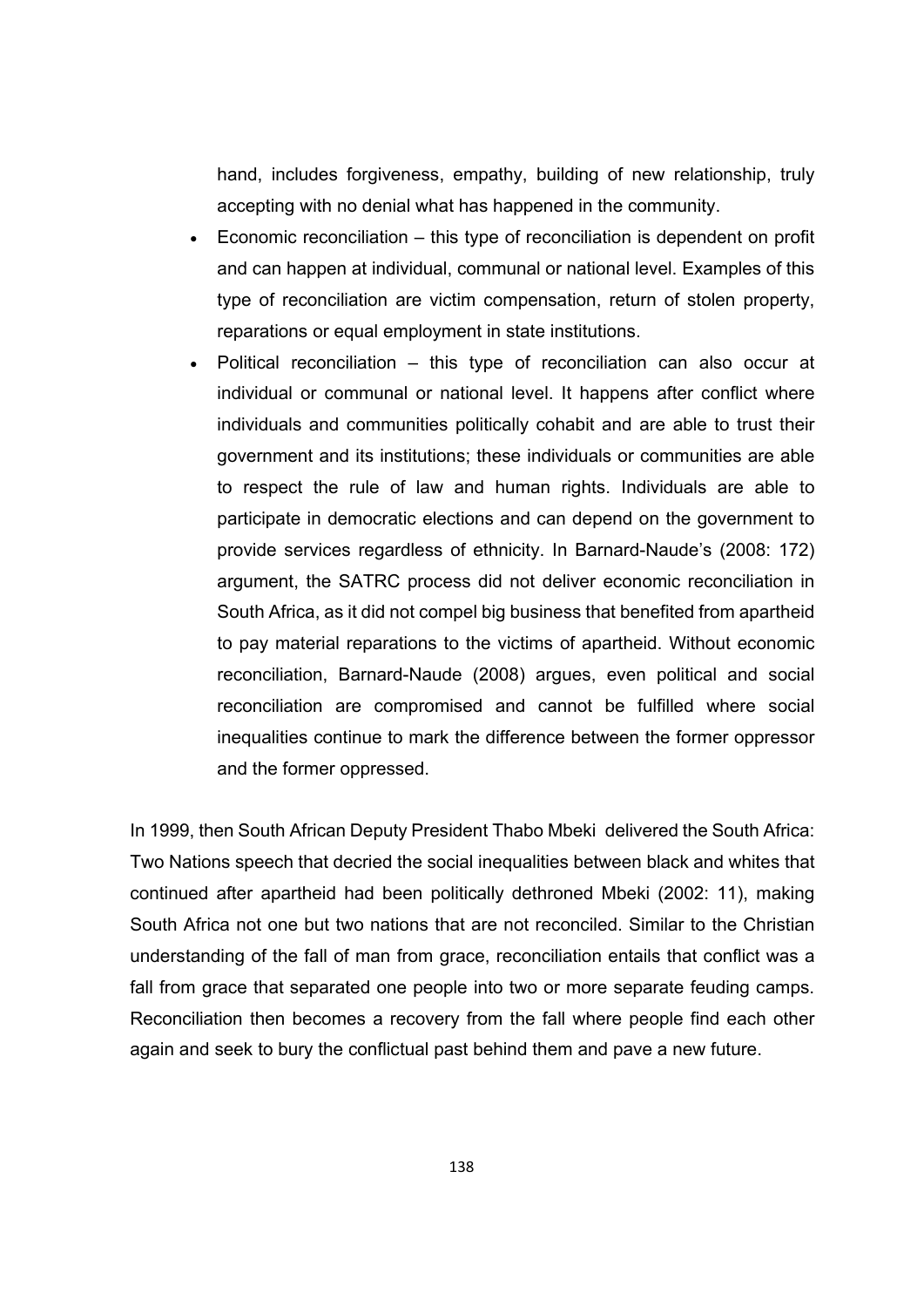#### **Redress**

In most literature, the process of redress is defined more or less just like reparations. However, the difference between redress and reparations is that the former involves attempting to return victims to the position they were prior to their abuse or violation. This also differs drastically from compensating because compensation places more emphasis on the financial aspect at the expense of the emotional and other needs of the victims.

After every massacre or human rights violations, there is great loss suffered, redress of the loss generally does not produce abundant profit and sometimes there is no profit at all. The apartheid regime in South Africa was a type of atrocity that gave perpetrators and their descendants' long-term benefits, mainly because blacks and most non-whites were segregated from enjoying certain benefits (Vernon 2012: 42).

To highlight the importance of redress, Norval (2009: 317) states that the Charter of Redress was created self-consciously as it was nearly similar to the Freedom Charter. In the same way that the Freedom Charter shapes the political imagination of South African generations, the Charter of Redress was thought to be a document that will define the need for reparations for marginalised communities in post-conflict situations. In the Charter of Redress, it is clear that reconciliation has a price; it details all the wrongs committed to individual victims like torture or abductions, to communities like lack of basic services such as electricity and also records the limited action in the wake of the TRC report. Therefore, redress becomes a process of restorations of what was lost. If life is irreplaceable, it becomes the closest process to repair of the damage caused by human rights violations during a period of violent conflict such as the apartheid era in South Africa.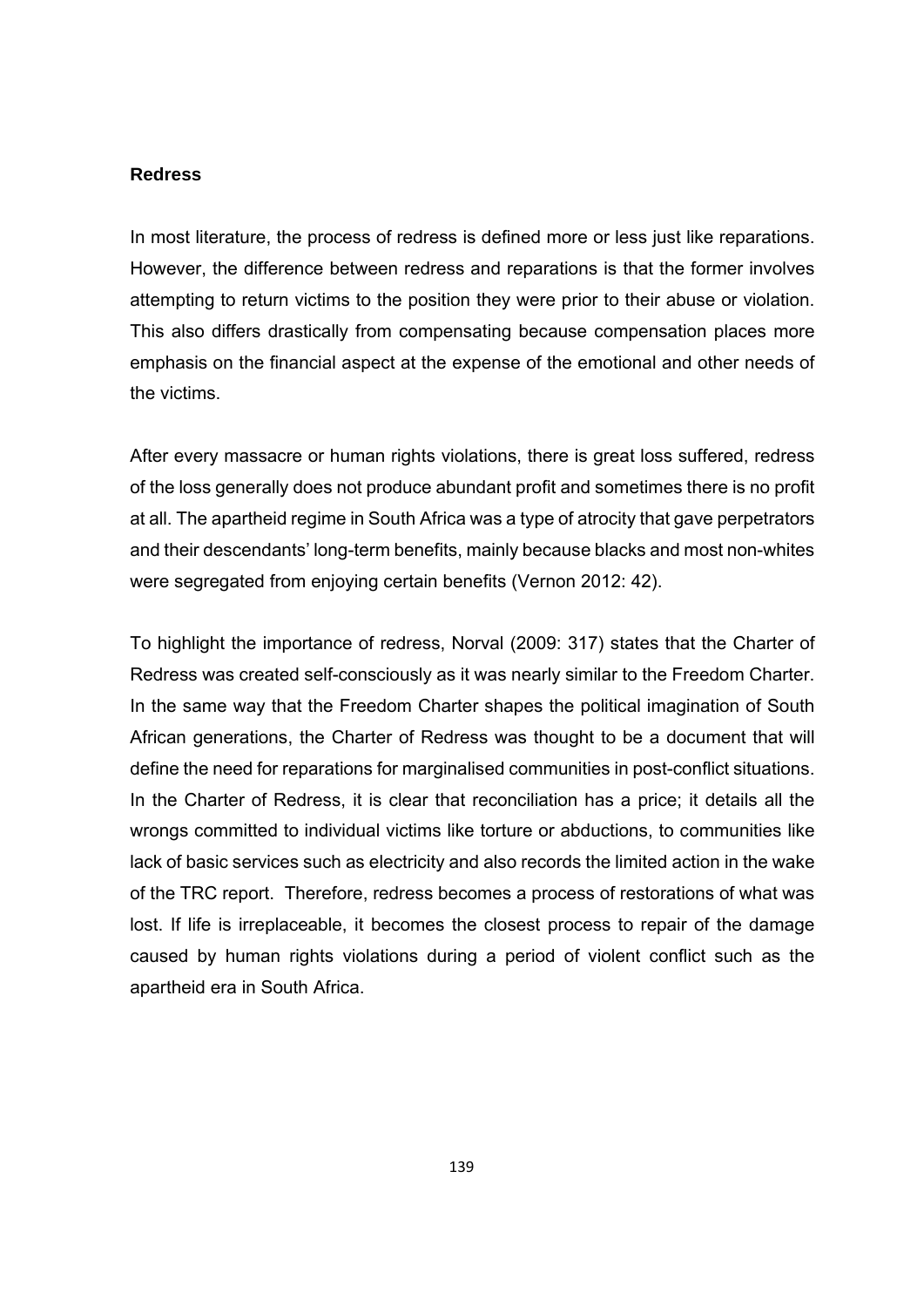## **Rehabilitation**

The process of rehabilitation is borrowed from the field of psychology. It denotes a number of activities aimed at either the individual or the wider community that experienced human rights abuses. Some of the processes that form part of individual or community rehabilitation are counselling, medical care, legal assistance, job training, and education. The main characteristic of these processes are that they are aimed at minimising the long-term impact of the human rights abuses on both the individual and the community (Office of the United Nations High Commissioner for Human Rights 2008) (OHCHR).

## **Reparations**

Reparation and compensation are also often used interchangeably. The process of reparation is the payment, in financial or other terms for the wrongdoing that the perpetrator inflicted on the victims. However, it differs from normal compensation in that reparations are also a promise never again to repeat the same actions (Mbeki 2004: 25). They are an advanced form of compensation and restorative in nature. While predominantly financial, progressively, reparations have also become symbolic.

OHCHR (2008) lists the basic principles and guidelines to classify measures of reparations:

- Restitution measures to ensure the victims' original situation before human rights violations is restored like the return of property or previous employment.
- Compensation  $-$  it is necessary to offer compensation if there was any kind of loss or damage from gross human rights violations that can be assessed economically like loss of income or moral damage.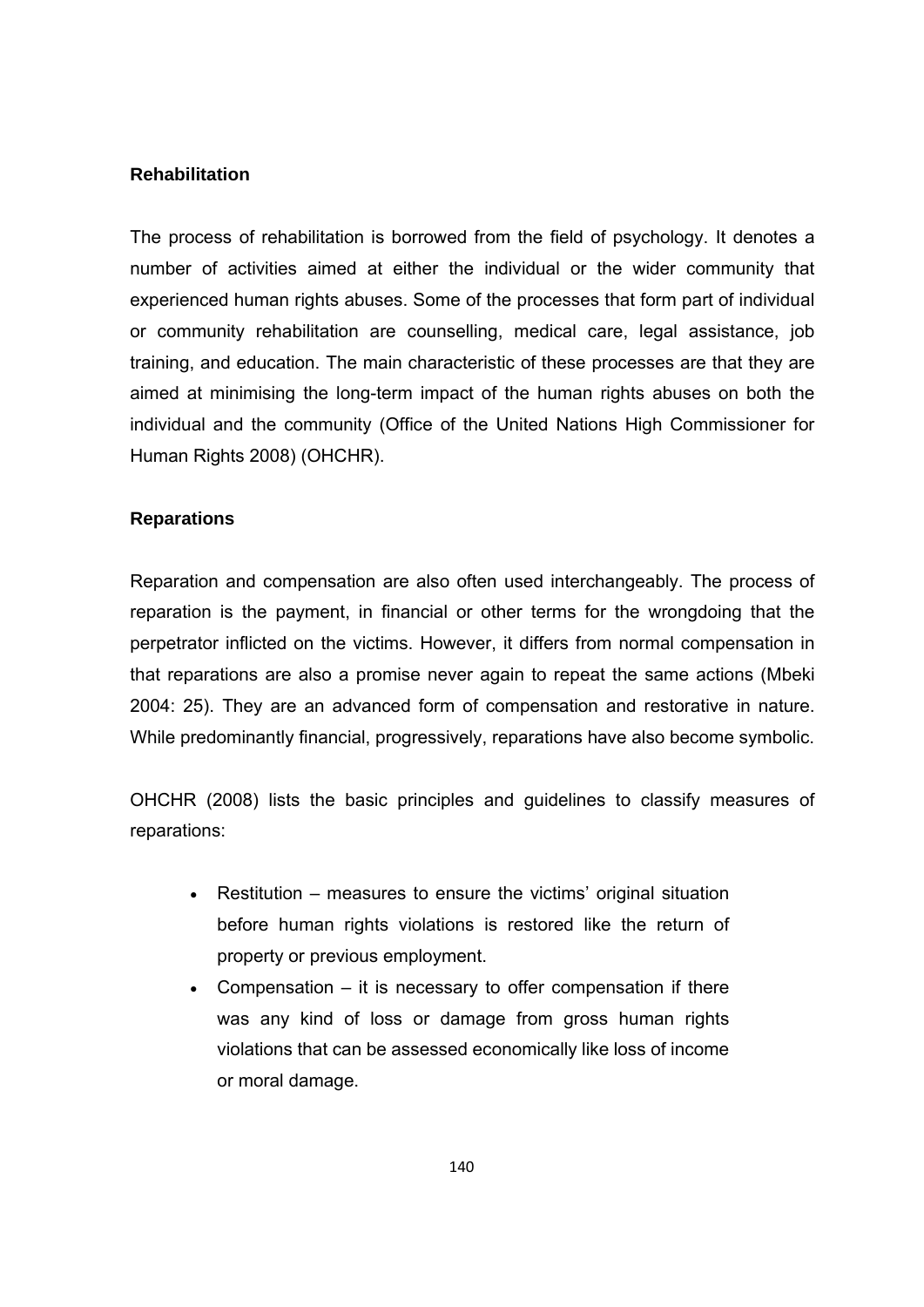- Rehabilitation this caters for psychological and medical needs and also legal and social amenities.
- $\bullet$  Satisfaction the aim here is satisfaction of the end of the violence, recovery and reburial of the deceased, truth-seeking, commemoration and memorialisation and public apologies to name a few.
- Guarantees of non-repetition this includes institutional reform in the protection of human rights workers, the strengthening of judicial independence, law enforcement and psychological and social services.

In the case of the SATRC, Du Bois (2008: 118) argues that reparations were originally angled towards being a way of restoring the dignity of those that experienced violation and humiliation during the apartheid human rights violations and atrocities.

# **Restitution**

Restitutions are remedies that are aimed to restore a victim to their previous position before they experienced the human rights abuses (Mullins 2010: 193). The aim of restitutions is to put the victims in more or less the same position they would have been had the violations not occurred. Mostly, restitution is paid for the loss of loss or injury. The process of restitution can occur in one of the following ways:

- resettlement in one's place of prior residence;
- returning of confiscated property; and
- restoration of liberty, employment, family unity, legal rights and citizenship (Mullins 2010: 194).

The payment of restitution differs with other forms of repairing past harms in that the state is the one which carries out the processes of restitution (OHCHR 2008). UNGA (2005) notes that: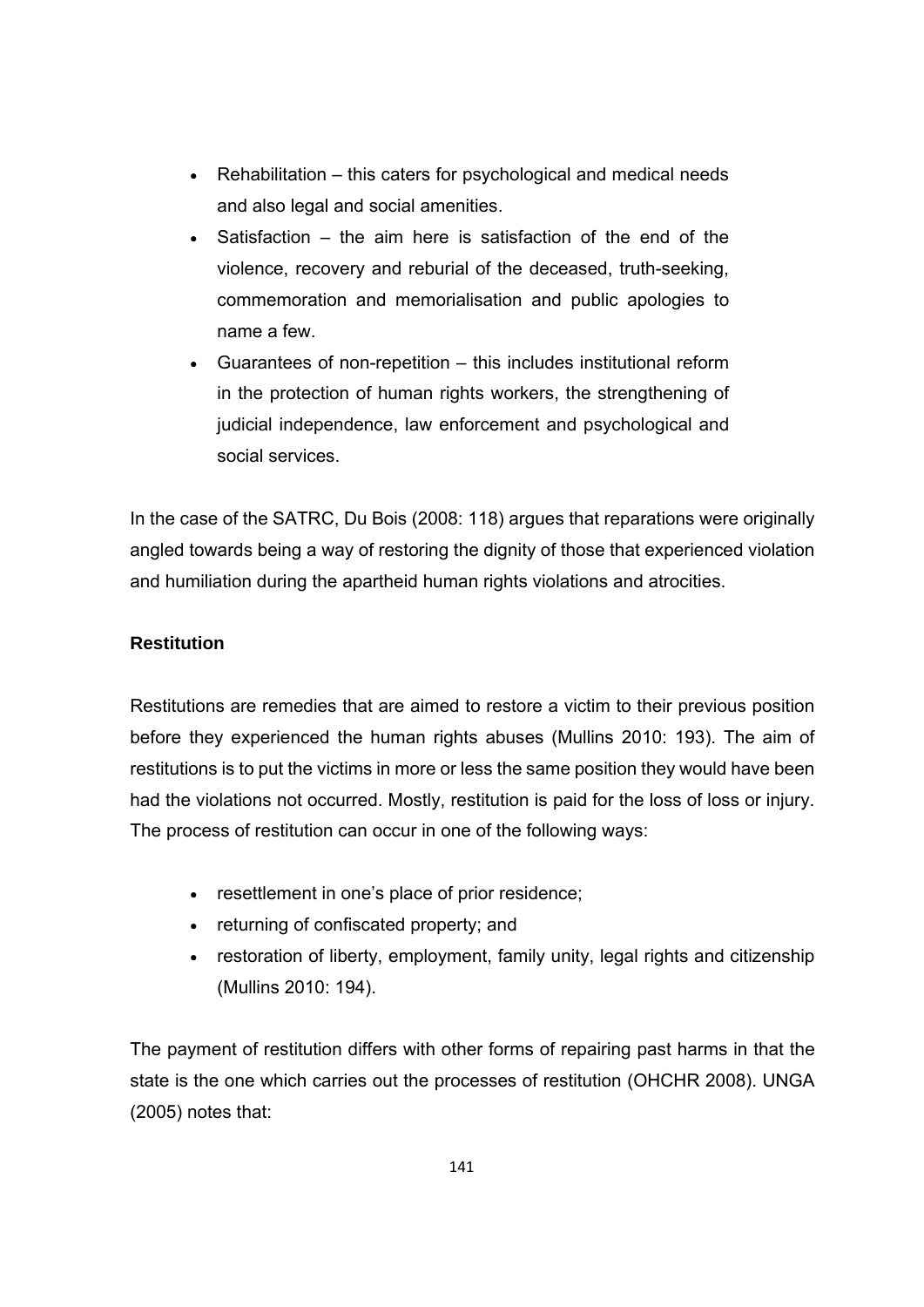Restitution, as far as it refers to the attempt at redress that seeks to restore the victim or victims to their condition before the violation happened, is normally difficult to achieve in full, and tends to remain an attempt and an effort, especially where death or disappearance of individuals has taken place.

## **Transitional justice**

Broadly defined, transitional justice is a response that refers to a set of judicial and non-judicial measures implemented by post-conflict communities in different countries in order to redress the legacies of massive human rights abuses. These measures include criminal prosecutions, truth commissions, reparation programmes, and various kinds of institutional reforms (Cassel 1996: 200). Mullins (2010: 192) argues that transitional justice privileges restorative justice ahead of corrective or punitive justice most of the times, especially in cases such as South Africa where the need for both former perpetrators and victims of human rights violations are to continue living together as citizens of one country. Corrective or punitive justice in such a case is seen as corrosive to fragile nationhood and potentially harmful to the goal of reconciliation and nation building.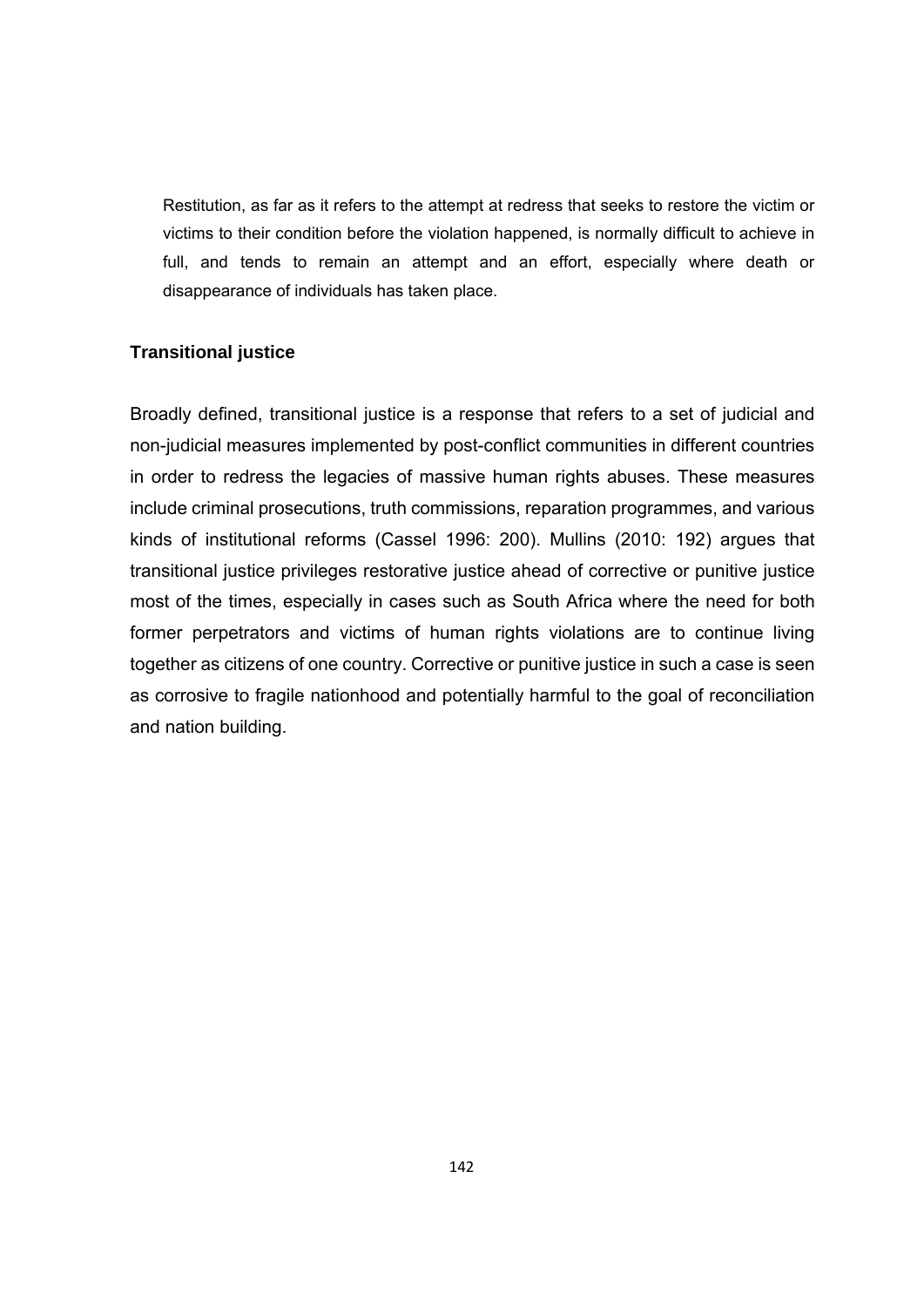### **REFERENCES**

Ahlers, R., Kemernk, J.S. & van der Zaag, P., 2011, 'Contested water rights in postapartheid South Africa: the struggle for water at catchment level', *Water SA* 37(4), 585- 594, viewed 14 March 2015, from http://www.wrc.org.za.

Alexander, N., 2002, *An ordinary country: Issues in the transition from apartheid to democracy in South Africa,* University of Natal Press, Pietermaritzburg.

Alexander, N., 2011, 'After apartheid: The language question', in I. Shapiro, & K. Tebeau (eds.), *After apartheid: Reinventing South Africa,* pp. 311-331, University of Virginia Press, Charlottesville.

Anderson, B., 1993, *Imagined communities: reflections on the origin and spread of Nationalism*, Verso, New York.

Andrews, P.E., 2004, 'Reparations for apartheid's victims: The path to reconciliation', *DePaul Law Review* 53(3), 1155-1180.

Askin, K.D., 2003, 'Prosecuting wartime rape and other gender-related crimes under international law: Extraordinary advances enduring obstacles', *Berkeley Journal of International Law* 21(2), 288-349.

Asmal, K., Asmal, L. & Suresh, R.R., 1996, *Reconciliation through Truth: A reckoning of apartheid's criminal governance,* David Phillip, Cape Town.

Atuahene, B., 2010, 'Property rights and the demands of transformation', *Michigan Journal of International Law* 31(4), 765-819.

Atuahene, B., 2011, 'Paying for the past: Redressing the legacy of land dispossession in South Africa', *Law and Society Review* 45(4), 955-989.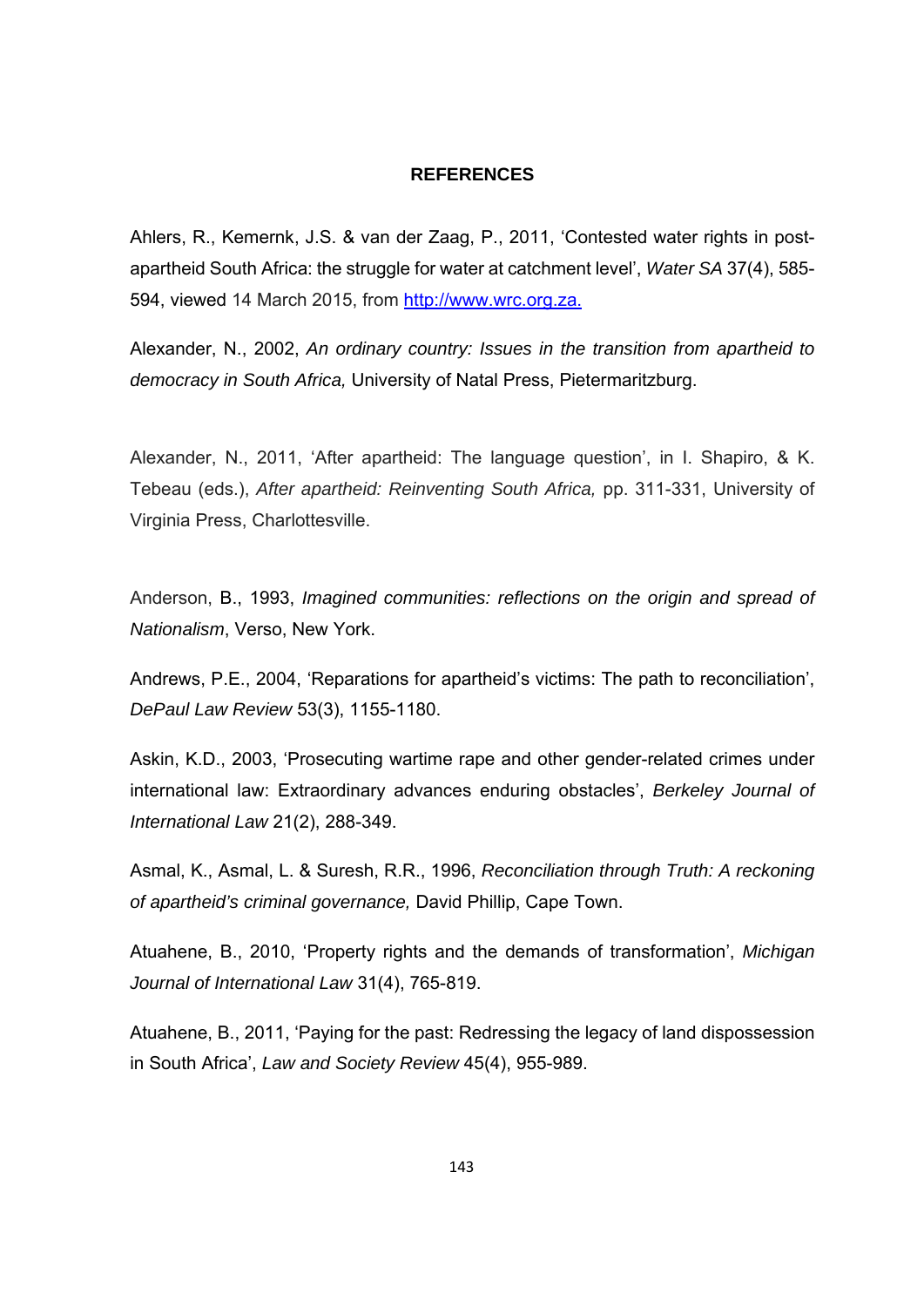Austrian, R., 1978, 'The Jeremiah Metzger Lecture: Of gold and pneumococci: A history of pneumococcal vaccines in South Africa', *Transactions of the American Clinical and Climatological Association* 89(1), 141-161.

Barnard-Naude, J., 2008, 'For justice and reconciliation to come: The TRC archive, big business and the demand for material reparations', in F. Du Bois & A. Du Bois-Pedain (eds.), *Justice and reconciliation in post-apartheid South Africa,* pp. 172-205, Cambridge University Press, Cambridge.

Beitler, J., 2012, 'Making more of the middle Ground: Desmond Tutu and the ethos of the South African Truth and Reconciliation Commission', *Relevant Rhetoric* 3(7), 11- 23.

Beitzel, T. & Castle, T., 2013, 'Achieving justice through the International Criminal Court in Northern Uganda: Is indigenous/restorative justice a better approach', *International Criminal Justice Review* 23(1), 41-55.

Bell, C., 2009, 'Transitional justice, interdisciplinarity and the state of the 'field'or 'nonfield', *International Journal of Transitional Justice* 3(1), 5-27.

Benyera, E., 2014, 'Debating the efficacy of transitional justice mechanisms: The case of national healing in Zimbabwe, 1980-2011', PhD thesis, Dept. of Political Science, University of South Africa.

Berat, L. & Shain, Y., 1995, 'Retribution or truth-telling in South Africa? Legacies of the transitional phase', *Law and Social Inquiry* 20(1), 163-189.

Berinyuu, A.A., 2004, 'Peace building in Africa: Lessons from Truth Commission', *International Journal of Humanities and Peace* 20(1), 24-34.

Bond, M.R. & Brooks, D.N., 1976, 'Understanding the process of recovery as a basis for the investigation of rehabilitation for the brain injured', *Scandinavian Journal of Rehabilitation Medici*ne 19(3), 23-44.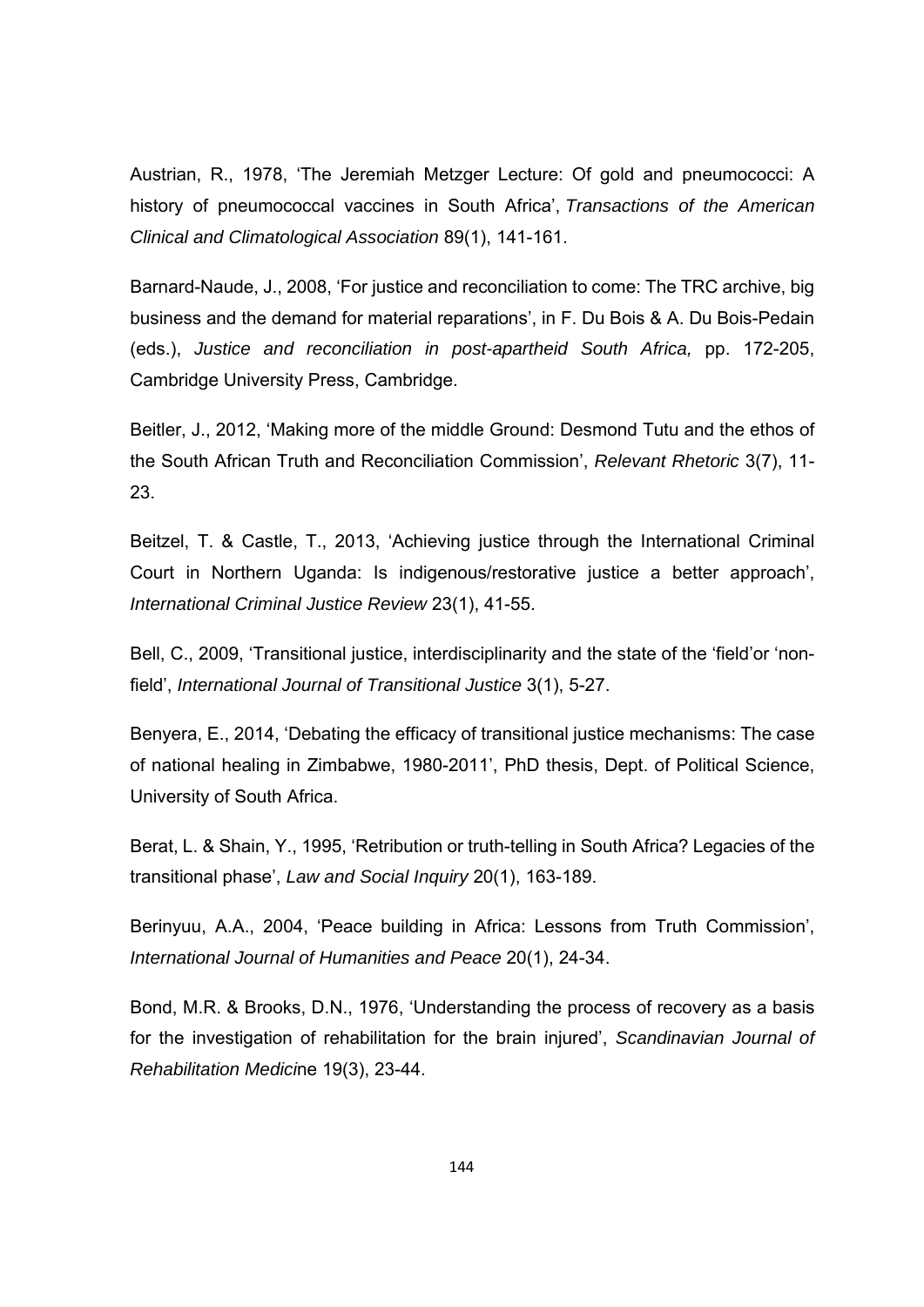Boraine, A., 2000, *A country unmasked: Inside South Africa's Truth and Reconciliation Commission*, Oxford University Press, Oxford.

Boraine, A., 2006, 'Transitional justice: A holistic interpretation', *Journal of International Affairs,* 60(1), 17-27.

Boraine, A., 2008, *A life in transition,* Struik Publishers, Cape Town.

Boraine, A., 2009, 'South Africa's Truth and Reconciliation Commission from a global perspective', in S. Pillay & C.L. Sriram (eds.), *Peace versus justice: The dilemma of transitional justice in Africa*, pp. 137-152, University of KwaZulu-Natal Press, Scottsville.

Boraine, A. & Levy, J., 1995, *The healing of a nation,* Justice in Transition Project, Cape Town.

Boraine, A., Nice, G. & Veil, S., 2004, *Genocide and accountability: Three public lectures,* Vossiuspers UvA, Armsterdam.

Bothe, M., 2007, 'Fact-finding as a means of ensuring respect for international humanitarian law', in V. Epping & W.H. von Heinegg (eds.), *International humanitarian law facing new challenges: symposium in honour of KNUT IPSEN*. PP. 249-268, Springer, Heidelberg.

Bowers du Toit, N.F. & Nkomo, G., 2014, 'The ongoing challenge of restorative justice in South Africa: How and why wealthy suburban congregations are responding to poverty and inequality', *HervormdeTeologiese Studies* 70(2), 1-8.

Boxill, B.R., 1972, 'The morality of reparation', *Social Theory and Practice* 2(1), 113- 123.

Campbell, P.J., 2000, 'The Truth and Reconciliation Commission (TRC): Human rights and state transitions – the South African model', *African Studies Quarterly* 4(3), 1-30.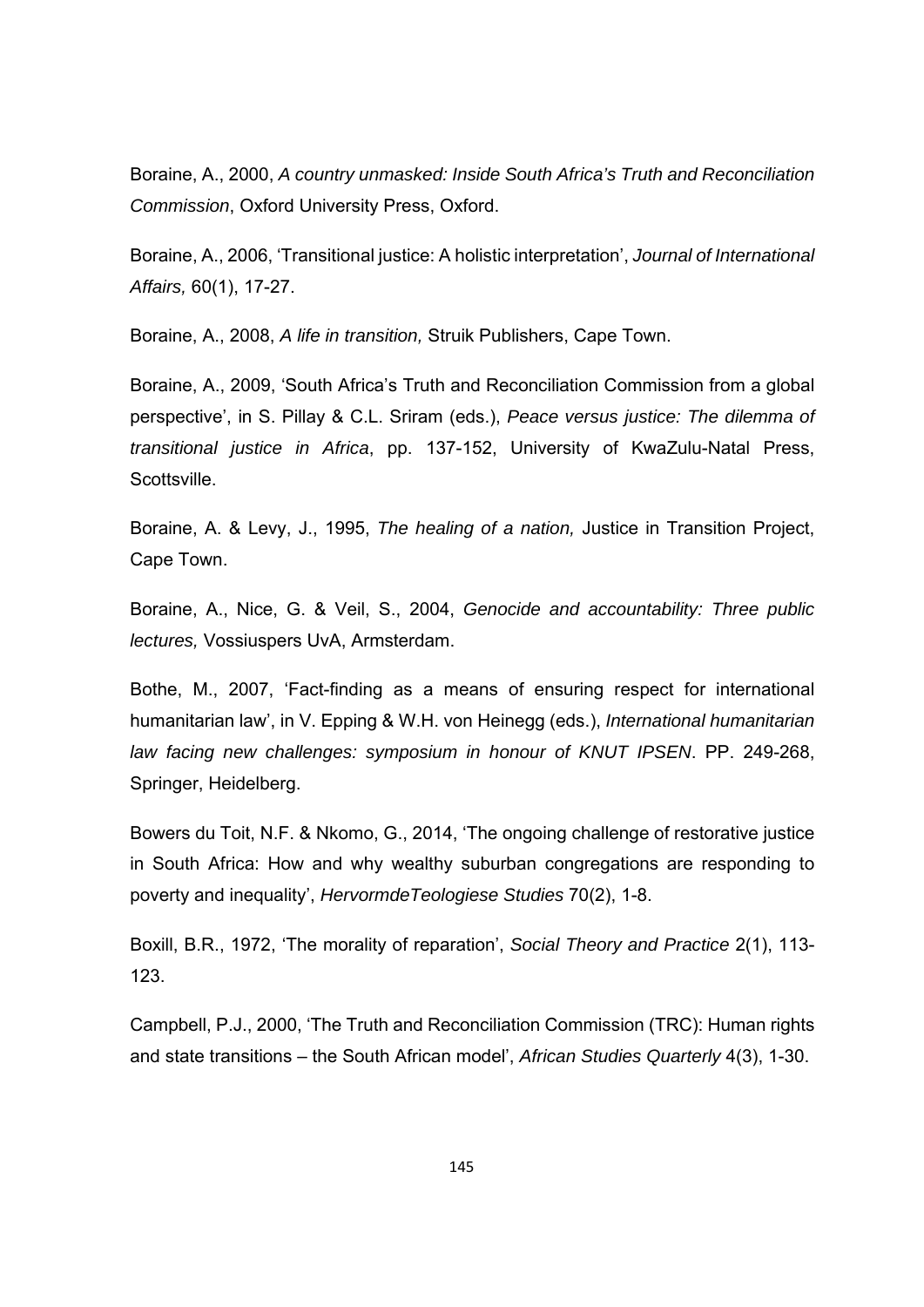Cassell, D., 1996, 'Lessons from the Americas: Guidelines for international response to amnesties for atrocities', *Law and Contemporary Problems* 59(4), 197-230.

Cherry, J., 2000, 'Just war and just means: Was the TRC wrong about the ANC', *Transformation* 42(1), 9-28.

Chipkin, I., 2007, *Do South Africans exist: Nationalism, democracy, and the identity of the people*, Wits Press, Johannesburg.

Chitsike, K., 2012, *Transitional justice options for Zimbabwe: A guide to key concepts*. Institute of Justice and Reconciliation, Cape Town.

Christodoulidis, E. & Veitch, S., 2008, 'Reconciliation as surrender: Configurations of responsibility and memory', In F. Du Bois & A. Du Bois-Pedain (eds.), *Justice and reconciliation in post-apartheid South Africa*, pp. 9-36, Cambridge University Press, New York.

Clark, P., 2010, *The gacaca courts, post-genocide justice and reconciliation in Rwanda: Justice without lawyers*, Cambridge University Press, Cambridge.

Coetzee, C. & Nuttal, S. (eds.), 1998, *Negotiating the past: The making of memory in South Africa,* Oxford University Press, Oxford.

Cole, C.M., 2007, 'Performance, transitional justice and the law: South Africa's Truth and Reconciliation Commission', *Theatre Journal* 59(1), 167–187.

Cole, C., 2010, *Performing South Africa's truth commission: Stages of transition*, Indiana University Press, Bloomington.

Cole, N. & Fölscher, A., 2006, 'South Africa: Transition to democracy offers opportunity for the whole system reform', *OECD Journal on Budgeting* 6(2), 61-97.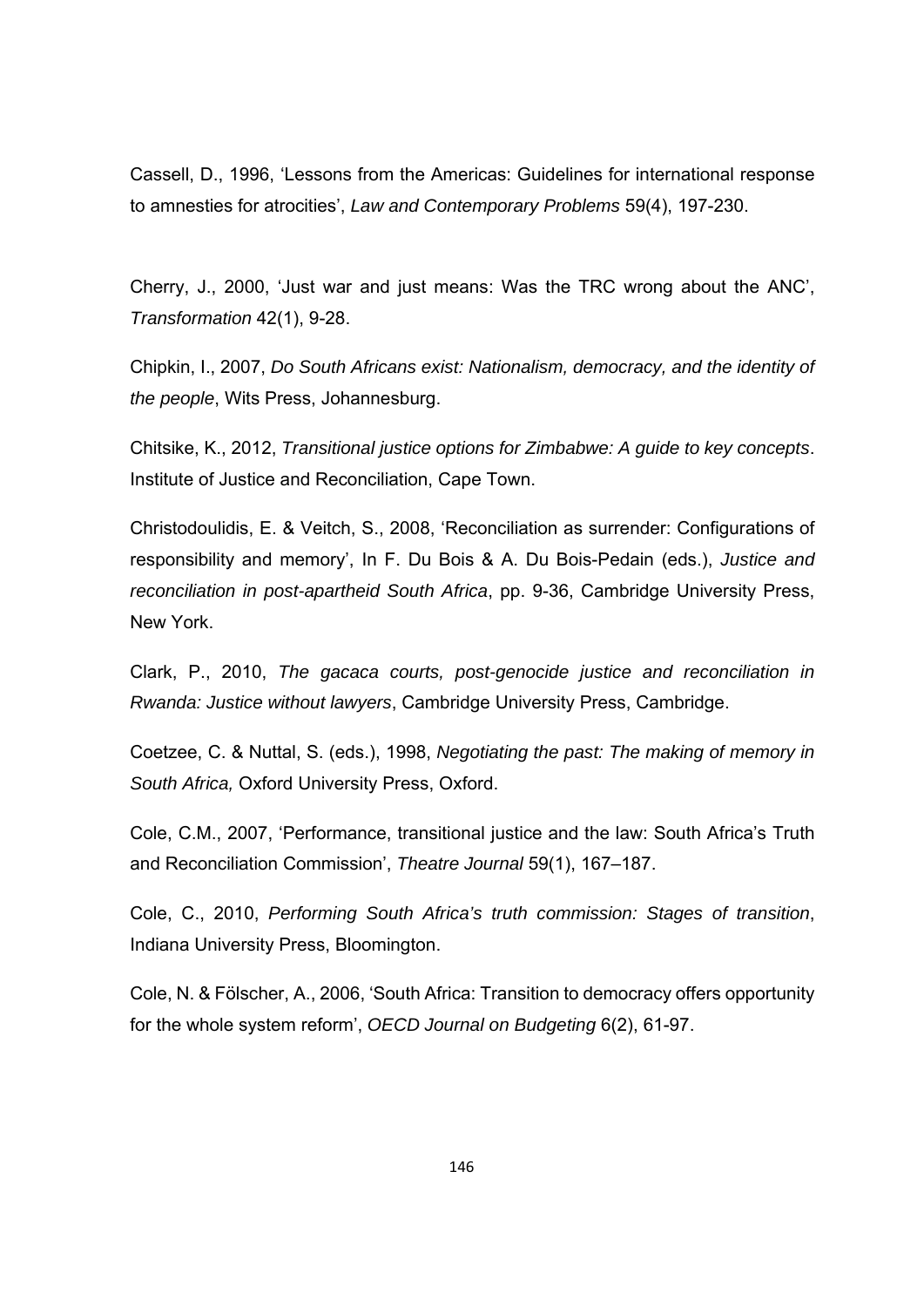Colquitt, J.A., Conlon, D.E., Ng, K.Y., Porter, C.O. & Wesson, M.J., 2001, 'Justice at the millennium: A meta-analytic review of 25 years of organizational justice research', *Journal of Applied Psychology* 86(3), 425-445.

Connerton, P., 1989, *How societies remember,* Cambridge University Press, Cambridge.

Cooper, F., 2002, *Africa since 1940,* Cambridge University Press, Cambridge.

Crawford, V.P. & Sobel, J., 1982, 'Strategic information transmission', *Econometrica* 50(6), 1431-1451.

Crush, J. & McDonald, D.A., 2001, 'Introduction to special issue: Evaluating South African immigration policy after apartheid', *Africa Today* 48(3), 1-14.

Curtis, M.K., 2000, *Free speech, "the people's darling privilege": Struggles for freedom of expression in American history,* Duke University Press, Duke.

Daly, E., 2003*,* 'Reparations in South Africa: A cautionary tale', *The University of Memphis law review* 33(2), 367-407.

Daly, E., 2008, 'Truth scepticism: An inquiry into the value of truth in times of transition', *International Journal of Transitional Justice* 2(2), 23-41.

De Zeeuw, J., 2005, 'Projects do not create institutions: The record of democracy assistance in post-conflict societies', *Democratization* 12(4), 481-504.

Deutsch, M., 1975, 'Equity, equality, and need: What determines which value will be used as the basis for distributive justice', *Journal of Social Issues* 31(3), 137-149.

Diale, A.J., 2012, 'The land question in post-apartheid South Africa – a paradox', *Journal of US-China Public Administration* 9(12), 1341-1350.

Doxtader, E. & Salazar, P., 2007, *Truth and reconciliation in South Africa: the fundamental documents,* Institute of Justice and Reconciliation, Claremont.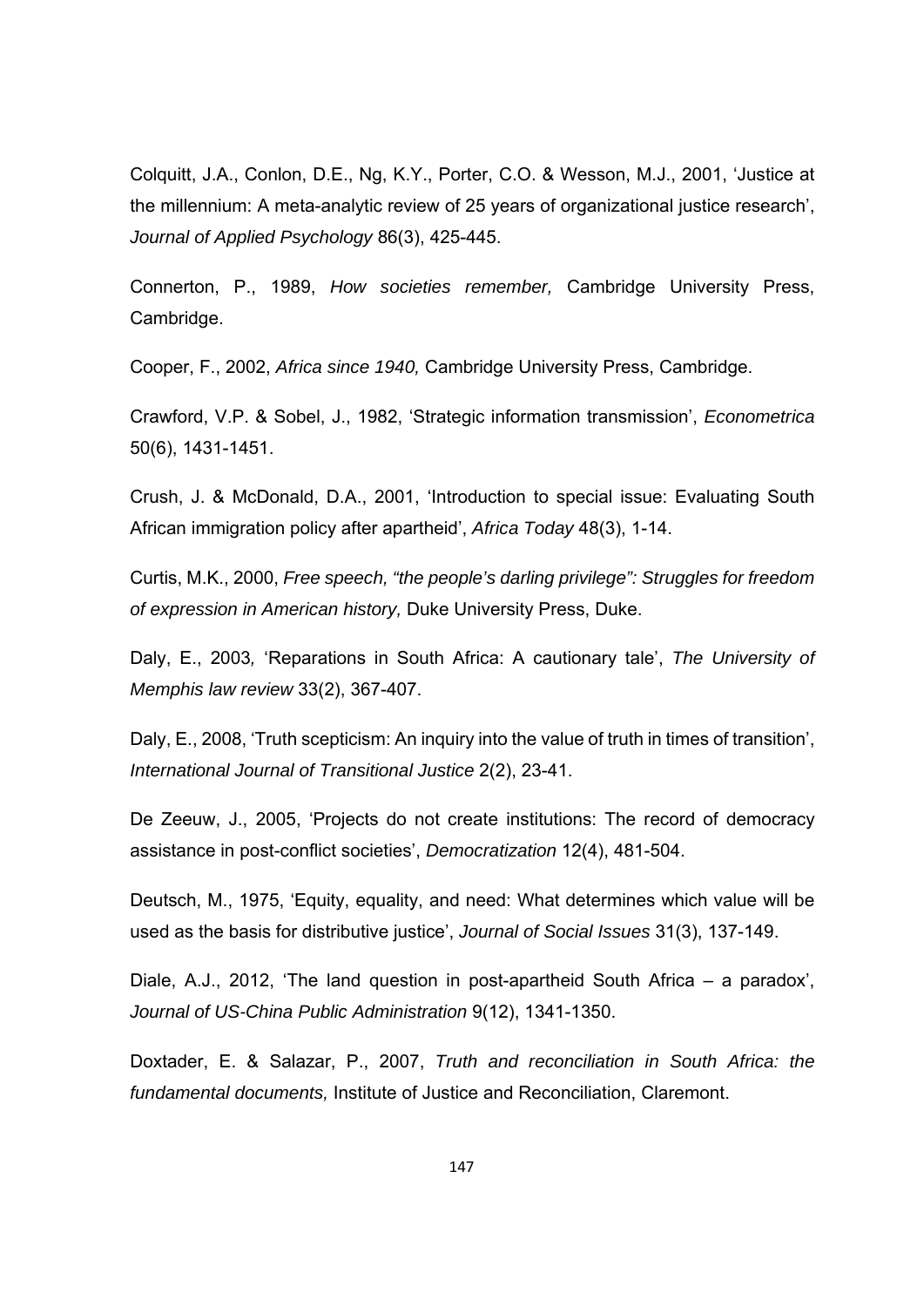Drumbl, M.A., 2005, 'Pluralizing international criminal justice', *Michigan Law Review* 13(103), 1295-1323.

Du Bois, F., 2008, 'Reparations and the forms of justice', in F. Du Bois & A. Du Bois-Pedain (eds.), *Justice and Reconciliation in Post-Apartheid South Africa,* pp. 116-143, Cambridge University Press, Cambridge.

Du Bois-Pedain, A., 2007, *Transitional amnesty in South Africa,* Cambridge University Press, Cambridge.

Du Bois-Pedain, A., 2008, 'Communicating criminal and political responsibility in the TRC process', in F. Du Bois & A. Du Bois-Pedain (eds.), *Justice and Reconciliation in Post-Apartheid South Africa,* pp. 62-89, Cambridge University Press, Cambridge.

Dube, D. & Guzura, T. 2016, 'Building peace in the absence of peace infrastructure: Exploring the implications of the Joshua Nkomo commemoration in Zimbabwe', International Journal of Politics and Good Governance 7(2), 976-1195.

Duffy, T.M., 2004, 'Museums of 'human suffering' and the struggle for human rights', in B.M. Carbonell (ed.)*, Museum Studies: An Anthology of Contexts,* pp. 117-122, Blackwell publishing, Chichester.

Eden, P., 2013, 'The practices of apartheid as a war crime: A critical analysis', *Yearbook of International Humanitarian Law* 16(1), 89-117.

EIU Views Wire Africa., 2003, 'Paying for Apartheid', *Country monitor* 11(15), 4.

Esterhuyse, W., 2012, *Endgame: The secret talks and the end of Apartheid*, Tafelberg, Cape Town.

Eyles, J., Goudge, J., Harris, B., Penn-Kekana, L. & Thomas, L., 2014, 'Adverse or acceptable: Negotiating access to a post-apartheid health care contract', *Globalisation and Health* 10(34), viewed on 12 June 2015, from http://www.globalisationandhealth.com/content/10/1/35.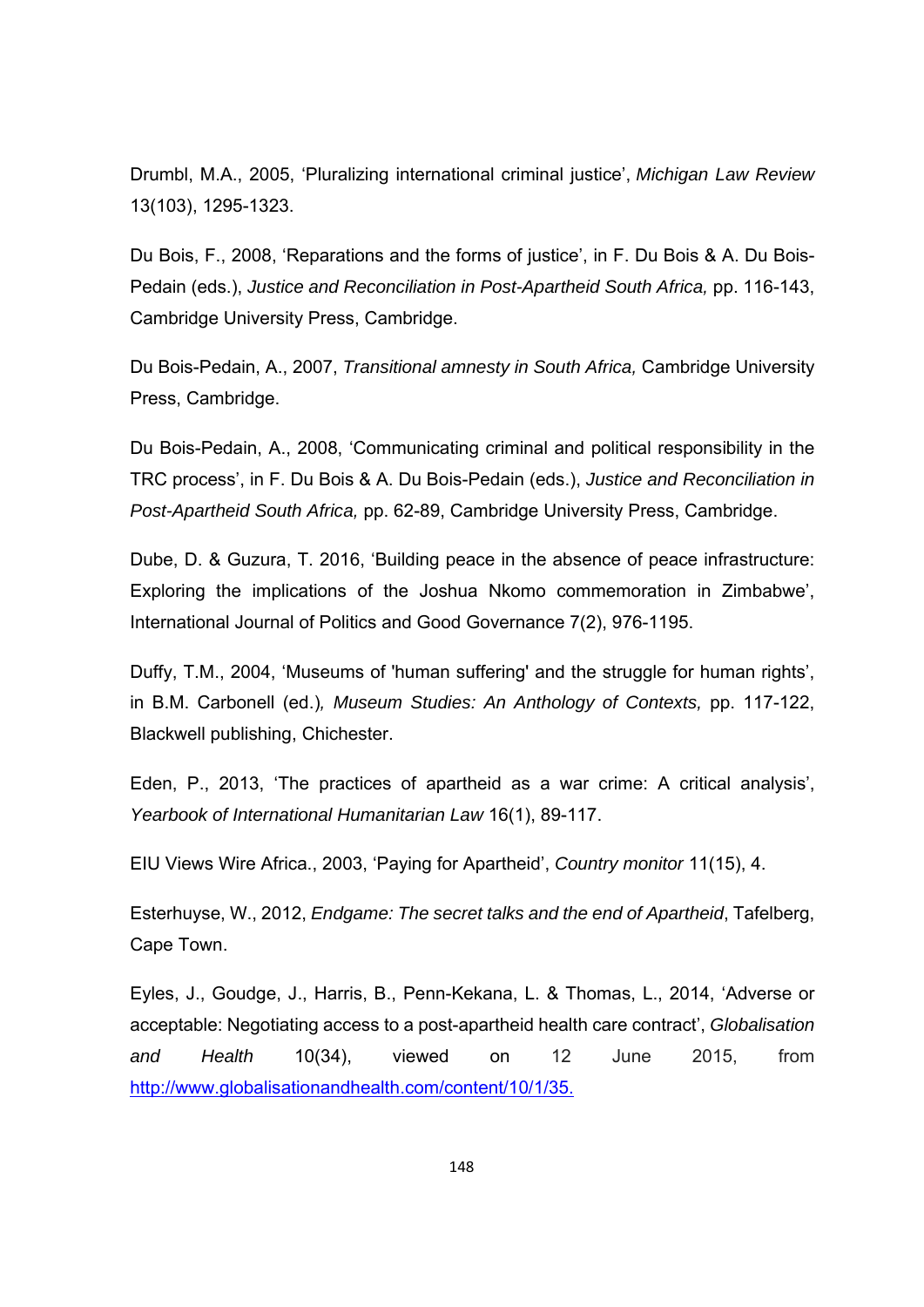Filippini, L., Sandoval, C. & Vidal, R., 2013, 'Linking transitional justice and corporate accountability', in S. Michalowski (ed.), *Corporate Accountability in the Context of Transitional Justice, pp. 8-21,* Routledge, New York.

Gallagher*,* A., 2001, 'Human rights and the new UN protocols on trafficking and migrant smuggling: A preliminary analysis', *Human Rights Quaterly* 23(2001), 975-1004.

Galtung, J., 2001, 'After violence, reconstruction, reconciliation and resolution', *Reconciliation Justice and Coexistence* 2(1), 3-21.

Gibson, J.L., 2004, *Overcoming apartheid: Can truth reconcile a divided nation,*Russel Sage Foundation Publishers, New York.

Gibson, J.L. 2006, 'The contributions of truth to reconciliation: Lessons from South Africa', *Journal of Conflict Resolution* 50(3), 409-432.

Gobodo-Madikizela, P., 2008, 'Radical Forgiveness: transforming traumatic memory beyond Hannah Arendt', in F. Du Bois & A. Du Bois-Pedain (eds.), *Justice and Reconciliation in Post-Apartheid South Africa*, pp. 37-61, Cambridge University Press, Cambridge.

Graybill, L.S., 1998, 'Pursuit of truth and reconciliation in South Africa', *Africa Today*  45(1), 103-134.

Graybill, L.S., 2002, *Truth and reconciliation in South Africa: Miracle or model*,Lynne Rienner Publishers, Colorado.

Graybill, L. & Lanegran, K., 2004, 'Truth, justice and reconciliation in Africa: Issues and cases', *African Studies Quarterly* 8(1), 1-8.

Greenberg, J., 1986, 'Interactional justice: Communication criteria of fairness', in M.H. Bazerman, R.J. Bies, R.J. Lewicki & B.H. Sheppard (eds.), *Research on negotiations in organizations*, pp. 43-55, JAI Press, Greenwich.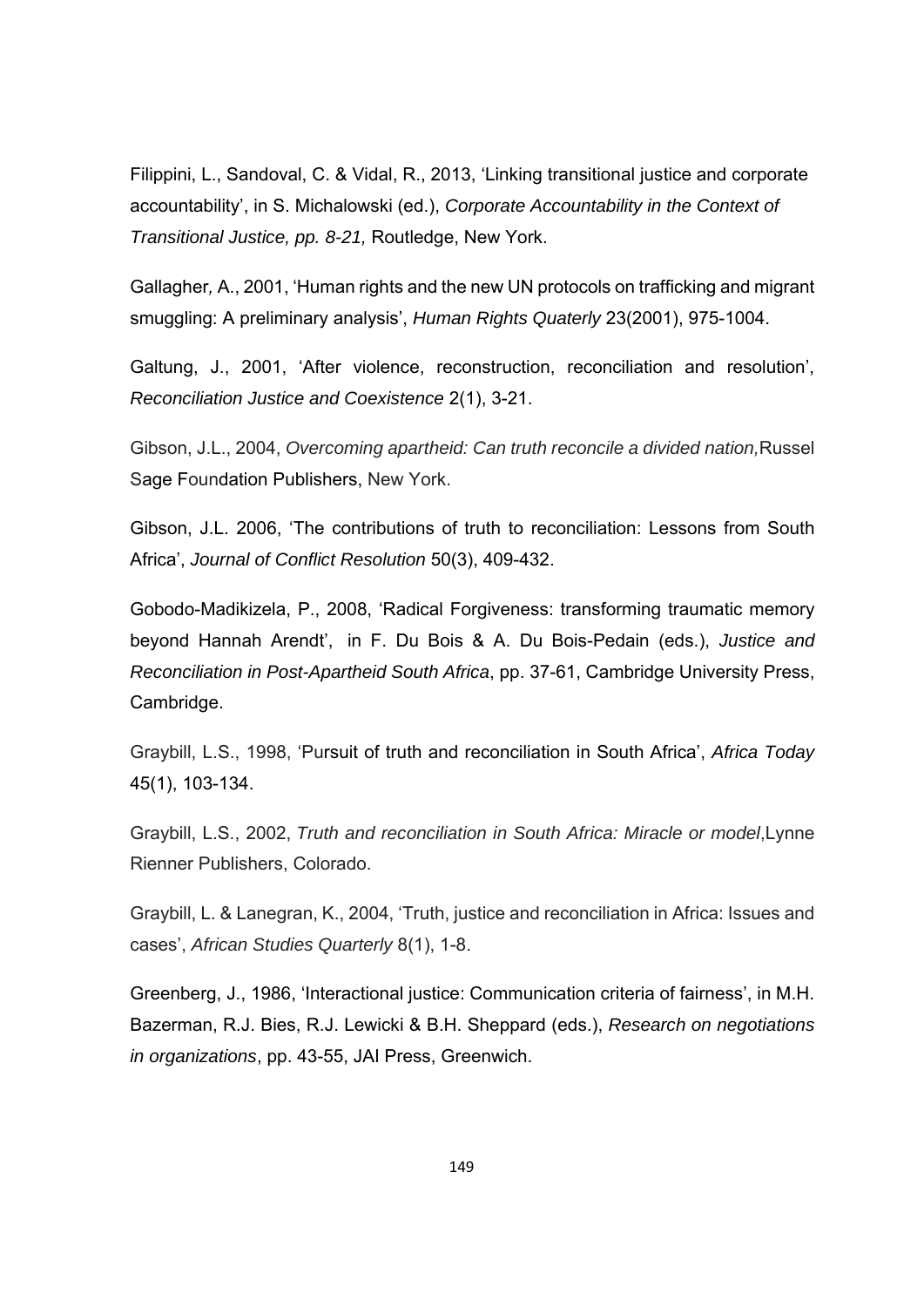Grisham, K.E., 2014, *Transforming violent political movements: Rebels today, what tomorrow,* Routledge, New York.

Gubin, A., Hagengimana, A., Pearlman, L. & Staub, E., 2005, 'Healing, reconciliation, forgiving and the prevention of violence after genocide or mass killing: An intervention and its experimental evaluation in Rwanda', *Journal of Social and Clinical Psychology*  24(3), 297-334.

Hagan, J., 2010, *Justice in the Balkans: prosecuting war crimes in the Hague Tribunal,* University of Chicago Press, Chicago.

Hamber, B. & Wilson, A.R., 2002, 'Symbolic closure through memory, reparation and revenge in post-conflict societies', *Journal of Human Rights* 1(1), 35-53.

Hamber, B., 2003, 'Rights and reasons: challenges for truth recovery in South Africa and Northern Ireland', paper presented to Strengths and limitations of truth commissions: the case of Argentina, Chile, South Africa and Guatemala workshop, Cambridge University, 6 March 2003. Viewed 15 March 2015, http://humanrights.uconn.edu/wp-

content/uploads/sites/767/2014/06/RightsReasonsCambridge.pdf.

Hamre, J.J. & Sullivan, R., 2003, 'Towards post-conflict reconstruction', in A.T.J. Lennon (ed.), *The battle for hearts and minds: Using soft power to undermine terrorist networks*, pp. 169-183, The MIT Press, London.

Harrison, A., Karim, S.A., Lurie, M. & Wilkinson, D., 1997, 'Circular migration and sexual networking in rural Kwa-Zulu Natal: Implications for the spread of HIV and other sexually transmitted diseases', *Health Transition Review* 7(Suplement3), 17-27, viewed 12 June 2015, from http://www.jstor.org/stable/40608686?seq=1&cid=pdfreference#references\_tab\_contents.

Harwood, V., 2004, 'Telling truths: wounded truths and the activity of truth telling', *Studies in the Cultural Politics of Education* 25(4), 467-476.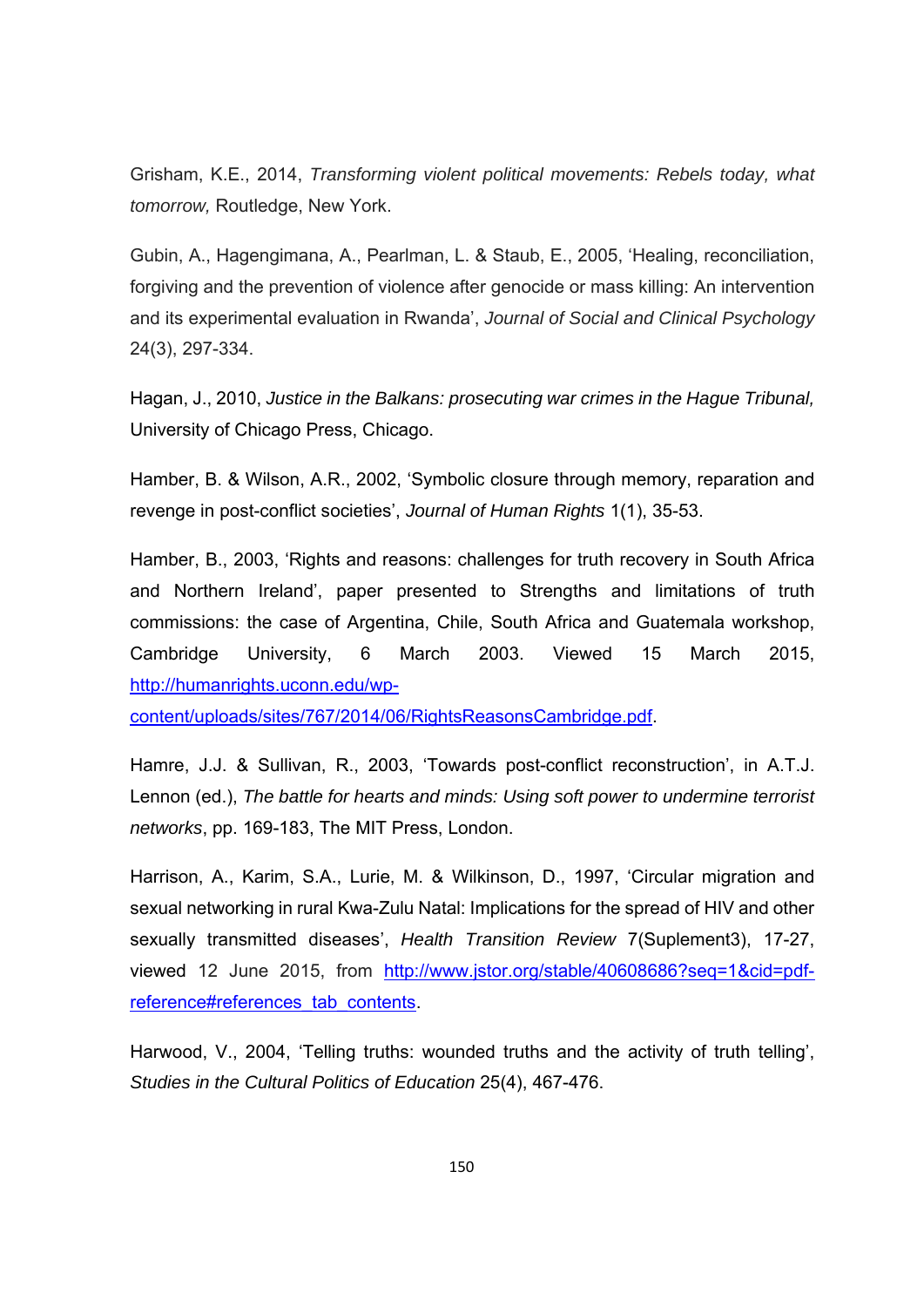Hayner, P.B., 2001, *Unspeakable Truths: Confronting state terror and Atrocity*, Routledge, New York.

Hayner, P.B., 2002, *Unspeakable truths: Facing the challenge of truth commissions*, Routledge, New York.

Heeke, C., Stammel, N. & Knaevelsrud C., 2015, 'When hope and grief intersect: Rates and risks of prolonged grief disorder among bereaved individuals and relatives of disappeared persons in Colombia', Journal of affective disorders 17(1), 59-64.

Henrard, K., 2003, 'Post-apartheid South Africa: Transformation and reconciliation', *World Affairs* 166(1), 37-55.

Hopkins, K., 2003, 'Nowhere to hide: The case against PW Botha', *Institute of Foreign and Comparative Law* 36(3), 289-307.

Impunity Watch, 2012, *Breaking the silence: International memory initiatives exchange forum,* Perspective series conference report, Phnom Penh, 25-29 September.

Kagee, A., 2006, 'The relationship between statement giving at The Truth and Reconciliation Commission and psychological distress among former political detainees', *South African Journal of Psychology* 36(1), 10-24.

Kaufman, S.J., 2012, *The End of Apartheid: Rethinking South Africa's 'peaceful' transition,* University of Delaware, viewed 23 May 2015, from https://www.sas.upenn.edu/polisci/sites/www.sas.upenn.edu.polisci/files/kaufman.pdf

Kgalema, L., 1999, 'Symbols of hope: Monuments as symbols of remembrance and peace in the process of reconciliation', research paper written for the Centre for the Study of Violence and Reconciliation, viewed 2 May 2015, from http://www.csvr.org.za/index.php/publications/1676-symbols-of-hope-monuments-assymbols-of-remembrance-and-peace-in-the-process-of-reconciliation.html.

Kisiangani, E., 2007, 'Between principle and pragmatism in transitional justice: South Africa's TRC and peace building', in ISS Africa, viewed 2 December 2015, from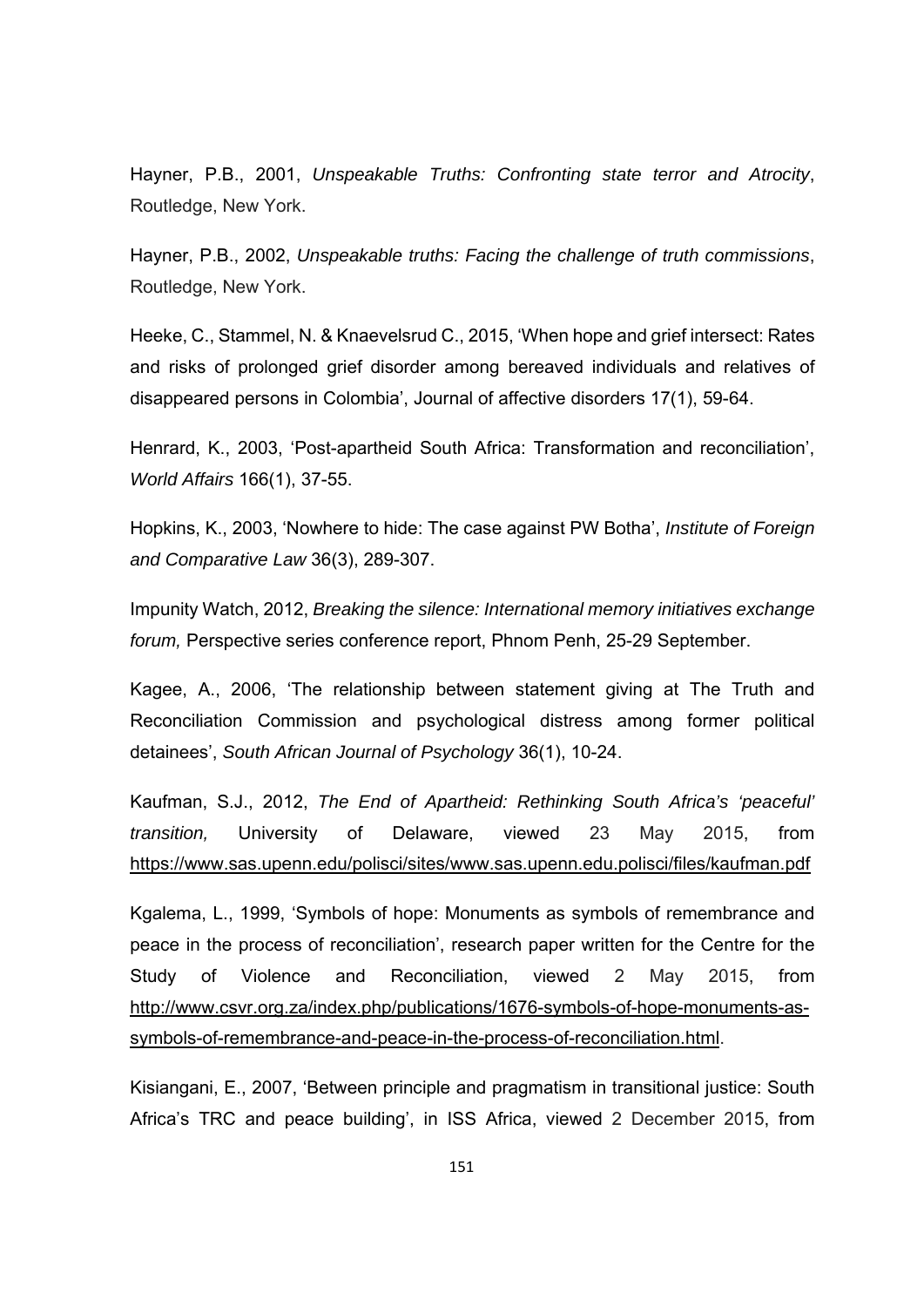https://issafrica.org/acpst/papers/between-principle-and-pragmatism-in-transitionaljustice-south-africas-trc-and-peace-building.

Kon, Z.R. & Lackan, N., 2008, 'Ethnic disparities in access to care in post-apartheid South Africa', *American Journal of Public Health* 98(12), 2272-2277

Kritz, N.J., 1995, *Transitional justice: how emerging democracies reckon with former regimes,* United States Institute of Peace Press, Washington DC.

Kundera, M., 1985, *The unbearable lightness of being,* Faber and Faber, London.

Laplante, L.J. & Theidon, K.S., 2007, Truth with consequences: Justice and reparations in post-truth Commission Peru*, Human Rights Quarterly* 29(1), 228-250.

Lee, S. & Özerdem, A., 2016, *International peacebuilding: An introduction*, Routledge, New York.

Leebaw, B.A., 2008, 'The irreconcilable goals of transitional justice*', Human Rights Quarterly* 30(1), 95-118*.*

Leebaw, B.A., 2011, *Judging state-sponsored violence, imagining political change*, Cambridge University Press, Cambridge.

Levinson, S., 1998, *Written in stone: Public monuments in changing societies,* Duke University Press, Durham.

Levinson, S., 2000, 'Trials, commissions and investigating committees: The elusive search for norms of due process', in R.I. Rotberg & D. Thomson (eds.), *Truth versus Justice: The morality of Truth Commissions*, pp. 211-234, Princeton University Press, Princeton.

Lodge, T., 2002, *Politics in South Africa: From Mandela to Mbeki*, New Africa Books, Cape Town.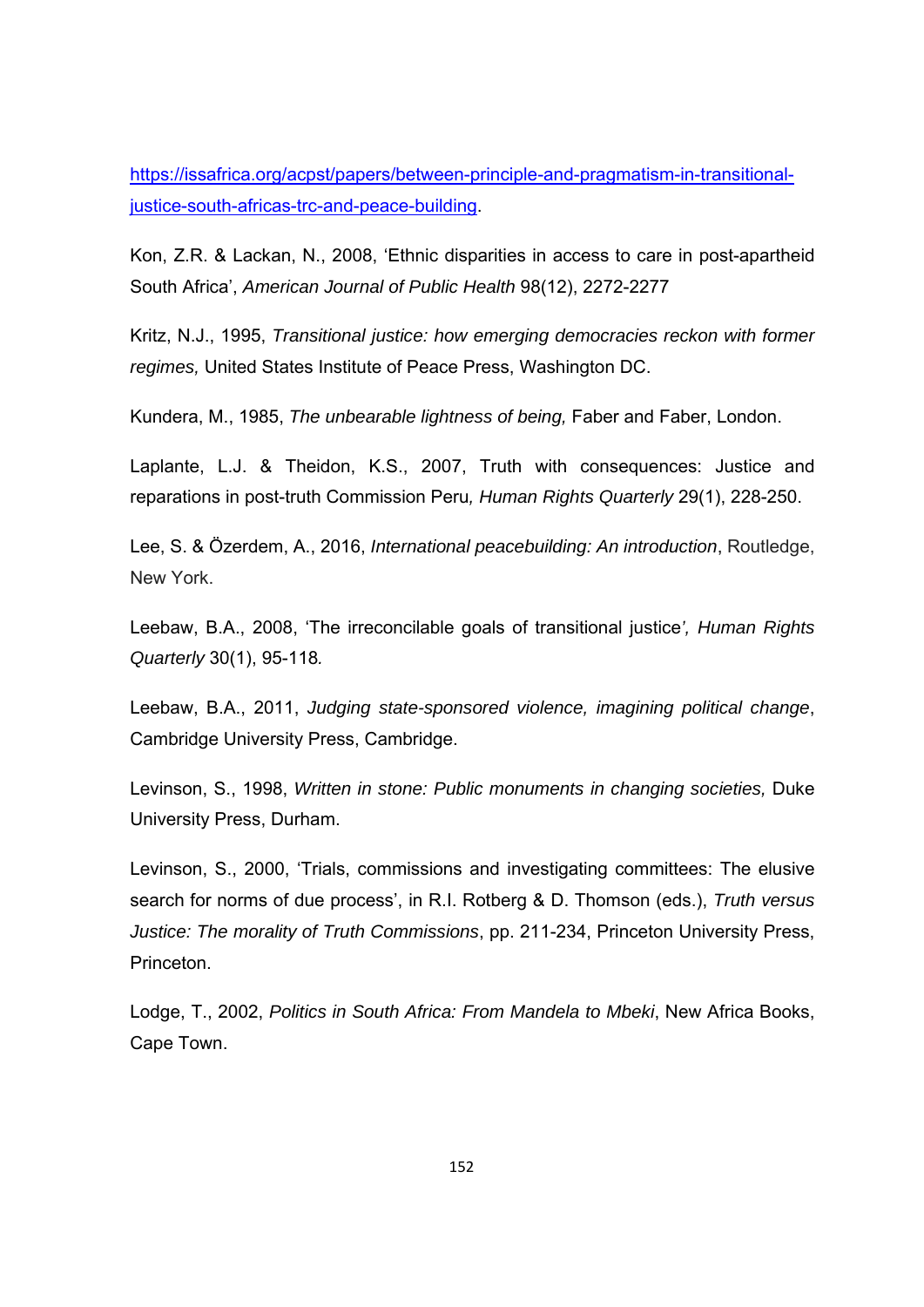Louw, G.P., Mouton, N. & Strydom, G.L., 2013, 'Restructuring and mergers of the South African post-apartheid tertiary system (1994-2011): A critical analysis', *Journal of International Education Research* 9(2), 127-144.

Maiese, M., 2004, 'Procedural justice', in *Beyond intractability*, viewed 23 July 2015, from http://www.beyondintractability.org/essay/procedural-justice.

Magubane, B.M., 2007, *Race and the construction of the dispensable other,* University of South Africa Press, Pretoria.

Mamdani, M., 1992, 'Research and transformation: Reflections on a visit to South Africa', *Economic and Political Weekly* 27(1), 1055-1062.

Mamdani, M., 1996, 'Reconciliation without Justice', *Southern Review of Books* 16(1), 3-5.

Mamdani, M., 2000, 'A diminished truth', in W. James & L. Van der Vijver (eds.), *After the TRC: Reflections on truth and reconciliation in South Africa,* pp. 58-61, David Philip, Cape Town.

Mamdani, M., 2000, 'The truth according to the TRC', in I. Amadiume & A. An-Na'im (eds.), *The politics of memory: truth, healing and social justice,* pp. 176-183, Zed Books, New York.

Mamdani, M., 2001, *When victims become killers: Colonialism, nativism and the genocide in Rwanda,* Princeton University Press, Princeton.

Mamdani, M., 2002, 'Amnesty of impunity? A preliminary critiques of the report of the Truth and Reconciliation Commission of South Africa', *Diacritics* 32(3), 33-59.

Mamdani, M., 2010, 'Responsibility to protect or right to punish', *Journal of Intervention and State Building* 4(1), 53-67.

Mamdani, M., 2013, 'The Logic of Nuremberg', *London Review of Books* 7(1), 3-34.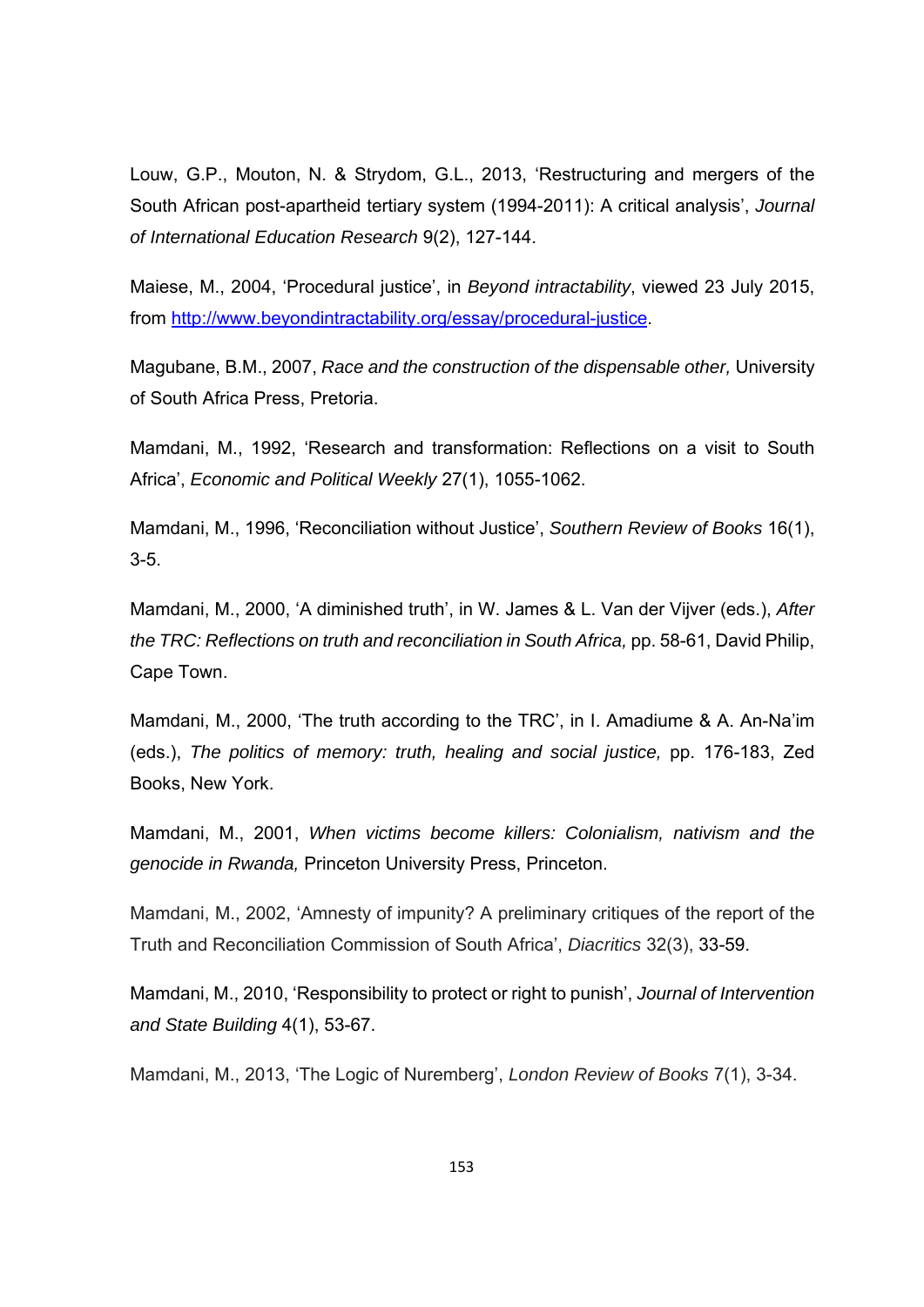Marais, H.C. & Mouton, J., 1996, *Basic concepts in the methodology of the social sciences,* HSRC publishers, Pretoria.

March, J. & Olsen, J., 1984, 'The new institutionalism: Organisational factors in political life', *American Political Science Review* 78(3), 734-749.

Marschall, S., 2010, *Landscape of memory: Commemorative monuments, memorials and public statuary in post-apartheid South Africa,* Library of Congress Cataloging-in-Publication Data, Boston.

Mbeki, T., 2002, *Africa define yourself*, Tafelberg, Cape Town.

Mbeki, T., 2004, 'Truth and Reconciliation Commission of South Africa: Excerpts from the report of the reparation and rehabilitation committee', in E. Doxtader & C. Villa-Vicencio (eds.), *To Repair the irreparable: Reparations and reconstruction in South Africa,* pp. 1-14, David Philip, Cape Town.

Mbeki, T., 2004, 'Statement to the national houses of parliament and the nation at the tabling of the report of the Truth and Reconciliation Commission, 15 April 2003', in E. Doxtader & C. Villa-Vicencio (eds.), *To Repair the irreparable: Reparations and reconstruction in South Africa,* pp. 15-28, David Philip, Cape Town.

Mbembe, A., 2001, *On the postcolony*, University of California Press, London.

Meadows, S., 1995, 'Implementing the right to counsel in post-apartheid South Africa', *The George Washington Journal of International Law and Economics* 29(2), 453- 502.

Meintjies, F., 2013, 'The TRC and CODESA failed South Africa: It's time we reflected on this', in *The South African civil society information service*, viewed 23 February 2015, from http://sacsis.org.za/site/article/1783.

Mendeloff, D., 2004, 'Truth-seeking, truth-telling and post-conflict peacebuilding: Curb the enthusiasm', *International Studies Review* 1(6), 355-380.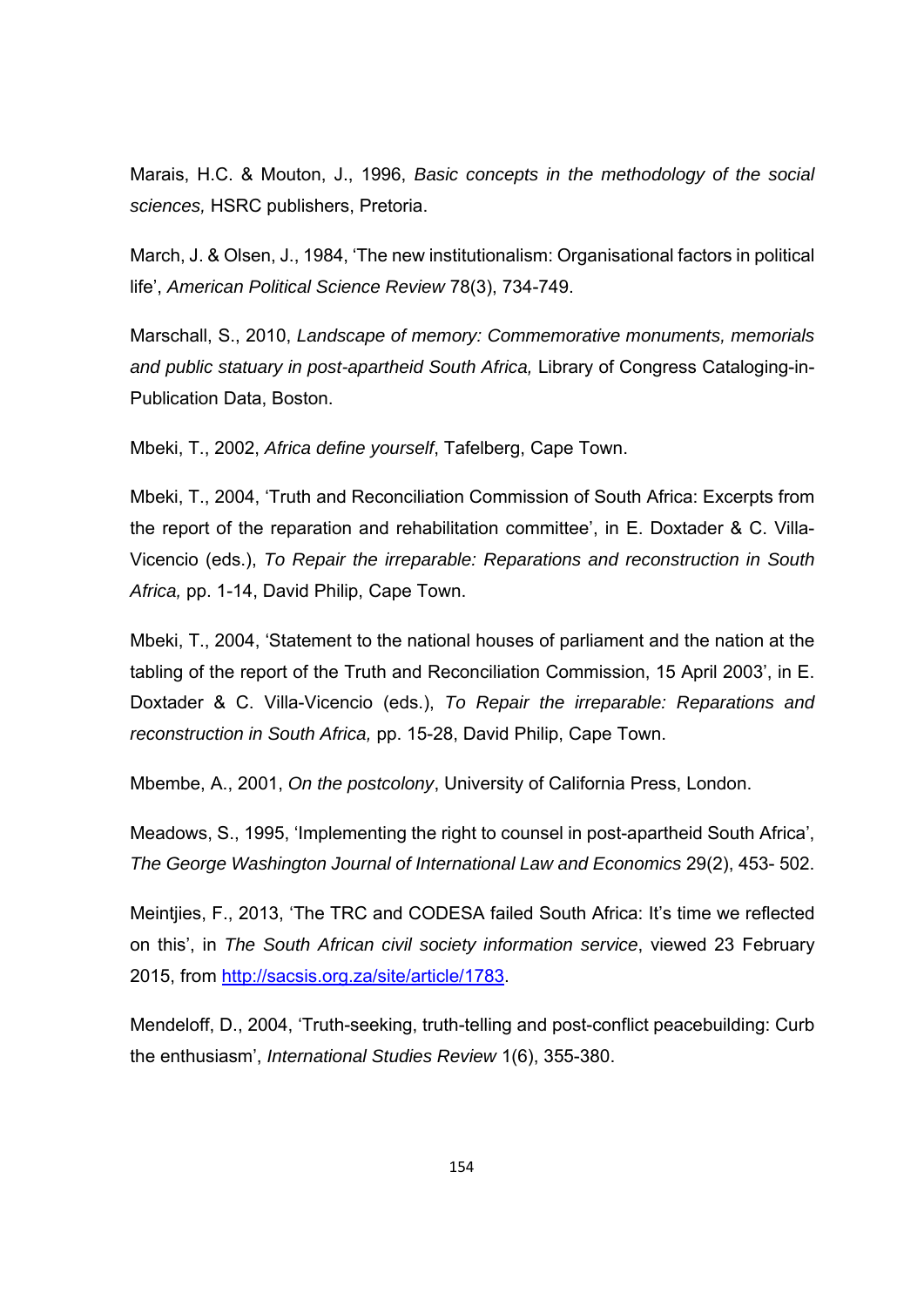Meron, T., 2006, 'Reflections on the prosecution of war crimes by international tribunals', *American Journal of International Law* 100(3), 551-579.

Møller, V. & Saris, E.W., 2001, 'The relationship between subjective well-being and domain satisfactions in South Africa', *Social Indicators Research* 55(1), 97-114.

Mosely, A., 2003, 'Affirmative action as a form of reparations', *University of Memphis Law Review* 33(2), 353-366.

Mpofu, W.J., 2013, 'African nationalism in the age of coloniality: Triumphs, tragedies and futures', in F. Ndlovu & S.J. Ndlovu-Gatsheni (eds.), *National projects in Southern Africa: New critical reflections,* pp. 96-120, Africa Institute of South Africa, Pretoria.

Mullins, C., 2010, 'International guidelines on post-conflict justice: The Chicago principles', in M.C. Bassiouni (ed.), *The pursuit of international criminal justice: A world study on conflicts, victimization and post-conflict justice,* pp. 192-219, Intersentia, Oxford.

Nabudere, D., 2010, 'Towards the establishment of a pan-African university: A strategic concept paper', in L. Sindjoun (ed.), *The coming African hour: Dialectics of opportunities and constraints,* pp. 387-410, Africa Institute of South Africa, Pretoria.

Nagy, R., 2006, 'Post-apartheid justice: Can cosmopolitanism and nation-building be reconciled', *Law and Society Review* 40(3), 623-652.

Nagy, R., 2008, 'Transitional justice as global project: Critical reflections', *Third World Quart*erly 29(2), 275-289.

Nagy, R., 2014, 'Transitional justice as global project: Citical reflection', in R. Buchanan & P. Zumbansen (eds.), *Law in transition: Human rights, development and transitional justice*, pp. 215-226, Hart publishing, Oxford.

Naidu, E., 2004, *Symbolic reparations: A fractured opportunity*, Centre for the Study of Violence and Reconciliation, Johannesburg.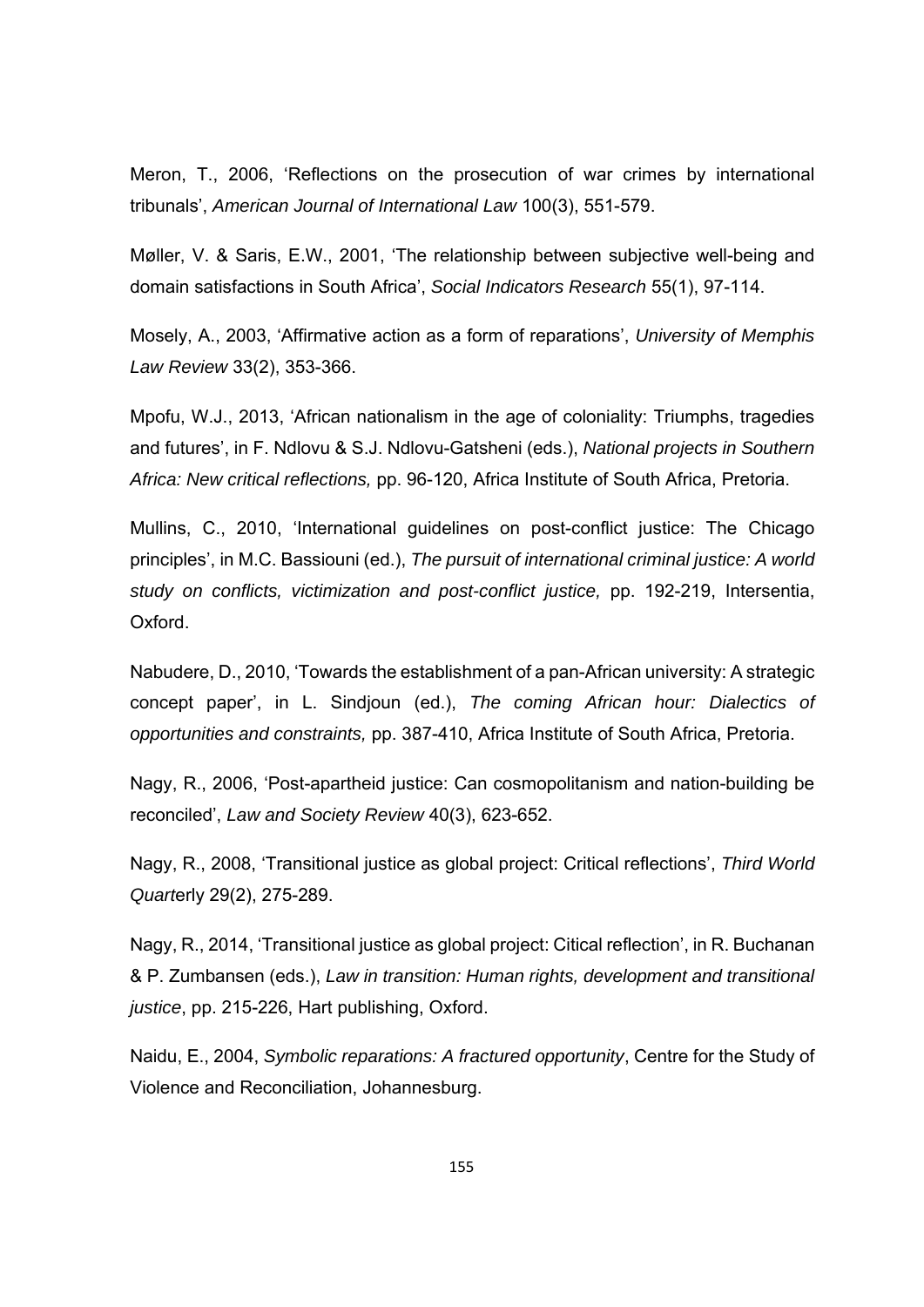Nerlich, V., 2008, 'The contribution of criminal justice', in F. Du Bois & A. Du Bois-Pedain (eds.), *Justice and reconciliation in post-apartheid South Africa*, pp. 90-115, Cambridge University Press, Cambridge.

Norval, A.J., 2009, 'No reconciliation without redress: Articulating political demands in post-transitional South Africa', *Critical Discourse Studies* 6(4), 311-321.

O'Malley, G., 2009, *Respecting revenge: The road to reconciliation*, Centre for the Study of Violence and Reconciliation, viewed 12 February 2016, from http://www.saflii.org/za/journals/LDD/1999/11.pdf.

Office of the United Nations High Commissioner for Human Rights (OHCHR), 2008, *Rule-of-law tools for post-conflict states,* viewed 12 February 2016, from http://www.ohchr.org/Documents/Publications/ReparationsProgrammes.pdf.

Orentlicher, D.F., 2004, 'Future of universal jurisdiction in the new architecture of transitional justice', in S. Macedo (ed.), *Universal jurisdiction: National courts and the prosecution of serious crimes under international law*, pp. 214-239, University of Pennsylvania Press, Philadelphia.

Pearce, C.W., 2012, *Kirsty: A father's fight for justice,* iUniverse, USA.

Pedain, A., 2004, 'Was amnesty a lottery – An empirical study of the decisions of the Truth and Reconciliation Commission's Committee on amnesty', *South African Law Journal* 121(4), 785-828.

Pitcher, M.A., 2012, *Party politics and economic reform in Africa's democracies,*  Cambridge University Press, Cambridge.

Ramphele, M., 2006, 'Don't be surprised at violence in SA', *Mail and Guardian,* 24 November, p. 4-5.

Ramphele, M., 2008, *Laying ghosts to rest: Dilemmas of the transformation in South Africa,* Tafelberg, Cape Town.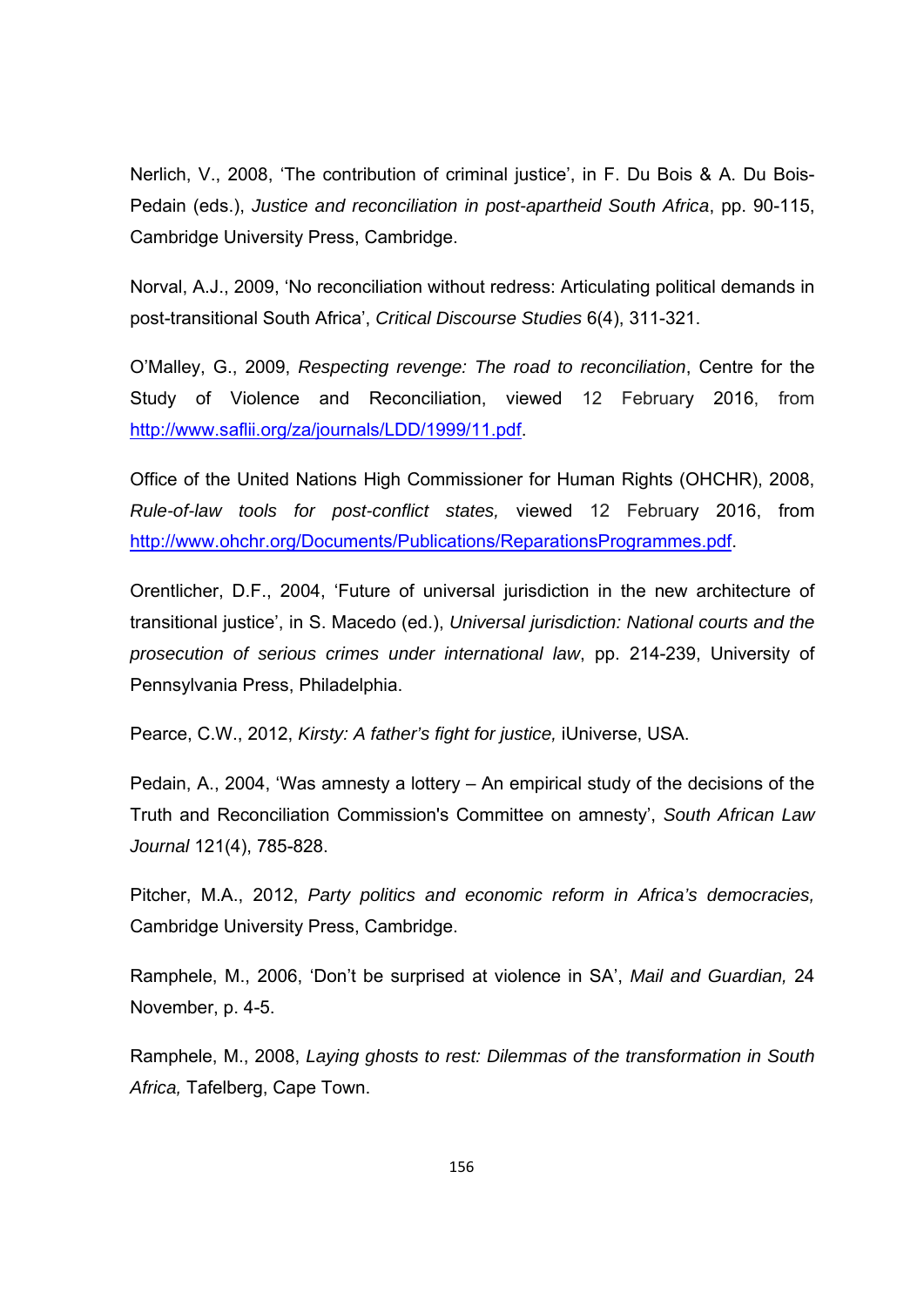Rauch, J., 2004, 'Police transformation and the South African TRC', *CSVR - Race, Citizenship in Transition Series*, viewed 12 February 2015, from http://www.csvr.org.za/wits/res/pubsrctp.htm.

Rosoux, V., 2004, 'Human rights and the 'work of memory' in international relations', *Journal of Human Rights* 3(2), 159-170.

Ross, A. & Sriram, C.L., 2012, 'Closing impunity gaps: Regional transitional justice processes', *Transitional Justice Review* 1(1), 3-30.

Sachikonye, L., 2011, *When a state turns on its citizens: 60 years of political violence in Zimbabwe*, Jacana Media, Auckland Park.

Said, E., 1978, *Orientalism,* Penguin Books, London.

Schmidt, W.E., 1994, 'Deaths in Rwanda said to be 20,000 or more', *The New York Times Online*, viewed 8 February 2015, from http://www.nytimes.com/1994/04/11/world/strife-in-rwanda-the-fighting-deaths-inrwanda-fighting-said-to-be-20000-or-more.html?pagewanted=all.

Slabbert, F.V.Z., 2000, 'Truth without reconciliation, reconciliation without truth', in J. Wilmot & L. Van der Vijver (eds.), *After the TRC: Reflections on truth and reconciliation in South Africa*, pp. 62-72, David Philip, Cape Town.

Sooka, Y.L., 2009, 'The politics of transitional justice', in S. Pillay & C.L. Sriram (eds.), *Peace versus justice: The dilemma of transitional justice in Africa*, pp. 21-43, University of KwaZulu-Natal Press, Scottsville.

Soyinka, W., 2000, *The burden of memory, the muse of forgiveness,* Oxford University Press, Oxford.

Sparks, A., 2003, *Beyond the miracle, inside the new South Africa,* University of Chicago Press, Chicago.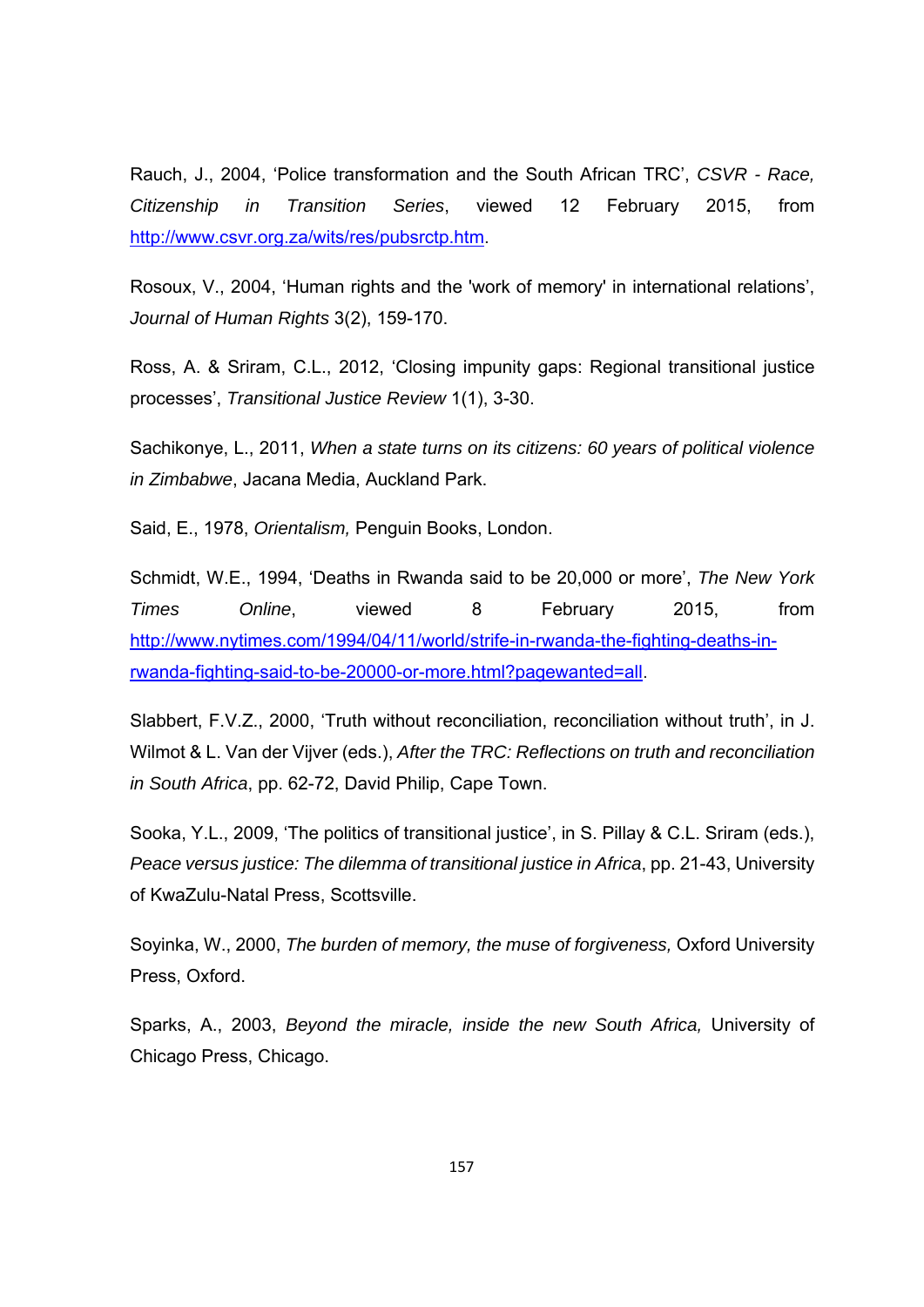Strupinskienė, L., 2016, 'What is reconciliation and are we there yet? Different types and levels of reconciliation: A case study of Bosnia and Herzegovina', *Journal of Human Rights* 0(0), 1-21.

Teitel, R.G., 2000, *Transitional justice*, Oxford University Press, Oxford.

Teitel, R.G., 2014, *Globalizing transitional justice: Contemporary essays*, Oxford University Press, Oxford.

Thorvaldson, S.A., 1980, 'Toward the definition of the reparative aim', in J. Hudson & B. Galaway (eds.), *Victims, offenders and alternative sanctions*, pp. 15-30, Lexington Books, Lexington.

Traces of truth, 2006, *Select bibliography of the South African Truth and Reconciliation Commission (TRC)*, viewed 12 May 2015, from http://www.saha.org.za/resources/docs/PDF/Projects/trc\_bib.pdf.

Truth and Reconciliation Commission (TRC), 1998, Final Report 1(1), 1-512.

Truth and Reconciliation Commission (TRC), 1998, Final Report, 4(1), 1-321.

Truth and Reconciliation Commission (TRC), 1998, Final Report, 5(1), 1-463.

Tutu, D., 1999, *No future without forgiveness,* Random House South Africa, Johannesburg.

Tutu, D., 2006, 'Tutu voices fears over apartheid prosecutions', *Mail and Guardian*, 21 April, p. 2-3.

United Nations General Assembly (UNGA), 2005, *Basic Principles and Guidelines on the Right to a Remedy and Reparation for Victims of Gross Violations of International Human Rights Law and Serious Violations of International Humanitarian Law,* viewed 12 February 2015, from

http://www.ohchr.org/EN/ProfessionalInterest/Pages/RemedyAndReparation.aspx.